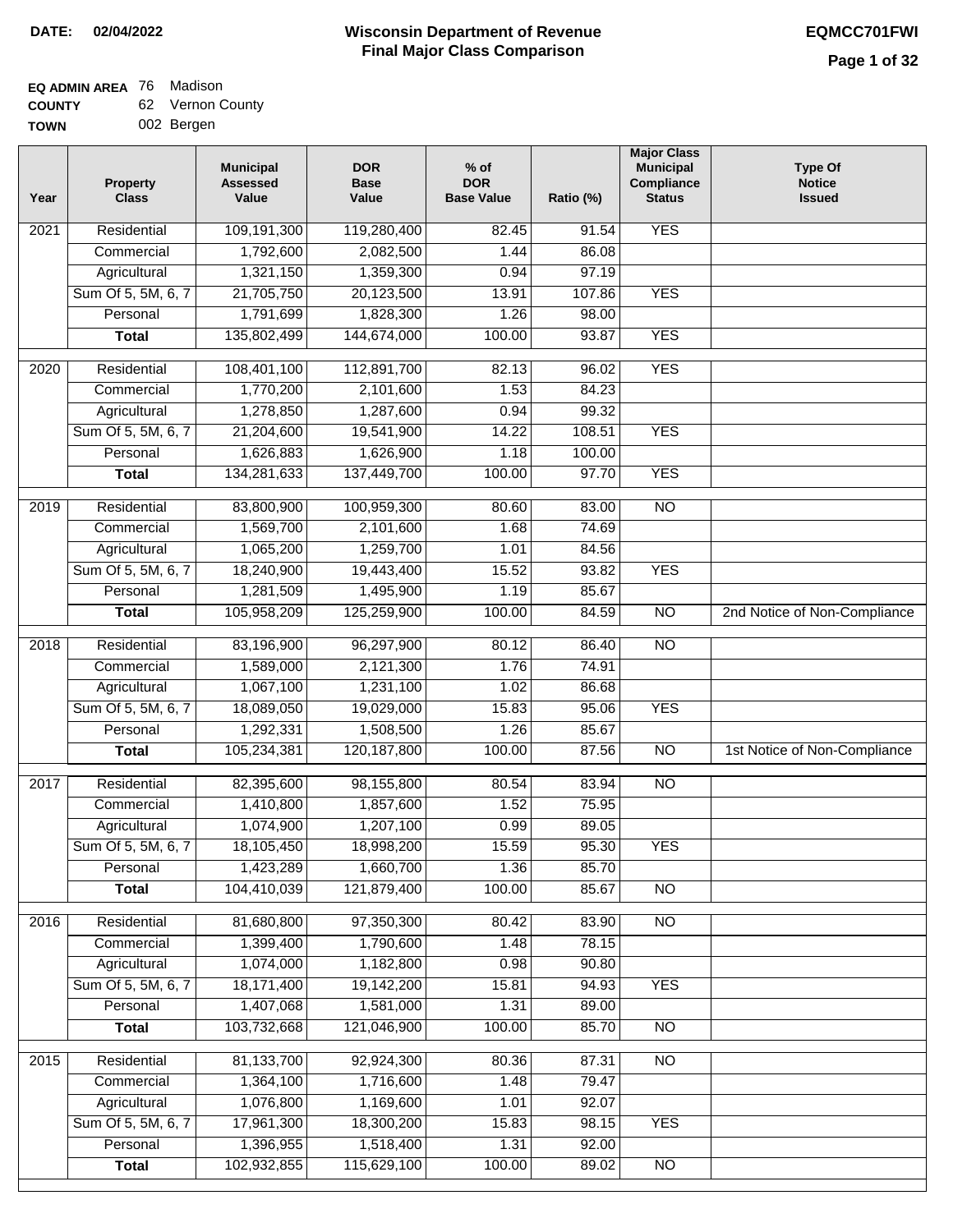## **EQ ADMIN AREA** 76 Madison

**COUNTY TOWN** 62 Vernon County

| 004 Christiana |  |  |
|----------------|--|--|

| Year              | <b>Property</b><br><b>Class</b> | <b>Municipal</b><br><b>Assessed</b><br>Value | <b>DOR</b><br><b>Base</b><br>Value | $%$ of<br><b>DOR</b><br><b>Base Value</b> | Ratio (%)       | <b>Major Class</b><br><b>Municipal</b><br>Compliance<br><b>Status</b> | <b>Type Of</b><br><b>Notice</b><br><b>Issued</b> |
|-------------------|---------------------------------|----------------------------------------------|------------------------------------|-------------------------------------------|-----------------|-----------------------------------------------------------------------|--------------------------------------------------|
| $\overline{202}1$ | Residential                     | 40,021,000                                   | 54,298,900                         | 61.44                                     | 73.70           | N <sub>O</sub>                                                        |                                                  |
|                   | Commercial                      | 5,321,900                                    | 5,849,900                          | 6.62                                      | 90.97           |                                                                       |                                                  |
|                   | Agricultural                    | 3,021,800                                    | 3,213,700                          | 3.64                                      | 94.03           |                                                                       |                                                  |
|                   | Sum Of 5, 5M, 6, 7              | 22,782,500                                   | 24,623,600                         | 27.86                                     | 92.52           | <b>YES</b>                                                            |                                                  |
|                   | Personal                        | 338,550                                      | 393,700                            | 0.45                                      | 85.99           |                                                                       |                                                  |
|                   | <b>Total</b>                    | 71,485,750                                   | 88,379,800                         | 100.00                                    | 80.88           | $\overline{NO}$                                                       |                                                  |
| $\overline{2020}$ | Residential                     | 38,699,400                                   | 47,571,600                         | 58.50                                     | 81.35           | $\overline{NO}$                                                       |                                                  |
|                   | Commercial                      | 5,282,900                                    | 5,923,100                          | 7.28                                      | 89.19           |                                                                       |                                                  |
|                   | Agricultural                    | 2,908,100                                    | 3,091,600                          | 3.80                                      | 94.06           |                                                                       |                                                  |
|                   | Sum Of 5, 5M, 6, 7              | 22,689,200                                   | 24,361,500                         | 29.96                                     | 93.14           | <b>YES</b>                                                            |                                                  |
|                   | Personal                        | 344,700                                      | 366,700                            | 0.45                                      | 94.00           |                                                                       |                                                  |
|                   | <b>Total</b>                    | 69,924,300                                   | 81,314,500                         | 100.00                                    | 85.99           | $\overline{NO}$                                                       |                                                  |
|                   |                                 |                                              |                                    |                                           | 88.56           |                                                                       |                                                  |
| 2019              | Residential                     | 37,260,700                                   | 42,074,700                         | 56.57<br>7.67                             | 89.14           | $\overline{NO}$                                                       |                                                  |
|                   | Commercial                      | 5,087,700<br>2,977,900                       | 5,707,400<br>2,977,300             |                                           |                 |                                                                       |                                                  |
|                   | Agricultural                    |                                              |                                    | 4.00<br>31.26                             | 100.02<br>96.60 | <b>YES</b>                                                            |                                                  |
|                   | Sum Of 5, 5M, 6, 7<br>Personal  | 22,460,500<br>350,400                        | 23,250,000<br>372,800              | 0.50                                      | 93.99           |                                                                       |                                                  |
|                   | <b>Total</b>                    |                                              |                                    | 100.00                                    | 91.60           | $\overline{NO}$                                                       |                                                  |
|                   |                                 | 68,137,200                                   | 74,382,200                         |                                           |                 |                                                                       |                                                  |
| 2018              | Residential                     | 36,920,800                                   | 40,484,000                         | 56.11                                     | 91.20           | <b>YES</b>                                                            |                                                  |
|                   | Commercial                      | 5,061,800                                    | 5,695,800                          | 7.89                                      | 88.87           |                                                                       |                                                  |
|                   | Agricultural                    | 2,894,200                                    | 2,893,500                          | 4.01                                      | 100.02          |                                                                       |                                                  |
|                   | Sum Of 5, 5M, 6, 7              | 22,442,900                                   | 22,699,900                         | 31.46                                     | 98.87           | <b>YES</b>                                                            |                                                  |
|                   | Personal                        | 356,100                                      | 378,900                            | 0.53                                      | 93.98           |                                                                       |                                                  |
|                   | <b>Total</b>                    | 67,675,800                                   | 72,152,100                         | 100.00                                    | 93.80           | <b>YES</b>                                                            |                                                  |
| $\overline{2017}$ | Residential                     | 35,936,400                                   | 37,525,400                         | 54.57                                     | 95.77           | <b>YES</b>                                                            |                                                  |
|                   | Commercial                      | 4,961,500                                    | 5,498,600                          | 8.00                                      | 90.23           |                                                                       |                                                  |
|                   | Agricultural                    | 2,827,700                                    | 2,824,400                          | 4.11                                      | 100.12          |                                                                       |                                                  |
|                   | Sum Of 5, 5M, 6, 7              | 22,108,000                                   | 22,472,500                         | 32.68                                     | 98.38           | <b>YES</b>                                                            |                                                  |
|                   | Personal                        | 414,200                                      | 440,600                            | 0.64                                      | 94.01           |                                                                       |                                                  |
|                   | <b>Total</b>                    | 66,247,800                                   | 68,761,500                         | 100.00                                    | 96.34           | <b>YES</b>                                                            |                                                  |
| 2016              | Residential                     | 29,797,600                                   | 35,400,300                         | 53.95                                     | 84.17           | $\overline{NO}$                                                       |                                                  |
|                   | Commercial                      | 5,156,100                                    | 5,288,100                          | 8.06                                      | 97.50           |                                                                       |                                                  |
|                   | Agricultural                    | 2,761,700                                    | 2,787,300                          | 4.25                                      | 99.08           |                                                                       |                                                  |
|                   | Sum Of 5, 5M, 6, 7              | 21,507,900                                   | 21,907,300                         | 33.39                                     | 98.18           | <b>YES</b>                                                            |                                                  |
|                   | Personal                        | 215,500                                      | 229,200                            | 0.35                                      | 94.02           |                                                                       |                                                  |
|                   | <b>Total</b>                    | 59,438,800                                   | 65,612,200                         | 100.00                                    | 90.59           | N <sub>O</sub>                                                        | 2nd Notice of Non-Compliance                     |
| 2015              | Residential                     | 29,043,600                                   | 33,280,500                         | 53.11                                     | 87.27           | <b>NO</b>                                                             |                                                  |
|                   | Commercial                      | 4,960,900                                    | 4,980,800                          | 7.95                                      | 99.60           | <b>YES</b>                                                            |                                                  |
|                   | Agricultural                    | 2,758,400                                    | 2,751,100                          | 4.39                                      | 100.27          |                                                                       |                                                  |
|                   | Sum Of 5, 5M, 6, 7              | 21,311,700                                   | 21,297,000                         | 33.99                                     | 100.07          | <b>YES</b>                                                            |                                                  |
|                   | Personal                        | 333,700                                      | 354,900                            | 0.57                                      | 94.03           |                                                                       |                                                  |
|                   | <b>Total</b>                    | 58,408,300                                   | 62,664,300                         | 100.00                                    | 93.21           | $\overline{NO}$                                                       | <b>Non-Compliance Notice</b>                     |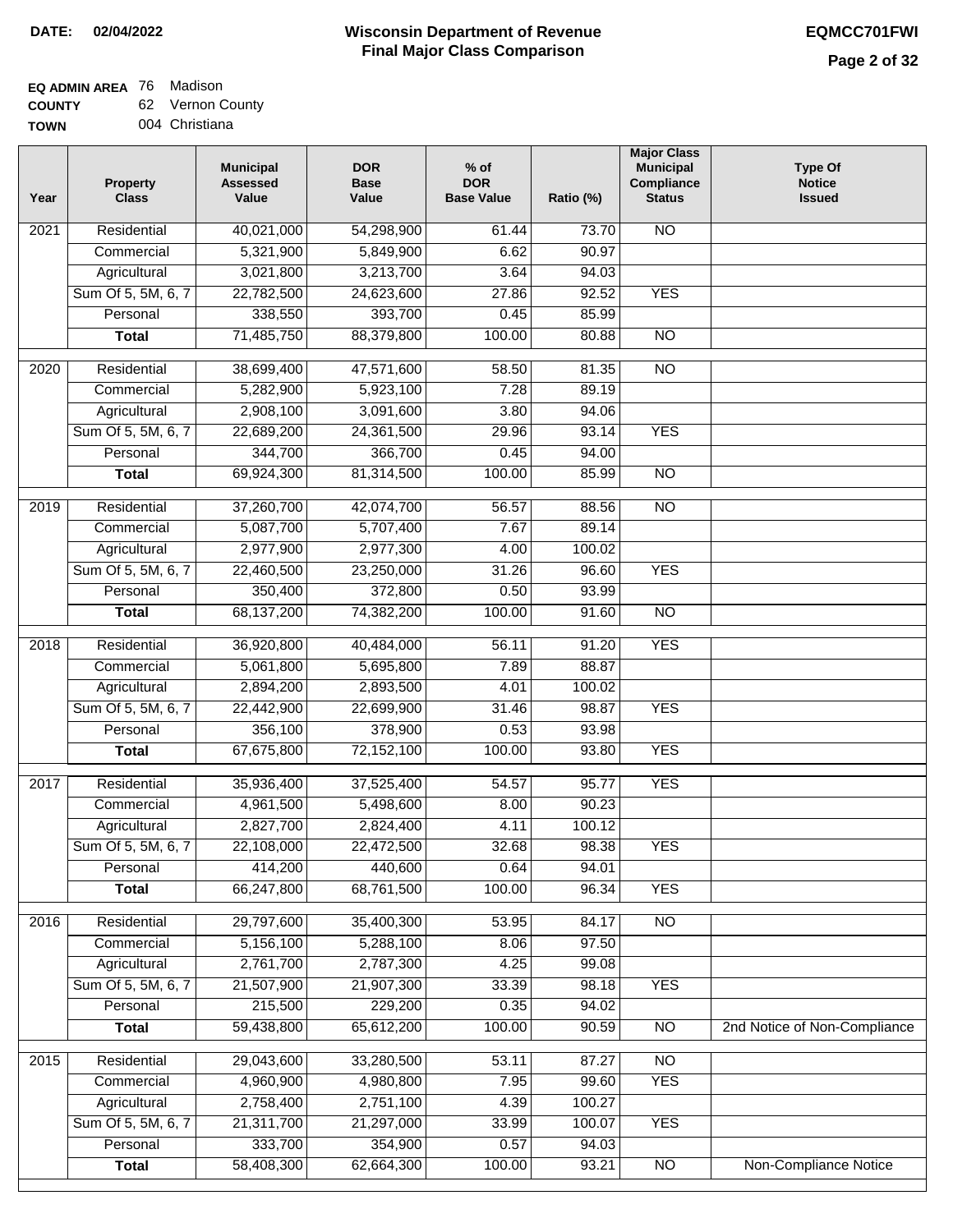#### **EQ ADMIN AREA** 76 Madison **COUNTY** 62 Vernon County

| TOWN | 006 Clinton |
|------|-------------|
|      |             |

 $\overline{\phantom{0}}$ 

| Year | <b>Property</b><br><b>Class</b> | <b>Municipal</b><br><b>Assessed</b><br>Value | <b>DOR</b><br><b>Base</b><br>Value | $%$ of<br><b>DOR</b><br><b>Base Value</b> | Ratio (%) | <b>Major Class</b><br><b>Municipal</b><br>Compliance<br><b>Status</b> | <b>Type Of</b><br><b>Notice</b><br><b>Issued</b> |
|------|---------------------------------|----------------------------------------------|------------------------------------|-------------------------------------------|-----------|-----------------------------------------------------------------------|--------------------------------------------------|
| 2021 | Residential                     | 11,101,500                                   | 13,797,500                         | 23.74                                     | 80.46     | $\overline{NO}$                                                       |                                                  |
|      | Commercial                      | 519,900                                      | 563,000                            | 0.97                                      | 92.34     |                                                                       |                                                  |
|      | Agricultural                    | 2,529,800                                    | 2,761,500                          | 4.75                                      | 91.61     |                                                                       |                                                  |
|      | Sum Of 5, 5M, 6, 7              | 37,528,100                                   | 40,595,800                         | 69.84                                     | 92.44     | <b>YES</b>                                                            |                                                  |
|      | Personal                        | 373,534                                      | 408,500                            | 0.70                                      | 91.44     |                                                                       |                                                  |
|      | <b>Total</b>                    | 52,052,834                                   | 58,126,300                         | 100.00                                    | 89.55     | $\overline{NO}$                                                       |                                                  |
| 2020 | Residential                     | 10,905,600                                   | 12,779,100                         | 23.11                                     | 85.34     | $\overline{NO}$                                                       |                                                  |
|      | Commercial                      | 519,900                                      | 574,500                            | 1.04                                      | 90.50     |                                                                       |                                                  |
|      | Agricultural                    | 2,279,250                                    | 2,655,100                          | 4.80                                      | 85.84     |                                                                       |                                                  |
|      | Sum Of 5, 5M, 6, 7              | 36,459,200                                   | 38,863,300                         | 70.28                                     | 93.81     | <b>YES</b>                                                            |                                                  |
|      | Personal                        | 401,534                                      | 427,200                            | 0.77                                      | 93.99     |                                                                       |                                                  |
|      | <b>Total</b>                    | 50,565,484                                   | 55,299,200                         | 100.00                                    | 91.44     | $\overline{NO}$                                                       |                                                  |
|      |                                 |                                              |                                    |                                           |           |                                                                       |                                                  |
| 2019 | Residential                     | 10,554,100                                   | 11,928,500                         | 22.52                                     | 88.48     | $\overline{NO}$                                                       |                                                  |
|      | Commercial                      | 519,900                                      | 574,500                            | 1.08                                      | 90.50     |                                                                       |                                                  |
|      | Agricultural                    | 2,276,600                                    | 2,544,800                          | 4.80                                      | 89.46     |                                                                       |                                                  |
|      | Sum Of 5, 5M, 6, 7              | 36,141,600                                   | 37,493,800                         | 70.77                                     | 96.39     | <b>YES</b>                                                            |                                                  |
|      | Personal                        | 422,634                                      | 437,400                            | 0.83                                      | 96.62     |                                                                       |                                                  |
|      | <b>Total</b>                    | 49,914,834                                   | 52,979,000                         | 100.00                                    | 94.22     | $\overline{NO}$                                                       |                                                  |
| 2018 | Residential                     | 10,592,900                                   | 11,739,800                         | 23.15                                     | 90.23     | <b>YES</b>                                                            |                                                  |
|      | Commercial                      | 301,500                                      | 385,800                            | 0.76                                      | 78.15     |                                                                       |                                                  |
|      | Agricultural                    | 2,280,200                                    | 2,474,200                          | 4.88                                      | 92.16     |                                                                       |                                                  |
|      | Sum Of 5, 5M, 6, 7              | 35,377,300                                   | 35,642,500                         | 70.30                                     | 99.26     | <b>YES</b>                                                            |                                                  |
|      | Personal                        | 443,734                                      | 460,500                            | 0.91                                      | 96.36     |                                                                       |                                                  |
|      | <b>Total</b>                    | 48,995,634                                   | 50,702,800                         | 100.00                                    | 96.63     | <b>YES</b>                                                            |                                                  |
| 2017 | Residential                     | 10,374,900                                   | 11,517,000                         | 22.73                                     | 90.08     | <b>YES</b>                                                            |                                                  |
|      | Commercial                      | 300,100                                      | 373,100                            | 0.74                                      | 80.43     |                                                                       |                                                  |
|      | Agricultural                    | 2,280,100                                    | 2,414,300                          | 4.76                                      | 94.44     |                                                                       |                                                  |
|      | Sum Of 5, 5M, 6, 7              | 34,797,400                                   | 35,246,200                         | 69.55                                     | 98.73     | <b>YES</b>                                                            |                                                  |
|      | Personal                        | 1,086,378                                    | 1,127,700                          | 2.23                                      | 96.34     |                                                                       |                                                  |
|      | <b>Total</b>                    | 48,838,878                                   | 50,678,300                         | 100.00                                    | 96.37     | <b>YES</b>                                                            |                                                  |
|      |                                 |                                              |                                    |                                           |           |                                                                       |                                                  |
| 2016 | Residential                     | 10,147,000                                   | 11,841,900                         | 23.65                                     | 85.69     | $\overline{NO}$                                                       |                                                  |
|      | Commercial                      | 300,100                                      | 362,200                            | 0.72                                      | 82.85     |                                                                       |                                                  |
|      | Agricultural                    | 2,275,950                                    | 2,376,700                          | 4.75                                      | 95.76     |                                                                       |                                                  |
|      | Sum Of 5, 5M, 6, 7              | 34,414,600                                   | 34,379,400                         | 68.67                                     | 100.10    | <b>YES</b>                                                            |                                                  |
|      | Personal                        | 1,088,116                                    | 1,102,300                          | 2.20                                      | 98.71     |                                                                       |                                                  |
|      | <b>Total</b>                    | 48,225,766                                   | 50,062,500                         | 100.00                                    | 96.33     | $\overline{NO}$                                                       | 1st Notice of Non-Compliance                     |
| 2015 | Residential                     | 10,057,000                                   | 11,298,800                         | 23.64                                     | 89.01     | <b>NO</b>                                                             |                                                  |
|      | Commercial                      | 303,500                                      | 358,900                            | 0.75                                      | 84.56     |                                                                       |                                                  |
|      | Agricultural                    | 2,271,000                                    | 2,342,400                          | 4.90                                      | 96.95     |                                                                       |                                                  |
|      | Sum Of 5, 5M, 6, 7              | 33,541,100                                   | 32,754,700                         | 68.54                                     | 102.40    | <b>YES</b>                                                            |                                                  |
|      | Personal                        | 1,003,897                                    | 1,036,100                          | 2.17                                      | 96.89     |                                                                       |                                                  |
|      | <b>Total</b>                    | 47,176,497                                   | 47,790,900                         | 100.00                                    | 98.71     | $\overline{NO}$                                                       |                                                  |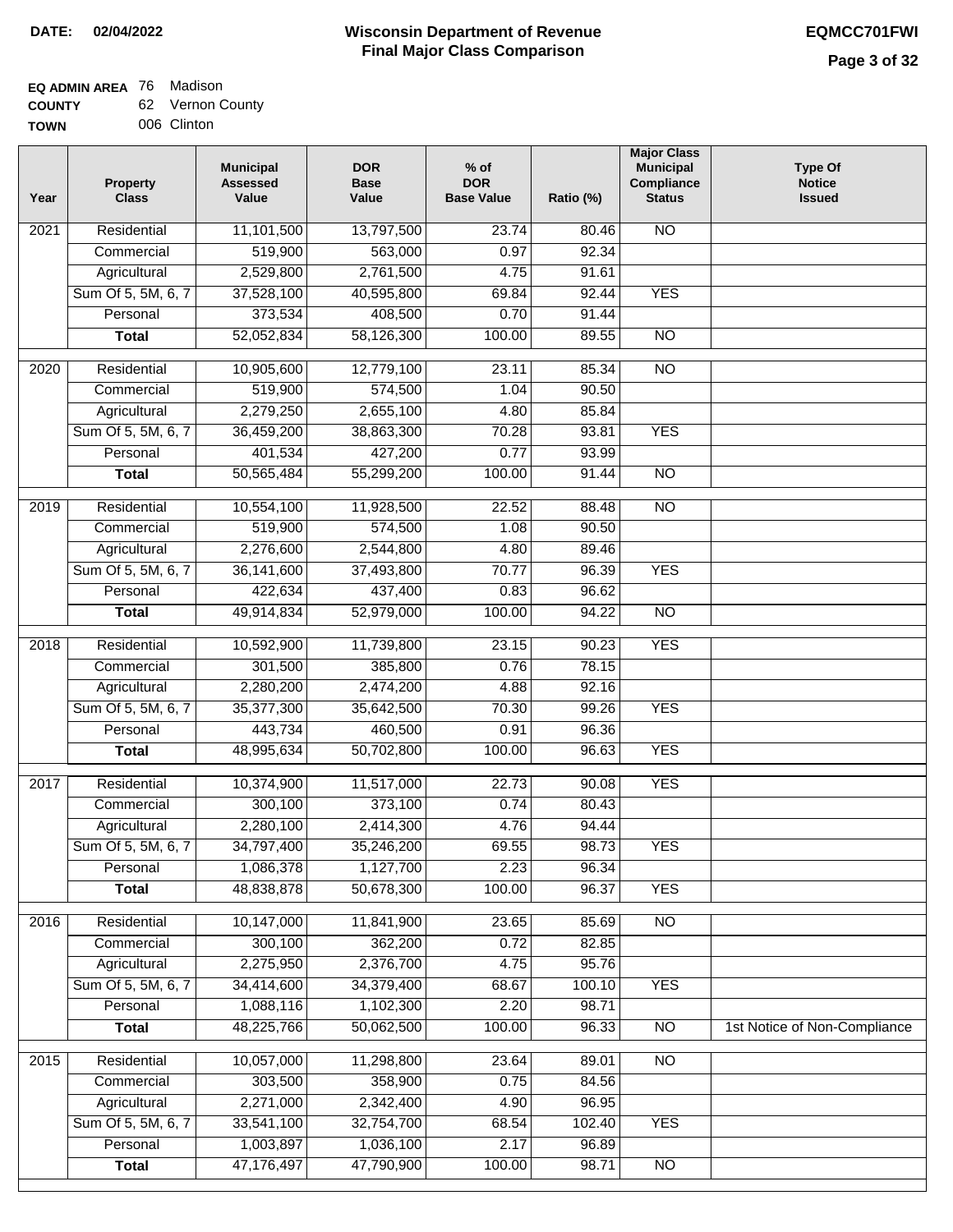| <b>TOWN</b> | 008 Coon |
|-------------|----------|
|             |          |

| Year              | <b>Property</b><br><b>Class</b> | <b>Municipal</b><br><b>Assessed</b><br>Value | <b>DOR</b><br><b>Base</b><br>Value | $%$ of<br><b>DOR</b><br><b>Base Value</b> | Ratio (%)      | <b>Major Class</b><br><b>Municipal</b><br>Compliance<br><b>Status</b> | <b>Type Of</b><br><b>Notice</b><br><b>Issued</b> |
|-------------------|---------------------------------|----------------------------------------------|------------------------------------|-------------------------------------------|----------------|-----------------------------------------------------------------------|--------------------------------------------------|
| $\overline{202}1$ | Residential                     | 42,722,900                                   | 41,414,600                         | $\frac{1}{50.68}$                         | 103.16         | <b>YES</b>                                                            |                                                  |
|                   | Commercial                      | 1,271,600                                    | 1,127,500                          | 1.38                                      | 112.78         |                                                                       |                                                  |
|                   | Agricultural                    | 2,013,800                                    | 2,014,400                          | 2.46                                      | 99.97          |                                                                       |                                                  |
|                   | Sum Of 5, 5M, 6, 7              | 37,222,550                                   | 36,691,500                         | 44.90                                     | 101.45         | <b>YES</b>                                                            |                                                  |
|                   | Personal                        | 472,300                                      | 472,300                            | 0.58                                      | 100.00         |                                                                       |                                                  |
|                   | <b>Total</b>                    | 83,703,150                                   | 81,720,300                         | 100.00                                    | 102.43         | <b>YES</b>                                                            |                                                  |
| 2020              | Residential                     | 27,797,100                                   | 36,015,200                         | 49.99                                     | 77.18          | $\overline{NO}$                                                       |                                                  |
|                   | Commercial                      | 1,068,000                                    | 1,150,500                          | 1.60                                      | 92.83          |                                                                       |                                                  |
|                   | Agricultural                    | 1,806,050                                    | 2,077,800                          | 2.88                                      | 86.92          |                                                                       |                                                  |
|                   | Sum Of 5, 5M, 6, 7              | 29,485,550                                   | 32,420,000                         | 45.00                                     | 90.95          | <b>YES</b>                                                            |                                                  |
|                   | Personal                        | 336,099                                      | 386,800                            | 0.54                                      | 86.89          |                                                                       |                                                  |
|                   | <b>Total</b>                    | 60,492,799                                   | 72,050,300                         | 100.00                                    | 83.96          | $\overline{NO}$                                                       | 1st Notice of Non-Compliance                     |
|                   |                                 |                                              |                                    |                                           |                |                                                                       |                                                  |
| 2019              | Residential                     | 27,266,300                                   | 33,805,900                         | 49.53                                     | 80.66          | $\overline{N}$                                                        |                                                  |
|                   | Commercial                      | 1,068,000                                    | 1,150,500                          | 1.69                                      | 92.83          |                                                                       |                                                  |
|                   | Agricultural                    | 1,780,050                                    | 1,994,200                          | 2.92<br>45.59                             | 89.26<br>93.41 | <b>YES</b>                                                            |                                                  |
|                   | Sum Of 5, 5M, 6, 7<br>Personal  | 29,067,650<br>168,299                        | 31,116,800<br>188,600              | 0.28                                      | 89.24          |                                                                       |                                                  |
|                   | <b>Total</b>                    | 59,350,299                                   | 68,256,000                         | 100.00                                    | 86.95          | $\overline{NO}$                                                       |                                                  |
|                   |                                 |                                              |                                    |                                           |                |                                                                       |                                                  |
| 2018              | Residential                     | 26,793,500                                   | 32,314,800                         | 49.25                                     | 82.91          | $\overline{NO}$                                                       |                                                  |
|                   | Commercial                      | 1,061,500                                    | 1,143,200                          | 1.74                                      | 92.85          |                                                                       |                                                  |
|                   | Agricultural                    | 1,785,950                                    | 1,946,700                          | 2.97                                      | 91.74          |                                                                       |                                                  |
|                   | Sum Of 5, 5M, 6, 7              | 28,756,550                                   | 30,030,900                         | 45.77                                     | 95.76          | <b>YES</b>                                                            |                                                  |
|                   | Personal                        | 168,499                                      | 183,600                            | 0.28                                      | 91.78          |                                                                       |                                                  |
|                   | <b>Total</b>                    | 58,565,999                                   | 65,619,200                         | 100.00                                    | 89.25          | <b>NO</b>                                                             |                                                  |
| $\overline{2017}$ | Residential                     | 26,690,700                                   | 30,632,300                         | 47.91                                     | 87.13          | $\overline{NO}$                                                       |                                                  |
|                   | Commercial                      | 1,057,000                                    | 1,105,100                          | 1.73                                      | 95.65          |                                                                       |                                                  |
|                   | Agricultural                    | 1,788,550                                    | 1,897,900                          | 2.97                                      | 94.24          |                                                                       |                                                  |
|                   | Sum Of 5, 5M, 6, 7              | 28,462,700                                   | 29,579,600                         | 46.27                                     | 96.22          | <b>YES</b>                                                            |                                                  |
|                   | Personal                        | 675,299                                      | 720,000                            | 1.13                                      | 93.79          |                                                                       |                                                  |
|                   | <b>Total</b>                    | 58,674,249                                   | 63,934,900                         | 100.00                                    | 91.77          | <b>NO</b>                                                             |                                                  |
| 2016              | Residential                     | 25,571,900                                   | 28,394,200                         | 45.95                                     | 90.06          | <b>YES</b>                                                            |                                                  |
|                   | Commercial                      | 1,098,000                                    | 1,072,900                          | 1.74                                      | 102.34         |                                                                       |                                                  |
|                   | Agricultural                    | 1,792,100                                    | 1,873,100                          | 3.03                                      | 95.68          |                                                                       |                                                  |
|                   | Sum Of 5, 5M, 6, 7              | 28,772,900                                   | 29,698,100                         | 48.06                                     | 96.88          | <b>YES</b>                                                            |                                                  |
|                   | Personal                        | 724,317                                      | 751,400                            | 1.22                                      | 96.40          |                                                                       |                                                  |
|                   | <b>Total</b>                    | 57,959,217                                   | 61,789,700                         | 100.00                                    | 93.80          | <b>YES</b>                                                            |                                                  |
|                   |                                 |                                              |                                    |                                           |                |                                                                       |                                                  |
| 2015              | Residential                     | 25,308,400                                   | 27,116,200                         | 45.76                                     | 93.33          | <b>YES</b>                                                            |                                                  |
|                   | Commercial                      | 1,075,900                                    | 1,029,400                          | 1.74                                      | 104.52         |                                                                       |                                                  |
|                   | Agricultural                    | 1,794,150                                    | 1,855,900                          | 3.13                                      | 96.67          |                                                                       |                                                  |
|                   | Sum Of 5, 5M, 6, 7              | 27,991,500                                   | 28,273,900                         | 47.71                                     | 99.00          | <b>YES</b>                                                            |                                                  |
|                   | Personal                        | 953,841                                      | 988,100                            | 1.67                                      | 96.53          |                                                                       |                                                  |
|                   | <b>Total</b>                    | 57, 123, 791                                 | 59,263,500                         | 100.00                                    | 96.39          | <b>YES</b>                                                            |                                                  |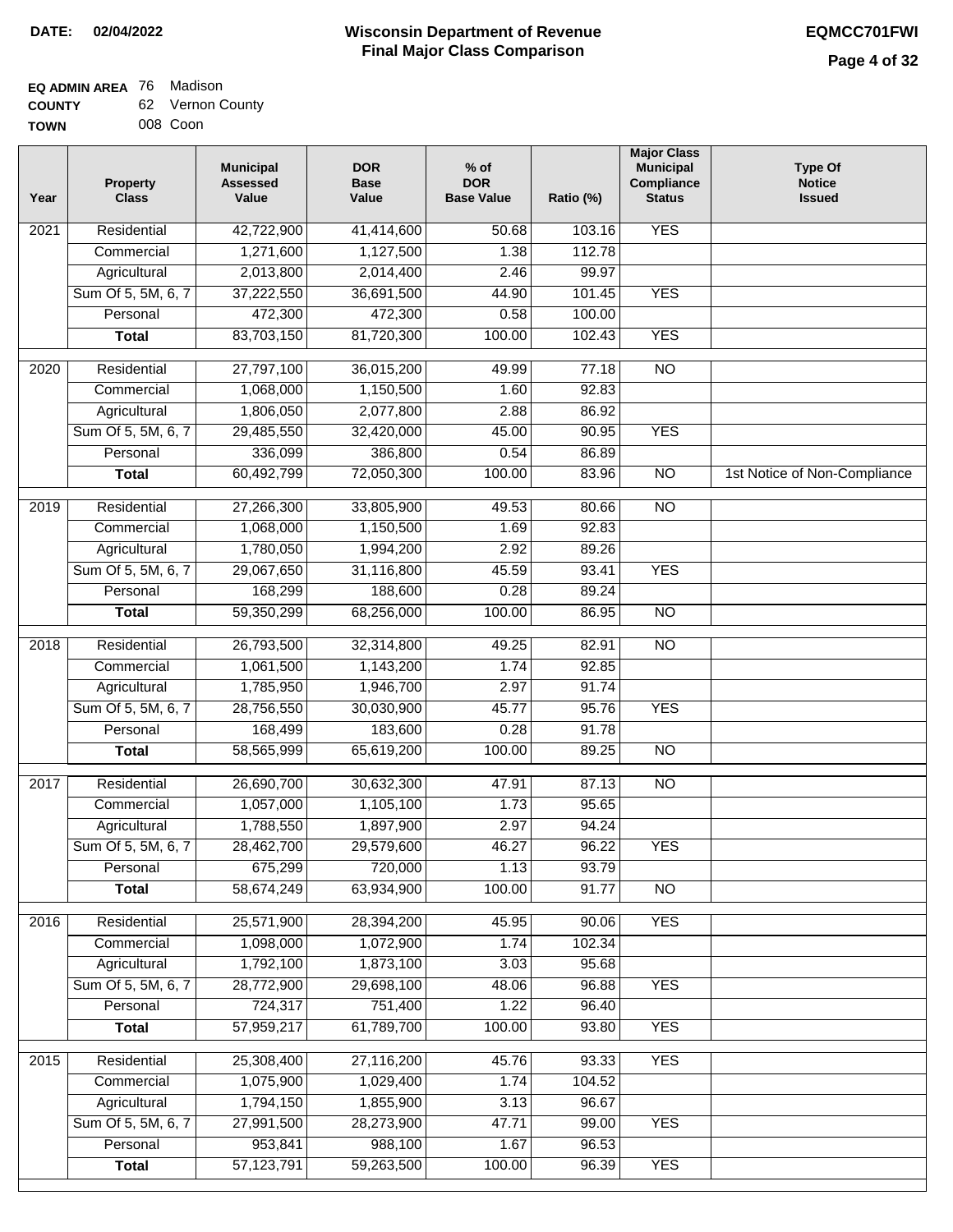### **EQ ADMIN AREA** 76 Madison

| <b>COUNTY</b> | 62 Vernon County |
|---------------|------------------|
| <b>TOWN</b>   | 010 Forest       |

| Year              | <b>Property</b><br><b>Class</b> | <b>Municipal</b><br><b>Assessed</b><br>Value | <b>DOR</b><br><b>Base</b><br>Value | $%$ of<br><b>DOR</b><br><b>Base Value</b> | Ratio (%) | <b>Major Class</b><br><b>Municipal</b><br>Compliance<br><b>Status</b> | <b>Type Of</b><br><b>Notice</b><br><b>Issued</b> |
|-------------------|---------------------------------|----------------------------------------------|------------------------------------|-------------------------------------------|-----------|-----------------------------------------------------------------------|--------------------------------------------------|
| 2021              | Residential                     | 14,146,300                                   | 15,883,500                         | 38.90                                     | 89.06     | $\overline{NO}$                                                       |                                                  |
|                   | Commercial                      | 620,400                                      | 700,800                            | 1.72                                      | 88.53     |                                                                       |                                                  |
|                   | Agricultural                    | 2,138,350                                    | 2,297,200                          | 5.63                                      | 93.09     |                                                                       |                                                  |
|                   | Sum Of 5, 5M, 6, 7              | 19,898,150                                   | 21,851,100                         | 53.52                                     | 91.06     | <b>YES</b>                                                            |                                                  |
|                   | Personal                        | 90,500                                       | 97,300                             | 0.24                                      | 93.01     |                                                                       |                                                  |
|                   | <b>Total</b>                    | 36,893,700                                   | 40,829,900                         | 100.00                                    | 90.36     | $\overline{NO}$                                                       |                                                  |
| 2020              | Residential                     | 14,055,400                                   | 15,204,500                         | 38.44                                     | 92.44     | <b>YES</b>                                                            |                                                  |
|                   | Commercial                      | 620,400                                      | 715,100                            | 1.81                                      | 86.76     |                                                                       |                                                  |
|                   | Agricultural                    | 2,139,350                                    | 2,209,000                          | 5.58                                      | 96.85     |                                                                       |                                                  |
|                   | Sum Of 5, 5M, 6, 7              | 19,843,450                                   | 21,334,300                         | 53.93                                     | 93.01     | <b>YES</b>                                                            |                                                  |
|                   | Personal                        | 91,300                                       | 94,100                             | 0.24                                      | 97.02     |                                                                       |                                                  |
|                   | <b>Total</b>                    | 36,749,900                                   | 39,557,000                         | 100.00                                    | 92.90     | <b>YES</b>                                                            |                                                  |
|                   |                                 |                                              |                                    |                                           |           |                                                                       |                                                  |
| 2019              | Residential                     | 13,982,200                                   | 14,410,100                         | 38.40                                     | 97.03     | <b>YES</b>                                                            |                                                  |
|                   | Commercial                      | 620,400                                      | 715,100                            | 1.91                                      | 86.76     |                                                                       |                                                  |
|                   | Agricultural                    | 2,010,350                                    | 2,125,900                          | 5.67                                      | 94.56     |                                                                       |                                                  |
|                   | Sum Of 5, 5M, 6, 7              | 19,589,350                                   | 20,183,400                         | 53.79                                     | 97.06     | <b>YES</b>                                                            |                                                  |
|                   | Personal                        | 91,100                                       | 91,100                             | 0.24                                      | 100.00    |                                                                       |                                                  |
|                   | <b>Total</b>                    | 36,293,400                                   | 37,525,600                         | 100.00                                    | 96.72     | <b>YES</b>                                                            |                                                  |
| $\overline{2018}$ | Residential                     | 13,646,500                                   | 13,841,700                         | 38.44                                     | 98.59     | <b>YES</b>                                                            |                                                  |
|                   | Commercial                      | 620,400                                      | 715,100                            | 1.99                                      | 86.76     |                                                                       |                                                  |
|                   | Agricultural                    | 2,010,450                                    | 2,063,800                          | 5.73                                      | 97.41     |                                                                       |                                                  |
|                   | Sum Of 5, 5M, 6, 7              | 19,582,450                                   | 19,297,400                         | 53.59                                     | 101.48    | <b>YES</b>                                                            |                                                  |
|                   | Personal                        | 93,000                                       | 93,000                             | 0.26                                      | 100.00    |                                                                       |                                                  |
|                   | <b>Total</b>                    | 35,952,800                                   | 36,011,000                         | 100.00                                    | 99.84     | <b>YES</b>                                                            |                                                  |
|                   |                                 |                                              |                                    |                                           |           |                                                                       |                                                  |
| $\overline{2017}$ | Residential                     | 13,614,100                                   | 13,408,000                         | 37.69                                     | 101.54    | <b>YES</b>                                                            |                                                  |
|                   | Commercial                      | 620,400                                      | 693,700                            | 1.95                                      | 89.43     |                                                                       |                                                  |
|                   | Agricultural                    | 1,994,150                                    | 1,993,100                          | 5.60                                      | 100.05    |                                                                       |                                                  |
|                   | Sum Of 5, 5M, 6, 7              | 19,890,350                                   | 19,331,900                         | 54.34                                     | 102.89    | <b>YES</b>                                                            |                                                  |
|                   | Personal                        | 148,500                                      | 148,500                            | 0.42                                      | 100.00    |                                                                       |                                                  |
|                   | <b>Total</b>                    | 36,267,500                                   | 35,575,200                         | 100.00                                    | 101.95    | <b>YES</b>                                                            |                                                  |
| $\overline{2016}$ | Residential                     | 12,952,800                                   | 13,017,500                         | 37.18                                     | 99.50     | <b>YES</b>                                                            |                                                  |
|                   | Commercial                      | 580,600                                      | 673,500                            | 1.92                                      | 86.21     |                                                                       |                                                  |
|                   | Agricultural                    | 2,180,750                                    | 2,051,200                          | 5.86                                      | 106.32    |                                                                       |                                                  |
|                   | Sum Of 5, 5M, 6, 7              | 20,672,750                                   | 19,093,800                         | 54.53                                     | 108.27    | <b>YES</b>                                                            |                                                  |
|                   | Personal                        | 177,700                                      | 177,700                            | 0.51                                      | 100.00    |                                                                       |                                                  |
|                   | <b>Total</b>                    | 36,564,600                                   | 35,013,700                         | 100.00                                    | 104.43    | <b>YES</b>                                                            |                                                  |
| $\overline{2015}$ | Residential                     | 12,935,300                                   | 12,882,400                         | 37.56                                     | 100.41    | <b>YES</b>                                                            |                                                  |
|                   | Commercial                      | 544,700                                      | 625,100                            | 1.82                                      | 87.14     |                                                                       |                                                  |
|                   | Agricultural                    | 2,180,250                                    | 2,029,800                          | 5.92                                      | 107.41    |                                                                       |                                                  |
|                   | Sum Of 5, 5M, 6, 7              | 20,675,150                                   | 18,603,000                         | 54.24                                     | 111.14    | $\overline{NO}$                                                       |                                                  |
|                   | Personal                        | 175,900                                      | 159,900                            | 0.47                                      | 110.01    |                                                                       |                                                  |
|                   | <b>Total</b>                    | 36,511,300                                   | 34,300,200                         | 100.00                                    | 106.45    | $\overline{NO}$                                                       | Non-Compliance Notice                            |
|                   |                                 |                                              |                                    |                                           |           |                                                                       |                                                  |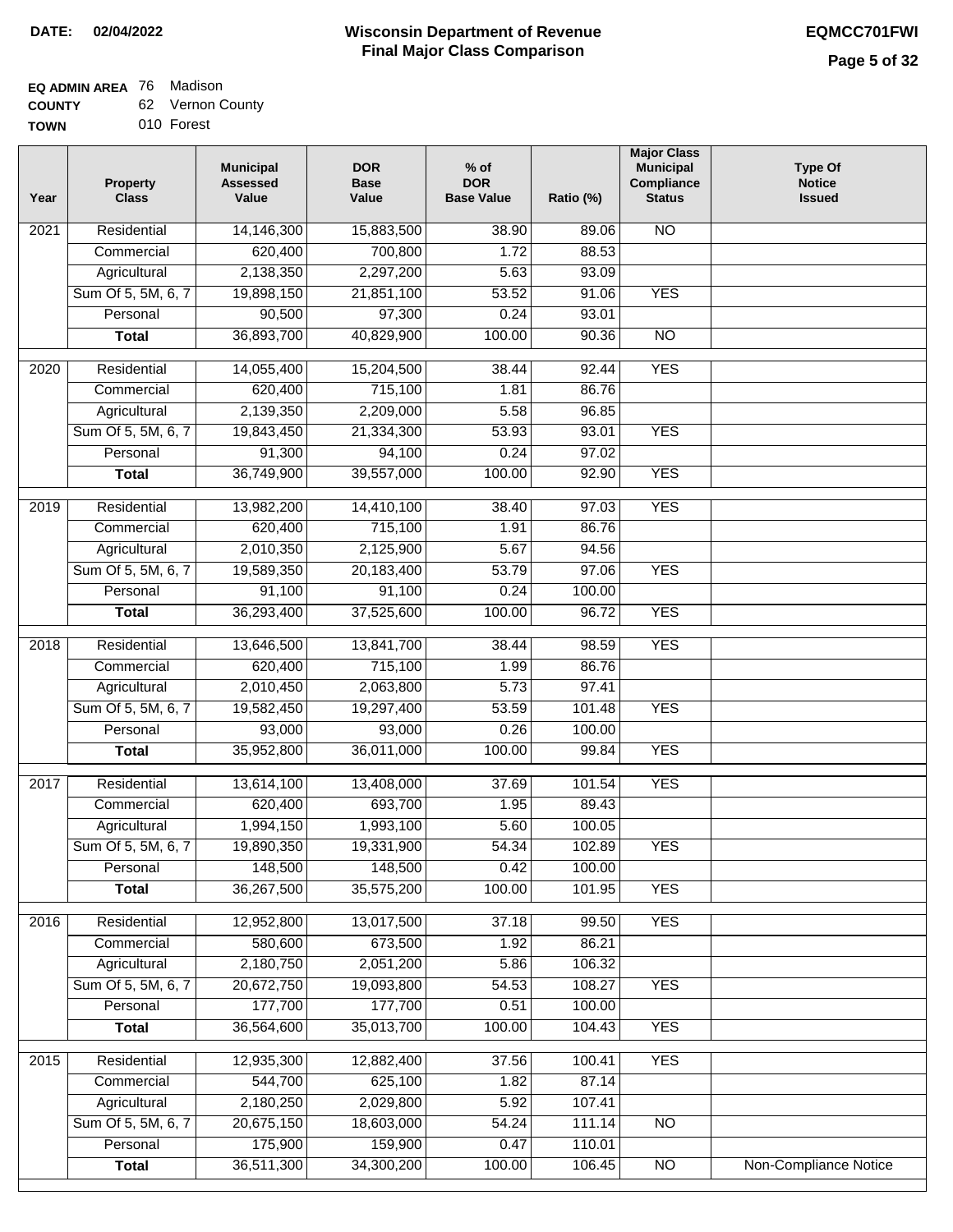### **EQ ADMIN AREA** 76 Madison

**COUNTY** 62 Vernon County

**TOWN** 012 Franklin

| Year              | <b>Property</b><br><b>Class</b> | <b>Municipal</b><br><b>Assessed</b><br>Value | <b>DOR</b><br><b>Base</b><br>Value | $%$ of<br><b>DOR</b><br><b>Base Value</b> | Ratio (%)       | <b>Major Class</b><br><b>Municipal</b><br>Compliance<br><b>Status</b> | <b>Type Of</b><br><b>Notice</b><br><b>Issued</b> |
|-------------------|---------------------------------|----------------------------------------------|------------------------------------|-------------------------------------------|-----------------|-----------------------------------------------------------------------|--------------------------------------------------|
| $\overline{202}1$ | Residential                     | 45,650,750                                   | 50,292,200                         | 54.86                                     | 90.77           | <b>YES</b>                                                            |                                                  |
|                   | Commercial                      | 641,000                                      | 716,000                            | 0.78                                      | 89.53           |                                                                       |                                                  |
|                   | Agricultural                    | 4,678,150                                    | 4,860,100                          | 5.30                                      | 96.26           |                                                                       |                                                  |
|                   | Sum Of 5, 5M, 6, 7              | 34,517,450                                   | 35,489,400                         | 38.71                                     | 97.26           | <b>YES</b>                                                            |                                                  |
|                   | Personal                        | 305,234                                      | 317,100                            | 0.35                                      | 96.26           |                                                                       |                                                  |
|                   | <b>Total</b>                    | 85,792,584                                   | 91,674,800                         | 100.00                                    | 93.58           | <b>YES</b>                                                            |                                                  |
| $\overline{2020}$ | Residential                     | 44,785,250                                   | 47,081,400                         | 53.70                                     | 95.12           | <b>YES</b>                                                            |                                                  |
|                   | Commercial                      | 641,000                                      | 730,600                            | 0.83                                      | 87.74           |                                                                       |                                                  |
|                   | Agricultural                    | 4,533,650                                    | 4,680,200                          | 5.34                                      | 96.87           |                                                                       |                                                  |
|                   | Sum Of 5, 5M, 6, 7              | 34,208,850                                   | 34,949,600                         | 39.86                                     | 97.88           | <b>YES</b>                                                            |                                                  |
|                   | Personal                        | 233,034                                      | 240,700                            | 0.27                                      | 96.82           |                                                                       |                                                  |
|                   | <b>Total</b>                    | 84,401,784                                   | 87,682,500                         | 100.00                                    | 96.26           | <b>YES</b>                                                            |                                                  |
| 2019              | Residential                     | 44,081,750                                   | 44,070,000                         | 53.48                                     | 100.03          | <b>YES</b>                                                            |                                                  |
|                   | Commercial                      | 625,000                                      | 714,000                            | 0.87                                      | 87.54           |                                                                       |                                                  |
|                   | Agricultural                    | 4,385,450                                    | 4,498,800                          | 5.46                                      | 97.48           |                                                                       |                                                  |
|                   | Sum Of 5, 5M, 6, 7              | 33,534,750                                   | 33,011,800                         | 40.06                                     | 101.58          | <b>YES</b>                                                            |                                                  |
|                   | Personal                        | 105,634                                      | 103,000                            | 0.13                                      | 102.56          |                                                                       |                                                  |
|                   | <b>Total</b>                    | 82,732,584                                   | 82,397,600                         | 100.00                                    | 100.41          | <b>YES</b>                                                            |                                                  |
|                   |                                 |                                              |                                    |                                           |                 |                                                                       |                                                  |
| 2018              | Residential<br>Commercial       | 43, 147, 450<br>625,000                      | 42,328,200<br>714,000              | 53.20<br>0.90                             | 101.94<br>87.54 | <b>YES</b>                                                            |                                                  |
|                   | Agricultural                    | 4,384,700                                    | 4,368,400                          | 5.49                                      | 100.37          |                                                                       |                                                  |
|                   | Sum Of 5, 5M, 6, 7              | 33,317,650                                   | 32,046,200                         | 40.28                                     | 103.97          | <b>YES</b>                                                            |                                                  |
|                   | Personal                        | 108,634                                      | 104,600                            | 0.13                                      | 103.86          |                                                                       |                                                  |
|                   | <b>Total</b>                    | 81,583,434                                   | 79,561,400                         | 100.00                                    | 102.54          | <b>YES</b>                                                            |                                                  |
|                   |                                 |                                              |                                    |                                           |                 |                                                                       |                                                  |
| 2017              | Residential                     | 42,803,050                                   | 41,175,600                         | 52.54                                     | 103.95          | <b>YES</b>                                                            |                                                  |
|                   | Commercial                      | 625,000                                      | 693,200                            | 0.88                                      | 90.16           |                                                                       |                                                  |
|                   | Agricultural                    | 4,387,200                                    | 4,269,600                          | 5.45                                      | 102.75          |                                                                       |                                                  |
|                   | Sum Of 5, 5M, 6, 7              | 33,253,250                                   | 31,973,600                         | 40.80                                     | 104.00          | <b>YES</b>                                                            |                                                  |
|                   | Personal                        | 269,234                                      | 256,300                            | 0.33                                      | 105.05          |                                                                       |                                                  |
|                   | <b>Total</b>                    | 81,337,734                                   | 78,368,300                         | 100.00                                    | 103.79          | <b>YES</b>                                                            |                                                  |
| 2016              | Residential                     | 42,557,250                                   | 40,141,400                         | 52.18                                     | 106.02          | <b>YES</b>                                                            |                                                  |
|                   | Commercial                      | 577,000                                      | 628,600                            | 0.82                                      | 91.79           |                                                                       |                                                  |
|                   | Agricultural                    | 4,389,000                                    | 4,198,700                          | 5.46                                      | 104.53          |                                                                       |                                                  |
|                   | Sum Of 5, 5M, 6, 7              | 33,005,150                                   | 31,705,700                         | 41.21                                     | 104.10          | <b>YES</b>                                                            |                                                  |
|                   | Personal                        | 272,434                                      | 257,300                            | 0.33                                      | 105.88          |                                                                       |                                                  |
|                   | <b>Total</b>                    | 80,800,834                                   | 76,931,700                         | 100.00                                    | 105.03          | <b>YES</b>                                                            |                                                  |
| 2015              | Residential                     | 42,393,850                                   | 39,985,600                         | 52.52                                     | 106.02          | <b>YES</b>                                                            |                                                  |
|                   | Commercial                      | 577,000                                      | 616,300                            | 0.81                                      | 93.62           |                                                                       |                                                  |
|                   | Agricultural                    | 4,389,000                                    | 4,160,500                          | 5.46                                      | 105.49          |                                                                       |                                                  |
|                   | Sum Of 5, 5M, 6, 7              | 32,894,850                                   | 31,050,600                         | 40.78                                     | 105.94          | <b>YES</b>                                                            |                                                  |
|                   | Personal                        | 338,634                                      | 322,500                            | 0.42                                      | 105.00          |                                                                       |                                                  |
|                   | <b>Total</b>                    | 80,593,334                                   | 76,135,500                         | 100.00                                    | 105.86          | <b>YES</b>                                                            |                                                  |
|                   |                                 |                                              |                                    |                                           |                 |                                                                       |                                                  |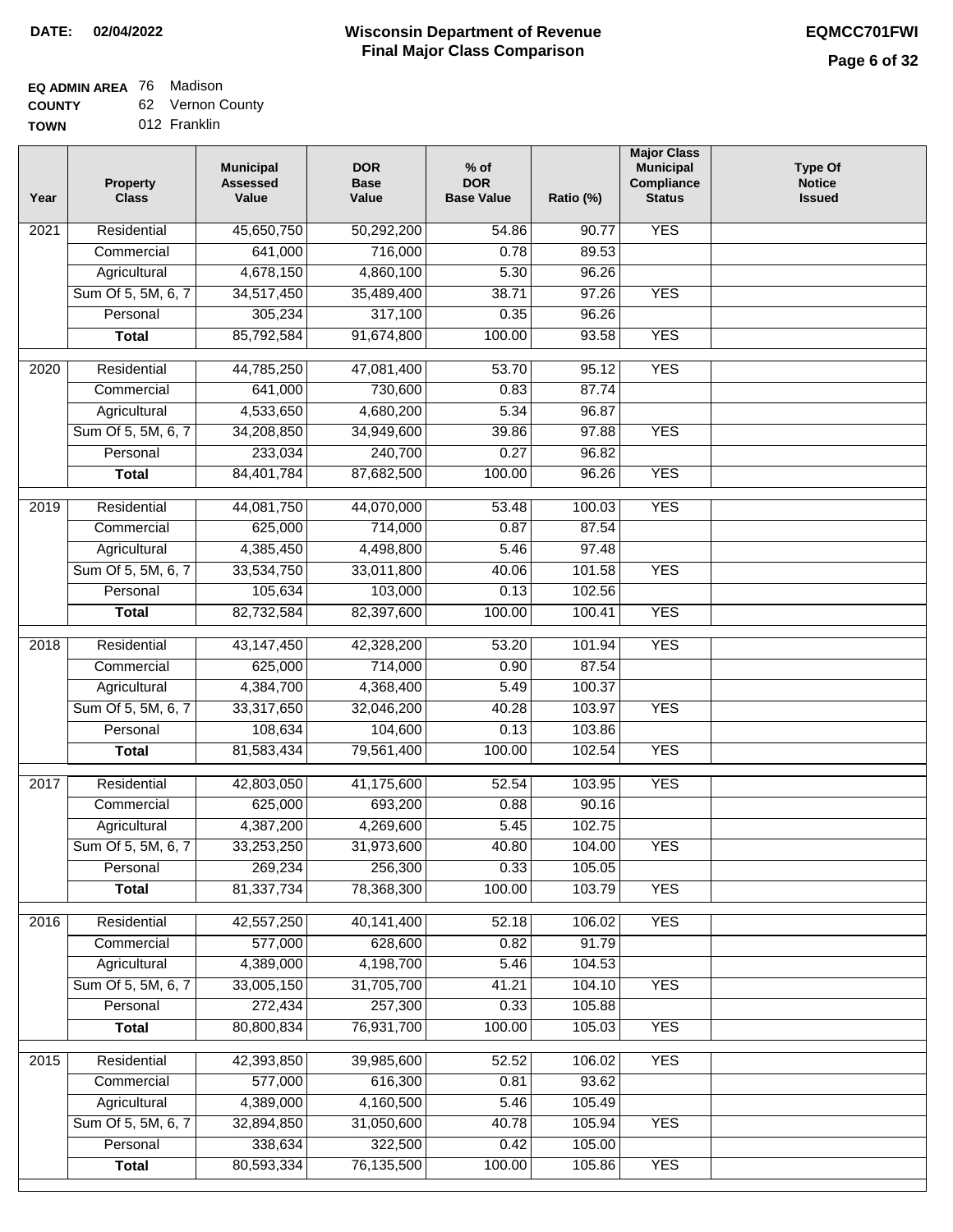### **EQ ADMIN AREA** 76 Madison

| <b>COUNTY</b> | 62 Vernon County |
|---------------|------------------|
| <b>TOWN</b>   | 014 Genoa        |

| Year              | <b>Property</b><br><b>Class</b> | <b>Municipal</b><br><b>Assessed</b><br>Value | <b>DOR</b><br><b>Base</b><br>Value | $%$ of<br><b>DOR</b><br><b>Base Value</b> | Ratio (%) | <b>Major Class</b><br><b>Municipal</b><br>Compliance<br><b>Status</b> | <b>Type Of</b><br><b>Notice</b><br><b>Issued</b> |
|-------------------|---------------------------------|----------------------------------------------|------------------------------------|-------------------------------------------|-----------|-----------------------------------------------------------------------|--------------------------------------------------|
| 2021              | Residential                     | 35,379,900                                   | 43,445,300                         | 62.88                                     | 81.44     | N <sub>O</sub>                                                        |                                                  |
|                   | Commercial                      | 1,694,400                                    | 1,834,800                          | 2.66                                      | 92.35     |                                                                       |                                                  |
|                   | Agricultural                    | 1,584,350                                    | 1,748,300                          | 2.53                                      | 90.62     |                                                                       |                                                  |
|                   | Sum Of 5, 5M, 6, 7              | 20,677,400                                   | 21,595,100                         | 31.25                                     | 95.75     | <b>YES</b>                                                            |                                                  |
|                   | Personal                        | 425,000                                      | 470,400                            | 0.68                                      | 90.35     |                                                                       |                                                  |
|                   | <b>Total</b>                    | 59,761,050                                   | 69,093,900                         | 100.00                                    | 86.49     | <b>NO</b>                                                             |                                                  |
|                   |                                 |                                              |                                    |                                           |           |                                                                       |                                                  |
| $\overline{2020}$ | Residential                     | 35,321,100                                   | 40,541,100                         | 61.75                                     | 87.12     | $\overline{NO}$                                                       |                                                  |
|                   | Commercial                      | 1,694,400                                    | 1,872,300                          | 2.85                                      | 90.50     |                                                                       |                                                  |
|                   | Agricultural                    | 1,589,350                                    | 1,686,400                          | 2.57                                      | 94.25     |                                                                       |                                                  |
|                   | Sum Of 5, 5M, 6, 7              | 20,576,300                                   | 21,409,400                         | 32.61                                     | 96.11     | <b>YES</b>                                                            |                                                  |
|                   | Personal                        | 138,400                                      | 147,000                            | 0.22                                      | 94.15     |                                                                       |                                                  |
|                   | <b>Total</b>                    | 59,319,550                                   | 65,656,200                         | 100.00                                    | 90.35     | <b>NO</b>                                                             |                                                  |
| $\frac{1}{2019}$  | Residential                     | 34,758,000                                   | 38,373,500                         | 61.22                                     | 90.58     | <b>YES</b>                                                            |                                                  |
|                   | Commercial                      | 1,694,400                                    | 1,872,300                          | 2.99                                      | 90.50     |                                                                       |                                                  |
|                   | Agricultural                    | 1,579,450                                    | 1,623,500                          | 2.59                                      | 97.29     |                                                                       |                                                  |
|                   | Sum Of 5, 5M, 6, 7              | 20,839,650                                   | 20,638,400                         | 32.93                                     | 100.98    | <b>YES</b>                                                            |                                                  |
|                   | Personal                        | 162,600                                      | 171,900                            | 0.27                                      | 94.59     |                                                                       |                                                  |
|                   | <b>Total</b>                    | 59,034,100                                   | 62,679,600                         | 100.00                                    | 94.18     | <b>YES</b>                                                            |                                                  |
| 2018              | Residential                     | 34,286,800                                   | 37,840,600                         | 61.64                                     | 90.61     | <b>YES</b>                                                            |                                                  |
|                   | Commercial                      | 1,708,000                                    | 1,887,600                          | 3.07                                      | 90.49     |                                                                       |                                                  |
|                   | Agricultural                    | 1,580,850                                    | 1,584,700                          | 2.58                                      | 99.76     |                                                                       |                                                  |
|                   | Sum Of 5, 5M, 6, 7              | 20,340,750                                   | 19,914,900                         | 32.44                                     | 102.14    | <b>YES</b>                                                            |                                                  |
|                   | Personal                        | 161,600                                      | 163,400                            | 0.27                                      | 98.90     |                                                                       |                                                  |
|                   | <b>Total</b>                    | 58,078,000                                   | 61,391,200                         | 100.00                                    | 94.60     | <b>YES</b>                                                            |                                                  |
| 2017              | Residential                     | 33,798,200                                   | 35,567,200                         | 60.65                                     | 95.03     | <b>YES</b>                                                            |                                                  |
|                   | Commercial                      | 1,717,200                                    | 1,842,600                          | 3.14                                      | 93.19     |                                                                       |                                                  |
|                   | Agricultural                    | 1,565,900                                    | 1,525,900                          | 2.60                                      | 102.62    |                                                                       |                                                  |
|                   | Sum Of 5, 5M, 6, 7              | 20,524,850                                   | 19,326,200                         | 32.95                                     | 106.20    | <b>YES</b>                                                            |                                                  |
|                   | Personal                        | 383,150                                      | 382,400                            | 0.65                                      | 100.20    |                                                                       |                                                  |
|                   | <b>Total</b>                    | 57,989,300                                   | 58,644,300                         | 100.00                                    | 98.88     | <b>YES</b>                                                            |                                                  |
|                   |                                 |                                              |                                    |                                           |           |                                                                       |                                                  |
| 2016              | Residential                     | 33,421,400                                   | 34,494,900                         | 60.23                                     | 96.89     | <b>YES</b>                                                            |                                                  |
|                   | Commercial                      | 1,717,100                                    | 1,788,900                          | 3.12                                      | 95.99     |                                                                       |                                                  |
|                   | Agricultural                    | 1,563,300                                    | 1,501,400                          | 2.62                                      | 104.12    |                                                                       |                                                  |
|                   | Sum Of 5, 5M, 6, 7              | 20,341,350                                   | 19,150,100                         | 33.43                                     | 106.22    | <b>YES</b>                                                            |                                                  |
|                   | Personal                        | 351,950                                      | 340,800                            | 0.60                                      | 103.27    |                                                                       |                                                  |
|                   | <b>Total</b>                    | 57,395,100                                   | 57,276,100                         | 100.00                                    | 100.21    | <b>YES</b>                                                            |                                                  |
| 2015              | Residential                     | 33,312,400                                   | 33,721,700                         | 60.89                                     | 98.79     | <b>YES</b>                                                            |                                                  |
|                   | Commercial                      | 1,678,700                                    | 1,752,200                          | 3.16                                      | 95.81     |                                                                       |                                                  |
|                   | Agricultural                    | 1,567,400                                    | 1,487,700                          | 2.69                                      | 105.36    |                                                                       |                                                  |
|                   | Sum Of 5, 5M, 6, 7              | 20,388,200                                   | 18,178,400                         | 32.82                                     | 112.16    | $\overline{NO}$                                                       |                                                  |
|                   | Personal                        | 254,942                                      | 242,100                            | 0.44                                      | 105.30    |                                                                       |                                                  |
|                   | <b>Total</b>                    | 57,201,642                                   | 55,382,100                         | 100.00                                    | 103.29    | N <sub>O</sub>                                                        |                                                  |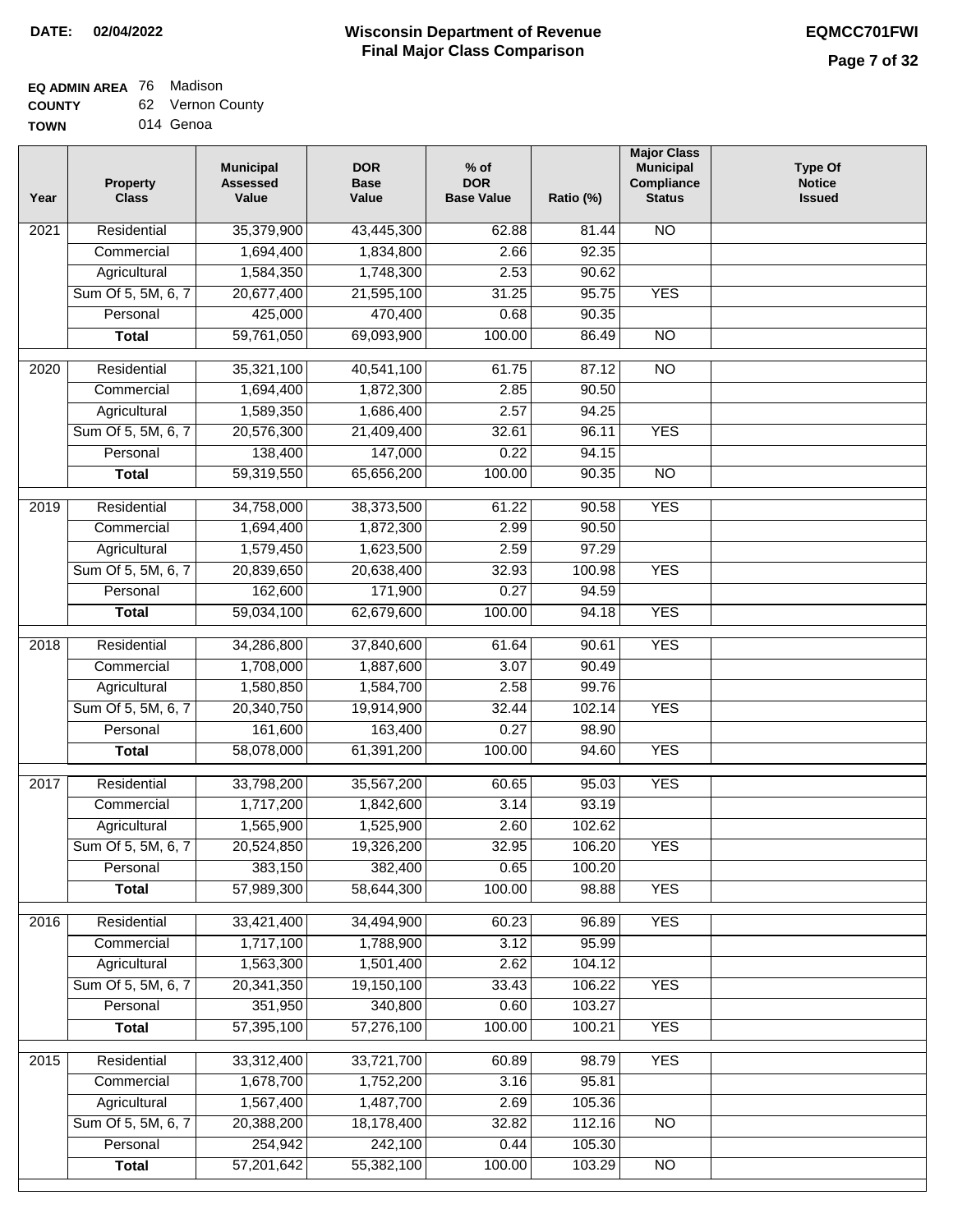### **EQ ADMIN AREA** 76 Madison

**COUNTY TOWN** 62 Vernon County 016 Greenwood

| Year              | <b>Property</b><br><b>Class</b> | <b>Municipal</b><br><b>Assessed</b><br>Value | <b>DOR</b><br><b>Base</b><br>Value | $%$ of<br><b>DOR</b><br><b>Base Value</b> | Ratio (%) | <b>Major Class</b><br><b>Municipal</b><br><b>Compliance</b><br><b>Status</b> | <b>Type Of</b><br><b>Notice</b><br><b>Issued</b> |
|-------------------|---------------------------------|----------------------------------------------|------------------------------------|-------------------------------------------|-----------|------------------------------------------------------------------------------|--------------------------------------------------|
| $\overline{202}1$ | Residential                     | 14,797,400                                   | 17,069,200                         | 36.20                                     | 86.69     | N <sub>O</sub>                                                               |                                                  |
|                   | Commercial                      | 717,800                                      | 813,100                            | 1.72                                      | 88.28     |                                                                              |                                                  |
|                   | Agricultural                    | 2,485,600                                    | 2,582,800                          | 5.48                                      | 96.24     |                                                                              |                                                  |
|                   | Sum Of 5, 5M, 6, 7              | 24,172,500                                   | 26,450,500                         | 56.09                                     | 91.39     | <b>YES</b>                                                                   |                                                  |
|                   | Personal                        | 224,000                                      | 241,600                            | 0.51                                      | 92.72     |                                                                              |                                                  |
|                   | <b>Total</b>                    | 42,397,300                                   | 47, 157, 200                       | 100.00                                    | 89.91     | <b>NO</b>                                                                    |                                                  |
| 2020              | Residential                     | 14,453,100                                   | 16,055,700                         | 35.74                                     | 90.02     | <b>YES</b>                                                                   |                                                  |
|                   | Commercial                      | 719,500                                      | 829,700                            | 1.85                                      | 86.72     |                                                                              |                                                  |
|                   | Agricultural                    | 2,490,600                                    | 2,487,600                          | 5.54                                      | 100.12    |                                                                              |                                                  |
|                   | Sum Of 5, 5M, 6, 7              | 23,724,700                                   | 25,332,800                         | 56.39                                     | 93.65     | <b>YES</b>                                                                   |                                                  |
|                   | Personal                        | 216,600                                      | 216,600                            | 0.48                                      | 100.00    |                                                                              |                                                  |
|                   | <b>Total</b>                    | 41,604,500                                   | 44,922,400                         | 100.00                                    | 92.61     | <b>YES</b>                                                                   |                                                  |
| 2019              | Residential                     | 14, 167, 400                                 | 15,058,100                         | 35.48                                     | 94.08     | <b>YES</b>                                                                   |                                                  |
|                   | Commercial                      | 707,800                                      | 818,000                            | 1.93                                      | 86.53     |                                                                              |                                                  |
|                   | Agricultural                    | 2,314,700                                    | 2,378,500                          | 5.60                                      | 97.32     |                                                                              |                                                  |
|                   | Sum Of 5, 5M, 6, 7              | 23,054,700                                   | 23,872,000                         | 56.25                                     | 96.58     | <b>YES</b>                                                                   |                                                  |
|                   | Personal                        | 303,500                                      | 312,900                            | 0.74                                      | 97.00     |                                                                              |                                                  |
|                   | <b>Total</b>                    | 40,548,100                                   | 42,439,500                         | 100.00                                    | 95.54     | <b>YES</b>                                                                   |                                                  |
| 2018              | Residential                     | 14,018,600                                   | 14,576,100                         | 35.71                                     | 96.18     | <b>YES</b>                                                                   |                                                  |
|                   | Commercial                      | 707,800                                      | 818,000                            | 2.00                                      | 86.53     |                                                                              |                                                  |
|                   | Agricultural                    | 2,307,100                                    | 2,305,700                          | 5.65                                      | 100.06    |                                                                              |                                                  |
|                   | Sum Of 5, 5M, 6, 7              | 22,655,200                                   | 22,845,900                         | 55.97                                     | 99.17     | <b>YES</b>                                                                   |                                                  |
|                   | Personal                        | 271,900                                      | 271,900                            | 0.67                                      | 100.00    |                                                                              |                                                  |
|                   | <b>Total</b>                    | 39,960,600                                   | 40,817,600                         | 100.00                                    | 97.90     | <b>YES</b>                                                                   |                                                  |
| $\overline{2017}$ | Residential                     | 13,730,500                                   | 13,835,700                         | 35.10                                     | 99.24     | <b>YES</b>                                                                   |                                                  |
|                   | Commercial                      | 707,800                                      | 794,200                            | 2.01                                      | 89.12     |                                                                              |                                                  |
|                   | Agricultural                    | 2,213,700                                    | 2,243,200                          | 5.69                                      | 98.68     |                                                                              |                                                  |
|                   | Sum Of 5, 5M, 6, 7              | 22,063,200                                   | 22,083,400                         | 56.02                                     | 99.91     | <b>YES</b>                                                                   |                                                  |
|                   | Personal                        | 462,600                                      | 462,600                            | 1.17                                      | 100.00    |                                                                              |                                                  |
|                   | <b>Total</b>                    | 39,177,800                                   | 39,419,100                         | 100.00                                    | 99.39     | <b>YES</b>                                                                   |                                                  |
| 2016              | Residential                     | 13,634,500                                   | 13,345,700                         | 34.97                                     | 102.16    | <b>YES</b>                                                                   |                                                  |
|                   | Commercial                      | 707,800                                      | 771,100                            | 2.02                                      | 91.79     |                                                                              |                                                  |
|                   | Agricultural                    | 2,212,600                                    | 2,211,700                          | 5.80                                      | 100.04    |                                                                              |                                                  |
|                   | Sum Of 5, 5M, 6, 7              | 21,621,100                                   | 21,362,500                         | 55.98                                     | 101.21    | <b>YES</b>                                                                   |                                                  |
|                   | Personal                        | 472,000                                      | 472,000                            | 1.24                                      | 100.00    |                                                                              |                                                  |
|                   | <b>Total</b>                    | 38,648,000                                   | 38,163,000                         | 100.00                                    | 101.27    | <b>YES</b>                                                                   |                                                  |
| 2015              | Residential                     | 13,392,800                                   | 12,975,500                         | 35.56                                     | 103.22    | <b>YES</b>                                                                   |                                                  |
|                   | Commercial                      | 707,800                                      | 756,000                            | 2.07                                      | 93.62     |                                                                              |                                                  |
|                   | Agricultural                    | 2,190,700                                    | 2,188,000                          | 6.00                                      | 100.12    |                                                                              |                                                  |
|                   | Sum Of 5, 5M, 6, 7              | 20,931,600                                   | 20,087,400                         | 55.06                                     | 104.20    | <b>YES</b>                                                                   |                                                  |
|                   | Personal                        | 478,400                                      | 478,400                            | 1.31                                      | 100.00    |                                                                              |                                                  |
|                   | <b>Total</b>                    | 37,701,300                                   | 36,485,300                         | 100.00                                    | 103.33    | <b>YES</b>                                                                   |                                                  |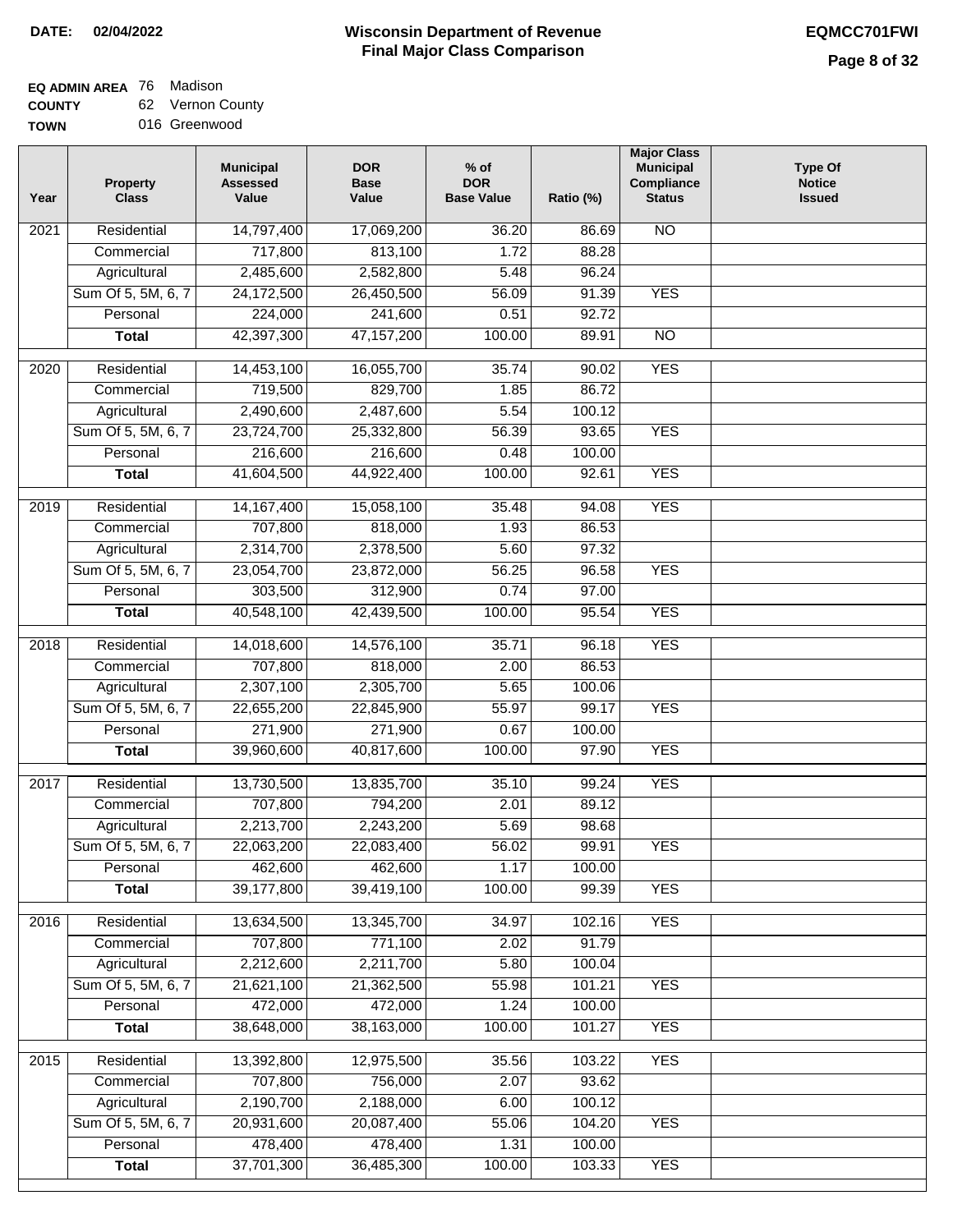### **EQ ADMIN AREA** 76 Madison

**COUNTY TOWN** 62 Vernon County

|  | 018 Hamburg |
|--|-------------|
|  |             |

| Year              | <b>Property</b><br><b>Class</b> | <b>Municipal</b><br><b>Assessed</b><br>Value | <b>DOR</b><br><b>Base</b><br>Value | $%$ of<br><b>DOR</b><br><b>Base Value</b> | Ratio (%) | <b>Major Class</b><br><b>Municipal</b><br>Compliance<br><b>Status</b> | <b>Type Of</b><br><b>Notice</b><br><b>Issued</b> |
|-------------------|---------------------------------|----------------------------------------------|------------------------------------|-------------------------------------------|-----------|-----------------------------------------------------------------------|--------------------------------------------------|
| $\overline{202}1$ | Residential                     | 53,337,200                                   | 73,390,000                         | 76.21                                     | 72.68     | N <sub>O</sub>                                                        |                                                  |
|                   | Commercial                      | 582,600                                      | 740,000                            | 0.77                                      | 78.73     |                                                                       |                                                  |
|                   | Agricultural                    | 1,985,000                                    | 2,029,000                          | 2.11                                      | 97.83     |                                                                       |                                                  |
|                   | Sum Of 5, 5M, 6, 7              | 16,903,300                                   | 19,785,600                         | 20.54                                     | 85.43     | $\overline{NO}$                                                       |                                                  |
|                   | Personal                        | 360,400                                      | 360,400                            | 0.37                                      | 100.00    |                                                                       |                                                  |
|                   | <b>Total</b>                    | 73,168,500                                   | 96,305,000                         | 100.00                                    | 75.98     | $\overline{NO}$                                                       | 1st Notice of Non-Compliance                     |
| $\overline{2020}$ | Residential                     | 53,081,000                                   | 65,941,900                         | 74.61                                     | 80.50     | $\overline{NO}$                                                       |                                                  |
|                   | Commercial                      | 581,800                                      | 754,300                            | 0.85                                      | 77.13     |                                                                       |                                                  |
|                   | Agricultural                    | 1,909,000                                    | 1,958,800                          | 2.22                                      | 97.46     |                                                                       |                                                  |
|                   | Sum Of 5, 5M, 6, 7              | 16,772,200                                   | 19,311,400                         | 21.85                                     | 86.85     | $\overline{NO}$                                                       |                                                  |
|                   | Personal                        | 416,500                                      | 416,500                            | 0.47                                      | 100.00    |                                                                       |                                                  |
|                   | <b>Total</b>                    | 72,760,500                                   | 88,382,900                         | 100.00                                    | 82.32     | $\overline{NO}$                                                       |                                                  |
| 2019              | Residential                     | 52,625,900                                   | 61,393,600                         | 74.16                                     | 85.72     | $\overline{NO}$                                                       |                                                  |
|                   | Commercial                      | 581,800                                      | 754,300                            | 0.91                                      | 77.13     |                                                                       |                                                  |
|                   | Agricultural                    | 1,814,400                                    | 1,882,800                          | 2.27                                      | 96.37     |                                                                       |                                                  |
|                   | Sum Of 5, 5M, 6, 7              | 16,672,800                                   | 18,336,200                         | 22.15                                     | 90.93     | <b>YES</b>                                                            |                                                  |
|                   | Personal                        | 423,400                                      | 423,400                            | 0.51                                      | 100.00    |                                                                       |                                                  |
|                   | <b>Total</b>                    | 72,118,300                                   | 82,790,300                         | 100.00                                    | 87.11     | $\overline{NO}$                                                       |                                                  |
| 2018              | Residential                     | 52,064,700                                   | 59,095,100                         | 73.27                                     | 88.10     | N <sub>O</sub>                                                        |                                                  |
|                   | Commercial                      | 581,800                                      | 754,300                            | 0.94                                      | 77.13     |                                                                       |                                                  |
|                   | Agricultural                    | 1,810,900                                    | 1,827,900                          | 2.27                                      | 99.07     |                                                                       |                                                  |
|                   | Sum Of 5, 5M, 6, 7              | 17,132,800                                   | 18,675,400                         | 23.16                                     | 91.74     | <b>YES</b>                                                            |                                                  |
|                   | Personal                        | 300,600                                      | 300,600                            | 0.37                                      | 100.00    |                                                                       |                                                  |
|                   | <b>Total</b>                    | 71,890,800                                   | 80,653,300                         | 100.00                                    | 89.14     | <b>NO</b>                                                             |                                                  |
| $\overline{2017}$ | Residential                     | 51,548,200                                   | 55,844,800                         | 71.88                                     | 92.31     | <b>YES</b>                                                            |                                                  |
|                   | Commercial                      | 736,800                                      | 940,200                            | 1.21                                      | 78.37     |                                                                       |                                                  |
|                   | Agricultural                    | 1,818,400                                    | 1,787,400                          | 2.30                                      | 101.73    |                                                                       |                                                  |
|                   | Sum Of 5, 5M, 6, 7              | 17,177,700                                   | 18,762,200                         | 24.15                                     | 91.55     | <b>YES</b>                                                            |                                                  |
|                   | Personal                        | 355,700                                      | 355,700                            | 0.46                                      | 100.00    |                                                                       |                                                  |
|                   | <b>Total</b>                    | 71,636,800                                   | 77,690,300                         | 100.00                                    | 92.21     | <b>YES</b>                                                            |                                                  |
| 2016              | Residential                     | 51,048,100                                   | 53,264,700                         | 71.49                                     | 95.84     | <b>YES</b>                                                            |                                                  |
|                   | Commercial                      | 697,400                                      | 874,600                            | 1.17                                      | 79.74     |                                                                       |                                                  |
|                   | Agricultural                    | 1,817,300                                    | 1,759,100                          | 2.36                                      | 103.31    |                                                                       |                                                  |
|                   | Sum Of 5, 5M, 6, 7              | 16,769,000                                   | 18,322,500                         | 24.59                                     | 91.52     | <b>YES</b>                                                            |                                                  |
|                   | Personal                        | 288,600                                      | 288,600                            | 0.39                                      | 100.00    |                                                                       |                                                  |
|                   | <b>Total</b>                    | 70,620,400                                   | 74,509,500                         | 100.00                                    | 94.78     | <b>YES</b>                                                            |                                                  |
| 2015              | Residential                     | 50,328,700                                   | 50,678,200                         | 71.41                                     | 99.31     | <b>YES</b>                                                            |                                                  |
|                   | Commercial                      | 697,400                                      | 857,400                            | 1.21                                      | 81.34     |                                                                       |                                                  |
|                   | Agricultural                    | 1,815,200                                    | 1,737,400                          | 2.45                                      | 104.48    |                                                                       |                                                  |
|                   | Sum Of 5, 5M, 6, 7              | 16,729,700                                   | 17,403,500                         | 24.52                                     | 96.13     | <b>YES</b>                                                            |                                                  |
|                   | Personal                        | 295,300                                      | 295,300                            | 0.42                                      | 100.00    |                                                                       |                                                  |
|                   | <b>Total</b>                    | 69,866,300                                   | 70,971,800                         | 100.00                                    | 98.44     | <b>YES</b>                                                            |                                                  |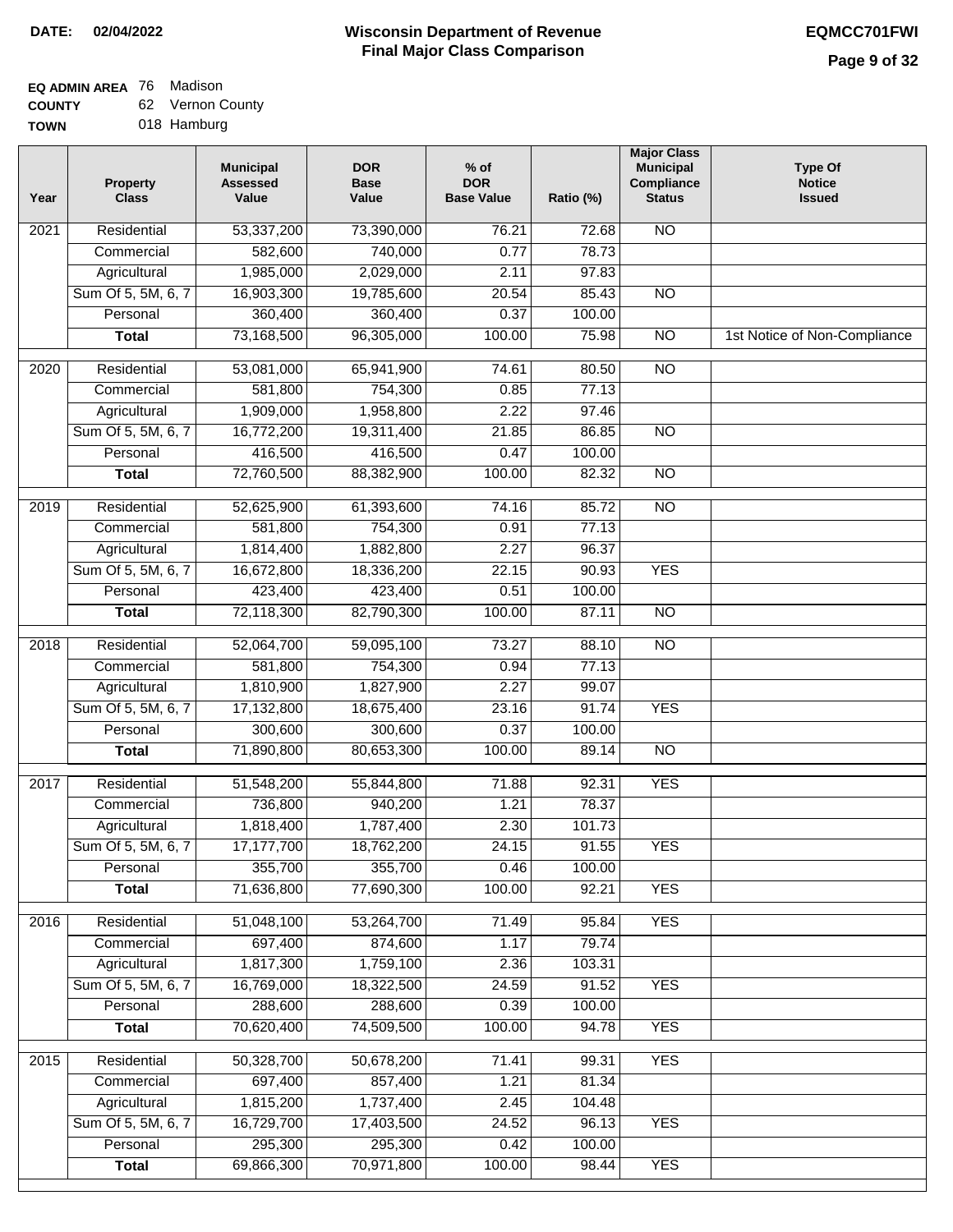### **Wisconsin Department of Revenue DATE: 02/04/2022 EQMCC701FWI Final Major Class Comparison**

**Major Class**

#### **EQ ADMIN AREA** Madison

Sum Of 5, 5M, 6, 7 **Personal Total**

 32,091,400 883,800 57,650,400

 30,808,600 883,800 57,034,200

 54.02 1.55 100.00  104.16 100.00 101.08

YES

YES

**COUNTY TOWN** 62 Vernon County 020 Harmony

| Year              | Property<br><b>Class</b> | <b>Municipal</b><br><b>Assessed</b><br>Value | <b>DOR</b><br><b>Base</b><br>Value | $%$ of<br><b>DOR</b><br><b>Base Value</b> | Ratio (%)          | major Glass<br><b>Municipal</b><br>Compliance<br><b>Status</b> | <b>Type Of</b><br><b>Notice</b><br><b>Issued</b> |
|-------------------|--------------------------|----------------------------------------------|------------------------------------|-------------------------------------------|--------------------|----------------------------------------------------------------|--------------------------------------------------|
| $\overline{2021}$ | Residential              | 26,856,300                                   | 29,416,900                         | 43.33                                     | 91.30              | <b>YES</b>                                                     |                                                  |
|                   | Commercial               | 140,600                                      | 192,900                            | 0.28                                      | 72.89              |                                                                |                                                  |
|                   | Agricultural             | 2,147,600                                    | 2,325,200                          | 3.42                                      | 92.36              |                                                                |                                                  |
|                   | Sum Of 5, 5M, 6, 7       | 32,250,700                                   | 35,682,500                         | 52.55                                     | 90.38              | <b>YES</b>                                                     |                                                  |
|                   | Personal                 | 257,100                                      | 279,500                            | 0.41                                      | 91.99              |                                                                |                                                  |
|                   | <b>Total</b>             | 61,652,300                                   | 67,897,000                         | 100.00                                    | 90.80              | <b>YES</b>                                                     |                                                  |
| 2020              | Residential              | 25,416,000                                   | 27,085,600                         | 41.41                                     | 93.84              | <b>YES</b>                                                     |                                                  |
|                   | Commercial               | 140,600                                      | 196,800                            | 0.30                                      | 71.44              |                                                                |                                                  |
|                   | Agricultural             | 2,143,200                                    | 2,233,600                          | 3.41                                      | 95.95              |                                                                |                                                  |
|                   | Sum Of 5, 5M, 6, 7       | 32,419,350                                   | 35,537,600                         | 54.33                                     | 91.23              | <b>YES</b>                                                     |                                                  |
|                   | Personal                 | 341,600                                      | 355,800                            | 0.54                                      | 96.01              |                                                                |                                                  |
|                   | <b>Total</b>             | 60,460,750                                   | 65,409,400                         | 100.00                                    | 92.43              | <b>YES</b>                                                     |                                                  |
| 2019              | Residential              | 24,864,400                                   | 25,724,700                         | 41.56                                     | 96.66              | <b>YES</b>                                                     |                                                  |
|                   | Commercial               | 140,600                                      | 196,800                            | 0.32                                      | 71.44              |                                                                |                                                  |
|                   | Agricultural             | 2,070,500                                    | 2,144,200                          | 3.46                                      | 96.56              |                                                                |                                                  |
|                   | Sum Of 5, 5M, 6, 7       | 31,799,700                                   | 33,364,100                         | 53.90                                     | 95.31              | <b>YES</b>                                                     |                                                  |
|                   | Personal                 | 473,000                                      | 473,000                            | 0.76                                      | 100.00             |                                                                |                                                  |
|                   | <b>Total</b>             | 59,348,200                                   | 61,902,800                         | 100.00                                    | 95.87              | <b>YES</b>                                                     |                                                  |
| 2018              | Residential              | 24,387,700                                   | 25,239,000                         | 41.30                                     | 96.63              | <b>YES</b>                                                     |                                                  |
|                   | Commercial               | 140,600                                      | 196,800                            | 0.32                                      | 71.44              |                                                                |                                                  |
|                   | Agricultural             | 2,065,400                                    | 2,080,600                          | 3.40                                      | 99.27              |                                                                |                                                  |
|                   | Sum Of 5, 5M, 6, 7       | 31,967,300                                   | 33,089,400                         | 54.15                                     | 96.61              | <b>YES</b>                                                     |                                                  |
|                   | Personal                 | 501,600                                      | 501,600                            | 0.82                                      | 100.00             |                                                                |                                                  |
|                   | <b>Total</b>             | 59,062,600                                   | 61,107,400                         | 100.00                                    | $\overline{96.65}$ | <b>YES</b>                                                     |                                                  |
| 2017              | Residential              | 24,249,400                                   | 24,600,000                         | 41.09                                     | 98.57              | <b>YES</b>                                                     |                                                  |
|                   | Commercial               | 140,600                                      | 191,000                            | 0.32                                      | 73.61              |                                                                |                                                  |
|                   | Agricultural             | 2,052,700                                    | 2,014,200                          | 3.36                                      | 101.91             |                                                                |                                                  |
|                   | Sum Of 5, 5M, 6, 7       | 31,887,700                                   | 32,240,600                         | 53.86                                     | 98.91              | <b>YES</b>                                                     |                                                  |
|                   | Personal                 | 815,800                                      | 815,800                            | 1.36                                      | 100.00             |                                                                |                                                  |
|                   | <b>Total</b>             | 59,146,200                                   | 59,861,600                         | 100.00                                    | 98.80              | <b>YES</b>                                                     |                                                  |
| 2016              | Residential              | 23,708,300                                   | 23,643,500                         | 40.29                                     | 100.27             | <b>YES</b>                                                     |                                                  |
|                   | Commercial               | 140,600                                      | 185,400                            | 0.32                                      | 75.84              |                                                                |                                                  |
|                   | Agricultural             | 2,048,500                                    | 1,978,800                          | 3.37                                      | 103.52             |                                                                |                                                  |
|                   | Sum Of 5, 5M, 6, 7       | 31,618,100                                   | 32,012,000                         | 54.55                                     | 98.77              | <b>YES</b>                                                     |                                                  |
|                   | Personal                 | 859,300                                      | 859,300                            | 1.46                                      | 100.00             |                                                                |                                                  |
|                   | <b>Total</b>             | 58,374,800                                   | 58,679,000                         | 100.00                                    | 99.48              | <b>YES</b>                                                     |                                                  |
| 2015              | Residential              | 22,489,600                                   | 23,204,100                         | 40.68                                     | 96.92              | <b>YES</b>                                                     |                                                  |
|                   | Commercial               | 140,600                                      | 181,800                            | 0.32                                      | 77.34              |                                                                |                                                  |
|                   | Agricultural             | 2,045,000                                    | 1,955,900                          | 3.43                                      | 104.56             |                                                                |                                                  |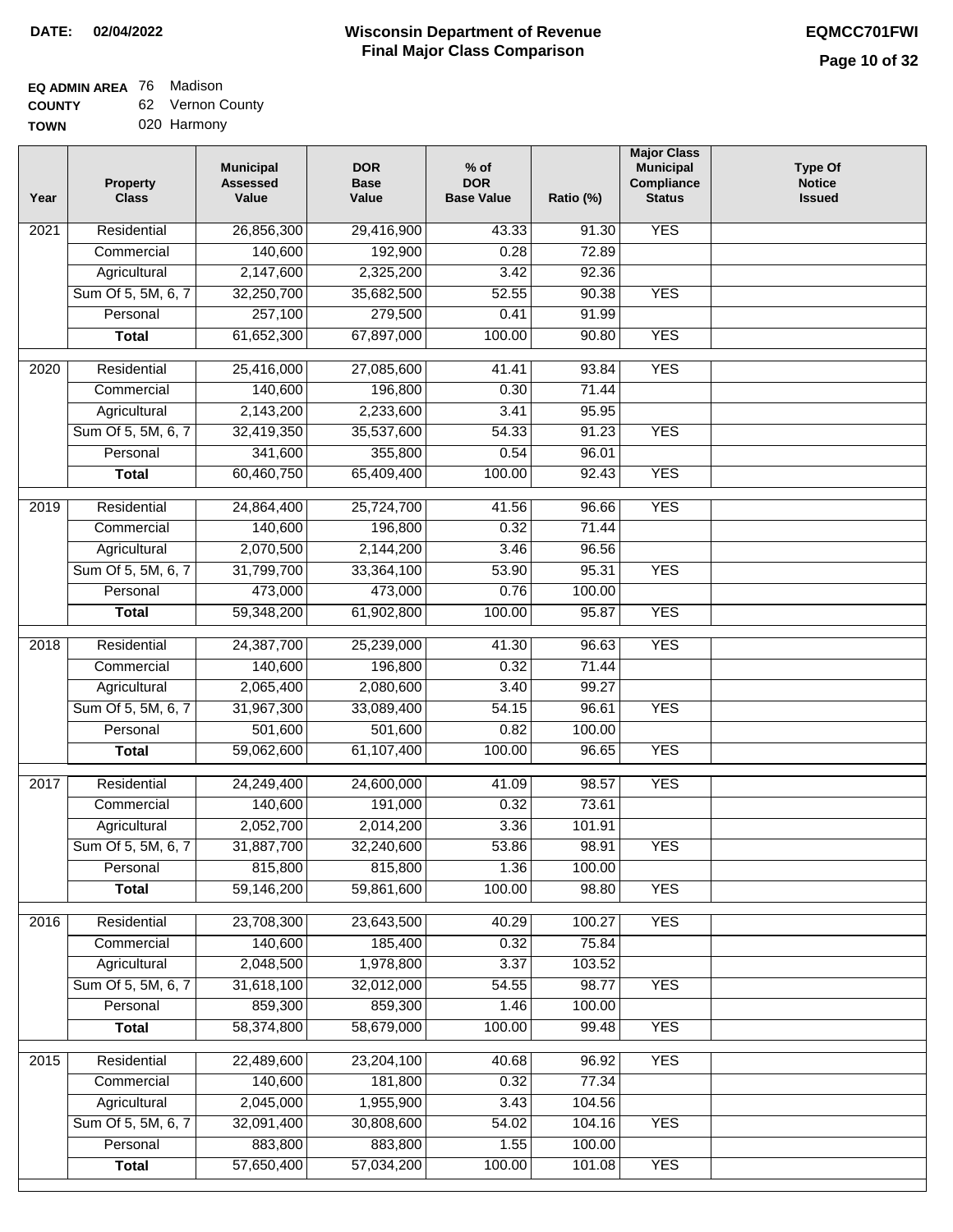# **EQ ADMIN AREA** 76 Madison

**COUNTY TOWN** 62 Vernon County 022 Hillsboro

| Year | <b>Property</b><br><b>Class</b>    | <b>Municipal</b><br><b>Assessed</b><br>Value | <b>DOR</b><br><b>Base</b><br>Value | $%$ of<br><b>DOR</b><br><b>Base Value</b> | Ratio (%)       | <b>Major Class</b><br><b>Municipal</b><br>Compliance<br><b>Status</b> | <b>Type Of</b><br><b>Notice</b><br><b>Issued</b> |
|------|------------------------------------|----------------------------------------------|------------------------------------|-------------------------------------------|-----------------|-----------------------------------------------------------------------|--------------------------------------------------|
| 2021 | Residential                        | 33,209,100                                   | 40,812,100                         | 58.68                                     | 81.37           | <b>NO</b>                                                             |                                                  |
|      | Commercial                         | 5,743,500                                    | 5,809,200                          | 8.35                                      | 98.87           |                                                                       |                                                  |
|      | Agricultural                       | 2,323,800                                    | 2,320,200                          | 3.34                                      | 100.16          |                                                                       |                                                  |
|      | Sum Of 5, 5M, 6, 7                 | 15,803,200                                   | 19,658,300                         | 28.27                                     | 80.39           | $\overline{NO}$                                                       |                                                  |
|      | Personal                           | 946,056                                      | 946,100                            | 1.36                                      | 100.00          |                                                                       |                                                  |
|      | <b>Total</b>                       | 58,025,656                                   | 69,545,900                         | 100.00                                    | 83.44           | $\overline{NO}$                                                       |                                                  |
| 2020 | Residential                        | 32,559,500                                   | 38,634,900                         | 56.99                                     | 84.27           | $\overline{NO}$                                                       |                                                  |
|      | Commercial                         | 5,743,500                                    | 5,927,800                          | 8.74                                      | 96.89           |                                                                       |                                                  |
|      | Agricultural                       | 2,217,200                                    | 2,217,100                          | 3.27                                      | 100.00          |                                                                       |                                                  |
|      | Sum Of 5, 5M, 6, 7                 | 16,152,300                                   | 19,705,700                         | 29.07                                     | 81.97           | $\overline{NO}$                                                       |                                                  |
|      | Personal                           | 1,310,546                                    | 1,310,600                          | 1.93                                      | 100.00          |                                                                       |                                                  |
|      | <b>Total</b>                       | 57,983,046                                   | 67,796,100                         | 100.00                                    | 85.53           | <b>NO</b>                                                             |                                                  |
| 2019 | Residential                        | 31,944,300                                   | 34,579,900                         | 55.20                                     | 92.38           | <b>YES</b>                                                            |                                                  |
|      | Commercial                         | 5,743,500                                    | 5,927,800                          | 9.46                                      | 96.89           |                                                                       |                                                  |
|      | Agricultural                       | 2,130,300                                    | 2,129,800                          | 3.40                                      | 100.02          |                                                                       |                                                  |
|      | Sum Of 5, 5M, 6, 7                 | 16,116,700                                   | 18,785,100                         | 29.99                                     | 85.80           | $\overline{NO}$                                                       |                                                  |
|      | Personal                           | 1,222,055                                    | 1,222,000                          | 1.95                                      | 100.00          |                                                                       |                                                  |
|      | <b>Total</b>                       | 57, 156, 855                                 | 62,644,600                         | 100.00                                    | 91.24           | $\overline{NO}$                                                       |                                                  |
|      |                                    |                                              |                                    |                                           |                 |                                                                       |                                                  |
| 2018 | Residential                        | 31,367,100                                   | 33,018,600                         | 55.24                                     | 95.00           | <b>YES</b>                                                            |                                                  |
|      | Commercial                         | 5,344,500                                    | 5,528,600                          | 9.25                                      | 96.67           |                                                                       |                                                  |
|      | Agricultural<br>Sum Of 5, 5M, 6, 7 | 2,078,500<br>16,194,800                      | 2,074,700<br>17,950,000            | 3.47<br>30.03                             | 100.18<br>90.22 | <b>YES</b>                                                            |                                                  |
|      | Personal                           | 1,202,013                                    | 1,202,000                          | 2.01                                      | 100.00          |                                                                       |                                                  |
|      | <b>Total</b>                       | 56,186,913                                   | 59,773,900                         | 100.00                                    | 94.00           | <b>YES</b>                                                            |                                                  |
|      |                                    |                                              |                                    |                                           |                 |                                                                       |                                                  |
| 2017 | Residential                        | 31,060,700                                   | 31,846,500                         | 53.08                                     | 97.53           | <b>YES</b>                                                            |                                                  |
|      | Commercial                         | 5,327,900                                    | 5,362,500                          | 8.94                                      | 99.35           |                                                                       |                                                  |
|      | Agricultural                       | 2,030,300                                    | 2,025,600                          | 3.38                                      | 100.23          |                                                                       |                                                  |
|      | Sum Of 5, 5M, 6, 7                 | 16,034,500                                   | 17,354,500                         | 28.93                                     | 92.39           | <b>YES</b>                                                            |                                                  |
|      | Personal                           | 3,408,666                                    | 3,408,700                          | 5.68                                      | 100.00          |                                                                       |                                                  |
|      | <b>Total</b>                       | 57,862,066                                   | 59,997,800                         | 100.00                                    | 96.44           | <b>YES</b>                                                            |                                                  |
| 2016 | Residential                        | 30,836,600                                   | 30,754,800                         | 53.26                                     | 100.27          | <b>YES</b>                                                            |                                                  |
|      | Commercial                         | 4,431,000                                    | 4,335,500                          | 7.51                                      | 102.20          |                                                                       |                                                  |
|      | Agricultural                       | 1,990,200                                    | 1,990,000                          | 3.45                                      | 100.01          |                                                                       |                                                  |
|      | Sum Of 5, 5M, 6, 7                 | 15,989,800                                   | 17,200,700                         | 29.79                                     | 92.96           | <b>YES</b>                                                            |                                                  |
|      | Personal                           | 3,459,537                                    | 3,459,500                          | 5.99                                      | 100.00          |                                                                       |                                                  |
|      | <b>Total</b>                       | 56,707,137                                   | 57,740,500                         | 100.00                                    | 98.21           | <b>YES</b>                                                            |                                                  |
| 2015 | Residential                        | 30,648,100                                   | 30,203,100                         | 54.65                                     | 101.47          | <b>YES</b>                                                            |                                                  |
|      | Commercial                         | 2,863,500                                    | 2,714,000                          | 4.91                                      | 105.51          |                                                                       |                                                  |
|      | Agricultural                       | 1,965,100                                    | 1,965,000                          | 3.56                                      | 100.01          |                                                                       |                                                  |
|      | Sum Of 5, 5M, 6, 7                 | 16,002,400                                   | 16,801,000                         | 30.40                                     | 95.25           | <b>YES</b>                                                            |                                                  |
|      | Personal                           | 3,581,783                                    | 3,581,700                          | 6.48                                      | 100.00          | <b>YES</b>                                                            |                                                  |
|      | <b>Total</b>                       | 55,060,883                                   | 55,264,800                         | 100.00                                    | 99.63           | <b>YES</b>                                                            |                                                  |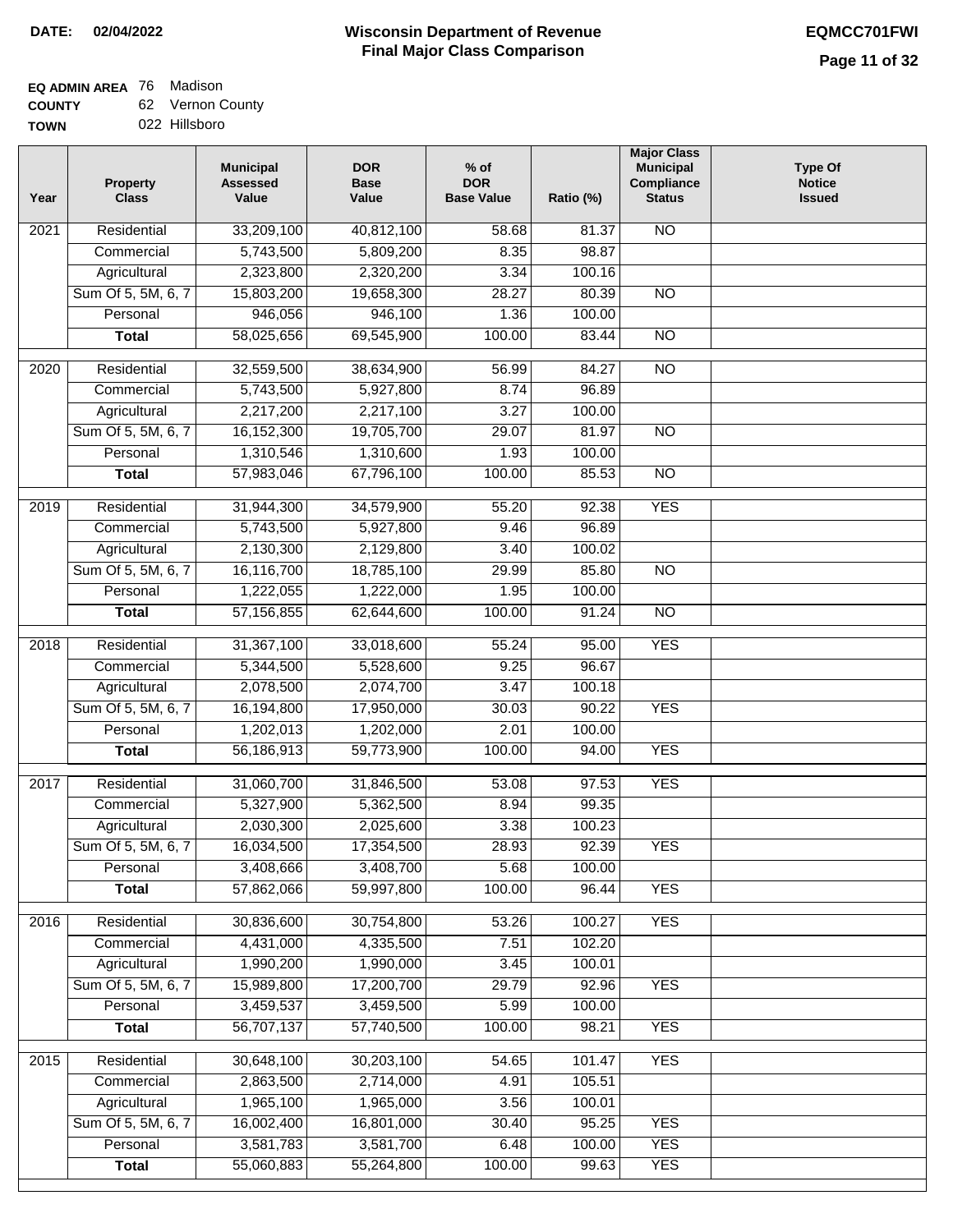#### **Wisconsin Department of Revenue Final Major Class Comparison DATE: 02/04/2022 EQMCC701FWI**

٦

## **EQ ADMIN AREA** 76 Madison

**COUNTY TOWN** 62 Vernon County

| 43,660,900<br><b>NO</b><br>Residential<br>49,912,600<br>51.91<br>87.47<br>2021<br>1,366,700<br>Commercial<br>1,490,000<br>1.55<br>91.72<br>3,395,550<br>3,727,300<br>3.88<br>91.10<br>Agricultural<br>42.29<br>Sum Of 5, 5M, 6, 7<br>37,628,150<br>40,662,900<br>92.54<br><b>YES</b><br>330,800<br>Personal<br>363,100<br>0.38<br>91.10<br>86,382,100<br>96,155,900<br>100.00<br>89.84<br>$\overline{NO}$<br><b>Total</b><br>$\overline{2020}$<br>Residential<br>42,472,200<br>47,659,600<br>51.19<br>89.12<br>$\overline{NO}$<br>Commercial<br>1,366,700<br>1,520,400<br>1.63<br>89.89<br>3,375,450<br>Agricultural<br>3,587,500<br>3.85<br>94.09<br>Sum Of 5, 5M, 6, 7<br>37,209,950<br>42.88<br>93.21<br><b>YES</b><br>39,921,400<br>395,400<br>Personal<br>421,000<br>0.45<br>93.92<br>84,819,700<br><b>Total</b><br>93,109,900<br>100.00<br>91.10<br><b>NO</b><br><b>YES</b><br>$\frac{1}{2019}$<br>Residential<br>41,755,600<br>45,108,100<br>92.57<br>50.71<br>Commercial<br>1,264,400<br>1,429,400<br>1.61<br>88.46<br>3,186,900<br>92.23<br>Agricultural<br>3,455,300<br>3.88<br>Sum Of 5, 5M, 6, 7<br>37,000,400<br>38,608,400<br><b>YES</b><br>43.40<br>95.84<br>350,400<br>0.39<br>Personal<br>335,800<br>95.83<br><b>YES</b><br>83,543,100<br>88,951,600<br>100.00<br>93.92<br><b>Total</b><br><b>YES</b><br>2018<br>Residential<br>41,300,500<br>43,779,500<br>50.83<br>94.34<br>Commercial<br>1,264,400<br>1,429,400<br>1.66<br>88.46<br>3,185,500<br>3,360,900<br>3.90<br>94.78<br>Agricultural<br>Sum Of 5, 5M, 6, 7<br>36,410,200<br>43.18<br>97.91<br><b>YES</b><br>37,187,000<br>358,700<br>Personal<br>370,000<br>0.43<br>96.95<br><b>YES</b><br>82,519,300<br>86,126,800<br>100.00<br>95.81<br><b>Total</b><br><b>YES</b><br>Residential<br>40,244,100<br>50.04<br>96.16<br>2017<br>41,852,000<br>1,250,700<br>1,374,000<br>1.64<br>91.03<br>Commercial<br>3,186,150<br>97.30<br>3,274,600<br>3.91<br>Agricultural<br>Sum Of 5, 5M, 6, 7<br>35,916,700<br>36,657,800<br>43.83<br>97.98<br><b>YES</b><br>Personal<br>475,972<br>486,200<br>0.58<br>97.90<br>81,073,622<br>83,644,600<br>100.00<br><b>YES</b><br><b>Total</b><br>96.93<br><b>YES</b><br>2016<br>Residential<br>39,068,200<br>39,921,700<br>49.38<br>97.86<br>885,200<br>Commercial<br>982,100<br>1.21<br>90.13<br>3,185,650<br>3.99<br>98.70<br>Agricultural<br>3,227,500<br>Sum Of 5, 5M, 6, 7<br>35,563,700<br>36,272,800<br>44.87<br>98.05<br><b>YES</b><br>435,872<br>Personal<br>441,100<br>0.55<br>98.81<br>79,138,622<br>80,845,200<br>100.00<br><b>YES</b><br><b>Total</b><br>97.89<br>38,733,700<br>39,568,800<br><b>YES</b><br>2015<br>Residential<br>49.92<br>97.89<br>861,600<br>939,400<br>91.72<br>Commercial<br>1.19<br>3,187,350<br>3,189,800<br>Agricultural<br>4.02<br>99.92<br>Sum Of 5, 5M, 6, 7<br>35,065,300<br>44.26<br>99.95<br>35,083,000<br><b>YES</b><br>486,546<br>486,600<br>0.61<br>Personal<br>99.99<br>78,334,496<br>79,267,600<br>100.00<br><b>YES</b><br>98.82<br><b>Total</b> | Year | <b>Property</b><br><b>Class</b> | <b>Municipal</b><br><b>Assessed</b><br>Value | <b>DOR</b><br><b>Base</b><br>Value | $%$ of<br><b>DOR</b><br><b>Base Value</b> | Ratio (%) | <b>Major Class</b><br><b>Municipal</b><br>Compliance<br><b>Status</b> | <b>Type Of</b><br><b>Notice</b><br><b>Issued</b> |
|------------------------------------------------------------------------------------------------------------------------------------------------------------------------------------------------------------------------------------------------------------------------------------------------------------------------------------------------------------------------------------------------------------------------------------------------------------------------------------------------------------------------------------------------------------------------------------------------------------------------------------------------------------------------------------------------------------------------------------------------------------------------------------------------------------------------------------------------------------------------------------------------------------------------------------------------------------------------------------------------------------------------------------------------------------------------------------------------------------------------------------------------------------------------------------------------------------------------------------------------------------------------------------------------------------------------------------------------------------------------------------------------------------------------------------------------------------------------------------------------------------------------------------------------------------------------------------------------------------------------------------------------------------------------------------------------------------------------------------------------------------------------------------------------------------------------------------------------------------------------------------------------------------------------------------------------------------------------------------------------------------------------------------------------------------------------------------------------------------------------------------------------------------------------------------------------------------------------------------------------------------------------------------------------------------------------------------------------------------------------------------------------------------------------------------------------------------------------------------------------------------------------------------------------------------------------------------------------------------------------------------------------------------------------------------------------------------------------------------------------------------------------------------------------------------------------------------------------------------------------------------------------------------------------------------------------------------------------------------------------------|------|---------------------------------|----------------------------------------------|------------------------------------|-------------------------------------------|-----------|-----------------------------------------------------------------------|--------------------------------------------------|
|                                                                                                                                                                                                                                                                                                                                                                                                                                                                                                                                                                                                                                                                                                                                                                                                                                                                                                                                                                                                                                                                                                                                                                                                                                                                                                                                                                                                                                                                                                                                                                                                                                                                                                                                                                                                                                                                                                                                                                                                                                                                                                                                                                                                                                                                                                                                                                                                                                                                                                                                                                                                                                                                                                                                                                                                                                                                                                                                                                                                      |      |                                 |                                              |                                    |                                           |           |                                                                       |                                                  |
|                                                                                                                                                                                                                                                                                                                                                                                                                                                                                                                                                                                                                                                                                                                                                                                                                                                                                                                                                                                                                                                                                                                                                                                                                                                                                                                                                                                                                                                                                                                                                                                                                                                                                                                                                                                                                                                                                                                                                                                                                                                                                                                                                                                                                                                                                                                                                                                                                                                                                                                                                                                                                                                                                                                                                                                                                                                                                                                                                                                                      |      |                                 |                                              |                                    |                                           |           |                                                                       |                                                  |
|                                                                                                                                                                                                                                                                                                                                                                                                                                                                                                                                                                                                                                                                                                                                                                                                                                                                                                                                                                                                                                                                                                                                                                                                                                                                                                                                                                                                                                                                                                                                                                                                                                                                                                                                                                                                                                                                                                                                                                                                                                                                                                                                                                                                                                                                                                                                                                                                                                                                                                                                                                                                                                                                                                                                                                                                                                                                                                                                                                                                      |      |                                 |                                              |                                    |                                           |           |                                                                       |                                                  |
|                                                                                                                                                                                                                                                                                                                                                                                                                                                                                                                                                                                                                                                                                                                                                                                                                                                                                                                                                                                                                                                                                                                                                                                                                                                                                                                                                                                                                                                                                                                                                                                                                                                                                                                                                                                                                                                                                                                                                                                                                                                                                                                                                                                                                                                                                                                                                                                                                                                                                                                                                                                                                                                                                                                                                                                                                                                                                                                                                                                                      |      |                                 |                                              |                                    |                                           |           |                                                                       |                                                  |
|                                                                                                                                                                                                                                                                                                                                                                                                                                                                                                                                                                                                                                                                                                                                                                                                                                                                                                                                                                                                                                                                                                                                                                                                                                                                                                                                                                                                                                                                                                                                                                                                                                                                                                                                                                                                                                                                                                                                                                                                                                                                                                                                                                                                                                                                                                                                                                                                                                                                                                                                                                                                                                                                                                                                                                                                                                                                                                                                                                                                      |      |                                 |                                              |                                    |                                           |           |                                                                       |                                                  |
|                                                                                                                                                                                                                                                                                                                                                                                                                                                                                                                                                                                                                                                                                                                                                                                                                                                                                                                                                                                                                                                                                                                                                                                                                                                                                                                                                                                                                                                                                                                                                                                                                                                                                                                                                                                                                                                                                                                                                                                                                                                                                                                                                                                                                                                                                                                                                                                                                                                                                                                                                                                                                                                                                                                                                                                                                                                                                                                                                                                                      |      |                                 |                                              |                                    |                                           |           |                                                                       |                                                  |
|                                                                                                                                                                                                                                                                                                                                                                                                                                                                                                                                                                                                                                                                                                                                                                                                                                                                                                                                                                                                                                                                                                                                                                                                                                                                                                                                                                                                                                                                                                                                                                                                                                                                                                                                                                                                                                                                                                                                                                                                                                                                                                                                                                                                                                                                                                                                                                                                                                                                                                                                                                                                                                                                                                                                                                                                                                                                                                                                                                                                      |      |                                 |                                              |                                    |                                           |           |                                                                       |                                                  |
|                                                                                                                                                                                                                                                                                                                                                                                                                                                                                                                                                                                                                                                                                                                                                                                                                                                                                                                                                                                                                                                                                                                                                                                                                                                                                                                                                                                                                                                                                                                                                                                                                                                                                                                                                                                                                                                                                                                                                                                                                                                                                                                                                                                                                                                                                                                                                                                                                                                                                                                                                                                                                                                                                                                                                                                                                                                                                                                                                                                                      |      |                                 |                                              |                                    |                                           |           |                                                                       |                                                  |
|                                                                                                                                                                                                                                                                                                                                                                                                                                                                                                                                                                                                                                                                                                                                                                                                                                                                                                                                                                                                                                                                                                                                                                                                                                                                                                                                                                                                                                                                                                                                                                                                                                                                                                                                                                                                                                                                                                                                                                                                                                                                                                                                                                                                                                                                                                                                                                                                                                                                                                                                                                                                                                                                                                                                                                                                                                                                                                                                                                                                      |      |                                 |                                              |                                    |                                           |           |                                                                       |                                                  |
|                                                                                                                                                                                                                                                                                                                                                                                                                                                                                                                                                                                                                                                                                                                                                                                                                                                                                                                                                                                                                                                                                                                                                                                                                                                                                                                                                                                                                                                                                                                                                                                                                                                                                                                                                                                                                                                                                                                                                                                                                                                                                                                                                                                                                                                                                                                                                                                                                                                                                                                                                                                                                                                                                                                                                                                                                                                                                                                                                                                                      |      |                                 |                                              |                                    |                                           |           |                                                                       |                                                  |
|                                                                                                                                                                                                                                                                                                                                                                                                                                                                                                                                                                                                                                                                                                                                                                                                                                                                                                                                                                                                                                                                                                                                                                                                                                                                                                                                                                                                                                                                                                                                                                                                                                                                                                                                                                                                                                                                                                                                                                                                                                                                                                                                                                                                                                                                                                                                                                                                                                                                                                                                                                                                                                                                                                                                                                                                                                                                                                                                                                                                      |      |                                 |                                              |                                    |                                           |           |                                                                       |                                                  |
|                                                                                                                                                                                                                                                                                                                                                                                                                                                                                                                                                                                                                                                                                                                                                                                                                                                                                                                                                                                                                                                                                                                                                                                                                                                                                                                                                                                                                                                                                                                                                                                                                                                                                                                                                                                                                                                                                                                                                                                                                                                                                                                                                                                                                                                                                                                                                                                                                                                                                                                                                                                                                                                                                                                                                                                                                                                                                                                                                                                                      |      |                                 |                                              |                                    |                                           |           |                                                                       |                                                  |
|                                                                                                                                                                                                                                                                                                                                                                                                                                                                                                                                                                                                                                                                                                                                                                                                                                                                                                                                                                                                                                                                                                                                                                                                                                                                                                                                                                                                                                                                                                                                                                                                                                                                                                                                                                                                                                                                                                                                                                                                                                                                                                                                                                                                                                                                                                                                                                                                                                                                                                                                                                                                                                                                                                                                                                                                                                                                                                                                                                                                      |      |                                 |                                              |                                    |                                           |           |                                                                       |                                                  |
|                                                                                                                                                                                                                                                                                                                                                                                                                                                                                                                                                                                                                                                                                                                                                                                                                                                                                                                                                                                                                                                                                                                                                                                                                                                                                                                                                                                                                                                                                                                                                                                                                                                                                                                                                                                                                                                                                                                                                                                                                                                                                                                                                                                                                                                                                                                                                                                                                                                                                                                                                                                                                                                                                                                                                                                                                                                                                                                                                                                                      |      |                                 |                                              |                                    |                                           |           |                                                                       |                                                  |
|                                                                                                                                                                                                                                                                                                                                                                                                                                                                                                                                                                                                                                                                                                                                                                                                                                                                                                                                                                                                                                                                                                                                                                                                                                                                                                                                                                                                                                                                                                                                                                                                                                                                                                                                                                                                                                                                                                                                                                                                                                                                                                                                                                                                                                                                                                                                                                                                                                                                                                                                                                                                                                                                                                                                                                                                                                                                                                                                                                                                      |      |                                 |                                              |                                    |                                           |           |                                                                       |                                                  |
|                                                                                                                                                                                                                                                                                                                                                                                                                                                                                                                                                                                                                                                                                                                                                                                                                                                                                                                                                                                                                                                                                                                                                                                                                                                                                                                                                                                                                                                                                                                                                                                                                                                                                                                                                                                                                                                                                                                                                                                                                                                                                                                                                                                                                                                                                                                                                                                                                                                                                                                                                                                                                                                                                                                                                                                                                                                                                                                                                                                                      |      |                                 |                                              |                                    |                                           |           |                                                                       |                                                  |
|                                                                                                                                                                                                                                                                                                                                                                                                                                                                                                                                                                                                                                                                                                                                                                                                                                                                                                                                                                                                                                                                                                                                                                                                                                                                                                                                                                                                                                                                                                                                                                                                                                                                                                                                                                                                                                                                                                                                                                                                                                                                                                                                                                                                                                                                                                                                                                                                                                                                                                                                                                                                                                                                                                                                                                                                                                                                                                                                                                                                      |      |                                 |                                              |                                    |                                           |           |                                                                       |                                                  |
|                                                                                                                                                                                                                                                                                                                                                                                                                                                                                                                                                                                                                                                                                                                                                                                                                                                                                                                                                                                                                                                                                                                                                                                                                                                                                                                                                                                                                                                                                                                                                                                                                                                                                                                                                                                                                                                                                                                                                                                                                                                                                                                                                                                                                                                                                                                                                                                                                                                                                                                                                                                                                                                                                                                                                                                                                                                                                                                                                                                                      |      |                                 |                                              |                                    |                                           |           |                                                                       |                                                  |
|                                                                                                                                                                                                                                                                                                                                                                                                                                                                                                                                                                                                                                                                                                                                                                                                                                                                                                                                                                                                                                                                                                                                                                                                                                                                                                                                                                                                                                                                                                                                                                                                                                                                                                                                                                                                                                                                                                                                                                                                                                                                                                                                                                                                                                                                                                                                                                                                                                                                                                                                                                                                                                                                                                                                                                                                                                                                                                                                                                                                      |      |                                 |                                              |                                    |                                           |           |                                                                       |                                                  |
|                                                                                                                                                                                                                                                                                                                                                                                                                                                                                                                                                                                                                                                                                                                                                                                                                                                                                                                                                                                                                                                                                                                                                                                                                                                                                                                                                                                                                                                                                                                                                                                                                                                                                                                                                                                                                                                                                                                                                                                                                                                                                                                                                                                                                                                                                                                                                                                                                                                                                                                                                                                                                                                                                                                                                                                                                                                                                                                                                                                                      |      |                                 |                                              |                                    |                                           |           |                                                                       |                                                  |
|                                                                                                                                                                                                                                                                                                                                                                                                                                                                                                                                                                                                                                                                                                                                                                                                                                                                                                                                                                                                                                                                                                                                                                                                                                                                                                                                                                                                                                                                                                                                                                                                                                                                                                                                                                                                                                                                                                                                                                                                                                                                                                                                                                                                                                                                                                                                                                                                                                                                                                                                                                                                                                                                                                                                                                                                                                                                                                                                                                                                      |      |                                 |                                              |                                    |                                           |           |                                                                       |                                                  |
|                                                                                                                                                                                                                                                                                                                                                                                                                                                                                                                                                                                                                                                                                                                                                                                                                                                                                                                                                                                                                                                                                                                                                                                                                                                                                                                                                                                                                                                                                                                                                                                                                                                                                                                                                                                                                                                                                                                                                                                                                                                                                                                                                                                                                                                                                                                                                                                                                                                                                                                                                                                                                                                                                                                                                                                                                                                                                                                                                                                                      |      |                                 |                                              |                                    |                                           |           |                                                                       |                                                  |
|                                                                                                                                                                                                                                                                                                                                                                                                                                                                                                                                                                                                                                                                                                                                                                                                                                                                                                                                                                                                                                                                                                                                                                                                                                                                                                                                                                                                                                                                                                                                                                                                                                                                                                                                                                                                                                                                                                                                                                                                                                                                                                                                                                                                                                                                                                                                                                                                                                                                                                                                                                                                                                                                                                                                                                                                                                                                                                                                                                                                      |      |                                 |                                              |                                    |                                           |           |                                                                       |                                                  |
|                                                                                                                                                                                                                                                                                                                                                                                                                                                                                                                                                                                                                                                                                                                                                                                                                                                                                                                                                                                                                                                                                                                                                                                                                                                                                                                                                                                                                                                                                                                                                                                                                                                                                                                                                                                                                                                                                                                                                                                                                                                                                                                                                                                                                                                                                                                                                                                                                                                                                                                                                                                                                                                                                                                                                                                                                                                                                                                                                                                                      |      |                                 |                                              |                                    |                                           |           |                                                                       |                                                  |
|                                                                                                                                                                                                                                                                                                                                                                                                                                                                                                                                                                                                                                                                                                                                                                                                                                                                                                                                                                                                                                                                                                                                                                                                                                                                                                                                                                                                                                                                                                                                                                                                                                                                                                                                                                                                                                                                                                                                                                                                                                                                                                                                                                                                                                                                                                                                                                                                                                                                                                                                                                                                                                                                                                                                                                                                                                                                                                                                                                                                      |      |                                 |                                              |                                    |                                           |           |                                                                       |                                                  |
|                                                                                                                                                                                                                                                                                                                                                                                                                                                                                                                                                                                                                                                                                                                                                                                                                                                                                                                                                                                                                                                                                                                                                                                                                                                                                                                                                                                                                                                                                                                                                                                                                                                                                                                                                                                                                                                                                                                                                                                                                                                                                                                                                                                                                                                                                                                                                                                                                                                                                                                                                                                                                                                                                                                                                                                                                                                                                                                                                                                                      |      |                                 |                                              |                                    |                                           |           |                                                                       |                                                  |
|                                                                                                                                                                                                                                                                                                                                                                                                                                                                                                                                                                                                                                                                                                                                                                                                                                                                                                                                                                                                                                                                                                                                                                                                                                                                                                                                                                                                                                                                                                                                                                                                                                                                                                                                                                                                                                                                                                                                                                                                                                                                                                                                                                                                                                                                                                                                                                                                                                                                                                                                                                                                                                                                                                                                                                                                                                                                                                                                                                                                      |      |                                 |                                              |                                    |                                           |           |                                                                       |                                                  |
|                                                                                                                                                                                                                                                                                                                                                                                                                                                                                                                                                                                                                                                                                                                                                                                                                                                                                                                                                                                                                                                                                                                                                                                                                                                                                                                                                                                                                                                                                                                                                                                                                                                                                                                                                                                                                                                                                                                                                                                                                                                                                                                                                                                                                                                                                                                                                                                                                                                                                                                                                                                                                                                                                                                                                                                                                                                                                                                                                                                                      |      |                                 |                                              |                                    |                                           |           |                                                                       |                                                  |
|                                                                                                                                                                                                                                                                                                                                                                                                                                                                                                                                                                                                                                                                                                                                                                                                                                                                                                                                                                                                                                                                                                                                                                                                                                                                                                                                                                                                                                                                                                                                                                                                                                                                                                                                                                                                                                                                                                                                                                                                                                                                                                                                                                                                                                                                                                                                                                                                                                                                                                                                                                                                                                                                                                                                                                                                                                                                                                                                                                                                      |      |                                 |                                              |                                    |                                           |           |                                                                       |                                                  |
|                                                                                                                                                                                                                                                                                                                                                                                                                                                                                                                                                                                                                                                                                                                                                                                                                                                                                                                                                                                                                                                                                                                                                                                                                                                                                                                                                                                                                                                                                                                                                                                                                                                                                                                                                                                                                                                                                                                                                                                                                                                                                                                                                                                                                                                                                                                                                                                                                                                                                                                                                                                                                                                                                                                                                                                                                                                                                                                                                                                                      |      |                                 |                                              |                                    |                                           |           |                                                                       |                                                  |
|                                                                                                                                                                                                                                                                                                                                                                                                                                                                                                                                                                                                                                                                                                                                                                                                                                                                                                                                                                                                                                                                                                                                                                                                                                                                                                                                                                                                                                                                                                                                                                                                                                                                                                                                                                                                                                                                                                                                                                                                                                                                                                                                                                                                                                                                                                                                                                                                                                                                                                                                                                                                                                                                                                                                                                                                                                                                                                                                                                                                      |      |                                 |                                              |                                    |                                           |           |                                                                       |                                                  |
|                                                                                                                                                                                                                                                                                                                                                                                                                                                                                                                                                                                                                                                                                                                                                                                                                                                                                                                                                                                                                                                                                                                                                                                                                                                                                                                                                                                                                                                                                                                                                                                                                                                                                                                                                                                                                                                                                                                                                                                                                                                                                                                                                                                                                                                                                                                                                                                                                                                                                                                                                                                                                                                                                                                                                                                                                                                                                                                                                                                                      |      |                                 |                                              |                                    |                                           |           |                                                                       |                                                  |
|                                                                                                                                                                                                                                                                                                                                                                                                                                                                                                                                                                                                                                                                                                                                                                                                                                                                                                                                                                                                                                                                                                                                                                                                                                                                                                                                                                                                                                                                                                                                                                                                                                                                                                                                                                                                                                                                                                                                                                                                                                                                                                                                                                                                                                                                                                                                                                                                                                                                                                                                                                                                                                                                                                                                                                                                                                                                                                                                                                                                      |      |                                 |                                              |                                    |                                           |           |                                                                       |                                                  |
|                                                                                                                                                                                                                                                                                                                                                                                                                                                                                                                                                                                                                                                                                                                                                                                                                                                                                                                                                                                                                                                                                                                                                                                                                                                                                                                                                                                                                                                                                                                                                                                                                                                                                                                                                                                                                                                                                                                                                                                                                                                                                                                                                                                                                                                                                                                                                                                                                                                                                                                                                                                                                                                                                                                                                                                                                                                                                                                                                                                                      |      |                                 |                                              |                                    |                                           |           |                                                                       |                                                  |
|                                                                                                                                                                                                                                                                                                                                                                                                                                                                                                                                                                                                                                                                                                                                                                                                                                                                                                                                                                                                                                                                                                                                                                                                                                                                                                                                                                                                                                                                                                                                                                                                                                                                                                                                                                                                                                                                                                                                                                                                                                                                                                                                                                                                                                                                                                                                                                                                                                                                                                                                                                                                                                                                                                                                                                                                                                                                                                                                                                                                      |      |                                 |                                              |                                    |                                           |           |                                                                       |                                                  |
|                                                                                                                                                                                                                                                                                                                                                                                                                                                                                                                                                                                                                                                                                                                                                                                                                                                                                                                                                                                                                                                                                                                                                                                                                                                                                                                                                                                                                                                                                                                                                                                                                                                                                                                                                                                                                                                                                                                                                                                                                                                                                                                                                                                                                                                                                                                                                                                                                                                                                                                                                                                                                                                                                                                                                                                                                                                                                                                                                                                                      |      |                                 |                                              |                                    |                                           |           |                                                                       |                                                  |
|                                                                                                                                                                                                                                                                                                                                                                                                                                                                                                                                                                                                                                                                                                                                                                                                                                                                                                                                                                                                                                                                                                                                                                                                                                                                                                                                                                                                                                                                                                                                                                                                                                                                                                                                                                                                                                                                                                                                                                                                                                                                                                                                                                                                                                                                                                                                                                                                                                                                                                                                                                                                                                                                                                                                                                                                                                                                                                                                                                                                      |      |                                 |                                              |                                    |                                           |           |                                                                       |                                                  |
|                                                                                                                                                                                                                                                                                                                                                                                                                                                                                                                                                                                                                                                                                                                                                                                                                                                                                                                                                                                                                                                                                                                                                                                                                                                                                                                                                                                                                                                                                                                                                                                                                                                                                                                                                                                                                                                                                                                                                                                                                                                                                                                                                                                                                                                                                                                                                                                                                                                                                                                                                                                                                                                                                                                                                                                                                                                                                                                                                                                                      |      |                                 |                                              |                                    |                                           |           |                                                                       |                                                  |
|                                                                                                                                                                                                                                                                                                                                                                                                                                                                                                                                                                                                                                                                                                                                                                                                                                                                                                                                                                                                                                                                                                                                                                                                                                                                                                                                                                                                                                                                                                                                                                                                                                                                                                                                                                                                                                                                                                                                                                                                                                                                                                                                                                                                                                                                                                                                                                                                                                                                                                                                                                                                                                                                                                                                                                                                                                                                                                                                                                                                      |      |                                 |                                              |                                    |                                           |           |                                                                       |                                                  |
|                                                                                                                                                                                                                                                                                                                                                                                                                                                                                                                                                                                                                                                                                                                                                                                                                                                                                                                                                                                                                                                                                                                                                                                                                                                                                                                                                                                                                                                                                                                                                                                                                                                                                                                                                                                                                                                                                                                                                                                                                                                                                                                                                                                                                                                                                                                                                                                                                                                                                                                                                                                                                                                                                                                                                                                                                                                                                                                                                                                                      |      |                                 |                                              |                                    |                                           |           |                                                                       |                                                  |
|                                                                                                                                                                                                                                                                                                                                                                                                                                                                                                                                                                                                                                                                                                                                                                                                                                                                                                                                                                                                                                                                                                                                                                                                                                                                                                                                                                                                                                                                                                                                                                                                                                                                                                                                                                                                                                                                                                                                                                                                                                                                                                                                                                                                                                                                                                                                                                                                                                                                                                                                                                                                                                                                                                                                                                                                                                                                                                                                                                                                      |      |                                 |                                              |                                    |                                           |           |                                                                       |                                                  |
|                                                                                                                                                                                                                                                                                                                                                                                                                                                                                                                                                                                                                                                                                                                                                                                                                                                                                                                                                                                                                                                                                                                                                                                                                                                                                                                                                                                                                                                                                                                                                                                                                                                                                                                                                                                                                                                                                                                                                                                                                                                                                                                                                                                                                                                                                                                                                                                                                                                                                                                                                                                                                                                                                                                                                                                                                                                                                                                                                                                                      |      |                                 |                                              |                                    |                                           |           |                                                                       |                                                  |
|                                                                                                                                                                                                                                                                                                                                                                                                                                                                                                                                                                                                                                                                                                                                                                                                                                                                                                                                                                                                                                                                                                                                                                                                                                                                                                                                                                                                                                                                                                                                                                                                                                                                                                                                                                                                                                                                                                                                                                                                                                                                                                                                                                                                                                                                                                                                                                                                                                                                                                                                                                                                                                                                                                                                                                                                                                                                                                                                                                                                      |      |                                 |                                              |                                    |                                           |           |                                                                       |                                                  |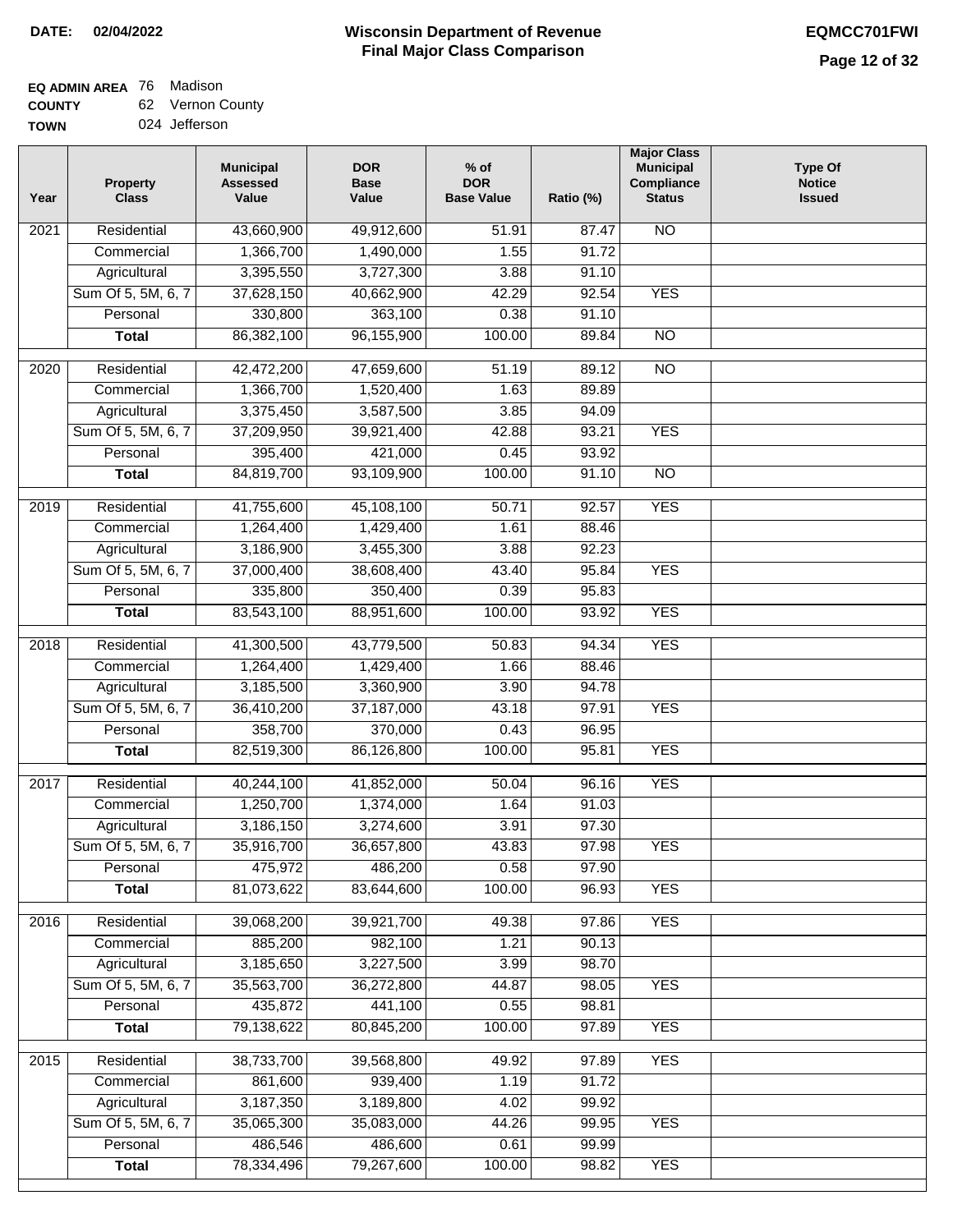#### **Wisconsin Department of Revenue Final Major Class Comparison DATE: 02/04/2022 EQMCC701FWI**

### **EQ ADMIN AREA** 76 Madison **COUNTY**

| <b>COUNTY</b> | 62 Vernon County |
|---------------|------------------|
| <b>TOWN</b>   | 026 Kickapoo     |

| <b>YES</b><br>Residential<br>32,985,450<br>36,299,400<br>65.71<br>90.87<br>2021<br>280,500<br>570,700<br>Commercial<br>1.03<br>49.15<br>1,723,050<br>1,856,300<br>3.36<br>92.82<br>Agricultural<br>Sum Of 5, 5M, 6, 7<br>13,224,300<br>16,240,500<br>29.40<br>81.43<br>$\overline{NO}$<br>256,500<br>275,800<br>0.50<br>93.00<br>Personal<br>48,469,800<br>55,242,700<br>100.00<br>87.74<br>$\overline{NO}$<br><b>Total</b><br><b>YES</b><br>Residential<br>32,731,100<br>64.03<br>97.68<br>2020<br>31,970,950<br>Commercial<br>280,500<br>582,400<br>1.14<br>48.16<br>1,731,850<br>1,792,000<br>3.51<br>96.64<br>Agricultural<br>Sum Of 5, 5M, 6, 7<br>13,171,000<br>15,739,800<br>30.79<br>83.68<br>$\overline{NO}$<br>264,000<br>275,000<br>0.54<br>96.00<br>Personal<br><b>Total</b><br>47,418,300<br>51,120,300<br>100.00<br>92.76<br><b>NO</b><br><b>YES</b><br>2019<br>Residential<br>31,344,250<br>30,941,700<br>101.30<br>64.33<br>280,500<br>582,400<br>1.21<br>Commercial<br>48.16<br>1,656,650<br>1,717,400<br>3.57<br>Agricultural<br>96.46<br>Sum Of 5, 5M, 6, 7<br>12,844,400<br>14,586,900<br>30.33<br>88.05<br>$\overline{NO}$<br>271,400<br>0.56<br>Personal<br>271,400<br>100.00<br>46,397,200<br>48,099,800<br>100.00<br>96.46<br>$\overline{NO}$<br><b>Total</b><br><b>YES</b><br>Residential<br>31,188,750<br>29,920,200<br>65.40<br>104.24<br>2018<br>1.27<br>Commercial<br>280,500<br>582,400<br>48.16<br>1,659,700<br>1,673,700<br>99.16<br>Agricultural<br>3.66<br>Sum Of 5, 5M, 6, 7<br>29.29<br><b>YES</b><br>12,452,100<br>13,401,300<br>92.92<br>174,200<br>174,200<br>0.38<br>100.00<br>Personal<br><b>YES</b><br>45,755,250<br>45,751,800<br>100.00<br>100.01<br><b>Total</b><br><b>YES</b><br>2017<br>Residential<br>30,665,850<br>107.27<br>28,588,000<br>63.10<br>280,500<br>565,400<br>1.25<br>49.61<br>Commercial<br>1,653,600<br>1,626,200<br>3.59<br>101.68<br>Agricultural<br>Sum Of 5, 5M, 6, 7<br>12,587,350<br>13,979,400<br>30.86<br>90.04<br><b>YES</b><br>544,200<br>Personal<br>544,200<br>1.20<br>100.00<br>45,731,500<br>45,303,200<br>100.00<br><b>YES</b><br><b>Total</b><br>100.95<br>Residential<br>30,062,750<br>28,293,700<br>63.74<br>106.25<br><b>YES</b><br>2016<br>280,500<br>549,000<br>Commercial<br>1.24<br>51.09<br>1,653,150<br>1,602,300<br>103.17<br>Agricultural<br>3.61<br>Sum Of 5, 5M, 6, 7<br>12,259,850<br>13,427,100<br>30.25<br>91.31<br><b>YES</b><br>516,500<br>516,500<br>Personal<br>1.16<br>100.00<br>44,772,750<br>44,388,600<br>100.00<br>100.87<br><b>YES</b><br><b>Total</b><br>29,196,450<br>26,624,300<br><b>YES</b><br>2015<br>Residential<br>62.87<br>109.66<br>261,400<br>519,500<br>50.32<br>Commercial<br>1.23<br>1,652,750<br>1,579,800<br>104.62<br>Agricultural<br>3.73<br>Sum Of 5, 5M, 6, 7<br>12,274,150<br>13,216,400<br>92.87<br><b>YES</b><br>31.21<br>409,800<br>409,800<br>0.97<br>100.00<br>Personal<br>43,794,550<br>42,349,800<br>100.00<br><b>YES</b><br>103.41<br><b>Total</b> | Year | <b>Property</b><br><b>Class</b> | <b>Municipal</b><br><b>Assessed</b><br>Value | <b>DOR</b><br><b>Base</b><br>Value | $%$ of<br><b>DOR</b><br><b>Base Value</b> | Ratio (%) | <b>Major Class</b><br><b>Municipal</b><br>Compliance<br><b>Status</b> | <b>Type Of</b><br><b>Notice</b><br><b>Issued</b> |
|------------------------------------------------------------------------------------------------------------------------------------------------------------------------------------------------------------------------------------------------------------------------------------------------------------------------------------------------------------------------------------------------------------------------------------------------------------------------------------------------------------------------------------------------------------------------------------------------------------------------------------------------------------------------------------------------------------------------------------------------------------------------------------------------------------------------------------------------------------------------------------------------------------------------------------------------------------------------------------------------------------------------------------------------------------------------------------------------------------------------------------------------------------------------------------------------------------------------------------------------------------------------------------------------------------------------------------------------------------------------------------------------------------------------------------------------------------------------------------------------------------------------------------------------------------------------------------------------------------------------------------------------------------------------------------------------------------------------------------------------------------------------------------------------------------------------------------------------------------------------------------------------------------------------------------------------------------------------------------------------------------------------------------------------------------------------------------------------------------------------------------------------------------------------------------------------------------------------------------------------------------------------------------------------------------------------------------------------------------------------------------------------------------------------------------------------------------------------------------------------------------------------------------------------------------------------------------------------------------------------------------------------------------------------------------------------------------------------------------------------------------------------------------------------------------------------------------------------------------------------------------------------------------------------------------------------------------------------------------------|------|---------------------------------|----------------------------------------------|------------------------------------|-------------------------------------------|-----------|-----------------------------------------------------------------------|--------------------------------------------------|
|                                                                                                                                                                                                                                                                                                                                                                                                                                                                                                                                                                                                                                                                                                                                                                                                                                                                                                                                                                                                                                                                                                                                                                                                                                                                                                                                                                                                                                                                                                                                                                                                                                                                                                                                                                                                                                                                                                                                                                                                                                                                                                                                                                                                                                                                                                                                                                                                                                                                                                                                                                                                                                                                                                                                                                                                                                                                                                                                                                                          |      |                                 |                                              |                                    |                                           |           |                                                                       |                                                  |
|                                                                                                                                                                                                                                                                                                                                                                                                                                                                                                                                                                                                                                                                                                                                                                                                                                                                                                                                                                                                                                                                                                                                                                                                                                                                                                                                                                                                                                                                                                                                                                                                                                                                                                                                                                                                                                                                                                                                                                                                                                                                                                                                                                                                                                                                                                                                                                                                                                                                                                                                                                                                                                                                                                                                                                                                                                                                                                                                                                                          |      |                                 |                                              |                                    |                                           |           |                                                                       |                                                  |
|                                                                                                                                                                                                                                                                                                                                                                                                                                                                                                                                                                                                                                                                                                                                                                                                                                                                                                                                                                                                                                                                                                                                                                                                                                                                                                                                                                                                                                                                                                                                                                                                                                                                                                                                                                                                                                                                                                                                                                                                                                                                                                                                                                                                                                                                                                                                                                                                                                                                                                                                                                                                                                                                                                                                                                                                                                                                                                                                                                                          |      |                                 |                                              |                                    |                                           |           |                                                                       |                                                  |
|                                                                                                                                                                                                                                                                                                                                                                                                                                                                                                                                                                                                                                                                                                                                                                                                                                                                                                                                                                                                                                                                                                                                                                                                                                                                                                                                                                                                                                                                                                                                                                                                                                                                                                                                                                                                                                                                                                                                                                                                                                                                                                                                                                                                                                                                                                                                                                                                                                                                                                                                                                                                                                                                                                                                                                                                                                                                                                                                                                                          |      |                                 |                                              |                                    |                                           |           |                                                                       |                                                  |
|                                                                                                                                                                                                                                                                                                                                                                                                                                                                                                                                                                                                                                                                                                                                                                                                                                                                                                                                                                                                                                                                                                                                                                                                                                                                                                                                                                                                                                                                                                                                                                                                                                                                                                                                                                                                                                                                                                                                                                                                                                                                                                                                                                                                                                                                                                                                                                                                                                                                                                                                                                                                                                                                                                                                                                                                                                                                                                                                                                                          |      |                                 |                                              |                                    |                                           |           |                                                                       |                                                  |
|                                                                                                                                                                                                                                                                                                                                                                                                                                                                                                                                                                                                                                                                                                                                                                                                                                                                                                                                                                                                                                                                                                                                                                                                                                                                                                                                                                                                                                                                                                                                                                                                                                                                                                                                                                                                                                                                                                                                                                                                                                                                                                                                                                                                                                                                                                                                                                                                                                                                                                                                                                                                                                                                                                                                                                                                                                                                                                                                                                                          |      |                                 |                                              |                                    |                                           |           |                                                                       |                                                  |
|                                                                                                                                                                                                                                                                                                                                                                                                                                                                                                                                                                                                                                                                                                                                                                                                                                                                                                                                                                                                                                                                                                                                                                                                                                                                                                                                                                                                                                                                                                                                                                                                                                                                                                                                                                                                                                                                                                                                                                                                                                                                                                                                                                                                                                                                                                                                                                                                                                                                                                                                                                                                                                                                                                                                                                                                                                                                                                                                                                                          |      |                                 |                                              |                                    |                                           |           |                                                                       |                                                  |
|                                                                                                                                                                                                                                                                                                                                                                                                                                                                                                                                                                                                                                                                                                                                                                                                                                                                                                                                                                                                                                                                                                                                                                                                                                                                                                                                                                                                                                                                                                                                                                                                                                                                                                                                                                                                                                                                                                                                                                                                                                                                                                                                                                                                                                                                                                                                                                                                                                                                                                                                                                                                                                                                                                                                                                                                                                                                                                                                                                                          |      |                                 |                                              |                                    |                                           |           |                                                                       |                                                  |
|                                                                                                                                                                                                                                                                                                                                                                                                                                                                                                                                                                                                                                                                                                                                                                                                                                                                                                                                                                                                                                                                                                                                                                                                                                                                                                                                                                                                                                                                                                                                                                                                                                                                                                                                                                                                                                                                                                                                                                                                                                                                                                                                                                                                                                                                                                                                                                                                                                                                                                                                                                                                                                                                                                                                                                                                                                                                                                                                                                                          |      |                                 |                                              |                                    |                                           |           |                                                                       |                                                  |
|                                                                                                                                                                                                                                                                                                                                                                                                                                                                                                                                                                                                                                                                                                                                                                                                                                                                                                                                                                                                                                                                                                                                                                                                                                                                                                                                                                                                                                                                                                                                                                                                                                                                                                                                                                                                                                                                                                                                                                                                                                                                                                                                                                                                                                                                                                                                                                                                                                                                                                                                                                                                                                                                                                                                                                                                                                                                                                                                                                                          |      |                                 |                                              |                                    |                                           |           |                                                                       |                                                  |
|                                                                                                                                                                                                                                                                                                                                                                                                                                                                                                                                                                                                                                                                                                                                                                                                                                                                                                                                                                                                                                                                                                                                                                                                                                                                                                                                                                                                                                                                                                                                                                                                                                                                                                                                                                                                                                                                                                                                                                                                                                                                                                                                                                                                                                                                                                                                                                                                                                                                                                                                                                                                                                                                                                                                                                                                                                                                                                                                                                                          |      |                                 |                                              |                                    |                                           |           |                                                                       |                                                  |
|                                                                                                                                                                                                                                                                                                                                                                                                                                                                                                                                                                                                                                                                                                                                                                                                                                                                                                                                                                                                                                                                                                                                                                                                                                                                                                                                                                                                                                                                                                                                                                                                                                                                                                                                                                                                                                                                                                                                                                                                                                                                                                                                                                                                                                                                                                                                                                                                                                                                                                                                                                                                                                                                                                                                                                                                                                                                                                                                                                                          |      |                                 |                                              |                                    |                                           |           |                                                                       |                                                  |
|                                                                                                                                                                                                                                                                                                                                                                                                                                                                                                                                                                                                                                                                                                                                                                                                                                                                                                                                                                                                                                                                                                                                                                                                                                                                                                                                                                                                                                                                                                                                                                                                                                                                                                                                                                                                                                                                                                                                                                                                                                                                                                                                                                                                                                                                                                                                                                                                                                                                                                                                                                                                                                                                                                                                                                                                                                                                                                                                                                                          |      |                                 |                                              |                                    |                                           |           |                                                                       |                                                  |
|                                                                                                                                                                                                                                                                                                                                                                                                                                                                                                                                                                                                                                                                                                                                                                                                                                                                                                                                                                                                                                                                                                                                                                                                                                                                                                                                                                                                                                                                                                                                                                                                                                                                                                                                                                                                                                                                                                                                                                                                                                                                                                                                                                                                                                                                                                                                                                                                                                                                                                                                                                                                                                                                                                                                                                                                                                                                                                                                                                                          |      |                                 |                                              |                                    |                                           |           |                                                                       |                                                  |
|                                                                                                                                                                                                                                                                                                                                                                                                                                                                                                                                                                                                                                                                                                                                                                                                                                                                                                                                                                                                                                                                                                                                                                                                                                                                                                                                                                                                                                                                                                                                                                                                                                                                                                                                                                                                                                                                                                                                                                                                                                                                                                                                                                                                                                                                                                                                                                                                                                                                                                                                                                                                                                                                                                                                                                                                                                                                                                                                                                                          |      |                                 |                                              |                                    |                                           |           |                                                                       |                                                  |
|                                                                                                                                                                                                                                                                                                                                                                                                                                                                                                                                                                                                                                                                                                                                                                                                                                                                                                                                                                                                                                                                                                                                                                                                                                                                                                                                                                                                                                                                                                                                                                                                                                                                                                                                                                                                                                                                                                                                                                                                                                                                                                                                                                                                                                                                                                                                                                                                                                                                                                                                                                                                                                                                                                                                                                                                                                                                                                                                                                                          |      |                                 |                                              |                                    |                                           |           |                                                                       |                                                  |
|                                                                                                                                                                                                                                                                                                                                                                                                                                                                                                                                                                                                                                                                                                                                                                                                                                                                                                                                                                                                                                                                                                                                                                                                                                                                                                                                                                                                                                                                                                                                                                                                                                                                                                                                                                                                                                                                                                                                                                                                                                                                                                                                                                                                                                                                                                                                                                                                                                                                                                                                                                                                                                                                                                                                                                                                                                                                                                                                                                                          |      |                                 |                                              |                                    |                                           |           |                                                                       |                                                  |
|                                                                                                                                                                                                                                                                                                                                                                                                                                                                                                                                                                                                                                                                                                                                                                                                                                                                                                                                                                                                                                                                                                                                                                                                                                                                                                                                                                                                                                                                                                                                                                                                                                                                                                                                                                                                                                                                                                                                                                                                                                                                                                                                                                                                                                                                                                                                                                                                                                                                                                                                                                                                                                                                                                                                                                                                                                                                                                                                                                                          |      |                                 |                                              |                                    |                                           |           |                                                                       |                                                  |
|                                                                                                                                                                                                                                                                                                                                                                                                                                                                                                                                                                                                                                                                                                                                                                                                                                                                                                                                                                                                                                                                                                                                                                                                                                                                                                                                                                                                                                                                                                                                                                                                                                                                                                                                                                                                                                                                                                                                                                                                                                                                                                                                                                                                                                                                                                                                                                                                                                                                                                                                                                                                                                                                                                                                                                                                                                                                                                                                                                                          |      |                                 |                                              |                                    |                                           |           |                                                                       |                                                  |
|                                                                                                                                                                                                                                                                                                                                                                                                                                                                                                                                                                                                                                                                                                                                                                                                                                                                                                                                                                                                                                                                                                                                                                                                                                                                                                                                                                                                                                                                                                                                                                                                                                                                                                                                                                                                                                                                                                                                                                                                                                                                                                                                                                                                                                                                                                                                                                                                                                                                                                                                                                                                                                                                                                                                                                                                                                                                                                                                                                                          |      |                                 |                                              |                                    |                                           |           |                                                                       |                                                  |
|                                                                                                                                                                                                                                                                                                                                                                                                                                                                                                                                                                                                                                                                                                                                                                                                                                                                                                                                                                                                                                                                                                                                                                                                                                                                                                                                                                                                                                                                                                                                                                                                                                                                                                                                                                                                                                                                                                                                                                                                                                                                                                                                                                                                                                                                                                                                                                                                                                                                                                                                                                                                                                                                                                                                                                                                                                                                                                                                                                                          |      |                                 |                                              |                                    |                                           |           |                                                                       |                                                  |
|                                                                                                                                                                                                                                                                                                                                                                                                                                                                                                                                                                                                                                                                                                                                                                                                                                                                                                                                                                                                                                                                                                                                                                                                                                                                                                                                                                                                                                                                                                                                                                                                                                                                                                                                                                                                                                                                                                                                                                                                                                                                                                                                                                                                                                                                                                                                                                                                                                                                                                                                                                                                                                                                                                                                                                                                                                                                                                                                                                                          |      |                                 |                                              |                                    |                                           |           |                                                                       |                                                  |
|                                                                                                                                                                                                                                                                                                                                                                                                                                                                                                                                                                                                                                                                                                                                                                                                                                                                                                                                                                                                                                                                                                                                                                                                                                                                                                                                                                                                                                                                                                                                                                                                                                                                                                                                                                                                                                                                                                                                                                                                                                                                                                                                                                                                                                                                                                                                                                                                                                                                                                                                                                                                                                                                                                                                                                                                                                                                                                                                                                                          |      |                                 |                                              |                                    |                                           |           |                                                                       |                                                  |
|                                                                                                                                                                                                                                                                                                                                                                                                                                                                                                                                                                                                                                                                                                                                                                                                                                                                                                                                                                                                                                                                                                                                                                                                                                                                                                                                                                                                                                                                                                                                                                                                                                                                                                                                                                                                                                                                                                                                                                                                                                                                                                                                                                                                                                                                                                                                                                                                                                                                                                                                                                                                                                                                                                                                                                                                                                                                                                                                                                                          |      |                                 |                                              |                                    |                                           |           |                                                                       |                                                  |
|                                                                                                                                                                                                                                                                                                                                                                                                                                                                                                                                                                                                                                                                                                                                                                                                                                                                                                                                                                                                                                                                                                                                                                                                                                                                                                                                                                                                                                                                                                                                                                                                                                                                                                                                                                                                                                                                                                                                                                                                                                                                                                                                                                                                                                                                                                                                                                                                                                                                                                                                                                                                                                                                                                                                                                                                                                                                                                                                                                                          |      |                                 |                                              |                                    |                                           |           |                                                                       |                                                  |
|                                                                                                                                                                                                                                                                                                                                                                                                                                                                                                                                                                                                                                                                                                                                                                                                                                                                                                                                                                                                                                                                                                                                                                                                                                                                                                                                                                                                                                                                                                                                                                                                                                                                                                                                                                                                                                                                                                                                                                                                                                                                                                                                                                                                                                                                                                                                                                                                                                                                                                                                                                                                                                                                                                                                                                                                                                                                                                                                                                                          |      |                                 |                                              |                                    |                                           |           |                                                                       |                                                  |
|                                                                                                                                                                                                                                                                                                                                                                                                                                                                                                                                                                                                                                                                                                                                                                                                                                                                                                                                                                                                                                                                                                                                                                                                                                                                                                                                                                                                                                                                                                                                                                                                                                                                                                                                                                                                                                                                                                                                                                                                                                                                                                                                                                                                                                                                                                                                                                                                                                                                                                                                                                                                                                                                                                                                                                                                                                                                                                                                                                                          |      |                                 |                                              |                                    |                                           |           |                                                                       |                                                  |
|                                                                                                                                                                                                                                                                                                                                                                                                                                                                                                                                                                                                                                                                                                                                                                                                                                                                                                                                                                                                                                                                                                                                                                                                                                                                                                                                                                                                                                                                                                                                                                                                                                                                                                                                                                                                                                                                                                                                                                                                                                                                                                                                                                                                                                                                                                                                                                                                                                                                                                                                                                                                                                                                                                                                                                                                                                                                                                                                                                                          |      |                                 |                                              |                                    |                                           |           |                                                                       |                                                  |
|                                                                                                                                                                                                                                                                                                                                                                                                                                                                                                                                                                                                                                                                                                                                                                                                                                                                                                                                                                                                                                                                                                                                                                                                                                                                                                                                                                                                                                                                                                                                                                                                                                                                                                                                                                                                                                                                                                                                                                                                                                                                                                                                                                                                                                                                                                                                                                                                                                                                                                                                                                                                                                                                                                                                                                                                                                                                                                                                                                                          |      |                                 |                                              |                                    |                                           |           |                                                                       |                                                  |
|                                                                                                                                                                                                                                                                                                                                                                                                                                                                                                                                                                                                                                                                                                                                                                                                                                                                                                                                                                                                                                                                                                                                                                                                                                                                                                                                                                                                                                                                                                                                                                                                                                                                                                                                                                                                                                                                                                                                                                                                                                                                                                                                                                                                                                                                                                                                                                                                                                                                                                                                                                                                                                                                                                                                                                                                                                                                                                                                                                                          |      |                                 |                                              |                                    |                                           |           |                                                                       |                                                  |
|                                                                                                                                                                                                                                                                                                                                                                                                                                                                                                                                                                                                                                                                                                                                                                                                                                                                                                                                                                                                                                                                                                                                                                                                                                                                                                                                                                                                                                                                                                                                                                                                                                                                                                                                                                                                                                                                                                                                                                                                                                                                                                                                                                                                                                                                                                                                                                                                                                                                                                                                                                                                                                                                                                                                                                                                                                                                                                                                                                                          |      |                                 |                                              |                                    |                                           |           |                                                                       |                                                  |
|                                                                                                                                                                                                                                                                                                                                                                                                                                                                                                                                                                                                                                                                                                                                                                                                                                                                                                                                                                                                                                                                                                                                                                                                                                                                                                                                                                                                                                                                                                                                                                                                                                                                                                                                                                                                                                                                                                                                                                                                                                                                                                                                                                                                                                                                                                                                                                                                                                                                                                                                                                                                                                                                                                                                                                                                                                                                                                                                                                                          |      |                                 |                                              |                                    |                                           |           |                                                                       |                                                  |
|                                                                                                                                                                                                                                                                                                                                                                                                                                                                                                                                                                                                                                                                                                                                                                                                                                                                                                                                                                                                                                                                                                                                                                                                                                                                                                                                                                                                                                                                                                                                                                                                                                                                                                                                                                                                                                                                                                                                                                                                                                                                                                                                                                                                                                                                                                                                                                                                                                                                                                                                                                                                                                                                                                                                                                                                                                                                                                                                                                                          |      |                                 |                                              |                                    |                                           |           |                                                                       |                                                  |
|                                                                                                                                                                                                                                                                                                                                                                                                                                                                                                                                                                                                                                                                                                                                                                                                                                                                                                                                                                                                                                                                                                                                                                                                                                                                                                                                                                                                                                                                                                                                                                                                                                                                                                                                                                                                                                                                                                                                                                                                                                                                                                                                                                                                                                                                                                                                                                                                                                                                                                                                                                                                                                                                                                                                                                                                                                                                                                                                                                                          |      |                                 |                                              |                                    |                                           |           |                                                                       |                                                  |
|                                                                                                                                                                                                                                                                                                                                                                                                                                                                                                                                                                                                                                                                                                                                                                                                                                                                                                                                                                                                                                                                                                                                                                                                                                                                                                                                                                                                                                                                                                                                                                                                                                                                                                                                                                                                                                                                                                                                                                                                                                                                                                                                                                                                                                                                                                                                                                                                                                                                                                                                                                                                                                                                                                                                                                                                                                                                                                                                                                                          |      |                                 |                                              |                                    |                                           |           |                                                                       |                                                  |
|                                                                                                                                                                                                                                                                                                                                                                                                                                                                                                                                                                                                                                                                                                                                                                                                                                                                                                                                                                                                                                                                                                                                                                                                                                                                                                                                                                                                                                                                                                                                                                                                                                                                                                                                                                                                                                                                                                                                                                                                                                                                                                                                                                                                                                                                                                                                                                                                                                                                                                                                                                                                                                                                                                                                                                                                                                                                                                                                                                                          |      |                                 |                                              |                                    |                                           |           |                                                                       |                                                  |
|                                                                                                                                                                                                                                                                                                                                                                                                                                                                                                                                                                                                                                                                                                                                                                                                                                                                                                                                                                                                                                                                                                                                                                                                                                                                                                                                                                                                                                                                                                                                                                                                                                                                                                                                                                                                                                                                                                                                                                                                                                                                                                                                                                                                                                                                                                                                                                                                                                                                                                                                                                                                                                                                                                                                                                                                                                                                                                                                                                                          |      |                                 |                                              |                                    |                                           |           |                                                                       |                                                  |
|                                                                                                                                                                                                                                                                                                                                                                                                                                                                                                                                                                                                                                                                                                                                                                                                                                                                                                                                                                                                                                                                                                                                                                                                                                                                                                                                                                                                                                                                                                                                                                                                                                                                                                                                                                                                                                                                                                                                                                                                                                                                                                                                                                                                                                                                                                                                                                                                                                                                                                                                                                                                                                                                                                                                                                                                                                                                                                                                                                                          |      |                                 |                                              |                                    |                                           |           |                                                                       |                                                  |
|                                                                                                                                                                                                                                                                                                                                                                                                                                                                                                                                                                                                                                                                                                                                                                                                                                                                                                                                                                                                                                                                                                                                                                                                                                                                                                                                                                                                                                                                                                                                                                                                                                                                                                                                                                                                                                                                                                                                                                                                                                                                                                                                                                                                                                                                                                                                                                                                                                                                                                                                                                                                                                                                                                                                                                                                                                                                                                                                                                                          |      |                                 |                                              |                                    |                                           |           |                                                                       |                                                  |
|                                                                                                                                                                                                                                                                                                                                                                                                                                                                                                                                                                                                                                                                                                                                                                                                                                                                                                                                                                                                                                                                                                                                                                                                                                                                                                                                                                                                                                                                                                                                                                                                                                                                                                                                                                                                                                                                                                                                                                                                                                                                                                                                                                                                                                                                                                                                                                                                                                                                                                                                                                                                                                                                                                                                                                                                                                                                                                                                                                                          |      |                                 |                                              |                                    |                                           |           |                                                                       |                                                  |
|                                                                                                                                                                                                                                                                                                                                                                                                                                                                                                                                                                                                                                                                                                                                                                                                                                                                                                                                                                                                                                                                                                                                                                                                                                                                                                                                                                                                                                                                                                                                                                                                                                                                                                                                                                                                                                                                                                                                                                                                                                                                                                                                                                                                                                                                                                                                                                                                                                                                                                                                                                                                                                                                                                                                                                                                                                                                                                                                                                                          |      |                                 |                                              |                                    |                                           |           |                                                                       |                                                  |
|                                                                                                                                                                                                                                                                                                                                                                                                                                                                                                                                                                                                                                                                                                                                                                                                                                                                                                                                                                                                                                                                                                                                                                                                                                                                                                                                                                                                                                                                                                                                                                                                                                                                                                                                                                                                                                                                                                                                                                                                                                                                                                                                                                                                                                                                                                                                                                                                                                                                                                                                                                                                                                                                                                                                                                                                                                                                                                                                                                                          |      |                                 |                                              |                                    |                                           |           |                                                                       |                                                  |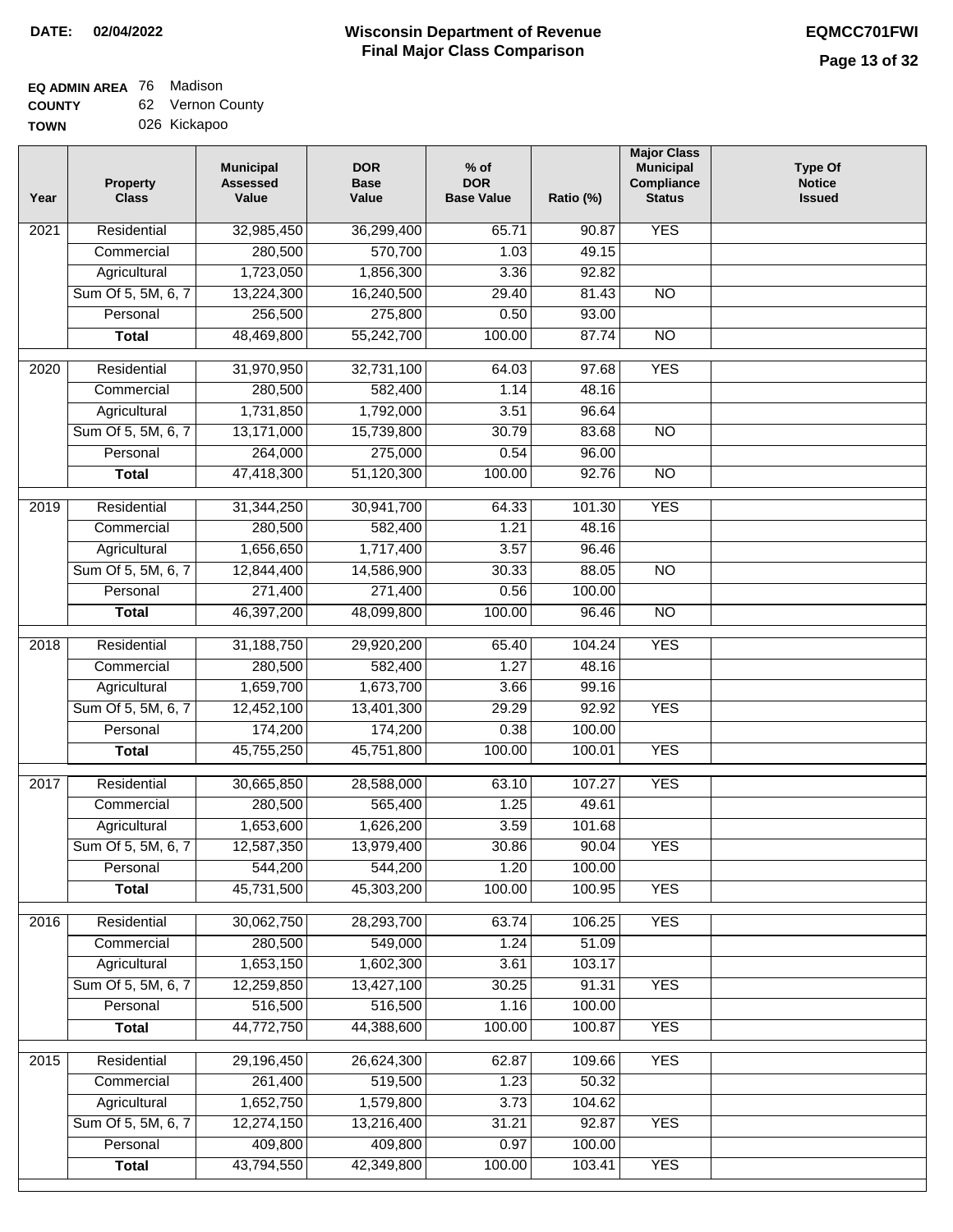| - - - - - - - |             |
|---------------|-------------|
| <b>TOWN</b>   | 028 Liberty |

| Residential<br>17,497,600<br>48.58<br>87.11<br>2021<br>322,100<br>0.57<br>157.58<br>204,400<br>Commercial<br>1,182,150<br>1,205,800<br>3.35<br>98.04<br>Agricultural<br>Sum Of 5, 5M, 6, 7<br>15,229,700<br>17,000,900<br>47.20<br>89.58<br>$\overline{NO}$<br>35,908<br>107,000<br>Personal<br>0.30<br>33.56<br>32,011,358<br>36,015,700<br>$\overline{NO}$<br>100.00<br>88.88<br><b>Total</b><br><b>YES</b><br>Residential<br>14,940,200<br>15,898,200<br>46.33<br>93.97<br>2020<br>308,300<br>208,500<br>0.61<br>147.87<br>Commercial<br>1,137,240<br>1,154,800<br>3.37<br>98.48<br>Agricultural<br><b>YES</b><br>Sum Of 5, 5M, 6, 7<br>16,954,100<br>49.41<br>90.43<br>15,331,925<br>0.28<br>Personal<br>96,361<br>96,400<br>99.96<br>31,814,026<br>34,312,000<br>100.00<br>92.72<br><b>YES</b><br><b>Total</b><br>Residential<br>14,488,600<br>15,446,600<br>47.05<br>93.80<br><b>YES</b><br>2019<br>308,300<br>208,500<br>Commercial<br>0.64<br>147.87<br>1,088,850<br>1,105,500<br>3.37<br>Agricultural<br>98.49<br>Sum Of 5, 5M, 6, 7<br>15,152,000<br>15,976,300<br>48.66<br>94.84<br><b>YES</b><br>0.29<br>Personal<br>93,583<br>93,600<br>99.98<br>31, 131, 333<br>32,830,500<br>100.00<br>94.82<br><b>YES</b><br><b>Total</b><br>$\overline{2018}$<br>Residential<br>14,425,200<br>14,765,600<br>97.69<br><b>YES</b><br>47.65<br>Commercial<br>308,300<br>208,500<br>0.67<br>147.87<br>1,080,200<br>1,081,800<br>3.49<br>99.85<br>Agricultural<br>Sum Of 5, 5M, 6, 7<br>99.35<br><b>YES</b><br>14,742,800<br>14,839,200<br>47.89<br>Personal<br>93,005<br>93,000<br>0.30<br>100.01<br>30,649,505<br><b>YES</b><br>30,988,100<br>100.00<br>98.91<br><b>Total</b><br><b>YES</b><br>2017<br>Residential<br>14,361,400<br>14,273,600<br>45.99<br>100.62<br>126,500<br>0.54<br>168,900<br>74.90<br>Commercial<br>1,053,200<br>3.39<br>1,052,000<br>100.11<br>Agricultural<br>Sum Of 5, 5M, 6, 7<br>15,149,200<br>15,427,000<br><b>YES</b><br>49.70<br>98.20<br>116,060<br>116,000<br>0.37<br>100.05<br>Personal<br>30,806,360<br>100.00<br><b>YES</b><br>31,037,500<br>99.26<br><b>Total</b><br><b>YES</b><br>Residential<br>14,147,000<br>14,464,800<br>46.02<br>97.80<br>2016<br>123,700<br>75.43<br>164,000<br>0.52<br>Commercial<br>1,019,450<br>999,900<br>Agricultural<br>3.18<br>101.96<br>Sum Of 5, 5M, 6, 7<br>15,554,600<br>15,688,200<br>49.91<br>99.15<br><b>YES</b><br>117,982<br>118,000<br>Personal<br>0.38<br>99.98<br>30,962,732<br>31,434,900<br>100.00<br>98.50<br><b>YES</b><br><b>Total</b><br>14,056,600<br>13,957,200<br><b>YES</b><br>2015<br>Residential<br>45.55<br>100.71<br>119,400<br>Commercial<br>156,600<br>0.51<br>76.25<br>1,004,650<br>1,001,200<br>Agricultural<br>3.27<br>100.34<br>Sum Of 5, 5M, 6, 7<br>15,642,500<br>15,410,700<br>50.30<br>101.50<br><b>YES</b><br>Personal<br>114,056<br>114,000<br>0.37<br>100.05<br>30,937,206<br>30,639,700<br>100.00<br><b>YES</b><br>100.97<br><b>Total</b> | Year | <b>Property</b><br><b>Class</b> | <b>Municipal</b><br><b>Assessed</b><br>Value | <b>DOR</b><br><b>Base</b><br>Value | $%$ of<br><b>DOR</b><br><b>Base Value</b> | Ratio (%) | <b>Major Class</b><br><b>Municipal</b><br>Compliance<br><b>Status</b> | <b>Type Of</b><br><b>Notice</b><br><b>Issued</b> |
|---------------------------------------------------------------------------------------------------------------------------------------------------------------------------------------------------------------------------------------------------------------------------------------------------------------------------------------------------------------------------------------------------------------------------------------------------------------------------------------------------------------------------------------------------------------------------------------------------------------------------------------------------------------------------------------------------------------------------------------------------------------------------------------------------------------------------------------------------------------------------------------------------------------------------------------------------------------------------------------------------------------------------------------------------------------------------------------------------------------------------------------------------------------------------------------------------------------------------------------------------------------------------------------------------------------------------------------------------------------------------------------------------------------------------------------------------------------------------------------------------------------------------------------------------------------------------------------------------------------------------------------------------------------------------------------------------------------------------------------------------------------------------------------------------------------------------------------------------------------------------------------------------------------------------------------------------------------------------------------------------------------------------------------------------------------------------------------------------------------------------------------------------------------------------------------------------------------------------------------------------------------------------------------------------------------------------------------------------------------------------------------------------------------------------------------------------------------------------------------------------------------------------------------------------------------------------------------------------------------------------------------------------------------------------------------------------------------------------------------------------------------------------------------------------------------------------------------------------------------------------------------------------------------------------------------------------|------|---------------------------------|----------------------------------------------|------------------------------------|-------------------------------------------|-----------|-----------------------------------------------------------------------|--------------------------------------------------|
|                                                                                                                                                                                                                                                                                                                                                                                                                                                                                                                                                                                                                                                                                                                                                                                                                                                                                                                                                                                                                                                                                                                                                                                                                                                                                                                                                                                                                                                                                                                                                                                                                                                                                                                                                                                                                                                                                                                                                                                                                                                                                                                                                                                                                                                                                                                                                                                                                                                                                                                                                                                                                                                                                                                                                                                                                                                                                                                                                   |      |                                 | 15,241,500                                   |                                    |                                           |           | N <sub>O</sub>                                                        |                                                  |
|                                                                                                                                                                                                                                                                                                                                                                                                                                                                                                                                                                                                                                                                                                                                                                                                                                                                                                                                                                                                                                                                                                                                                                                                                                                                                                                                                                                                                                                                                                                                                                                                                                                                                                                                                                                                                                                                                                                                                                                                                                                                                                                                                                                                                                                                                                                                                                                                                                                                                                                                                                                                                                                                                                                                                                                                                                                                                                                                                   |      |                                 |                                              |                                    |                                           |           |                                                                       |                                                  |
|                                                                                                                                                                                                                                                                                                                                                                                                                                                                                                                                                                                                                                                                                                                                                                                                                                                                                                                                                                                                                                                                                                                                                                                                                                                                                                                                                                                                                                                                                                                                                                                                                                                                                                                                                                                                                                                                                                                                                                                                                                                                                                                                                                                                                                                                                                                                                                                                                                                                                                                                                                                                                                                                                                                                                                                                                                                                                                                                                   |      |                                 |                                              |                                    |                                           |           |                                                                       |                                                  |
|                                                                                                                                                                                                                                                                                                                                                                                                                                                                                                                                                                                                                                                                                                                                                                                                                                                                                                                                                                                                                                                                                                                                                                                                                                                                                                                                                                                                                                                                                                                                                                                                                                                                                                                                                                                                                                                                                                                                                                                                                                                                                                                                                                                                                                                                                                                                                                                                                                                                                                                                                                                                                                                                                                                                                                                                                                                                                                                                                   |      |                                 |                                              |                                    |                                           |           |                                                                       |                                                  |
|                                                                                                                                                                                                                                                                                                                                                                                                                                                                                                                                                                                                                                                                                                                                                                                                                                                                                                                                                                                                                                                                                                                                                                                                                                                                                                                                                                                                                                                                                                                                                                                                                                                                                                                                                                                                                                                                                                                                                                                                                                                                                                                                                                                                                                                                                                                                                                                                                                                                                                                                                                                                                                                                                                                                                                                                                                                                                                                                                   |      |                                 |                                              |                                    |                                           |           |                                                                       |                                                  |
|                                                                                                                                                                                                                                                                                                                                                                                                                                                                                                                                                                                                                                                                                                                                                                                                                                                                                                                                                                                                                                                                                                                                                                                                                                                                                                                                                                                                                                                                                                                                                                                                                                                                                                                                                                                                                                                                                                                                                                                                                                                                                                                                                                                                                                                                                                                                                                                                                                                                                                                                                                                                                                                                                                                                                                                                                                                                                                                                                   |      |                                 |                                              |                                    |                                           |           |                                                                       |                                                  |
|                                                                                                                                                                                                                                                                                                                                                                                                                                                                                                                                                                                                                                                                                                                                                                                                                                                                                                                                                                                                                                                                                                                                                                                                                                                                                                                                                                                                                                                                                                                                                                                                                                                                                                                                                                                                                                                                                                                                                                                                                                                                                                                                                                                                                                                                                                                                                                                                                                                                                                                                                                                                                                                                                                                                                                                                                                                                                                                                                   |      |                                 |                                              |                                    |                                           |           |                                                                       |                                                  |
|                                                                                                                                                                                                                                                                                                                                                                                                                                                                                                                                                                                                                                                                                                                                                                                                                                                                                                                                                                                                                                                                                                                                                                                                                                                                                                                                                                                                                                                                                                                                                                                                                                                                                                                                                                                                                                                                                                                                                                                                                                                                                                                                                                                                                                                                                                                                                                                                                                                                                                                                                                                                                                                                                                                                                                                                                                                                                                                                                   |      |                                 |                                              |                                    |                                           |           |                                                                       |                                                  |
|                                                                                                                                                                                                                                                                                                                                                                                                                                                                                                                                                                                                                                                                                                                                                                                                                                                                                                                                                                                                                                                                                                                                                                                                                                                                                                                                                                                                                                                                                                                                                                                                                                                                                                                                                                                                                                                                                                                                                                                                                                                                                                                                                                                                                                                                                                                                                                                                                                                                                                                                                                                                                                                                                                                                                                                                                                                                                                                                                   |      |                                 |                                              |                                    |                                           |           |                                                                       |                                                  |
|                                                                                                                                                                                                                                                                                                                                                                                                                                                                                                                                                                                                                                                                                                                                                                                                                                                                                                                                                                                                                                                                                                                                                                                                                                                                                                                                                                                                                                                                                                                                                                                                                                                                                                                                                                                                                                                                                                                                                                                                                                                                                                                                                                                                                                                                                                                                                                                                                                                                                                                                                                                                                                                                                                                                                                                                                                                                                                                                                   |      |                                 |                                              |                                    |                                           |           |                                                                       |                                                  |
|                                                                                                                                                                                                                                                                                                                                                                                                                                                                                                                                                                                                                                                                                                                                                                                                                                                                                                                                                                                                                                                                                                                                                                                                                                                                                                                                                                                                                                                                                                                                                                                                                                                                                                                                                                                                                                                                                                                                                                                                                                                                                                                                                                                                                                                                                                                                                                                                                                                                                                                                                                                                                                                                                                                                                                                                                                                                                                                                                   |      |                                 |                                              |                                    |                                           |           |                                                                       |                                                  |
|                                                                                                                                                                                                                                                                                                                                                                                                                                                                                                                                                                                                                                                                                                                                                                                                                                                                                                                                                                                                                                                                                                                                                                                                                                                                                                                                                                                                                                                                                                                                                                                                                                                                                                                                                                                                                                                                                                                                                                                                                                                                                                                                                                                                                                                                                                                                                                                                                                                                                                                                                                                                                                                                                                                                                                                                                                                                                                                                                   |      |                                 |                                              |                                    |                                           |           |                                                                       |                                                  |
|                                                                                                                                                                                                                                                                                                                                                                                                                                                                                                                                                                                                                                                                                                                                                                                                                                                                                                                                                                                                                                                                                                                                                                                                                                                                                                                                                                                                                                                                                                                                                                                                                                                                                                                                                                                                                                                                                                                                                                                                                                                                                                                                                                                                                                                                                                                                                                                                                                                                                                                                                                                                                                                                                                                                                                                                                                                                                                                                                   |      |                                 |                                              |                                    |                                           |           |                                                                       |                                                  |
|                                                                                                                                                                                                                                                                                                                                                                                                                                                                                                                                                                                                                                                                                                                                                                                                                                                                                                                                                                                                                                                                                                                                                                                                                                                                                                                                                                                                                                                                                                                                                                                                                                                                                                                                                                                                                                                                                                                                                                                                                                                                                                                                                                                                                                                                                                                                                                                                                                                                                                                                                                                                                                                                                                                                                                                                                                                                                                                                                   |      |                                 |                                              |                                    |                                           |           |                                                                       |                                                  |
|                                                                                                                                                                                                                                                                                                                                                                                                                                                                                                                                                                                                                                                                                                                                                                                                                                                                                                                                                                                                                                                                                                                                                                                                                                                                                                                                                                                                                                                                                                                                                                                                                                                                                                                                                                                                                                                                                                                                                                                                                                                                                                                                                                                                                                                                                                                                                                                                                                                                                                                                                                                                                                                                                                                                                                                                                                                                                                                                                   |      |                                 |                                              |                                    |                                           |           |                                                                       |                                                  |
|                                                                                                                                                                                                                                                                                                                                                                                                                                                                                                                                                                                                                                                                                                                                                                                                                                                                                                                                                                                                                                                                                                                                                                                                                                                                                                                                                                                                                                                                                                                                                                                                                                                                                                                                                                                                                                                                                                                                                                                                                                                                                                                                                                                                                                                                                                                                                                                                                                                                                                                                                                                                                                                                                                                                                                                                                                                                                                                                                   |      |                                 |                                              |                                    |                                           |           |                                                                       |                                                  |
|                                                                                                                                                                                                                                                                                                                                                                                                                                                                                                                                                                                                                                                                                                                                                                                                                                                                                                                                                                                                                                                                                                                                                                                                                                                                                                                                                                                                                                                                                                                                                                                                                                                                                                                                                                                                                                                                                                                                                                                                                                                                                                                                                                                                                                                                                                                                                                                                                                                                                                                                                                                                                                                                                                                                                                                                                                                                                                                                                   |      |                                 |                                              |                                    |                                           |           |                                                                       |                                                  |
|                                                                                                                                                                                                                                                                                                                                                                                                                                                                                                                                                                                                                                                                                                                                                                                                                                                                                                                                                                                                                                                                                                                                                                                                                                                                                                                                                                                                                                                                                                                                                                                                                                                                                                                                                                                                                                                                                                                                                                                                                                                                                                                                                                                                                                                                                                                                                                                                                                                                                                                                                                                                                                                                                                                                                                                                                                                                                                                                                   |      |                                 |                                              |                                    |                                           |           |                                                                       |                                                  |
|                                                                                                                                                                                                                                                                                                                                                                                                                                                                                                                                                                                                                                                                                                                                                                                                                                                                                                                                                                                                                                                                                                                                                                                                                                                                                                                                                                                                                                                                                                                                                                                                                                                                                                                                                                                                                                                                                                                                                                                                                                                                                                                                                                                                                                                                                                                                                                                                                                                                                                                                                                                                                                                                                                                                                                                                                                                                                                                                                   |      |                                 |                                              |                                    |                                           |           |                                                                       |                                                  |
|                                                                                                                                                                                                                                                                                                                                                                                                                                                                                                                                                                                                                                                                                                                                                                                                                                                                                                                                                                                                                                                                                                                                                                                                                                                                                                                                                                                                                                                                                                                                                                                                                                                                                                                                                                                                                                                                                                                                                                                                                                                                                                                                                                                                                                                                                                                                                                                                                                                                                                                                                                                                                                                                                                                                                                                                                                                                                                                                                   |      |                                 |                                              |                                    |                                           |           |                                                                       |                                                  |
|                                                                                                                                                                                                                                                                                                                                                                                                                                                                                                                                                                                                                                                                                                                                                                                                                                                                                                                                                                                                                                                                                                                                                                                                                                                                                                                                                                                                                                                                                                                                                                                                                                                                                                                                                                                                                                                                                                                                                                                                                                                                                                                                                                                                                                                                                                                                                                                                                                                                                                                                                                                                                                                                                                                                                                                                                                                                                                                                                   |      |                                 |                                              |                                    |                                           |           |                                                                       |                                                  |
|                                                                                                                                                                                                                                                                                                                                                                                                                                                                                                                                                                                                                                                                                                                                                                                                                                                                                                                                                                                                                                                                                                                                                                                                                                                                                                                                                                                                                                                                                                                                                                                                                                                                                                                                                                                                                                                                                                                                                                                                                                                                                                                                                                                                                                                                                                                                                                                                                                                                                                                                                                                                                                                                                                                                                                                                                                                                                                                                                   |      |                                 |                                              |                                    |                                           |           |                                                                       |                                                  |
|                                                                                                                                                                                                                                                                                                                                                                                                                                                                                                                                                                                                                                                                                                                                                                                                                                                                                                                                                                                                                                                                                                                                                                                                                                                                                                                                                                                                                                                                                                                                                                                                                                                                                                                                                                                                                                                                                                                                                                                                                                                                                                                                                                                                                                                                                                                                                                                                                                                                                                                                                                                                                                                                                                                                                                                                                                                                                                                                                   |      |                                 |                                              |                                    |                                           |           |                                                                       |                                                  |
|                                                                                                                                                                                                                                                                                                                                                                                                                                                                                                                                                                                                                                                                                                                                                                                                                                                                                                                                                                                                                                                                                                                                                                                                                                                                                                                                                                                                                                                                                                                                                                                                                                                                                                                                                                                                                                                                                                                                                                                                                                                                                                                                                                                                                                                                                                                                                                                                                                                                                                                                                                                                                                                                                                                                                                                                                                                                                                                                                   |      |                                 |                                              |                                    |                                           |           |                                                                       |                                                  |
|                                                                                                                                                                                                                                                                                                                                                                                                                                                                                                                                                                                                                                                                                                                                                                                                                                                                                                                                                                                                                                                                                                                                                                                                                                                                                                                                                                                                                                                                                                                                                                                                                                                                                                                                                                                                                                                                                                                                                                                                                                                                                                                                                                                                                                                                                                                                                                                                                                                                                                                                                                                                                                                                                                                                                                                                                                                                                                                                                   |      |                                 |                                              |                                    |                                           |           |                                                                       |                                                  |
|                                                                                                                                                                                                                                                                                                                                                                                                                                                                                                                                                                                                                                                                                                                                                                                                                                                                                                                                                                                                                                                                                                                                                                                                                                                                                                                                                                                                                                                                                                                                                                                                                                                                                                                                                                                                                                                                                                                                                                                                                                                                                                                                                                                                                                                                                                                                                                                                                                                                                                                                                                                                                                                                                                                                                                                                                                                                                                                                                   |      |                                 |                                              |                                    |                                           |           |                                                                       |                                                  |
|                                                                                                                                                                                                                                                                                                                                                                                                                                                                                                                                                                                                                                                                                                                                                                                                                                                                                                                                                                                                                                                                                                                                                                                                                                                                                                                                                                                                                                                                                                                                                                                                                                                                                                                                                                                                                                                                                                                                                                                                                                                                                                                                                                                                                                                                                                                                                                                                                                                                                                                                                                                                                                                                                                                                                                                                                                                                                                                                                   |      |                                 |                                              |                                    |                                           |           |                                                                       |                                                  |
|                                                                                                                                                                                                                                                                                                                                                                                                                                                                                                                                                                                                                                                                                                                                                                                                                                                                                                                                                                                                                                                                                                                                                                                                                                                                                                                                                                                                                                                                                                                                                                                                                                                                                                                                                                                                                                                                                                                                                                                                                                                                                                                                                                                                                                                                                                                                                                                                                                                                                                                                                                                                                                                                                                                                                                                                                                                                                                                                                   |      |                                 |                                              |                                    |                                           |           |                                                                       |                                                  |
|                                                                                                                                                                                                                                                                                                                                                                                                                                                                                                                                                                                                                                                                                                                                                                                                                                                                                                                                                                                                                                                                                                                                                                                                                                                                                                                                                                                                                                                                                                                                                                                                                                                                                                                                                                                                                                                                                                                                                                                                                                                                                                                                                                                                                                                                                                                                                                                                                                                                                                                                                                                                                                                                                                                                                                                                                                                                                                                                                   |      |                                 |                                              |                                    |                                           |           |                                                                       |                                                  |
|                                                                                                                                                                                                                                                                                                                                                                                                                                                                                                                                                                                                                                                                                                                                                                                                                                                                                                                                                                                                                                                                                                                                                                                                                                                                                                                                                                                                                                                                                                                                                                                                                                                                                                                                                                                                                                                                                                                                                                                                                                                                                                                                                                                                                                                                                                                                                                                                                                                                                                                                                                                                                                                                                                                                                                                                                                                                                                                                                   |      |                                 |                                              |                                    |                                           |           |                                                                       |                                                  |
|                                                                                                                                                                                                                                                                                                                                                                                                                                                                                                                                                                                                                                                                                                                                                                                                                                                                                                                                                                                                                                                                                                                                                                                                                                                                                                                                                                                                                                                                                                                                                                                                                                                                                                                                                                                                                                                                                                                                                                                                                                                                                                                                                                                                                                                                                                                                                                                                                                                                                                                                                                                                                                                                                                                                                                                                                                                                                                                                                   |      |                                 |                                              |                                    |                                           |           |                                                                       |                                                  |
|                                                                                                                                                                                                                                                                                                                                                                                                                                                                                                                                                                                                                                                                                                                                                                                                                                                                                                                                                                                                                                                                                                                                                                                                                                                                                                                                                                                                                                                                                                                                                                                                                                                                                                                                                                                                                                                                                                                                                                                                                                                                                                                                                                                                                                                                                                                                                                                                                                                                                                                                                                                                                                                                                                                                                                                                                                                                                                                                                   |      |                                 |                                              |                                    |                                           |           |                                                                       |                                                  |
|                                                                                                                                                                                                                                                                                                                                                                                                                                                                                                                                                                                                                                                                                                                                                                                                                                                                                                                                                                                                                                                                                                                                                                                                                                                                                                                                                                                                                                                                                                                                                                                                                                                                                                                                                                                                                                                                                                                                                                                                                                                                                                                                                                                                                                                                                                                                                                                                                                                                                                                                                                                                                                                                                                                                                                                                                                                                                                                                                   |      |                                 |                                              |                                    |                                           |           |                                                                       |                                                  |
|                                                                                                                                                                                                                                                                                                                                                                                                                                                                                                                                                                                                                                                                                                                                                                                                                                                                                                                                                                                                                                                                                                                                                                                                                                                                                                                                                                                                                                                                                                                                                                                                                                                                                                                                                                                                                                                                                                                                                                                                                                                                                                                                                                                                                                                                                                                                                                                                                                                                                                                                                                                                                                                                                                                                                                                                                                                                                                                                                   |      |                                 |                                              |                                    |                                           |           |                                                                       |                                                  |
|                                                                                                                                                                                                                                                                                                                                                                                                                                                                                                                                                                                                                                                                                                                                                                                                                                                                                                                                                                                                                                                                                                                                                                                                                                                                                                                                                                                                                                                                                                                                                                                                                                                                                                                                                                                                                                                                                                                                                                                                                                                                                                                                                                                                                                                                                                                                                                                                                                                                                                                                                                                                                                                                                                                                                                                                                                                                                                                                                   |      |                                 |                                              |                                    |                                           |           |                                                                       |                                                  |
|                                                                                                                                                                                                                                                                                                                                                                                                                                                                                                                                                                                                                                                                                                                                                                                                                                                                                                                                                                                                                                                                                                                                                                                                                                                                                                                                                                                                                                                                                                                                                                                                                                                                                                                                                                                                                                                                                                                                                                                                                                                                                                                                                                                                                                                                                                                                                                                                                                                                                                                                                                                                                                                                                                                                                                                                                                                                                                                                                   |      |                                 |                                              |                                    |                                           |           |                                                                       |                                                  |
|                                                                                                                                                                                                                                                                                                                                                                                                                                                                                                                                                                                                                                                                                                                                                                                                                                                                                                                                                                                                                                                                                                                                                                                                                                                                                                                                                                                                                                                                                                                                                                                                                                                                                                                                                                                                                                                                                                                                                                                                                                                                                                                                                                                                                                                                                                                                                                                                                                                                                                                                                                                                                                                                                                                                                                                                                                                                                                                                                   |      |                                 |                                              |                                    |                                           |           |                                                                       |                                                  |
|                                                                                                                                                                                                                                                                                                                                                                                                                                                                                                                                                                                                                                                                                                                                                                                                                                                                                                                                                                                                                                                                                                                                                                                                                                                                                                                                                                                                                                                                                                                                                                                                                                                                                                                                                                                                                                                                                                                                                                                                                                                                                                                                                                                                                                                                                                                                                                                                                                                                                                                                                                                                                                                                                                                                                                                                                                                                                                                                                   |      |                                 |                                              |                                    |                                           |           |                                                                       |                                                  |
|                                                                                                                                                                                                                                                                                                                                                                                                                                                                                                                                                                                                                                                                                                                                                                                                                                                                                                                                                                                                                                                                                                                                                                                                                                                                                                                                                                                                                                                                                                                                                                                                                                                                                                                                                                                                                                                                                                                                                                                                                                                                                                                                                                                                                                                                                                                                                                                                                                                                                                                                                                                                                                                                                                                                                                                                                                                                                                                                                   |      |                                 |                                              |                                    |                                           |           |                                                                       |                                                  |
|                                                                                                                                                                                                                                                                                                                                                                                                                                                                                                                                                                                                                                                                                                                                                                                                                                                                                                                                                                                                                                                                                                                                                                                                                                                                                                                                                                                                                                                                                                                                                                                                                                                                                                                                                                                                                                                                                                                                                                                                                                                                                                                                                                                                                                                                                                                                                                                                                                                                                                                                                                                                                                                                                                                                                                                                                                                                                                                                                   |      |                                 |                                              |                                    |                                           |           |                                                                       |                                                  |
|                                                                                                                                                                                                                                                                                                                                                                                                                                                                                                                                                                                                                                                                                                                                                                                                                                                                                                                                                                                                                                                                                                                                                                                                                                                                                                                                                                                                                                                                                                                                                                                                                                                                                                                                                                                                                                                                                                                                                                                                                                                                                                                                                                                                                                                                                                                                                                                                                                                                                                                                                                                                                                                                                                                                                                                                                                                                                                                                                   |      |                                 |                                              |                                    |                                           |           |                                                                       |                                                  |
|                                                                                                                                                                                                                                                                                                                                                                                                                                                                                                                                                                                                                                                                                                                                                                                                                                                                                                                                                                                                                                                                                                                                                                                                                                                                                                                                                                                                                                                                                                                                                                                                                                                                                                                                                                                                                                                                                                                                                                                                                                                                                                                                                                                                                                                                                                                                                                                                                                                                                                                                                                                                                                                                                                                                                                                                                                                                                                                                                   |      |                                 |                                              |                                    |                                           |           |                                                                       |                                                  |
|                                                                                                                                                                                                                                                                                                                                                                                                                                                                                                                                                                                                                                                                                                                                                                                                                                                                                                                                                                                                                                                                                                                                                                                                                                                                                                                                                                                                                                                                                                                                                                                                                                                                                                                                                                                                                                                                                                                                                                                                                                                                                                                                                                                                                                                                                                                                                                                                                                                                                                                                                                                                                                                                                                                                                                                                                                                                                                                                                   |      |                                 |                                              |                                    |                                           |           |                                                                       |                                                  |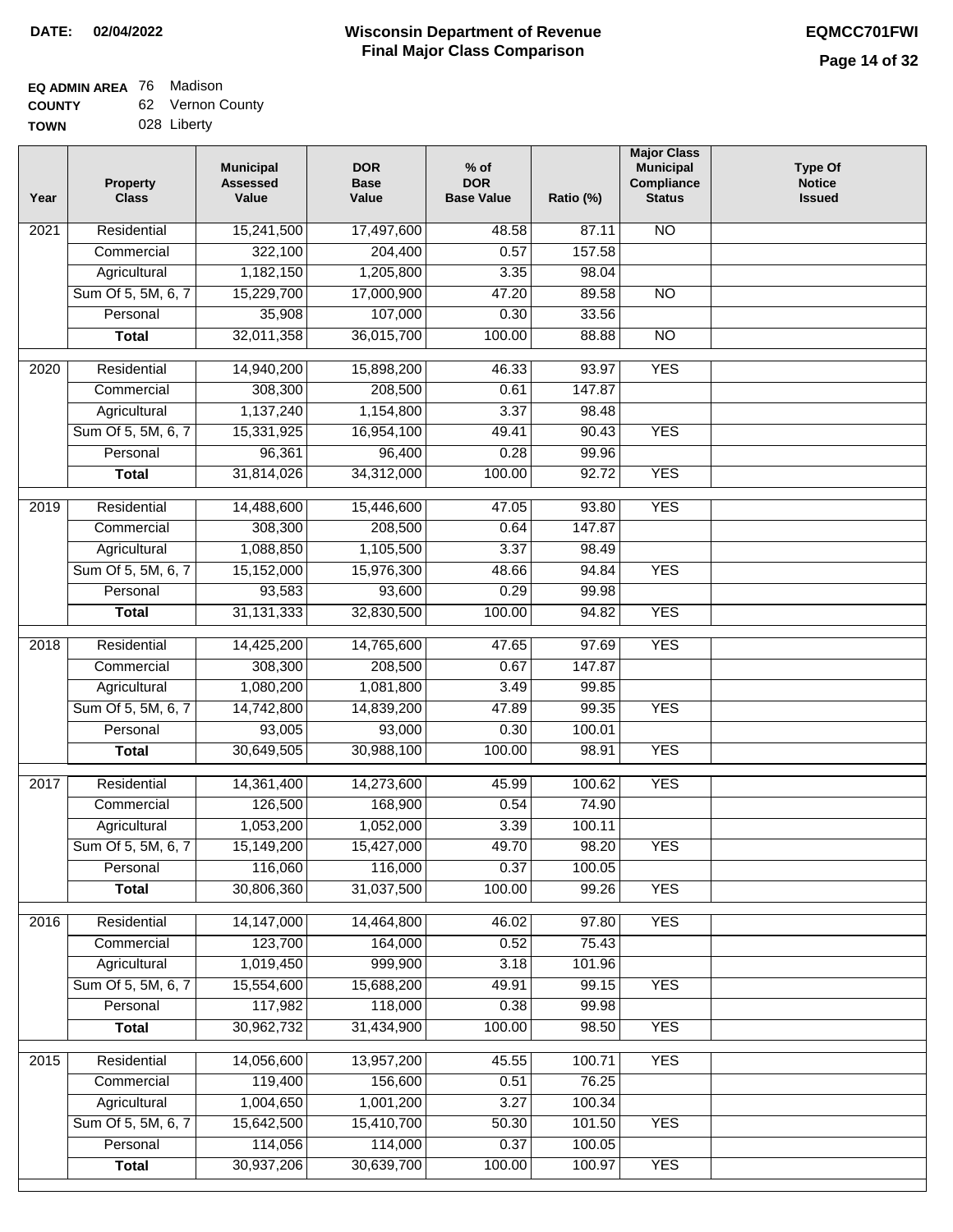| TOWN | 030 Stark |
|------|-----------|
|      |           |

| Year              | <b>Property</b><br><b>Class</b> | <b>Municipal</b><br><b>Assessed</b><br>Value | <b>DOR</b><br><b>Base</b><br>Value | % of<br><b>DOR</b><br><b>Base Value</b> | Ratio (%)      | <b>Major Class</b><br><b>Municipal</b><br>Compliance<br><b>Status</b> | <b>Type Of</b><br><b>Notice</b><br><b>Issued</b> |
|-------------------|---------------------------------|----------------------------------------------|------------------------------------|-----------------------------------------|----------------|-----------------------------------------------------------------------|--------------------------------------------------|
| $\overline{202}1$ | Residential                     | 12,690,100                                   | 12,663,800                         | 35.45                                   | 100.21         | <b>YES</b>                                                            |                                                  |
|                   | Commercial                      | 282,700                                      | 259,600                            | 0.73                                    | 108.90         |                                                                       |                                                  |
|                   | Agricultural                    | 1,155,900                                    | 1,153,400                          | 3.23                                    | 100.22         |                                                                       |                                                  |
|                   | Sum Of 5, 5M, 6, 7              | 21,401,200                                   | 21,513,300                         | 60.23                                   | 99.48          | <b>YES</b>                                                            |                                                  |
|                   | Personal                        | 129,800                                      | 129,800                            | 0.36                                    | 100.00         |                                                                       |                                                  |
|                   | <b>Total</b>                    | 35,659,700                                   | 35,719,900                         | 100.00                                  | 99.83          | <b>YES</b>                                                            |                                                  |
| $\overline{2020}$ | Residential                     | 12,885,900                                   | 15,093,300                         | 43.30                                   | 85.37          | $\overline{NO}$                                                       |                                                  |
|                   | Commercial                      | 237,900                                      | 264,900                            | 0.76                                    | 89.81          |                                                                       |                                                  |
|                   | Agricultural                    | 1,013,900                                    | 1,113,500                          | 3.19                                    | 91.06          |                                                                       |                                                  |
|                   | Sum Of 5, 5M, 6, 7              | 16,492,000                                   | 18,214,100                         | 52.25                                   | 90.55          | <b>YES</b>                                                            |                                                  |
|                   | Personal                        | 157,900                                      | 173,500                            | 0.50                                    | 91.01          |                                                                       |                                                  |
|                   | <b>Total</b>                    | 30,787,600                                   | 34,859,300                         | 100.00                                  | 88.32          | $\overline{NO}$                                                       |                                                  |
| $\frac{2019}{ }$  | Residential                     | 12,710,000                                   | 14,249,500                         | 43.48                                   | 89.20          | $\overline{3}$                                                        |                                                  |
|                   | Commercial                      | 237,900                                      | 264,900                            | 0.81                                    | 89.81          |                                                                       |                                                  |
|                   | Agricultural                    | 1,011,400                                    | 1,068,700                          | 3.26                                    | 94.64          |                                                                       |                                                  |
|                   | Sum Of 5, 5M, 6, 7              | 15,830,800                                   | 17,166,000                         | 52.38                                   | 92.22          | <b>YES</b>                                                            |                                                  |
|                   | Personal                        | 19,000                                       | 20,100                             | 0.06                                    | 94.53          |                                                                       |                                                  |
|                   | <b>Total</b>                    | 29,809,100                                   | 32,769,200                         | 100.00                                  | 90.97          | $\overline{NO}$                                                       |                                                  |
| 2018              | Residential                     | 12,634,300                                   | 13,730,000                         | 44.15                                   | 92.02          | <b>YES</b>                                                            |                                                  |
|                   | Commercial                      | 224,500                                      | 250,700                            | 0.81                                    | 89.55          |                                                                       |                                                  |
|                   | Agricultural                    | 992,300                                      | 1,039,100                          | 3.34                                    | 95.50          |                                                                       |                                                  |
|                   | Sum Of 5, 5M, 6, 7              | 15,507,800                                   | 16,059,500                         | 51.64                                   | 96.56          | <b>YES</b>                                                            |                                                  |
|                   | Personal                        | 20,500                                       | 21,500                             | 0.07                                    | 95.35          |                                                                       |                                                  |
|                   | <b>Total</b>                    | 29,379,400                                   | 31,100,800                         | 100.00                                  | 94.47          | <b>YES</b>                                                            |                                                  |
| $\overline{2017}$ | Residential                     | 12,553,700                                   | 13,655,100                         | 44.42                                   | 91.93          | <b>YES</b>                                                            |                                                  |
|                   | Commercial                      | 224,500                                      | 243,400                            | 0.79                                    | 92.24          |                                                                       |                                                  |
|                   | Agricultural                    | 975,800                                      | 1,013,200                          | 3.30                                    | 96.31          |                                                                       |                                                  |
|                   | Sum Of 5, 5M, 6, 7              | 15,534,000                                   | 15,803,900                         | 51.41                                   | 98.29          | <b>YES</b>                                                            |                                                  |
|                   | Personal                        | 23,200                                       | 24,200                             | 0.08                                    | 95.87          |                                                                       |                                                  |
|                   | <b>Total</b>                    | 29,311,200                                   | 30,739,800                         | 100.00                                  | 95.35          | <b>YES</b>                                                            |                                                  |
|                   | Residential                     |                                              |                                    |                                         |                | <b>YES</b>                                                            |                                                  |
| 2016              | Commercial                      | 12,006,400<br>239,500                        | 13,004,100<br>252,200              | 43.38<br>0.84                           | 92.33<br>94.96 |                                                                       |                                                  |
|                   | Agricultural                    | 971,500                                      | 991,400                            | 3.31                                    | 97.99          |                                                                       |                                                  |
|                   | Sum Of 5, 5M, 6, 7              | 15,474,200                                   | 15,703,900                         | 52.39                                   | 98.54          | <b>YES</b>                                                            |                                                  |
|                   | Personal                        | 23,600                                       | 24,200                             | 0.08                                    | 97.52          |                                                                       |                                                  |
|                   | <b>Total</b>                    | 28,715,200                                   | 29,975,800                         | 100.00                                  | 95.79          | <b>YES</b>                                                            |                                                  |
|                   |                                 |                                              |                                    |                                         |                |                                                                       |                                                  |
| 2015              | Residential                     | 11,587,500                                   | 12,443,000                         | 43.24                                   | 93.12          | <b>YES</b>                                                            |                                                  |
|                   | Commercial<br>Agricultural      | 239,500<br>963,600                           | 247,200<br>983,100                 | 0.86<br>3.42                            | 96.89<br>98.02 |                                                                       |                                                  |
|                   | Sum Of 5, 5M, 6, 7              | 15,296,100                                   | 15,082,600                         | 52.41                                   | 101.42         | <b>YES</b>                                                            |                                                  |
|                   | Personal                        | 21,300                                       | 21,700                             | 0.08                                    | 98.16          |                                                                       |                                                  |
|                   | <b>Total</b>                    | 28,108,000                                   | 28,777,600                         | 100.00                                  | 97.67          | <b>YES</b>                                                            |                                                  |
|                   |                                 |                                              |                                    |                                         |                |                                                                       |                                                  |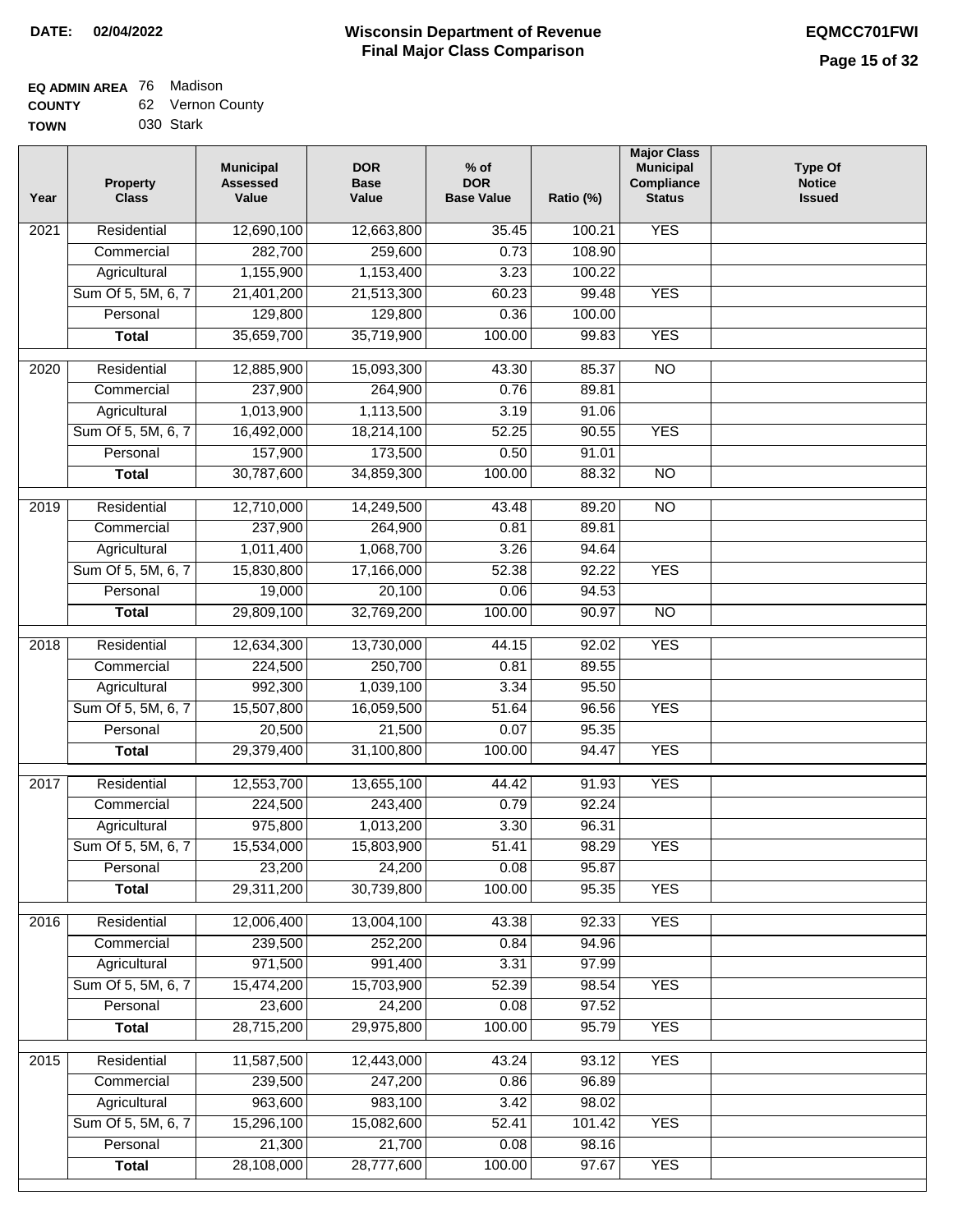| -------     |              |  |  |  |
|-------------|--------------|--|--|--|
| <b>TOWN</b> | 032 Sterling |  |  |  |

| 19,137,600<br><b>YES</b><br>Residential<br>19,131,300<br>35.75<br>100.03<br>2021<br>501,500<br>443,900<br>112.98<br>Commercial<br>0.83<br>3,540,650<br>3,539,400<br>100.04<br>Agricultural<br>6.61<br><b>YES</b><br>Sum Of 5, 5M, 6, 7<br>30,433,400<br>30,331,400<br>56.68<br>100.34<br>Personal<br>65,900<br>65,900<br>0.12<br>100.00<br>53,679,050<br>53,511,900<br>100.00<br><b>YES</b><br>100.31<br><b>Total</b><br>$\overline{NO}$<br>$\frac{1}{2020}$<br>Residential<br>14,444,700<br>17,786,300<br>33.50<br>81.21<br>Commercial<br>410,700<br>452,900<br>0.85<br>90.68<br>2,956,450<br>3,486,000<br>6.57<br>Agricultural<br>84.81<br>Sum Of 5, 5M, 6, 7<br>26,000,900<br>31,290,100<br>58.93<br>83.10<br><b>NO</b><br>71,200<br>83,900<br>Personal<br>0.16<br>84.86<br>100.00<br>$\overline{NO}$<br><b>Total</b><br>43,883,950<br>53,099,200<br>82.65<br>2nd Notice of Non-Compliance<br>$\overline{NO}$<br>$\frac{1}{2019}$<br>Residential<br>14,338,400<br>17,654,400<br>81.22<br>33.92<br>410,700<br>452,900<br>Commercial<br>0.87<br>90.68<br>2,872,000<br>3,344,200<br>85.88<br>Agricultural<br>6.43<br>Sum Of 5, 5M, 6, 7<br>30,508,100<br>$\overline{NO}$<br>26,450,800<br>58.62<br>86.70<br>0.16<br>Personal<br>71,200<br>82,900<br>85.89<br>1st Notice of Non-Compliance<br>44, 143, 100<br>52,042,500<br>100.00<br>84.82<br>N <sub>O</sub><br><b>Total</b><br>14,155,300<br>17,100,800<br>$\overline{NO}$<br>2018<br>Residential<br>33.36<br>82.78<br>0.28<br>Commercial<br>144,700<br>144,400<br>100.21<br>2,872,000<br>3,248,000<br>6.34<br>88.42<br>Agricultural<br>Sum Of 5, 5M, 6, 7<br>26,710,950<br>59.81<br>87.11<br><b>NO</b><br>30,662,500<br>95,800<br>108,000<br>0.21<br>88.70<br>Personal<br><b>NO</b><br>43,978,750<br>51,263,700<br>100.00<br>85.79<br><b>Total</b><br>$\overline{NO}$<br>Residential<br>32.62<br>86.80<br>2017<br>13,825,200<br>15,928,400<br>66,600<br>54,800<br>0.11<br>121.53<br>Commercial<br>2,875,600<br>3,176,300<br>6.50<br>90.53<br>Agricultural<br>Sum Of 5, 5M, 6, 7<br>26,453,650<br>29,567,500<br>60.55<br>89.47<br>$\overline{NO}$<br>Personal<br>93,800<br>104,700<br>0.21<br>89.59<br>43,314,850<br>48,831,700<br>NO<br>100.00<br>88.70<br><b>Total</b><br>2016<br>Residential<br>13,484,700<br>15,248,000<br>32.00<br>N <sub>O</sub><br>88.44<br>Commercial<br>66,600<br>53,200<br>0.11<br>125.19<br>2,877,500<br>3,123,800<br>6.56<br>92.12<br>Agricultural<br>Sum Of 5, 5M, 6, 7<br>26,126,050<br>29,125,600<br>61.12<br>89.70<br>N <sub>O</sub><br>102,800<br>Personal<br>94,900<br>0.22<br>92.32<br>42,649,750<br>47,653,400<br>100.00<br>89.50<br>$\overline{NO}$<br><b>Total</b><br>2015<br>12,972,400<br>14,406,900<br><b>YES</b><br>Residential<br>31.67<br>90.04<br>66,600<br>52,200<br>127.59<br>Commercial<br>0.11<br>2,876,200<br>3,091,300<br>Agricultural<br>6.80<br>93.04<br>Sum Of 5, 5M, 6, 7<br>25,969,100<br>27,797,700<br>93.42<br><b>YES</b><br>61.11<br>130,757<br>Personal<br>140,500<br>0.31<br>93.07<br>42,015,057<br>45,488,600<br>100.00<br><b>YES</b><br>92.36<br><b>Total</b> | Year | <b>Property</b><br><b>Class</b> | <b>Municipal</b><br><b>Assessed</b><br>Value | <b>DOR</b><br><b>Base</b><br>Value | $%$ of<br><b>DOR</b><br><b>Base Value</b> | Ratio (%) | <b>Major Class</b><br><b>Municipal</b><br>Compliance<br><b>Status</b> | <b>Type Of</b><br><b>Notice</b><br><b>Issued</b> |
|-------------------------------------------------------------------------------------------------------------------------------------------------------------------------------------------------------------------------------------------------------------------------------------------------------------------------------------------------------------------------------------------------------------------------------------------------------------------------------------------------------------------------------------------------------------------------------------------------------------------------------------------------------------------------------------------------------------------------------------------------------------------------------------------------------------------------------------------------------------------------------------------------------------------------------------------------------------------------------------------------------------------------------------------------------------------------------------------------------------------------------------------------------------------------------------------------------------------------------------------------------------------------------------------------------------------------------------------------------------------------------------------------------------------------------------------------------------------------------------------------------------------------------------------------------------------------------------------------------------------------------------------------------------------------------------------------------------------------------------------------------------------------------------------------------------------------------------------------------------------------------------------------------------------------------------------------------------------------------------------------------------------------------------------------------------------------------------------------------------------------------------------------------------------------------------------------------------------------------------------------------------------------------------------------------------------------------------------------------------------------------------------------------------------------------------------------------------------------------------------------------------------------------------------------------------------------------------------------------------------------------------------------------------------------------------------------------------------------------------------------------------------------------------------------------------------------------------------------------------------------------------------------------------------------------------------------------------------------------------------------------------------------------------------------------------------------------|------|---------------------------------|----------------------------------------------|------------------------------------|-------------------------------------------|-----------|-----------------------------------------------------------------------|--------------------------------------------------|
|                                                                                                                                                                                                                                                                                                                                                                                                                                                                                                                                                                                                                                                                                                                                                                                                                                                                                                                                                                                                                                                                                                                                                                                                                                                                                                                                                                                                                                                                                                                                                                                                                                                                                                                                                                                                                                                                                                                                                                                                                                                                                                                                                                                                                                                                                                                                                                                                                                                                                                                                                                                                                                                                                                                                                                                                                                                                                                                                                                                                                                                                               |      |                                 |                                              |                                    |                                           |           |                                                                       |                                                  |
|                                                                                                                                                                                                                                                                                                                                                                                                                                                                                                                                                                                                                                                                                                                                                                                                                                                                                                                                                                                                                                                                                                                                                                                                                                                                                                                                                                                                                                                                                                                                                                                                                                                                                                                                                                                                                                                                                                                                                                                                                                                                                                                                                                                                                                                                                                                                                                                                                                                                                                                                                                                                                                                                                                                                                                                                                                                                                                                                                                                                                                                                               |      |                                 |                                              |                                    |                                           |           |                                                                       |                                                  |
|                                                                                                                                                                                                                                                                                                                                                                                                                                                                                                                                                                                                                                                                                                                                                                                                                                                                                                                                                                                                                                                                                                                                                                                                                                                                                                                                                                                                                                                                                                                                                                                                                                                                                                                                                                                                                                                                                                                                                                                                                                                                                                                                                                                                                                                                                                                                                                                                                                                                                                                                                                                                                                                                                                                                                                                                                                                                                                                                                                                                                                                                               |      |                                 |                                              |                                    |                                           |           |                                                                       |                                                  |
|                                                                                                                                                                                                                                                                                                                                                                                                                                                                                                                                                                                                                                                                                                                                                                                                                                                                                                                                                                                                                                                                                                                                                                                                                                                                                                                                                                                                                                                                                                                                                                                                                                                                                                                                                                                                                                                                                                                                                                                                                                                                                                                                                                                                                                                                                                                                                                                                                                                                                                                                                                                                                                                                                                                                                                                                                                                                                                                                                                                                                                                                               |      |                                 |                                              |                                    |                                           |           |                                                                       |                                                  |
|                                                                                                                                                                                                                                                                                                                                                                                                                                                                                                                                                                                                                                                                                                                                                                                                                                                                                                                                                                                                                                                                                                                                                                                                                                                                                                                                                                                                                                                                                                                                                                                                                                                                                                                                                                                                                                                                                                                                                                                                                                                                                                                                                                                                                                                                                                                                                                                                                                                                                                                                                                                                                                                                                                                                                                                                                                                                                                                                                                                                                                                                               |      |                                 |                                              |                                    |                                           |           |                                                                       |                                                  |
|                                                                                                                                                                                                                                                                                                                                                                                                                                                                                                                                                                                                                                                                                                                                                                                                                                                                                                                                                                                                                                                                                                                                                                                                                                                                                                                                                                                                                                                                                                                                                                                                                                                                                                                                                                                                                                                                                                                                                                                                                                                                                                                                                                                                                                                                                                                                                                                                                                                                                                                                                                                                                                                                                                                                                                                                                                                                                                                                                                                                                                                                               |      |                                 |                                              |                                    |                                           |           |                                                                       |                                                  |
|                                                                                                                                                                                                                                                                                                                                                                                                                                                                                                                                                                                                                                                                                                                                                                                                                                                                                                                                                                                                                                                                                                                                                                                                                                                                                                                                                                                                                                                                                                                                                                                                                                                                                                                                                                                                                                                                                                                                                                                                                                                                                                                                                                                                                                                                                                                                                                                                                                                                                                                                                                                                                                                                                                                                                                                                                                                                                                                                                                                                                                                                               |      |                                 |                                              |                                    |                                           |           |                                                                       |                                                  |
|                                                                                                                                                                                                                                                                                                                                                                                                                                                                                                                                                                                                                                                                                                                                                                                                                                                                                                                                                                                                                                                                                                                                                                                                                                                                                                                                                                                                                                                                                                                                                                                                                                                                                                                                                                                                                                                                                                                                                                                                                                                                                                                                                                                                                                                                                                                                                                                                                                                                                                                                                                                                                                                                                                                                                                                                                                                                                                                                                                                                                                                                               |      |                                 |                                              |                                    |                                           |           |                                                                       |                                                  |
|                                                                                                                                                                                                                                                                                                                                                                                                                                                                                                                                                                                                                                                                                                                                                                                                                                                                                                                                                                                                                                                                                                                                                                                                                                                                                                                                                                                                                                                                                                                                                                                                                                                                                                                                                                                                                                                                                                                                                                                                                                                                                                                                                                                                                                                                                                                                                                                                                                                                                                                                                                                                                                                                                                                                                                                                                                                                                                                                                                                                                                                                               |      |                                 |                                              |                                    |                                           |           |                                                                       |                                                  |
|                                                                                                                                                                                                                                                                                                                                                                                                                                                                                                                                                                                                                                                                                                                                                                                                                                                                                                                                                                                                                                                                                                                                                                                                                                                                                                                                                                                                                                                                                                                                                                                                                                                                                                                                                                                                                                                                                                                                                                                                                                                                                                                                                                                                                                                                                                                                                                                                                                                                                                                                                                                                                                                                                                                                                                                                                                                                                                                                                                                                                                                                               |      |                                 |                                              |                                    |                                           |           |                                                                       |                                                  |
|                                                                                                                                                                                                                                                                                                                                                                                                                                                                                                                                                                                                                                                                                                                                                                                                                                                                                                                                                                                                                                                                                                                                                                                                                                                                                                                                                                                                                                                                                                                                                                                                                                                                                                                                                                                                                                                                                                                                                                                                                                                                                                                                                                                                                                                                                                                                                                                                                                                                                                                                                                                                                                                                                                                                                                                                                                                                                                                                                                                                                                                                               |      |                                 |                                              |                                    |                                           |           |                                                                       |                                                  |
|                                                                                                                                                                                                                                                                                                                                                                                                                                                                                                                                                                                                                                                                                                                                                                                                                                                                                                                                                                                                                                                                                                                                                                                                                                                                                                                                                                                                                                                                                                                                                                                                                                                                                                                                                                                                                                                                                                                                                                                                                                                                                                                                                                                                                                                                                                                                                                                                                                                                                                                                                                                                                                                                                                                                                                                                                                                                                                                                                                                                                                                                               |      |                                 |                                              |                                    |                                           |           |                                                                       |                                                  |
|                                                                                                                                                                                                                                                                                                                                                                                                                                                                                                                                                                                                                                                                                                                                                                                                                                                                                                                                                                                                                                                                                                                                                                                                                                                                                                                                                                                                                                                                                                                                                                                                                                                                                                                                                                                                                                                                                                                                                                                                                                                                                                                                                                                                                                                                                                                                                                                                                                                                                                                                                                                                                                                                                                                                                                                                                                                                                                                                                                                                                                                                               |      |                                 |                                              |                                    |                                           |           |                                                                       |                                                  |
|                                                                                                                                                                                                                                                                                                                                                                                                                                                                                                                                                                                                                                                                                                                                                                                                                                                                                                                                                                                                                                                                                                                                                                                                                                                                                                                                                                                                                                                                                                                                                                                                                                                                                                                                                                                                                                                                                                                                                                                                                                                                                                                                                                                                                                                                                                                                                                                                                                                                                                                                                                                                                                                                                                                                                                                                                                                                                                                                                                                                                                                                               |      |                                 |                                              |                                    |                                           |           |                                                                       |                                                  |
|                                                                                                                                                                                                                                                                                                                                                                                                                                                                                                                                                                                                                                                                                                                                                                                                                                                                                                                                                                                                                                                                                                                                                                                                                                                                                                                                                                                                                                                                                                                                                                                                                                                                                                                                                                                                                                                                                                                                                                                                                                                                                                                                                                                                                                                                                                                                                                                                                                                                                                                                                                                                                                                                                                                                                                                                                                                                                                                                                                                                                                                                               |      |                                 |                                              |                                    |                                           |           |                                                                       |                                                  |
|                                                                                                                                                                                                                                                                                                                                                                                                                                                                                                                                                                                                                                                                                                                                                                                                                                                                                                                                                                                                                                                                                                                                                                                                                                                                                                                                                                                                                                                                                                                                                                                                                                                                                                                                                                                                                                                                                                                                                                                                                                                                                                                                                                                                                                                                                                                                                                                                                                                                                                                                                                                                                                                                                                                                                                                                                                                                                                                                                                                                                                                                               |      |                                 |                                              |                                    |                                           |           |                                                                       |                                                  |
|                                                                                                                                                                                                                                                                                                                                                                                                                                                                                                                                                                                                                                                                                                                                                                                                                                                                                                                                                                                                                                                                                                                                                                                                                                                                                                                                                                                                                                                                                                                                                                                                                                                                                                                                                                                                                                                                                                                                                                                                                                                                                                                                                                                                                                                                                                                                                                                                                                                                                                                                                                                                                                                                                                                                                                                                                                                                                                                                                                                                                                                                               |      |                                 |                                              |                                    |                                           |           |                                                                       |                                                  |
|                                                                                                                                                                                                                                                                                                                                                                                                                                                                                                                                                                                                                                                                                                                                                                                                                                                                                                                                                                                                                                                                                                                                                                                                                                                                                                                                                                                                                                                                                                                                                                                                                                                                                                                                                                                                                                                                                                                                                                                                                                                                                                                                                                                                                                                                                                                                                                                                                                                                                                                                                                                                                                                                                                                                                                                                                                                                                                                                                                                                                                                                               |      |                                 |                                              |                                    |                                           |           |                                                                       |                                                  |
|                                                                                                                                                                                                                                                                                                                                                                                                                                                                                                                                                                                                                                                                                                                                                                                                                                                                                                                                                                                                                                                                                                                                                                                                                                                                                                                                                                                                                                                                                                                                                                                                                                                                                                                                                                                                                                                                                                                                                                                                                                                                                                                                                                                                                                                                                                                                                                                                                                                                                                                                                                                                                                                                                                                                                                                                                                                                                                                                                                                                                                                                               |      |                                 |                                              |                                    |                                           |           |                                                                       |                                                  |
|                                                                                                                                                                                                                                                                                                                                                                                                                                                                                                                                                                                                                                                                                                                                                                                                                                                                                                                                                                                                                                                                                                                                                                                                                                                                                                                                                                                                                                                                                                                                                                                                                                                                                                                                                                                                                                                                                                                                                                                                                                                                                                                                                                                                                                                                                                                                                                                                                                                                                                                                                                                                                                                                                                                                                                                                                                                                                                                                                                                                                                                                               |      |                                 |                                              |                                    |                                           |           |                                                                       |                                                  |
|                                                                                                                                                                                                                                                                                                                                                                                                                                                                                                                                                                                                                                                                                                                                                                                                                                                                                                                                                                                                                                                                                                                                                                                                                                                                                                                                                                                                                                                                                                                                                                                                                                                                                                                                                                                                                                                                                                                                                                                                                                                                                                                                                                                                                                                                                                                                                                                                                                                                                                                                                                                                                                                                                                                                                                                                                                                                                                                                                                                                                                                                               |      |                                 |                                              |                                    |                                           |           |                                                                       |                                                  |
|                                                                                                                                                                                                                                                                                                                                                                                                                                                                                                                                                                                                                                                                                                                                                                                                                                                                                                                                                                                                                                                                                                                                                                                                                                                                                                                                                                                                                                                                                                                                                                                                                                                                                                                                                                                                                                                                                                                                                                                                                                                                                                                                                                                                                                                                                                                                                                                                                                                                                                                                                                                                                                                                                                                                                                                                                                                                                                                                                                                                                                                                               |      |                                 |                                              |                                    |                                           |           |                                                                       |                                                  |
|                                                                                                                                                                                                                                                                                                                                                                                                                                                                                                                                                                                                                                                                                                                                                                                                                                                                                                                                                                                                                                                                                                                                                                                                                                                                                                                                                                                                                                                                                                                                                                                                                                                                                                                                                                                                                                                                                                                                                                                                                                                                                                                                                                                                                                                                                                                                                                                                                                                                                                                                                                                                                                                                                                                                                                                                                                                                                                                                                                                                                                                                               |      |                                 |                                              |                                    |                                           |           |                                                                       |                                                  |
|                                                                                                                                                                                                                                                                                                                                                                                                                                                                                                                                                                                                                                                                                                                                                                                                                                                                                                                                                                                                                                                                                                                                                                                                                                                                                                                                                                                                                                                                                                                                                                                                                                                                                                                                                                                                                                                                                                                                                                                                                                                                                                                                                                                                                                                                                                                                                                                                                                                                                                                                                                                                                                                                                                                                                                                                                                                                                                                                                                                                                                                                               |      |                                 |                                              |                                    |                                           |           |                                                                       |                                                  |
|                                                                                                                                                                                                                                                                                                                                                                                                                                                                                                                                                                                                                                                                                                                                                                                                                                                                                                                                                                                                                                                                                                                                                                                                                                                                                                                                                                                                                                                                                                                                                                                                                                                                                                                                                                                                                                                                                                                                                                                                                                                                                                                                                                                                                                                                                                                                                                                                                                                                                                                                                                                                                                                                                                                                                                                                                                                                                                                                                                                                                                                                               |      |                                 |                                              |                                    |                                           |           |                                                                       |                                                  |
|                                                                                                                                                                                                                                                                                                                                                                                                                                                                                                                                                                                                                                                                                                                                                                                                                                                                                                                                                                                                                                                                                                                                                                                                                                                                                                                                                                                                                                                                                                                                                                                                                                                                                                                                                                                                                                                                                                                                                                                                                                                                                                                                                                                                                                                                                                                                                                                                                                                                                                                                                                                                                                                                                                                                                                                                                                                                                                                                                                                                                                                                               |      |                                 |                                              |                                    |                                           |           |                                                                       |                                                  |
|                                                                                                                                                                                                                                                                                                                                                                                                                                                                                                                                                                                                                                                                                                                                                                                                                                                                                                                                                                                                                                                                                                                                                                                                                                                                                                                                                                                                                                                                                                                                                                                                                                                                                                                                                                                                                                                                                                                                                                                                                                                                                                                                                                                                                                                                                                                                                                                                                                                                                                                                                                                                                                                                                                                                                                                                                                                                                                                                                                                                                                                                               |      |                                 |                                              |                                    |                                           |           |                                                                       |                                                  |
|                                                                                                                                                                                                                                                                                                                                                                                                                                                                                                                                                                                                                                                                                                                                                                                                                                                                                                                                                                                                                                                                                                                                                                                                                                                                                                                                                                                                                                                                                                                                                                                                                                                                                                                                                                                                                                                                                                                                                                                                                                                                                                                                                                                                                                                                                                                                                                                                                                                                                                                                                                                                                                                                                                                                                                                                                                                                                                                                                                                                                                                                               |      |                                 |                                              |                                    |                                           |           |                                                                       |                                                  |
|                                                                                                                                                                                                                                                                                                                                                                                                                                                                                                                                                                                                                                                                                                                                                                                                                                                                                                                                                                                                                                                                                                                                                                                                                                                                                                                                                                                                                                                                                                                                                                                                                                                                                                                                                                                                                                                                                                                                                                                                                                                                                                                                                                                                                                                                                                                                                                                                                                                                                                                                                                                                                                                                                                                                                                                                                                                                                                                                                                                                                                                                               |      |                                 |                                              |                                    |                                           |           |                                                                       |                                                  |
|                                                                                                                                                                                                                                                                                                                                                                                                                                                                                                                                                                                                                                                                                                                                                                                                                                                                                                                                                                                                                                                                                                                                                                                                                                                                                                                                                                                                                                                                                                                                                                                                                                                                                                                                                                                                                                                                                                                                                                                                                                                                                                                                                                                                                                                                                                                                                                                                                                                                                                                                                                                                                                                                                                                                                                                                                                                                                                                                                                                                                                                                               |      |                                 |                                              |                                    |                                           |           |                                                                       |                                                  |
|                                                                                                                                                                                                                                                                                                                                                                                                                                                                                                                                                                                                                                                                                                                                                                                                                                                                                                                                                                                                                                                                                                                                                                                                                                                                                                                                                                                                                                                                                                                                                                                                                                                                                                                                                                                                                                                                                                                                                                                                                                                                                                                                                                                                                                                                                                                                                                                                                                                                                                                                                                                                                                                                                                                                                                                                                                                                                                                                                                                                                                                                               |      |                                 |                                              |                                    |                                           |           |                                                                       |                                                  |
|                                                                                                                                                                                                                                                                                                                                                                                                                                                                                                                                                                                                                                                                                                                                                                                                                                                                                                                                                                                                                                                                                                                                                                                                                                                                                                                                                                                                                                                                                                                                                                                                                                                                                                                                                                                                                                                                                                                                                                                                                                                                                                                                                                                                                                                                                                                                                                                                                                                                                                                                                                                                                                                                                                                                                                                                                                                                                                                                                                                                                                                                               |      |                                 |                                              |                                    |                                           |           |                                                                       |                                                  |
|                                                                                                                                                                                                                                                                                                                                                                                                                                                                                                                                                                                                                                                                                                                                                                                                                                                                                                                                                                                                                                                                                                                                                                                                                                                                                                                                                                                                                                                                                                                                                                                                                                                                                                                                                                                                                                                                                                                                                                                                                                                                                                                                                                                                                                                                                                                                                                                                                                                                                                                                                                                                                                                                                                                                                                                                                                                                                                                                                                                                                                                                               |      |                                 |                                              |                                    |                                           |           |                                                                       |                                                  |
|                                                                                                                                                                                                                                                                                                                                                                                                                                                                                                                                                                                                                                                                                                                                                                                                                                                                                                                                                                                                                                                                                                                                                                                                                                                                                                                                                                                                                                                                                                                                                                                                                                                                                                                                                                                                                                                                                                                                                                                                                                                                                                                                                                                                                                                                                                                                                                                                                                                                                                                                                                                                                                                                                                                                                                                                                                                                                                                                                                                                                                                                               |      |                                 |                                              |                                    |                                           |           |                                                                       |                                                  |
|                                                                                                                                                                                                                                                                                                                                                                                                                                                                                                                                                                                                                                                                                                                                                                                                                                                                                                                                                                                                                                                                                                                                                                                                                                                                                                                                                                                                                                                                                                                                                                                                                                                                                                                                                                                                                                                                                                                                                                                                                                                                                                                                                                                                                                                                                                                                                                                                                                                                                                                                                                                                                                                                                                                                                                                                                                                                                                                                                                                                                                                                               |      |                                 |                                              |                                    |                                           |           |                                                                       |                                                  |
|                                                                                                                                                                                                                                                                                                                                                                                                                                                                                                                                                                                                                                                                                                                                                                                                                                                                                                                                                                                                                                                                                                                                                                                                                                                                                                                                                                                                                                                                                                                                                                                                                                                                                                                                                                                                                                                                                                                                                                                                                                                                                                                                                                                                                                                                                                                                                                                                                                                                                                                                                                                                                                                                                                                                                                                                                                                                                                                                                                                                                                                                               |      |                                 |                                              |                                    |                                           |           |                                                                       |                                                  |
|                                                                                                                                                                                                                                                                                                                                                                                                                                                                                                                                                                                                                                                                                                                                                                                                                                                                                                                                                                                                                                                                                                                                                                                                                                                                                                                                                                                                                                                                                                                                                                                                                                                                                                                                                                                                                                                                                                                                                                                                                                                                                                                                                                                                                                                                                                                                                                                                                                                                                                                                                                                                                                                                                                                                                                                                                                                                                                                                                                                                                                                                               |      |                                 |                                              |                                    |                                           |           |                                                                       |                                                  |
|                                                                                                                                                                                                                                                                                                                                                                                                                                                                                                                                                                                                                                                                                                                                                                                                                                                                                                                                                                                                                                                                                                                                                                                                                                                                                                                                                                                                                                                                                                                                                                                                                                                                                                                                                                                                                                                                                                                                                                                                                                                                                                                                                                                                                                                                                                                                                                                                                                                                                                                                                                                                                                                                                                                                                                                                                                                                                                                                                                                                                                                                               |      |                                 |                                              |                                    |                                           |           |                                                                       |                                                  |
|                                                                                                                                                                                                                                                                                                                                                                                                                                                                                                                                                                                                                                                                                                                                                                                                                                                                                                                                                                                                                                                                                                                                                                                                                                                                                                                                                                                                                                                                                                                                                                                                                                                                                                                                                                                                                                                                                                                                                                                                                                                                                                                                                                                                                                                                                                                                                                                                                                                                                                                                                                                                                                                                                                                                                                                                                                                                                                                                                                                                                                                                               |      |                                 |                                              |                                    |                                           |           |                                                                       |                                                  |
|                                                                                                                                                                                                                                                                                                                                                                                                                                                                                                                                                                                                                                                                                                                                                                                                                                                                                                                                                                                                                                                                                                                                                                                                                                                                                                                                                                                                                                                                                                                                                                                                                                                                                                                                                                                                                                                                                                                                                                                                                                                                                                                                                                                                                                                                                                                                                                                                                                                                                                                                                                                                                                                                                                                                                                                                                                                                                                                                                                                                                                                                               |      |                                 |                                              |                                    |                                           |           |                                                                       |                                                  |
|                                                                                                                                                                                                                                                                                                                                                                                                                                                                                                                                                                                                                                                                                                                                                                                                                                                                                                                                                                                                                                                                                                                                                                                                                                                                                                                                                                                                                                                                                                                                                                                                                                                                                                                                                                                                                                                                                                                                                                                                                                                                                                                                                                                                                                                                                                                                                                                                                                                                                                                                                                                                                                                                                                                                                                                                                                                                                                                                                                                                                                                                               |      |                                 |                                              |                                    |                                           |           |                                                                       |                                                  |
|                                                                                                                                                                                                                                                                                                                                                                                                                                                                                                                                                                                                                                                                                                                                                                                                                                                                                                                                                                                                                                                                                                                                                                                                                                                                                                                                                                                                                                                                                                                                                                                                                                                                                                                                                                                                                                                                                                                                                                                                                                                                                                                                                                                                                                                                                                                                                                                                                                                                                                                                                                                                                                                                                                                                                                                                                                                                                                                                                                                                                                                                               |      |                                 |                                              |                                    |                                           |           |                                                                       |                                                  |
|                                                                                                                                                                                                                                                                                                                                                                                                                                                                                                                                                                                                                                                                                                                                                                                                                                                                                                                                                                                                                                                                                                                                                                                                                                                                                                                                                                                                                                                                                                                                                                                                                                                                                                                                                                                                                                                                                                                                                                                                                                                                                                                                                                                                                                                                                                                                                                                                                                                                                                                                                                                                                                                                                                                                                                                                                                                                                                                                                                                                                                                                               |      |                                 |                                              |                                    |                                           |           |                                                                       |                                                  |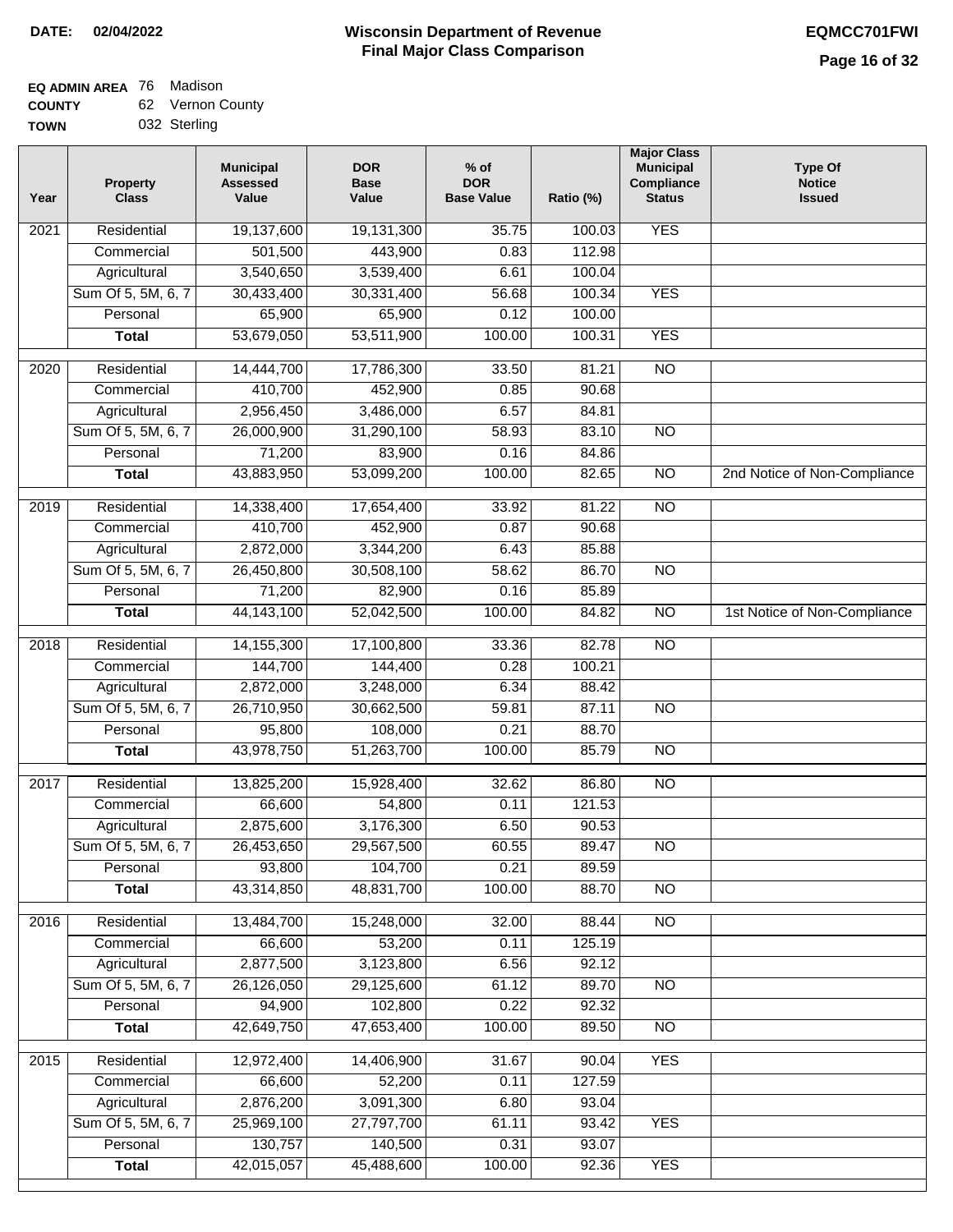#### **Wisconsin Department of Revenue Final Major Class Comparison DATE: 02/04/2022 EQMCC701FWI**

٦

#### **EQ ADMIN AREA** 76 Madison **COUNTY** 62 Vernon County

| <b>UUUNIT</b> | υz | <u>veinun Guu</u> |
|---------------|----|-------------------|
| <b>TOWN</b>   |    | 034 Union         |

| Year | Property<br><b>Class</b>       | <b>Municipal</b><br><b>Assessed</b><br>Value | <b>DOR</b><br><b>Base</b><br>Value | $%$ of<br><b>DOR</b><br><b>Base Value</b> | Ratio (%)       | <b>Major Class</b><br><b>Municipal</b><br>Compliance<br><b>Status</b> | <b>Type Of</b><br><b>Notice</b><br><b>Issued</b> |
|------|--------------------------------|----------------------------------------------|------------------------------------|-------------------------------------------|-----------------|-----------------------------------------------------------------------|--------------------------------------------------|
| 2021 | Residential                    | 14,540,700                                   | 17,170,900                         | 36.19                                     | 84.68           | $\overline{NO}$                                                       |                                                  |
|      | Commercial                     | 1,175,800                                    | 1,158,600                          | 2.44                                      | 101.48          |                                                                       |                                                  |
|      | Agricultural                   | 1,802,150                                    | 2,000,600                          | 4.22                                      | 90.08           |                                                                       |                                                  |
|      | Sum Of 5, 5M, 6, 7             | 23,636,250                                   | 26,727,000                         | 56.33                                     | 88.44           | $\overline{NO}$                                                       |                                                  |
|      | Personal                       | 352,100                                      | 390,500                            | 0.82                                      | 90.17           |                                                                       |                                                  |
|      | <b>Total</b>                   | 41,507,000                                   | 47,447,600                         | 100.00                                    | 87.48           | $\overline{NO}$                                                       |                                                  |
| 2020 | Residential                    | 14,411,200                                   | 16,415,700                         | 36.32                                     | 87.79           | $\overline{NO}$                                                       |                                                  |
|      | Commercial                     | 1,175,800                                    | 1,182,300                          | 2.62                                      | 99.45           |                                                                       |                                                  |
|      | Agricultural                   | 1,811,850                                    | 1,930,800                          | 4.27                                      | 93.84           |                                                                       |                                                  |
|      | Sum Of 5, 5M, 6, 7             | 22,987,950                                   | 25,272,300                         | 55.91                                     | 90.96           | <b>YES</b>                                                            |                                                  |
|      | Personal                       | 372,100                                      | 397,500                            | 0.88                                      | 93.61           |                                                                       |                                                  |
|      | <b>Total</b>                   | 40,758,900                                   | 45,198,600                         | 100.00                                    | 90.18           | $\overline{NO}$                                                       |                                                  |
|      |                                |                                              |                                    |                                           |                 | <b>YES</b>                                                            |                                                  |
| 2019 | Residential                    | 14,321,900                                   | 15,543,000                         | 36.24                                     | 92.14           |                                                                       |                                                  |
|      | Commercial                     | 1,155,200                                    | 1,160,300                          | 2.71                                      | 99.56           |                                                                       |                                                  |
|      | Agricultural                   | 1,751,450                                    | 1,848,300                          | 4.31<br>55.83                             | 94.76           |                                                                       |                                                  |
|      | Sum Of 5, 5M, 6, 7<br>Personal | 22,546,200                                   | 23,947,400                         |                                           | 94.15           | <b>YES</b>                                                            |                                                  |
|      |                                | 378,100                                      | 392,600                            | 0.92                                      | 96.31           | <b>YES</b>                                                            |                                                  |
|      | <b>Total</b>                   | 40,152,850                                   | 42,891,600                         | 100.00                                    | 93.61           |                                                                       |                                                  |
| 2018 | Residential                    | 14,204,400                                   | 15,119,400                         | 36.88                                     | 93.95           | <b>YES</b>                                                            |                                                  |
|      | Commercial                     | 1,147,400                                    | 1,152,200                          | 2.81                                      | 99.58           |                                                                       |                                                  |
|      | Agricultural                   | 1,752,150                                    | 1,807,600                          | 4.41                                      | 96.93           |                                                                       |                                                  |
|      | Sum Of 5, 5M, 6, 7             | 22,093,350                                   | 22,542,600                         | 54.99                                     | 98.01           | <b>YES</b>                                                            |                                                  |
|      | Personal                       | 363,100                                      | 369,000                            | 0.90                                      | 98.40           |                                                                       |                                                  |
|      | <b>Total</b>                   | 39,560,400                                   | 40,990,800                         | 100.00                                    | 96.51           | <b>YES</b>                                                            |                                                  |
| 2017 | Residential                    | 14,074,900                                   | 14,553,100                         | 36.37                                     | 96.71           | <b>YES</b>                                                            |                                                  |
|      | Commercial                     | 1,088,700                                    | 1,060,700                          | 2.65                                      | 102.64          |                                                                       |                                                  |
|      | Agricultural                   | 1,752,350                                    | 1,759,400                          | 4.40                                      | 99.60           |                                                                       |                                                  |
|      | Sum Of 5, 5M, 6, 7             | 21,884,050                                   | 22,063,600                         | 55.14                                     | 99.19           | <b>YES</b>                                                            |                                                  |
|      | Personal                       | 578,557                                      | 577,000                            | 1.44                                      | 100.27          |                                                                       |                                                  |
|      | <b>Total</b>                   | 39,378,557                                   | 40,013,800                         | 100.00                                    | 98.41           | <b>YES</b>                                                            |                                                  |
|      |                                |                                              |                                    |                                           |                 | <b>YES</b>                                                            |                                                  |
| 2016 | Residential<br>Commercial      | 13,680,700<br>1,086,100                      | 13,793,000<br>1,027,300            | 35.70<br>2.66                             | 99.19<br>105.72 |                                                                       |                                                  |
|      | Agricultural                   | 1,754,150                                    | 1,731,800                          | 4.48                                      | 101.29          |                                                                       |                                                  |
|      | Sum Of 5, 5M, 6, 7             | 21,628,250                                   | 21,505,100                         | 55.66                                     | 100.57          | <b>YES</b>                                                            |                                                  |
|      | Personal                       | 594,898                                      | 581,200                            | 1.50                                      | 102.36          |                                                                       |                                                  |
|      | <b>Total</b>                   | 38,744,098                                   | 38,638,400                         | 100.00                                    | 100.27          | <b>YES</b>                                                            |                                                  |
|      |                                |                                              |                                    |                                           |                 |                                                                       |                                                  |
| 2015 | Residential                    | 13,607,500                                   | 13,578,700                         | 36.67                                     | 100.21          | <b>YES</b>                                                            |                                                  |
|      | Commercial                     | 1,092,100                                    | 1,010,400                          | 2.73                                      | 108.09          |                                                                       |                                                  |
|      | Agricultural                   | 1,753,450                                    | 1,706,900                          | 4.61                                      | 102.73          |                                                                       |                                                  |
|      | Sum Of 5, 5M, 6, 7             | 20,808,000                                   | 20,109,800                         | 54.31                                     | 103.47          | <b>YES</b>                                                            |                                                  |
|      | Personal                       | 635,122                                      | 622,700                            | 1.68                                      | 101.99          |                                                                       |                                                  |
|      | <b>Total</b>                   | 37,896,172                                   | 37,028,500                         | 100.00                                    | 102.34          | <b>YES</b>                                                            |                                                  |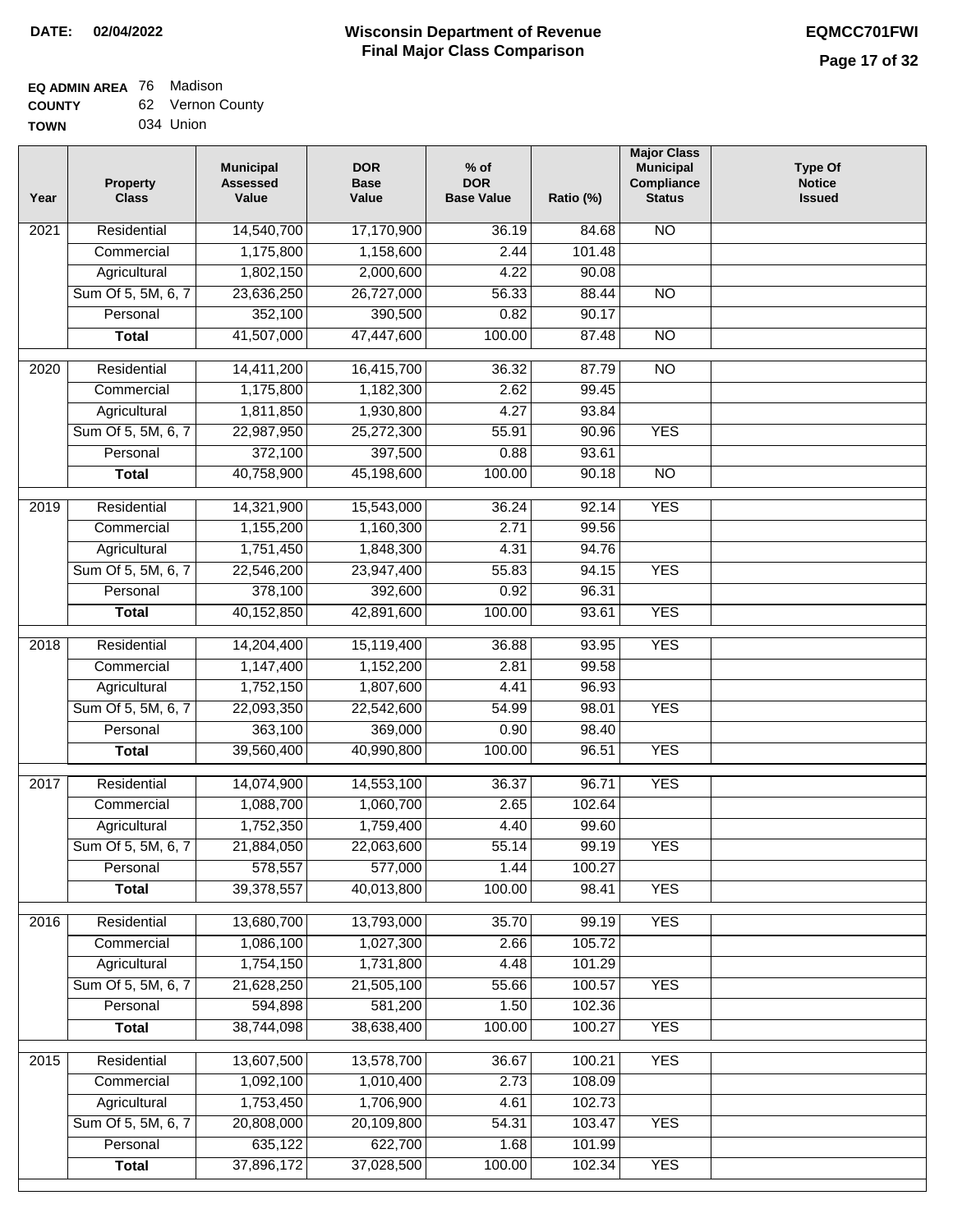$\Box$ 

#### **Wisconsin Department of Revenue Final Major Class Comparison DATE: 02/04/2022 EQMCC701FWI**

### **EQ ADMIN AREA** 76 Madison **COUNTY**

| <b>COUNTY</b> | 62 Vernon County |
|---------------|------------------|
| <b>TOWN</b>   | 036 Viroqua      |

| Year | <b>Property</b><br><b>Class</b> | <b>Municipal</b><br><b>Assessed</b><br>Value | <b>DOR</b><br><b>Base</b><br>Value | $%$ of<br><b>DOR</b><br><b>Base Value</b> | Ratio (%) | <b>Major Class</b><br><b>Municipal</b><br>Compliance<br><b>Status</b> | <b>Type Of</b><br><b>Notice</b><br><b>Issued</b> |
|------|---------------------------------|----------------------------------------------|------------------------------------|-------------------------------------------|-----------|-----------------------------------------------------------------------|--------------------------------------------------|
| 2021 | Residential                     | 90,391,400                                   | 118,397,500                        | 69.89                                     | 76.35     | <b>NO</b>                                                             |                                                  |
|      | Commercial                      | 4,612,800                                    | 6,942,100                          | 4.10                                      | 66.45     |                                                                       |                                                  |
|      | Agricultural                    | 3,689,500                                    | 4,321,900                          | 2.55                                      | 85.37     |                                                                       |                                                  |
|      | Sum Of 5, 5M, 6, 7              | 35,329,300                                   | 39,136,100                         | 23.10                                     | 90.27     | <b>YES</b>                                                            |                                                  |
|      | Personal                        | 516,021                                      | 606,000                            | 0.36                                      | 85.15     |                                                                       |                                                  |
|      | <b>Total</b>                    | 134,539,021                                  | 169,403,600                        | 100.00                                    | 79.42     | $\overline{NO}$                                                       | 1st Notice of Non-Compliance                     |
| 2020 | Residential                     | 89,199,400                                   | 105,330,100                        | 67.88                                     | 84.69     | $\overline{10}$                                                       |                                                  |
|      | Commercial                      | 4,371,500                                    | 6,841,100                          | 4.41                                      | 63.90     |                                                                       |                                                  |
|      | Agricultural                    | 3,490,600                                    | 4,157,400                          | 2.68                                      | 83.96     |                                                                       |                                                  |
|      | Sum Of 5, 5M, 6, 7              | 34,434,500                                   | 38,096,500                         | 24.55                                     | 90.39     | <b>YES</b>                                                            |                                                  |
|      | Personal                        | 617,478                                      | 737,300                            | 0.48                                      | 83.75     |                                                                       |                                                  |
|      | <b>Total</b>                    | 132, 113, 478                                | 155, 162, 400                      | 100.00                                    | 85.15     | $\overline{NO}$                                                       |                                                  |
|      |                                 |                                              |                                    |                                           |           |                                                                       |                                                  |
| 2019 | Residential                     | 88,138,900                                   | 101,279,100                        | 67.64                                     | 87.03     | <b>NO</b>                                                             |                                                  |
|      | Commercial                      | 4,671,000                                    | 7,055,700                          | 4.71                                      | 66.20     |                                                                       |                                                  |
|      | Agricultural                    | 3,380,250                                    | 3,997,800                          | 2.67                                      | 84.55     |                                                                       |                                                  |
|      | Sum Of 5, 5M, 6, 7              | 34,403,850                                   | 36,908,600                         | 24.65                                     | 93.21     | <b>YES</b>                                                            |                                                  |
|      | Personal                        | 448,178                                      | 498,100                            | 0.33                                      | 89.98     |                                                                       |                                                  |
|      | <b>Total</b>                    | 131,042,178                                  | 149,739,300                        | 100.00                                    | 87.51     | <b>NO</b>                                                             |                                                  |
| 2018 | Residential                     | 86,821,500                                   | 96,931,200                         | 67.55                                     | 89.57     | $\overline{NO}$                                                       |                                                  |
|      | Commercial                      | 4,508,500                                    | 6,820,300                          | 4.75                                      | 66.10     |                                                                       |                                                  |
|      | Agricultural                    | 3,381,100                                    | 3,884,800                          | 2.71                                      | 87.03     |                                                                       |                                                  |
|      | Sum Of 5, 5M, 6, 7              | 34,052,650                                   | 35,476,700                         | 24.72                                     | 95.99     | <b>YES</b>                                                            |                                                  |
|      | Personal                        | 355,278                                      | 386,800                            | 0.27                                      | 91.85     |                                                                       |                                                  |
|      | <b>Total</b>                    | 129,119,028                                  | 143,499,800                        | 100.00                                    | 89.98     | $\overline{NO}$                                                       |                                                  |
| 2017 | Residential                     | 85,043,200                                   | 92,511,300                         | 66.47                                     | 91.93     | <b>YES</b>                                                            |                                                  |
|      | Commercial                      | 4,348,100                                    | 6,401,500                          | 4.60                                      | 67.92     |                                                                       |                                                  |
|      | Agricultural                    | 3,393,100                                    | 3,803,600                          | 2.73                                      | 89.21     |                                                                       |                                                  |
|      | Sum Of 5, 5M, 6, 7              | 33,743,350                                   | 35,038,000                         | 25.18                                     | 96.31     | <b>YES</b>                                                            |                                                  |
|      | Personal                        | 1,293,883                                    | 1,416,500                          | 1.02                                      | 91.34     |                                                                       |                                                  |
|      | <b>Total</b>                    | 127,821,633                                  | 139,170,900                        | 100.00                                    | 91.85     | <b>YES</b>                                                            |                                                  |
| 2016 | Residential                     | 84,133,000                                   | 92,407,500                         | 66.54                                     | 91.05     | <b>YES</b>                                                            |                                                  |
|      | Commercial                      | 4,343,300                                    | 6,209,900                          | 4.47                                      | 69.94     |                                                                       |                                                  |
|      | Agricultural                    | 3,384,300                                    | 3,732,200                          | 2.69                                      | 90.68     |                                                                       |                                                  |
|      | Sum Of 5, 5M, 6, 7              | 33,669,150                                   | 35,084,400                         | 25.26                                     | 95.97     | <b>YES</b>                                                            |                                                  |
|      | Personal                        | 1,330,883                                    | 1,450,000                          | 1.04                                      | 91.79     |                                                                       |                                                  |
|      | <b>Total</b>                    | 126,860,633                                  | 138,884,000                        | 100.00                                    | 91.34     | <b>YES</b>                                                            |                                                  |
|      |                                 |                                              |                                    |                                           |           |                                                                       |                                                  |
| 2015 | Residential                     | 83,121,500                                   | 91,415,500                         | 66.77                                     | 90.93     | <b>YES</b>                                                            |                                                  |
|      | Commercial                      | 4,290,900                                    | 6,032,200                          | 4.41                                      | 71.13     |                                                                       |                                                  |
|      | Agricultural                    | 3,383,850                                    | 3,695,500                          | 2.70                                      | 91.57     |                                                                       |                                                  |
|      | Sum Of 5, 5M, 6, 7              | 33,620,200                                   | 34,400,300                         | 25.13                                     | 97.73     | <b>YES</b>                                                            |                                                  |
|      | Personal                        | 1,242,887                                    | 1,365,800                          | 1.00                                      | 91.00     |                                                                       |                                                  |
|      | <b>Total</b>                    | 125,659,337                                  | 136,909,300                        | 100.00                                    | 91.78     | <b>YES</b>                                                            |                                                  |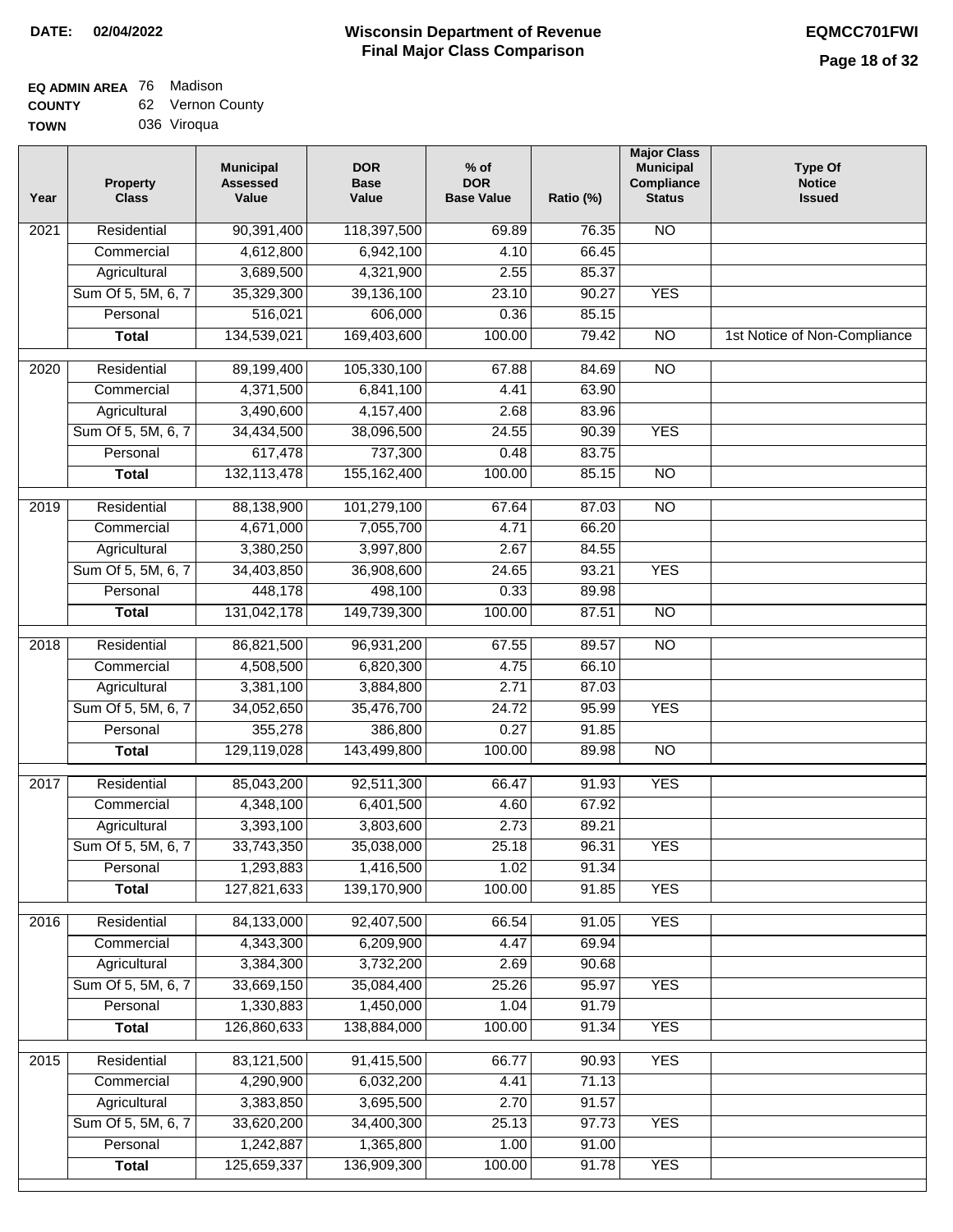#### **Wisconsin Department of Revenue Final Major Class Comparison DATE: 02/04/2022 EQMCC701FWI**

#### **EQ ADMIN AREA** 76 Madison **COUNTY** 62 Vernon County

| <b>UUUNII</b> | vuuvu vuu   |  |
|---------------|-------------|--|
| <b>TOWN</b>   | 038 Webster |  |

| <b>NO</b><br>Residential<br>34,128,100<br>40,986,500<br>83.27<br>2021<br>60.61<br>252,900<br>93.81<br>269,600<br>0.40<br>Commercial<br>1,568,500<br>1,760,100<br>2.60<br>89.11<br>Agricultural<br>Sum Of 5, 5M, 6, 7<br>22,405,850<br>24,393,400<br>36.07<br>91.85<br><b>YES</b> |  |
|----------------------------------------------------------------------------------------------------------------------------------------------------------------------------------------------------------------------------------------------------------------------------------|--|
|                                                                                                                                                                                                                                                                                  |  |
|                                                                                                                                                                                                                                                                                  |  |
|                                                                                                                                                                                                                                                                                  |  |
|                                                                                                                                                                                                                                                                                  |  |
| 188,100<br>Personal<br>210,500<br>0.31<br>89.36                                                                                                                                                                                                                                  |  |
| 58,543,450<br>67,620,100<br>100.00<br>$\overline{NO}$<br>86.58<br><b>Total</b>                                                                                                                                                                                                   |  |
| $\overline{2020}$<br>Residential<br>33,201,700<br>37,576,100<br>58.78<br>88.36<br>$\overline{10}$                                                                                                                                                                                |  |
| 275,200<br>Commercial<br>252,900<br>0.43<br>91.90                                                                                                                                                                                                                                |  |
| 1,496,500<br>88.32<br>1,694,500<br>2.65<br>Agricultural                                                                                                                                                                                                                          |  |
| Sum Of 5, 5M, 6, 7<br>22,109,850<br>38.01<br>90.99<br><b>YES</b><br>24,300,200                                                                                                                                                                                                   |  |
| 73,600<br>83,400<br>0.13<br>88.25<br>Personal                                                                                                                                                                                                                                    |  |
| <b>Total</b><br>57, 134, 550<br>63,929,400<br>100.00<br>89.37<br><b>NO</b>                                                                                                                                                                                                       |  |
|                                                                                                                                                                                                                                                                                  |  |
| <b>YES</b><br>2019<br>Residential<br>32,647,700<br>35,433,000<br>58.84<br>92.14                                                                                                                                                                                                  |  |
| 252,900<br>275,200<br>Commercial<br>0.46<br>91.90                                                                                                                                                                                                                                |  |
| 1,422,500<br>1,615,700<br>Agricultural<br>2.68<br>88.04                                                                                                                                                                                                                          |  |
| Sum Of 5, 5M, 6, 7<br>21,774,850<br>37.86<br><b>YES</b><br>22,797,300<br>95.52                                                                                                                                                                                                   |  |
| 0.16<br>Personal<br>90,577<br>93,700<br>96.67                                                                                                                                                                                                                                    |  |
| <b>YES</b><br>56,188,527<br>60,214,900<br>100.00<br>93.31<br><b>Total</b>                                                                                                                                                                                                        |  |
| 31,743,400<br><b>YES</b><br>2018<br>Residential<br>33,495,000<br>59.02<br>94.77                                                                                                                                                                                                  |  |
| Commercial<br>266,200<br>284,700<br>0.50<br>93.50                                                                                                                                                                                                                                |  |
| 1,418,300<br>1,564,200<br>2.76<br>90.67<br>Agricultural                                                                                                                                                                                                                          |  |
| Sum Of 5, 5M, 6, 7<br>21,317,950<br>37.49<br><b>YES</b><br>21,278,700<br>100.18                                                                                                                                                                                                  |  |
| 123,477<br>128,300<br>0.23<br>96.24<br>Personal                                                                                                                                                                                                                                  |  |
| <b>YES</b><br>54,869,327<br>56,750,900<br>100.00<br>96.68<br><b>Total</b>                                                                                                                                                                                                        |  |
| <b>YES</b><br>Residential<br>58.37<br>2017<br>31,227,100<br>32,925,100<br>94.84                                                                                                                                                                                                  |  |
| 266,200<br>276,400<br>0.49<br>96.31<br>Commercial                                                                                                                                                                                                                                |  |
| 1,424,050<br>1,534,600<br>2.72<br>92.80<br>Agricultural                                                                                                                                                                                                                          |  |
| Sum Of 5, 5M, 6, 7<br>21,090,600<br>21,409,200<br>37.95<br>98.51<br><b>YES</b>                                                                                                                                                                                                   |  |
| 255,427<br>Personal<br>262,200<br>0.46<br>97.42                                                                                                                                                                                                                                  |  |
| 54,263,377<br>56,407,500<br>100.00<br>96.20<br><b>YES</b><br><b>Total</b>                                                                                                                                                                                                        |  |
|                                                                                                                                                                                                                                                                                  |  |
| 2016<br>Residential<br>31,542,000<br>58.86<br>95.80<br><b>YES</b><br>32,925,500                                                                                                                                                                                                  |  |
| 99.18<br>Commercial<br>266,200<br>268,400<br>0.48                                                                                                                                                                                                                                |  |
| 1,420,200<br>1,504,200<br>2.69<br>94.42<br>Agricultural                                                                                                                                                                                                                          |  |
| Sum Of 5, 5M, 6, 7<br>21,036,950<br>21,011,000<br>37.56<br>100.12<br><b>YES</b>                                                                                                                                                                                                  |  |
| 222,459<br>Personal<br>225,500<br>0.40<br>98.65                                                                                                                                                                                                                                  |  |
| 54,487,809<br>55,934,600<br>100.00<br>97.41<br><b>YES</b><br><b>Total</b>                                                                                                                                                                                                        |  |
| 31,396,900<br>32,534,300<br><b>YES</b><br>2015<br>Residential<br>59.29<br>96.50                                                                                                                                                                                                  |  |
| 266,200<br>101.18<br>263,100<br>0.48<br>Commercial                                                                                                                                                                                                                               |  |
| 1,421,200<br>1,485,300<br>Agricultural<br>2.71<br>95.68                                                                                                                                                                                                                          |  |
| Sum Of 5, 5M, 6, 7<br>20,772,750<br>102.37<br><b>YES</b><br>20,292,200<br>36.98                                                                                                                                                                                                  |  |
| Personal<br>282,471<br>296,400<br>0.54<br>95.30                                                                                                                                                                                                                                  |  |
| 54,871,300<br>100.00<br><b>YES</b><br>54, 139, 521<br>98.67<br><b>Total</b>                                                                                                                                                                                                      |  |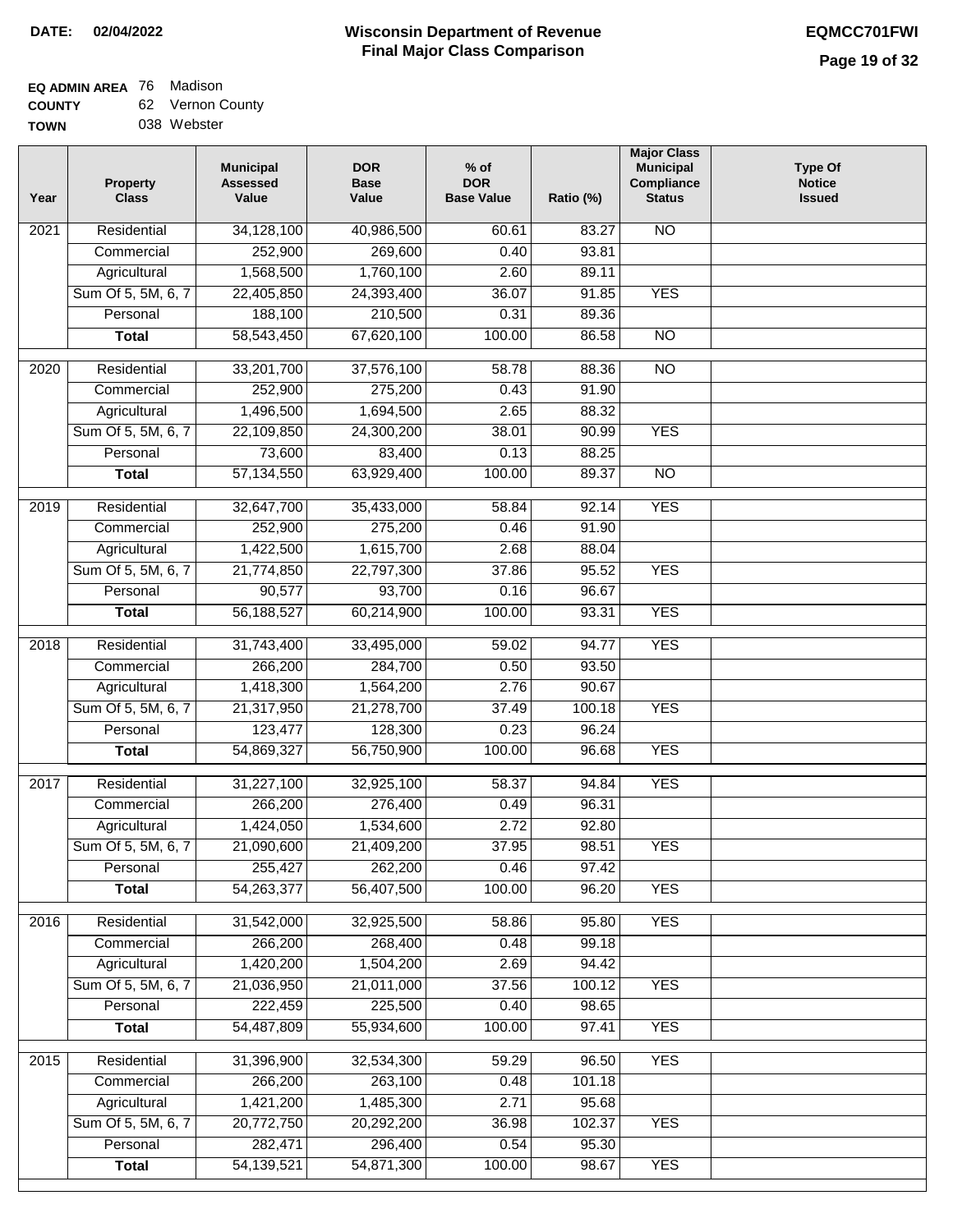# **EQ ADMIN AREA** 76 Madison

**COUNTY TOWN** 62 Vernon County

| ---- | .             |
|------|---------------|
|      | 040 Wheatland |

| Year             | <b>Property</b><br><b>Class</b> | <b>Municipal</b><br><b>Assessed</b><br>Value | <b>DOR</b><br><b>Base</b><br>Value | $%$ of<br><b>DOR</b><br><b>Base Value</b> | Ratio (%) | <b>Major Class</b><br><b>Municipal</b><br>Compliance<br><b>Status</b> | <b>Type Of</b><br><b>Notice</b><br><b>Issued</b> |
|------------------|---------------------------------|----------------------------------------------|------------------------------------|-------------------------------------------|-----------|-----------------------------------------------------------------------|--------------------------------------------------|
| 2021             | Residential                     | 46,700,400                                   | 58,611,100                         | 81.09                                     | 79.68     | <b>NO</b>                                                             |                                                  |
|                  | Commercial                      | 1,654,100                                    | 1,845,100                          | 2.55                                      | 89.65     |                                                                       |                                                  |
|                  | Agricultural                    | 1,024,300                                    | 1,281,700                          | 1.77                                      | 79.92     |                                                                       |                                                  |
|                  | Sum Of 5, 5M, 6, 7              | 9,766,200                                    | 10,420,400                         | 14.42                                     | 93.72     | <b>YES</b>                                                            |                                                  |
|                  | Personal                        | 94,500                                       | 118,100                            | 0.16                                      | 80.02     |                                                                       |                                                  |
|                  | <b>Total</b>                    | 59,239,500                                   | 72,276,400                         | 100.00                                    | 81.96     | $\overline{NO}$                                                       |                                                  |
| $\frac{1}{2020}$ | Residential                     | 46,648,800                                   | 55,968,000                         | 80.07                                     | 83.35     | $\overline{NO}$                                                       |                                                  |
|                  | Commercial                      | 1,643,300                                    | 1,871,400                          | 2.68                                      | 87.81     |                                                                       |                                                  |
|                  | Agricultural                    | 1,001,500                                    | 1,234,300                          | 1.77                                      | 81.14     |                                                                       |                                                  |
|                  | Sum Of 5, 5M, 6, 7              | 10,065,500                                   | 10,705,200                         | 15.32                                     | 94.02     | <b>YES</b>                                                            |                                                  |
|                  | Personal                        | 95,800                                       | 118,300                            | 0.17                                      | 80.98     |                                                                       |                                                  |
|                  | <b>Total</b>                    | 59,454,900                                   | 69,897,200                         | 100.00                                    | 85.06     | <b>NO</b>                                                             |                                                  |
|                  |                                 |                                              |                                    |                                           |           |                                                                       |                                                  |
| $\frac{2019}{ }$ | Residential                     | 45,863,900                                   | 52,279,700                         | 79.29                                     | 87.73     | $\overline{NO}$                                                       |                                                  |
|                  | Commercial                      | 1,643,300                                    | 1,871,400                          | 2.84                                      | 87.81     |                                                                       |                                                  |
|                  | Agricultural                    | 1,022,700                                    | 1,189,400                          | 1.80                                      | 85.98     |                                                                       |                                                  |
|                  | Sum Of 5, 5M, 6, 7              | 10,435,400                                   | 10,484,600                         | 15.90                                     | 99.53     | <b>YES</b>                                                            |                                                  |
|                  | Personal                        | 96,100                                       | 111,700                            | 0.17                                      | 86.03     |                                                                       |                                                  |
|                  | <b>Total</b>                    | 59,061,400                                   | 65,936,800                         | 100.00                                    | 89.57     | $\overline{NO}$                                                       |                                                  |
| 2018             | Residential                     | 45,546,000                                   | 49,862,600                         | 78.72                                     | 91.34     | <b>YES</b>                                                            |                                                  |
|                  | Commercial                      | 1,573,700                                    | 1,790,400                          | 2.83                                      | 87.90     |                                                                       |                                                  |
|                  | Agricultural                    | 1,071,100                                    | 1,165,200                          | 1.84                                      | 91.92     |                                                                       |                                                  |
|                  | Sum Of 5, 5M, 6, 7              | 10,448,500                                   | 10,420,700                         | 16.45                                     | 100.27    | <b>YES</b>                                                            |                                                  |
|                  | Personal                        | 95,900                                       | 104,200                            | 0.16                                      | 92.03     |                                                                       |                                                  |
|                  | <b>Total</b>                    | 58,735,200                                   | 63,343,100                         | 100.00                                    | 92.73     | <b>YES</b>                                                            |                                                  |
| 2017             | Residential                     | 45,289,100                                   | 47,270,600                         | 78.61                                     | 95.81     | <b>YES</b>                                                            |                                                  |
|                  | Commercial                      | 1,573,700                                    | 1,738,200                          | 2.89                                      | 90.54     |                                                                       |                                                  |
|                  | Agricultural                    | 1,139,100                                    | 1,137,600                          | 1.89                                      | 100.13    |                                                                       |                                                  |
|                  | Sum Of 5, 5M, 6, 7              | 10,368,900                                   | 9,831,500                          | 16.35                                     | 105.47    | <b>YES</b>                                                            |                                                  |
|                  | Personal                        | 155,400                                      | 155,400                            | 0.26                                      | 100.00    |                                                                       |                                                  |
|                  | <b>Total</b>                    | 58,526,200                                   | 60,133,300                         | 100.00                                    | 97.33     | <b>YES</b>                                                            |                                                  |
|                  |                                 |                                              |                                    |                                           |           |                                                                       |                                                  |
| 2016             | Residential                     | 44,644,300                                   | 45,769,300                         | 78.15                                     | 97.54     | <b>YES</b>                                                            |                                                  |
|                  | Commercial                      | 1,573,700                                    | 1,687,500                          | 2.88                                      | 93.26     |                                                                       |                                                  |
|                  | Agricultural                    | 1,041,700                                    | 1,121,500                          | 1.91                                      | 92.88     |                                                                       |                                                  |
|                  | Sum Of 5, 5M, 6, 7              | 10,335,900                                   | 9,832,200                          | 16.79                                     | 105.12    | <b>YES</b>                                                            |                                                  |
|                  | Personal                        | 147,400                                      | 158,500                            | 0.27                                      | 93.00     |                                                                       |                                                  |
|                  | <b>Total</b>                    | 57,743,000                                   | 58,569,000                         | 100.00                                    | 98.59     | <b>YES</b>                                                            |                                                  |
| 2015             | Residential                     | 44,043,700                                   | 44,263,700                         | 78.00                                     | 99.50     | <b>YES</b>                                                            |                                                  |
|                  | Commercial                      | 1,580,200                                    | 1,669,400                          | 2.94                                      | 94.66     |                                                                       |                                                  |
|                  | Agricultural                    | 1,114,900                                    | 1,113,700                          | 1.96                                      | 100.11    |                                                                       |                                                  |
|                  | Sum Of 5, 5M, 6, 7              | 10,675,400                                   | 9,543,000                          | 16.82                                     | 111.87    | NO                                                                    |                                                  |
|                  | Personal                        | 160,100                                      | 160,100                            | 0.28                                      | 100.00    |                                                                       |                                                  |
|                  | <b>Total</b>                    | 57,574,300                                   | 56,749,900                         | 100.00                                    | 101.45    | $\overline{NO}$                                                       |                                                  |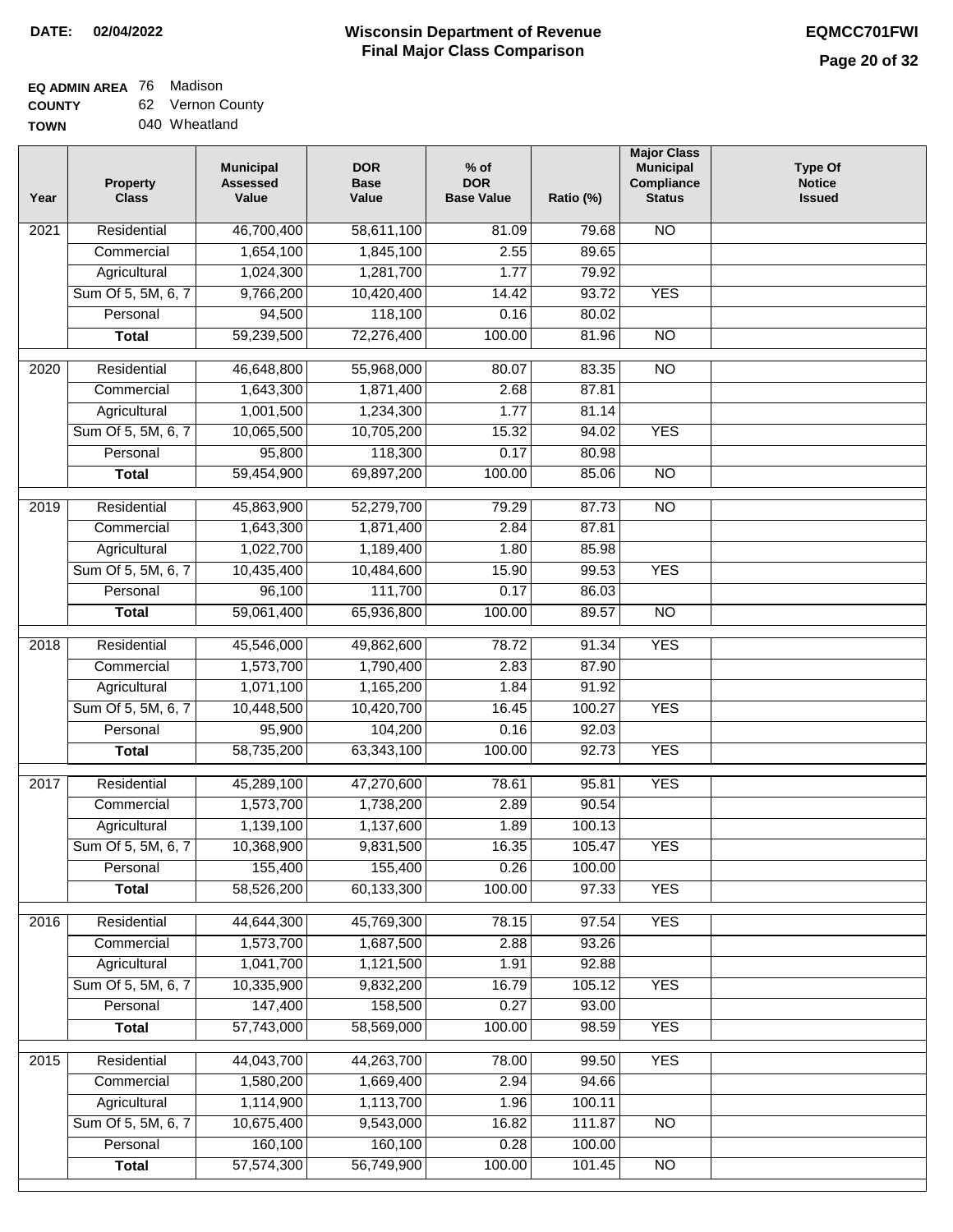#### **EQ ADMIN AREA** 76 Madison **COUNTY** 62 Vernon County

**TOWN** 042 Whitestown

| Year              | <b>Property</b><br><b>Class</b> | <b>Municipal</b><br><b>Assessed</b><br>Value | <b>DOR</b><br><b>Base</b><br>Value | $%$ of<br><b>DOR</b><br><b>Base Value</b> | Ratio (%) | <b>Municipal</b><br>Compliance<br><b>Status</b> | <b>Type Of</b><br><b>Notice</b><br><b>Issued</b> |
|-------------------|---------------------------------|----------------------------------------------|------------------------------------|-------------------------------------------|-----------|-------------------------------------------------|--------------------------------------------------|
| 2021              | Residential                     | 14,670,000                                   | 15,483,400                         | 43.29                                     | 94.75     | <b>YES</b>                                      |                                                  |
|                   | Commercial                      | 457,500                                      | 664,200                            | 1.86                                      | 68.88     |                                                 |                                                  |
|                   | Agricultural                    | 976,050                                      | 1,068,200                          | 2.99                                      | 91.37     |                                                 |                                                  |
|                   | Sum Of 5, 5M, 6, 7              | 15,174,700                                   | 18,500,600                         | 51.72                                     | 82.02     | $\overline{NO}$                                 |                                                  |
|                   | Personal                        | 49,000                                       | 53,800                             | 0.15                                      | 91.08     |                                                 |                                                  |
|                   | <b>Total</b>                    | 31,327,250                                   | 35,770,200                         | 100.00                                    | 87.58     | $\overline{NO}$                                 |                                                  |
| $\overline{2020}$ | Residential                     | 14,185,500                                   | 14,147,500                         | 42.56                                     | 100.27    | <b>YES</b>                                      |                                                  |
|                   | Commercial                      | 457,500                                      | 677,700                            | 2.04                                      | 67.51     |                                                 |                                                  |
|                   | Agricultural                    | 967,150                                      | 1,016,900                          | 3.06                                      | 95.11     |                                                 |                                                  |
|                   | Sum Of 5, 5M, 6, 7              | 14,701,600                                   | 17,346,300                         | 52.18                                     | 84.75     | <b>NO</b>                                       |                                                  |
|                   | Personal                        | 49,300                                       | 51,900                             | 0.16                                      | 94.99     |                                                 |                                                  |
|                   | <b>Total</b>                    | 30,361,050                                   | 33,240,300                         | 100.00                                    | 91.34     | <b>NO</b>                                       |                                                  |
|                   |                                 |                                              |                                    |                                           |           |                                                 |                                                  |
| 2019              | Residential                     | 14,062,900                                   | 13,484,700                         | 42.49                                     | 104.29    | <b>YES</b>                                      |                                                  |
|                   | Commercial                      | 457,500                                      | 677,700                            | 2.14                                      | 67.51     |                                                 |                                                  |
|                   | Agricultural                    | 907,000                                      | 981,800                            | 3.09                                      | 92.38     |                                                 |                                                  |
|                   | Sum Of 5, 5M, 6, 7              | 14,662,200                                   | 16,535,700                         | 52.10                                     | 88.67     | $\overline{NO}$                                 |                                                  |
|                   | Personal                        | 56,200                                       | 56,200                             | 0.18                                      | 100.00    |                                                 |                                                  |
|                   | <b>Total</b>                    | 30,145,800                                   | 31,736,100                         | 100.00                                    | 94.99     | $\overline{NO}$                                 |                                                  |
| 2018              | Residential                     | 13,890,900                                   | 12,931,500                         | 43.00                                     | 107.42    | <b>YES</b>                                      |                                                  |
|                   | Commercial                      | 457,500                                      | 677,700                            | 2.25                                      | 67.51     |                                                 |                                                  |
|                   | Agricultural                    | 907,400                                      | 952,900                            | 3.17                                      | 95.23     |                                                 |                                                  |
|                   | Sum Of 5, 5M, 6, 7              | 14,357,700                                   | 15,447,900                         | $\overline{51.37}$                        | 92.94     | <b>YES</b>                                      |                                                  |
|                   | Personal                        | 60,800                                       | 60,800                             | 0.20                                      | 100.00    |                                                 |                                                  |
|                   | <b>Total</b>                    | 29,674,300                                   | 30,070,800                         | 100.00                                    | 98.68     | <b>YES</b>                                      |                                                  |
| 2017              | Residential                     | 13,408,500                                   | 12,509,500                         | 42.50                                     | 107.19    | <b>YES</b>                                      |                                                  |
|                   | Commercial                      | 457,500                                      | 658,000                            | 2.24                                      | 69.53     |                                                 |                                                  |
|                   | Agricultural                    | 901,100                                      | 921,300                            | 3.13                                      | 97.81     |                                                 |                                                  |
|                   | Sum Of 5, 5M, 6, 7              | 14,300,100                                   | 15,099,700                         | 51.31                                     | 94.70     | <b>YES</b>                                      |                                                  |
|                   | Personal                        | 242,500                                      | 242,500                            | 0.82                                      | 100.00    |                                                 |                                                  |
|                   | <b>Total</b>                    | 29,309,700                                   | 29,431,000                         | 100.00                                    | 99.59     | <b>YES</b>                                      |                                                  |
| 2016              | Residential                     | 13,284,000                                   | 12,417,500                         | 42.53                                     | 106.98    | <b>YES</b>                                      |                                                  |
|                   | Commercial                      | 457,500                                      | 638,800                            | 2.19                                      | 71.62     |                                                 |                                                  |
|                   | Agricultural                    | 890,950                                      | 898,600                            | 3.08                                      | 99.15     |                                                 |                                                  |
|                   | Sum Of 5, 5M, 6, 7              | 14,466,700                                   | 15,045,400                         | 51.53                                     | 96.15     | <b>YES</b>                                      |                                                  |
|                   | Personal                        | 196,200                                      | 196,200                            | 0.67                                      | 100.00    |                                                 |                                                  |
|                   | <b>Total</b>                    | 29,295,350                                   | 29,196,500                         | 100.00                                    | 100.34    | <b>YES</b>                                      |                                                  |
| 2015              | Residential                     | 13,129,900                                   | 12,156,700                         | 42.72                                     | 108.01    | <b>YES</b>                                      |                                                  |
|                   | Commercial                      | 457,500                                      | 626,200                            | 2.20                                      | 73.06     |                                                 |                                                  |
|                   | Agricultural                    | 885,350                                      | 884,700                            | 3.11                                      | 100.07    |                                                 |                                                  |
|                   | Sum Of 5, 5M, 6, 7              | 14,458,600                                   | 14,611,300                         | 51.34                                     | 98.95     | <b>YES</b>                                      |                                                  |
|                   | Personal                        | 180,200                                      | 180,200                            | 0.63                                      | 100.00    |                                                 |                                                  |
|                   | <b>Total</b>                    | 29,111,550                                   | 28,459,100                         | 100.00                                    | 102.29    | <b>YES</b>                                      |                                                  |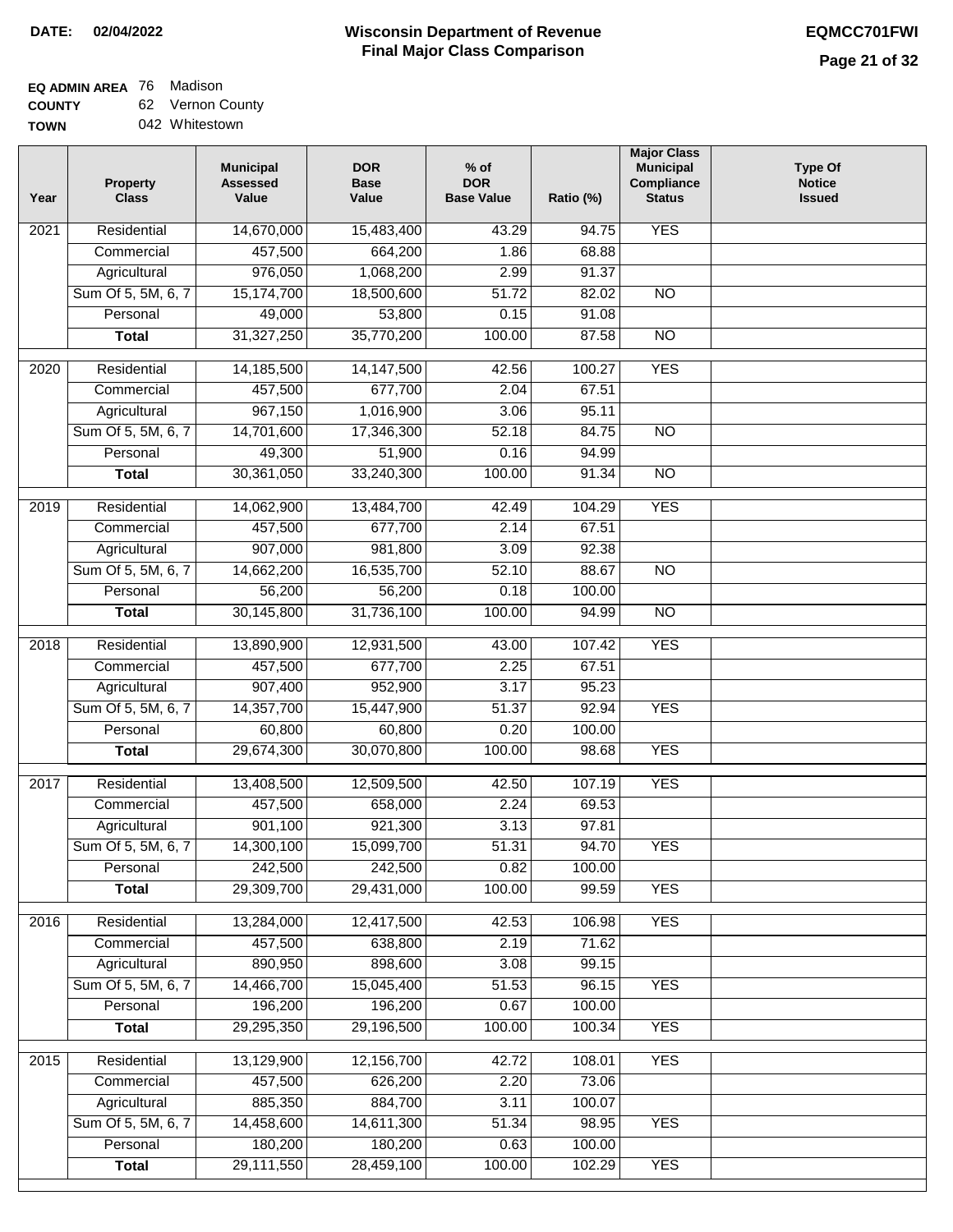## **EQ ADMIN AREA** 76 Madison

**COUNTY VILLAGE** 62 Vernon County

| Year | <b>Property</b><br><b>Class</b> | <b>Municipal</b><br><b>Assessed</b><br>Value | <b>DOR</b><br><b>Base</b><br>Value | % of<br><b>DOR</b><br><b>Base Value</b> | Ratio (%) | <b>Major Class</b><br><b>Municipal</b><br>Compliance<br><b>Status</b> | <b>Type Of</b><br><b>Notice</b><br><b>Issued</b> |
|------|---------------------------------|----------------------------------------------|------------------------------------|-----------------------------------------|-----------|-----------------------------------------------------------------------|--------------------------------------------------|
| 2021 | Residential                     | 11,343,700                                   | 16,246,200                         | 90.63                                   | 69.82     | N <sub>O</sub>                                                        |                                                  |
|      | Commercial                      | 734,100                                      | 1,021,800                          | 5.70                                    | 71.84     |                                                                       |                                                  |
|      | Agricultural                    | 17,700                                       | 17,700                             | 0.10                                    | 100.00    |                                                                       |                                                  |
|      | Sum Of 5, 5M, 6, 7              | 383,300                                      | 548,100                            | 3.06                                    | 69.93     |                                                                       |                                                  |
|      | Personal                        | 92,000                                       | 92,000                             | 0.51                                    | 100.00    |                                                                       |                                                  |
|      | <b>Total</b>                    | 12,570,800                                   | 17,925,800                         | 100.00                                  | 70.13     | $\overline{NO}$                                                       | 1st Notice of Non-Compliance                     |
| 2020 | Residential                     | 11,329,700                                   | 14,238,800                         | 88.57                                   | 79.57     | $\overline{10}$                                                       |                                                  |
|      | Commercial                      | 887,000                                      | 1,204,900                          | 7.50                                    | 73.62     |                                                                       |                                                  |
|      | Agricultural                    | 16,900                                       | 17,100                             | 0.11                                    | 98.83     |                                                                       |                                                  |
|      | Sum Of 5, 5M, 6, 7              | 382,900                                      | 531,100                            | 3.30                                    | 72.10     |                                                                       |                                                  |
|      | Personal                        | 84,100                                       | 84,100                             | 0.52                                    | 100.00    |                                                                       |                                                  |
|      | <b>Total</b>                    | 12,700,600                                   | 16,076,000                         | 100.00                                  | 79.00     | $\overline{NO}$                                                       |                                                  |
|      |                                 |                                              |                                    |                                         |           |                                                                       |                                                  |
| 2019 | Residential                     | 11,280,300                                   | 13,386,200                         | 88.09                                   | 84.27     | $\overline{NO}$                                                       |                                                  |
|      | Commercial                      | 887,000                                      | 1,204,900                          | 7.93                                    | 73.62     |                                                                       |                                                  |
|      | Agricultural                    | 15,900                                       | 16,300                             | 0.11                                    | 97.55     |                                                                       |                                                  |
|      | Sum Of 5, 5M, 6, 7              | 382,900                                      | 498,600                            | 3.28                                    | 76.80     |                                                                       |                                                  |
|      | Personal                        | 90,700                                       | 90,700                             | 0.60                                    | 100.00    |                                                                       |                                                  |
|      | <b>Total</b>                    | 12,656,800                                   | 15,196,700                         | 100.00                                  | 83.29     | $\overline{NO}$                                                       |                                                  |
| 2018 | Residential                     | 11,431,000                                   | 13,293,300                         | 87.71                                   | 85.99     | $\overline{NO}$                                                       |                                                  |
|      | Commercial                      | 887,000                                      | 1,204,900                          | 7.95                                    | 73.62     |                                                                       |                                                  |
|      | Agricultural                    | 15,900                                       | 24,400                             | 0.16                                    | 65.16     |                                                                       |                                                  |
|      | Sum Of 5, 5M, 6, 7              | 379,400                                      | 495,700                            | 3.27                                    | 76.54     |                                                                       |                                                  |
|      | Personal                        | 138,300                                      | 138,300                            | 0.91                                    | 100.00    |                                                                       |                                                  |
|      | <b>Total</b>                    | 12,851,600                                   | 15,156,600                         | 100.00                                  | 84.79     | <b>NO</b>                                                             |                                                  |
| 2017 | Residential                     | 11,405,800                                   | 12,517,100                         | 86.78                                   | 91.12     | <b>YES</b>                                                            |                                                  |
|      | Commercial                      | 887,000                                      | 1,169,800                          | 8.11                                    | 75.82     |                                                                       |                                                  |
|      | Agricultural                    | 14,000                                       | 15,600                             | 0.11                                    | 89.74     |                                                                       |                                                  |
|      | Sum Of 5, 5M, 6, 7              | 379,400                                      | 495,500                            | 3.44                                    | 76.57     |                                                                       |                                                  |
|      | Personal                        | 225,300                                      | 225,300                            | 1.56                                    | 100.00    |                                                                       |                                                  |
|      | <b>Total</b>                    | 12,911,500                                   | 14,423,300                         | 100.00                                  | 89.52     | <b>YES</b>                                                            |                                                  |
| 2016 | Residential                     | 11,405,800                                   | 12,152,500                         | 85.77                                   | 93.86     | <b>YES</b>                                                            |                                                  |
|      | Commercial                      | 862,200                                      | 1,111,700                          | 7.85                                    | 77.56     |                                                                       |                                                  |
|      | Agricultural                    | 14,000                                       | 15,200                             | 0.11                                    | 92.11     |                                                                       |                                                  |
|      | Sum Of 5, 5M, 6, 7              | 379,400                                      | 495,500                            | 3.50                                    | 76.57     |                                                                       |                                                  |
|      | Personal                        | 393,100                                      | 393,100                            | 2.77                                    | 100.00    |                                                                       |                                                  |
|      | <b>Total</b>                    | 13,054,500                                   | 14,168,000                         | 100.00                                  | 92.14     | <b>YES</b>                                                            |                                                  |
| 2015 | Residential                     | 11,398,900                                   | 11,791,900                         | 86.66                                   | 96.67     | <b>YES</b>                                                            |                                                  |
|      | Commercial                      | 862,200                                      | 1,055,200                          | 7.75                                    | 81.71     | $\overline{NO}$                                                       |                                                  |
|      | Agricultural                    | 14,000                                       | 15,000                             | 0.11                                    | 93.33     |                                                                       |                                                  |
|      | Sum Of 5, 5M, 6, 7              | 379,400                                      | 480,100                            | 3.53                                    | 79.03     |                                                                       |                                                  |
|      | Personal                        | 265,300                                      | 265,300                            | 1.95                                    | 100.00    |                                                                       |                                                  |
|      | <b>Total</b>                    | 12,919,800                                   | 13,607,500                         | 100.00                                  | 94.95     | $\overline{NO}$                                                       |                                                  |
|      |                                 |                                              |                                    |                                         |           |                                                                       |                                                  |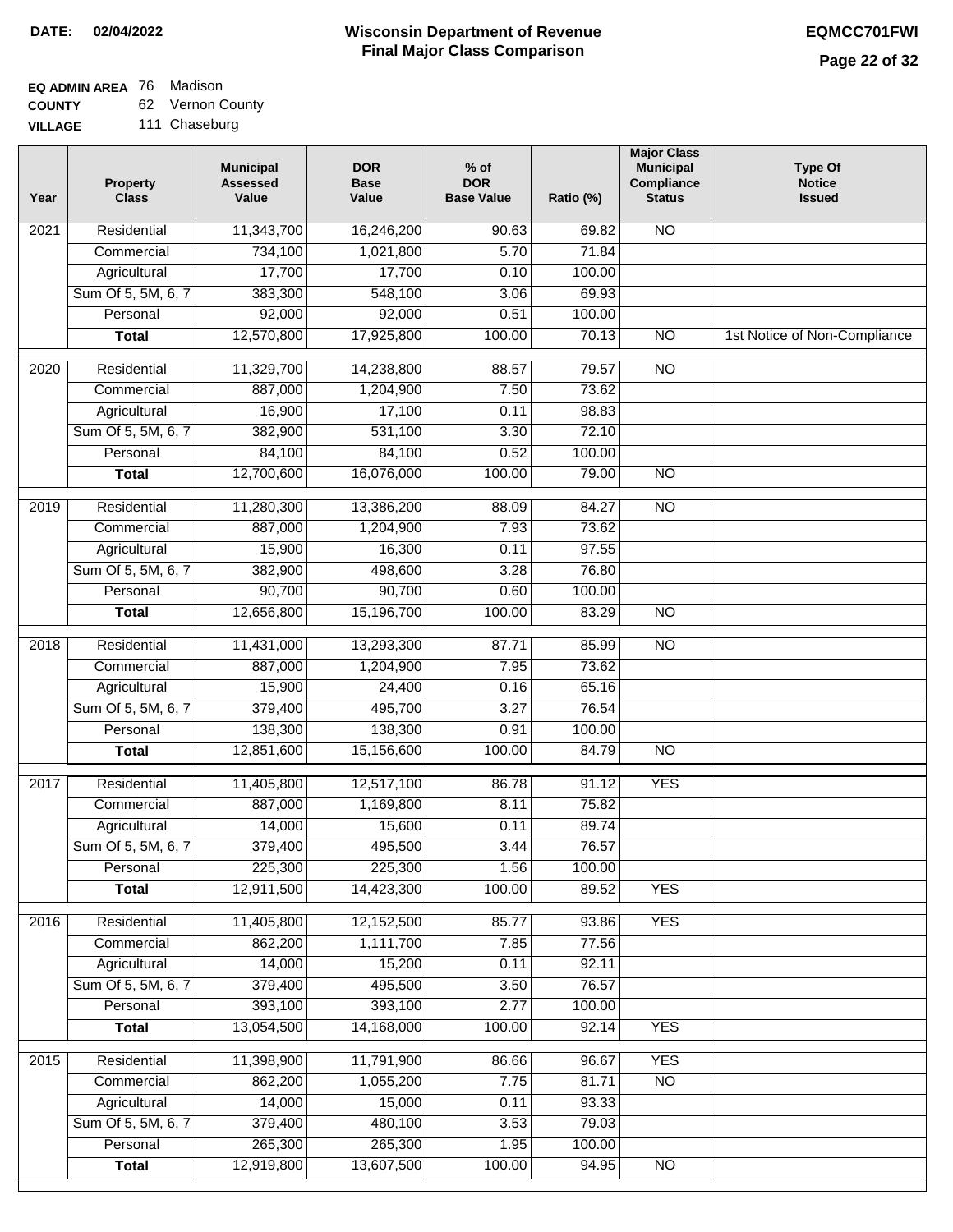## **EQ ADMIN AREA** 76 Madison

**COUNTY VILLAG** 62 Vernon County

| 112 Coon Valley<br>эE |  |
|-----------------------|--|
|-----------------------|--|

| Year | <b>Property</b><br><b>Class</b> | <b>Municipal</b><br><b>Assessed</b><br>Value | <b>DOR</b><br><b>Base</b><br>Value | $%$ of<br><b>DOR</b><br><b>Base Value</b> | Ratio (%) | <b>Major Class</b><br><b>Municipal</b><br>Compliance<br><b>Status</b> | <b>Type Of</b><br><b>Notice</b><br><b>Issued</b> |
|------|---------------------------------|----------------------------------------------|------------------------------------|-------------------------------------------|-----------|-----------------------------------------------------------------------|--------------------------------------------------|
| 2021 | Residential                     | 40,663,900                                   | 41,358,800                         | 80.64                                     | 98.32     | <b>YES</b>                                                            |                                                  |
|      | Commercial                      | 8,572,200                                    | 8,902,300                          | 17.36                                     | 96.29     | <b>YES</b>                                                            |                                                  |
|      | Agricultural                    | 35,100                                       | 34,900                             | 0.07                                      | 100.57    |                                                                       |                                                  |
|      | Sum Of 5, 5M, 6, 7              | 594,900                                      | 676,000                            | 1.32                                      | 88.00     |                                                                       |                                                  |
|      | Personal                        | 318,400                                      | 318,400                            | 0.62                                      | 100.00    |                                                                       |                                                  |
|      | <b>Total</b>                    | 50,184,500                                   | 51,290,400                         | 100.00                                    | 97.84     | <b>YES</b>                                                            |                                                  |
| 2020 | Residential                     | 40,118,700                                   | 39,186,000                         | 80.14                                     | 102.38    | <b>YES</b>                                                            |                                                  |
|      | Commercial                      | 8,557,100                                    | 8,628,300                          | 17.65                                     | 99.17     | <b>YES</b>                                                            |                                                  |
|      | Agricultural                    | 33,900                                       | 33,700                             | 0.07                                      | 100.59    |                                                                       |                                                  |
|      | Sum Of 5, 5M, 6, 7              | 648,600                                      | 746,800                            | 1.53                                      | 86.85     |                                                                       |                                                  |
|      | Personal                        | 302,400                                      | 302,400                            | 0.62                                      | 100.00    |                                                                       |                                                  |
|      | <b>Total</b>                    | 49,660,700                                   | 48,897,200                         | 100.00                                    | 101.56    | <b>YES</b>                                                            |                                                  |
| 2019 | Residential                     | 30,262,300                                   | 37,287,000                         | 79.60                                     | 81.16     | $\overline{10}$                                                       |                                                  |
|      | Commercial                      | 6,964,700                                    | 8,539,100                          | 18.23                                     | 81.56     | $\overline{NO}$                                                       |                                                  |
|      | Agricultural                    | 25,100                                       | 32,500                             | 0.07                                      | 77.23     |                                                                       |                                                  |
|      | Sum Of 5, 5M, 6, 7              | 483,000                                      | 726,700                            | 1.55                                      | 66.46     |                                                                       |                                                  |
|      | Personal                        | 197,400                                      | 256,300                            | 0.55                                      | 77.02     |                                                                       |                                                  |
|      | <b>Total</b>                    | 37,932,500                                   | 46,841,600                         | 100.00                                    | 80.98     | $\overline{NO}$                                                       | 1st Notice of Non-Compliance                     |
| 2018 | Residential                     | 30,574,300                                   | 35,530,700                         | 78.73                                     | 86.05     | N <sub>O</sub>                                                        |                                                  |
|      | Commercial                      | 7,011,700                                    | 8,553,600                          | 18.95                                     | 81.97     | <b>NO</b>                                                             |                                                  |
|      | Agricultural                    | 27,800                                       | 32,800                             | 0.07                                      | 84.76     |                                                                       |                                                  |
|      | Sum Of 5, 5M, 6, 7              | 502,600                                      | 734,800                            | 1.63                                      | 68.40     |                                                                       |                                                  |
|      | Personal                        | 238,500                                      | 280,500                            | 0.62                                      | 85.03     |                                                                       |                                                  |
|      | <b>Total</b>                    | 38,354,900                                   | 45,132,400                         | 100.00                                    | 84.98     | $\overline{10}$                                                       |                                                  |
| 2017 | Residential                     | 30,305,200                                   | 33,254,800                         | 77.73                                     | 91.13     | <b>YES</b>                                                            |                                                  |
|      | Commercial                      | 6,899,400                                    | 8,127,300                          | 19.00                                     | 84.89     | <b>NO</b>                                                             |                                                  |
|      | Agricultural                    | 29,500                                       | 31,900                             | 0.07                                      | 92.48     |                                                                       |                                                  |
|      | Sum Of 5, 5M, 6, 7              | 502,600                                      | 763,900                            | 1.79                                      | 65.79     |                                                                       |                                                  |
|      | Personal                        | 564,700                                      | 607,200                            | 1.42                                      | 93.00     |                                                                       |                                                  |
|      | <b>Total</b>                    | 38,301,400                                   | 42,785,100                         | 100.00                                    | 89.52     | <b>NO</b>                                                             |                                                  |
| 2016 | Residential                     | 29,746,800                                   | 31,117,500                         | 77.01                                     | 95.60     | <b>YES</b>                                                            |                                                  |
|      | Commercial                      | 6,889,300                                    | 7,880,100                          | 19.50                                     | 87.43     | N <sub>O</sub>                                                        |                                                  |
|      | Agricultural                    | 29,100                                       | 31,600                             | 0.08                                      | 92.09     |                                                                       |                                                  |
|      | Sum Of 5, 5M, 6, 7              | 502,500                                      | 756,500                            | 1.87                                      | 66.42     |                                                                       |                                                  |
|      | Personal                        | 578,900                                      | 622,600                            | 1.54                                      | 92.98     |                                                                       |                                                  |
|      | <b>Total</b>                    | 37,746,600                                   | 40,408,300                         | 100.00                                    | 93.41     | N <sub>O</sub>                                                        |                                                  |
| 2015 | Residential                     | 29,325,400                                   | 30,039,900                         | 76.83                                     | 97.62     | <b>YES</b>                                                            |                                                  |
|      | Commercial                      | 6,872,200                                    | 7,632,600                          | 19.52                                     | 90.04     | <b>YES</b>                                                            |                                                  |
|      | Agricultural                    | 29,300                                       | 31,200                             | 0.08                                      | 93.91     |                                                                       |                                                  |
|      | Sum Of 5, 5M, 6, 7              | 502,500                                      | 748,400                            | 1.91                                      | 67.14     |                                                                       |                                                  |
|      | Personal                        | 613,400                                      | 645,700                            | 1.65                                      | 95.00     |                                                                       |                                                  |
|      | <b>Total</b>                    | 37,342,800                                   | 39,097,800                         | 100.00                                    | 95.51     | <b>YES</b>                                                            |                                                  |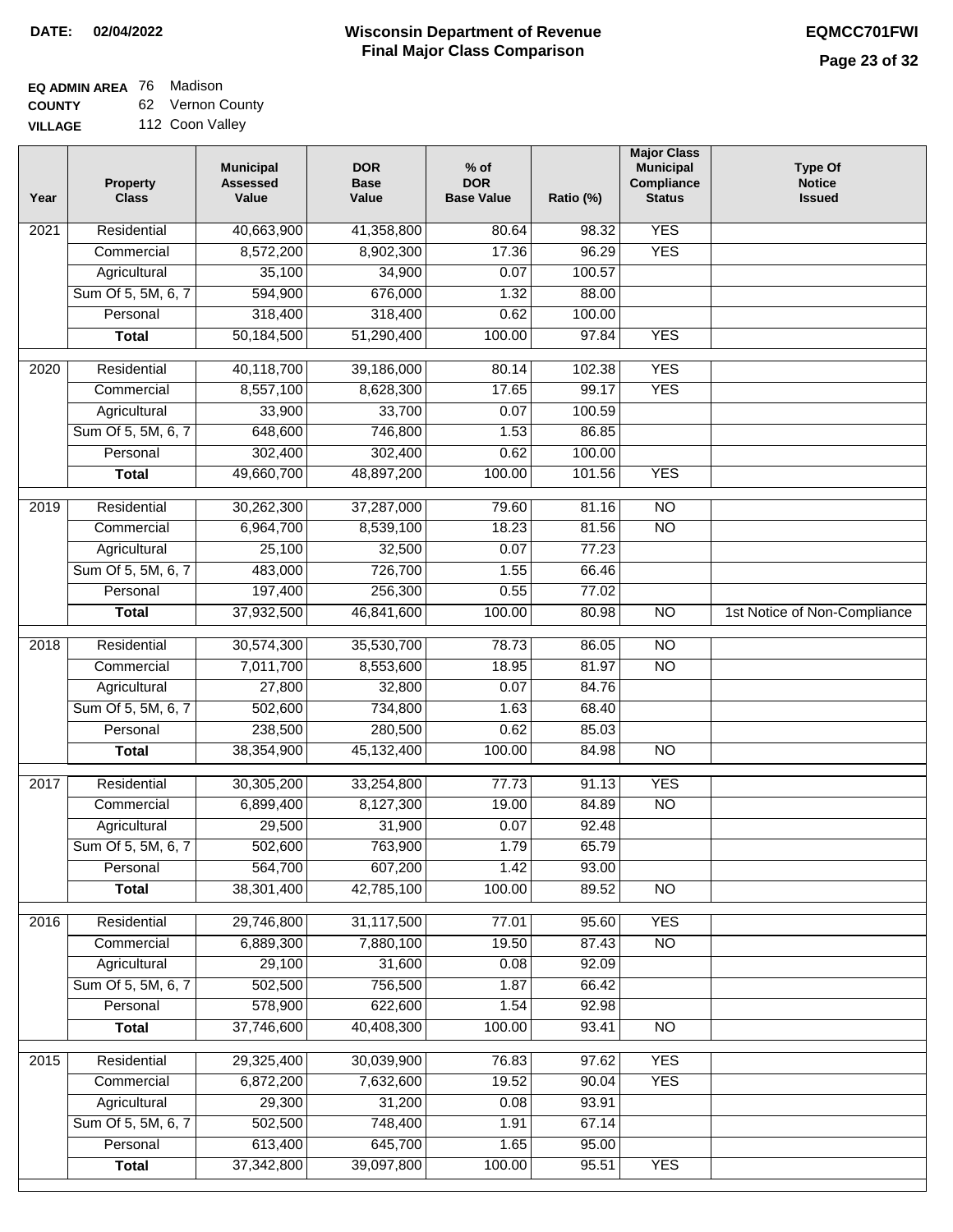### **Wisconsin Department of Revenue DATE: 02/04/2022 EQMCC701FWI Final Major Class Comparison**

| <b>EQ ADMIN AREA</b> 76 Madison |                  | 76 Madison         |
|---------------------------------|------------------|--------------------|
| <b>COUNTY</b>                   | 62 Vernon County | 12 Crawford County |
| <b>VILLAGE</b>                  | 116 De Soto      | 116 De Soto        |

| Year             | <b>Property</b><br><b>Class</b> | <b>Municipal</b><br><b>Assessed</b><br>Value | <b>DOR</b><br><b>Base</b><br>Value | $%$ of<br><b>DOR</b><br><b>Base Value</b> | Ratio (%) | <b>Major Class</b><br><b>Municipal</b><br>Compliance<br><b>Status</b> | <b>Type Of</b><br><b>Notice</b><br><b>Issued</b> |
|------------------|---------------------------------|----------------------------------------------|------------------------------------|-------------------------------------------|-----------|-----------------------------------------------------------------------|--------------------------------------------------|
| 2021             | Residential                     | 17,873,500                                   | 20,248,400                         | 88.61                                     | 88.27     | N <sub>O</sub>                                                        |                                                  |
|                  | Commercial                      | 2,246,500                                    | 2,368,000                          | 10.36                                     | 94.87     | <b>YES</b>                                                            |                                                  |
|                  | Agricultural                    | 2,000                                        | 2,100                              | 0.01                                      | 95.24     |                                                                       |                                                  |
|                  | Sum Of 5, 5M, 6, 7              | 101,300                                      | 154,100                            | 0.67                                      | 65.74     |                                                                       |                                                  |
|                  | Personal                        | 76,966                                       | 78,500                             | 0.34                                      | 98.05     |                                                                       |                                                  |
|                  | <b>Total</b>                    | 20,300,266                                   | 22,851,100                         | 100.00                                    | 88.84     | <b>NO</b>                                                             |                                                  |
| 2020             | Residential                     | 17,779,300                                   | 17,957,100                         | 87.50                                     | 99.01     | <b>YES</b>                                                            |                                                  |
|                  | Commercial                      | 2,246,500                                    | 2,333,900                          | 11.37                                     | 96.26     | <b>YES</b>                                                            |                                                  |
|                  | Agricultural                    | 1,900                                        | 2,000                              | 0.01                                      | 95.00     |                                                                       |                                                  |
|                  | Sum Of 5, 5M, 6, 7              | 99,400                                       | 145,900                            | 0.71                                      | 68.13     |                                                                       |                                                  |
|                  | Personal                        | 82,780                                       | 84,600                             | 0.41                                      | 97.85     |                                                                       |                                                  |
|                  | <b>Total</b>                    | 20,209,880                                   | 20,523,500                         | 100.00                                    | 98.47     | <b>YES</b>                                                            |                                                  |
|                  |                                 |                                              |                                    |                                           |           |                                                                       |                                                  |
| $\frac{1}{2019}$ | Residential                     | 14,491,700                                   | 17,986,100                         | 87.51                                     | 80.57     | $\overline{NO}$                                                       |                                                  |
|                  | Commercial                      | 2,056,500                                    | 2,338,300                          | 11.38                                     | 87.95     | $\overline{NO}$                                                       |                                                  |
|                  | Agricultural                    | 1,900                                        | 2,000                              | 0.01                                      | 95.00     |                                                                       |                                                  |
|                  | Sum Of 5, 5M, 6, 7              | 97,400                                       | 133,300                            | 0.65                                      | 73.07     |                                                                       |                                                  |
|                  | Personal                        | 84,650                                       | 93,000                             | 0.45                                      | 91.02     |                                                                       |                                                  |
|                  | <b>Total</b>                    | 16,732,150                                   | 20,552,700                         | 100.00                                    | 81.41     | $\overline{NO}$                                                       |                                                  |
| 2018             | Residential                     | 14,477,400                                   | 16,956,000                         | 86.93                                     | 85.38     | $\overline{NO}$                                                       |                                                  |
|                  | Commercial                      | 2,056,500                                    | 2,338,300                          | 11.99                                     | 87.95     | $\overline{10}$                                                       |                                                  |
|                  | Agricultural                    | 600                                          | 1,900                              | 0.01                                      | 31.58     |                                                                       |                                                  |
|                  | Sum Of 5, 5M, 6, 7              | 94,400                                       | 128,300                            | 0.66                                      | 73.58     |                                                                       |                                                  |
|                  | Personal                        | 72,775                                       | 80,100                             | 0.41                                      | 90.86     |                                                                       |                                                  |
|                  | <b>Total</b>                    | 16,701,675                                   | 19,504,600                         | 100.00                                    | 85.63     | $\overline{NO}$                                                       |                                                  |
| 2017             | Residential                     | 14,465,900                                   | 16,010,600                         | 86.48                                     | 90.35     | <b>YES</b>                                                            |                                                  |
|                  | Commercial                      | 2,056,500                                    | 2,278,800                          | 12.31                                     | 90.24     | <b>YES</b>                                                            |                                                  |
|                  | Agricultural                    | 600                                          | 1,900                              | 0.01                                      | 31.58     |                                                                       |                                                  |
|                  | Sum Of 5, 5M, 6, 7              | 94,400                                       | 118,800                            | 0.64                                      | 79.46     |                                                                       |                                                  |
|                  | Personal                        | 104,500                                      | 102,500                            | 0.55                                      | 101.95    |                                                                       |                                                  |
|                  | <b>Total</b>                    | 16,721,900                                   | 18,512,600                         | 100.00                                    | 90.33     | <b>YES</b>                                                            |                                                  |
| 2016             | Residential                     | 14,488,000                                   | 15,403,700                         | 85.96                                     | 94.06     | <b>YES</b>                                                            |                                                  |
|                  | Commercial                      | 1,939,400                                    | 2,255,300                          | 12.59                                     | 85.99     | $\overline{NO}$                                                       |                                                  |
|                  | Agricultural                    | 600                                          | 1,900                              | 0.01                                      | 31.58     |                                                                       |                                                  |
|                  | Sum Of 5, 5M, 6, 7              | 94,400                                       | 118,800                            | 0.66                                      | 79.46     |                                                                       |                                                  |
|                  | Personal                        | 132,490                                      | 139,500                            | 0.78                                      | 94.97     |                                                                       |                                                  |
|                  | <b>Total</b>                    | 16,654,890                                   | 17,919,200                         | 100.00                                    | 92.94     | $\overline{NO}$                                                       | 1st Notice of Non-Compliance                     |
| 2015             | Residential                     | 14,460,600                                   | 15,070,400                         | 85.51                                     | 95.95     | <b>YES</b>                                                            |                                                  |
|                  | Commercial                      | 1,984,300                                    | 2,240,100                          | 12.71                                     | 88.58     | $\overline{NO}$                                                       |                                                  |
|                  | Agricultural                    | 400                                          | 1,500                              | 0.01                                      | 26.67     |                                                                       |                                                  |
|                  | Sum Of 5, 5M, 6, 7              | 92,400                                       | 107,000                            | 0.61                                      | 86.36     |                                                                       |                                                  |
|                  | Personal                        | 195,375                                      | 205,700                            | 1.17                                      | 94.98     |                                                                       |                                                  |
|                  | <b>Total</b>                    | 16,733,075                                   | 17,624,700                         | 100.00                                    | 94.94     | NO                                                                    |                                                  |
|                  |                                 |                                              |                                    |                                           |           |                                                                       |                                                  |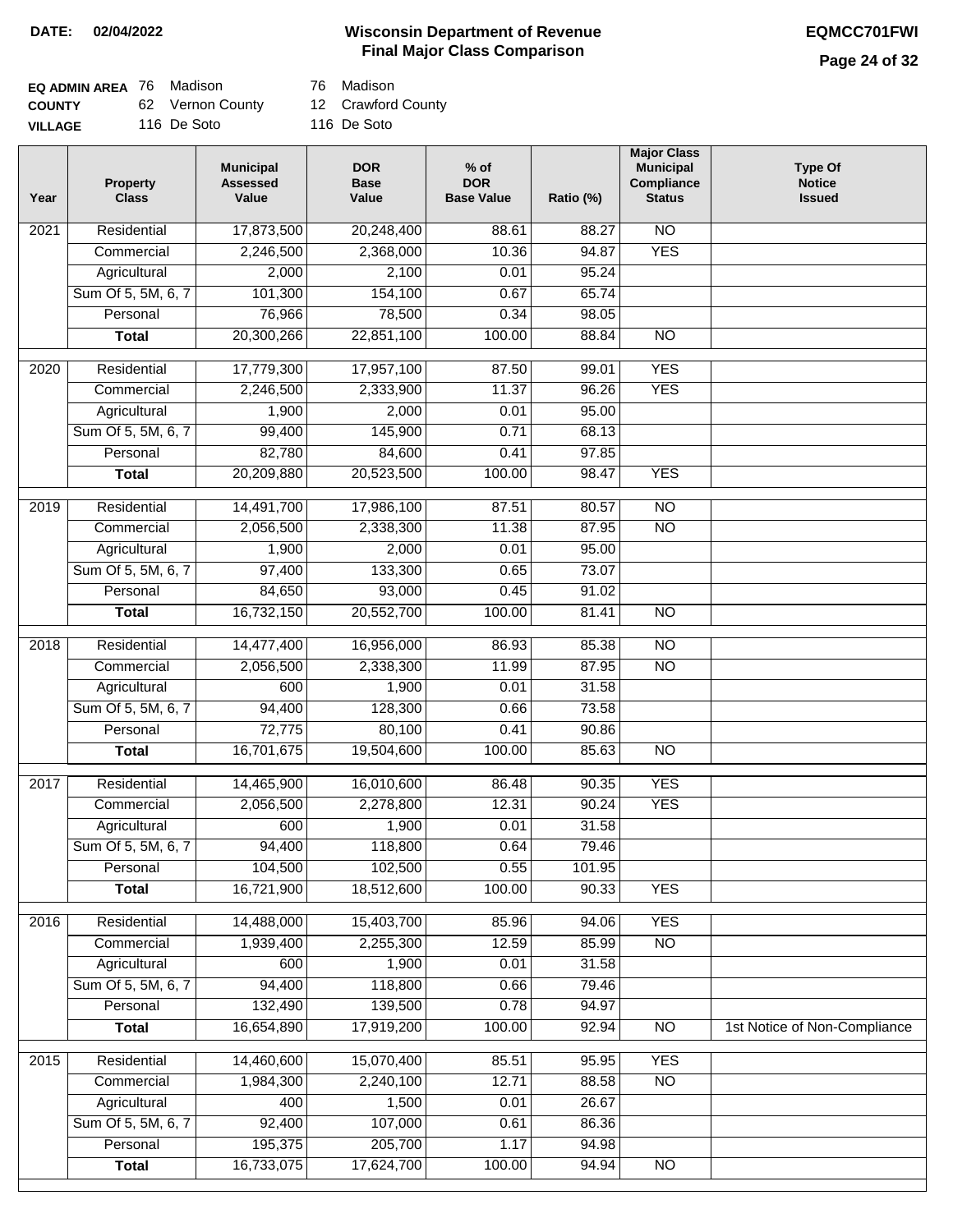#### **Wisconsin Department of Revenue Final Major Class Comparison DATE: 02/04/2022 EQMCC701FWI**

### **EQ ADMIN AREA** 76 Madison **COUNTY**

| <b>COUNTY</b>  | 62 Vernon County |
|----------------|------------------|
| <b>VILLAGE</b> | 131 Genoa        |

| Year             | <b>Property</b><br><b>Class</b> | <b>Municipal</b><br><b>Assessed</b><br>Value | <b>DOR</b><br><b>Base</b><br>Value | $%$ of<br><b>DOR</b><br><b>Base Value</b> | Ratio (%) | <b>Major Class</b><br><b>Municipal</b><br>Compliance<br><b>Status</b> | <b>Type Of</b><br><b>Notice</b><br><b>Issued</b> |
|------------------|---------------------------------|----------------------------------------------|------------------------------------|-------------------------------------------|-----------|-----------------------------------------------------------------------|--------------------------------------------------|
| 2021             | Residential                     | 13,764,300                                   | 14,310,800                         | 82.51                                     | 96.18     | <b>YES</b>                                                            |                                                  |
|                  | Commercial                      | 2,805,900                                    | 2,897,300                          | 16.70                                     | 96.85     | <b>YES</b>                                                            |                                                  |
|                  | Agricultural                    | 1,600                                        | 1,600                              | 0.01                                      | 100.00    |                                                                       |                                                  |
|                  | Sum Of 5, 5M, 6, 7              | 81,900                                       | 90,800                             | 0.52                                      | 90.20     |                                                                       |                                                  |
|                  | Personal                        | 43,600                                       | 43,600                             | 0.25                                      | 100.00    |                                                                       |                                                  |
|                  | <b>Total</b>                    | 16,697,300                                   | 17,344,100                         | 100.00                                    | 96.27     | <b>YES</b>                                                            |                                                  |
| $\frac{1}{2020}$ | Residential                     | 11,105,000                                   | 13,318,700                         | 82.16                                     | 83.38     | $\overline{10}$                                                       |                                                  |
|                  | Commercial                      | 2,611,700                                    | 2,801,800                          | 17.28                                     | 93.22     | <b>YES</b>                                                            |                                                  |
|                  | Agricultural                    | 0                                            | $\Omega$                           | 0.00                                      | 0.00      |                                                                       |                                                  |
|                  | Sum Of 5, 5M, 6, 7              | 29,000                                       | 44,500                             | 0.27                                      | 65.17     |                                                                       |                                                  |
|                  | Personal                        | 43,200                                       | 45,900                             | 0.28                                      | 94.12     |                                                                       |                                                  |
|                  | <b>Total</b>                    | 13,788,900                                   | 16,210,900                         | 100.00                                    | 85.06     | <b>NO</b>                                                             |                                                  |
| 2019             | Residential                     | 11,105,000                                   | 12,565,000                         | 85.32                                     | 88.38     | $\overline{NO}$                                                       |                                                  |
|                  | Commercial                      | 1,927,900                                    | 2,076,300                          | 14.10                                     | 92.85     | <b>YES</b>                                                            |                                                  |
|                  | Agricultural                    | $\Omega$                                     | $\mathbf{0}$                       | 0.00                                      | 0.00      |                                                                       |                                                  |
|                  | Sum Of 5, 5M, 6, 7              | 28,600                                       | 41,600                             | 0.28                                      | 68.75     |                                                                       |                                                  |
|                  | Personal                        | 39,900                                       | 43,400                             | 0.29                                      | 91.94     |                                                                       |                                                  |
|                  | <b>Total</b>                    | 13,101,400                                   | 14,726,300                         | 100.00                                    | 88.97     | $\overline{NO}$                                                       |                                                  |
| 2018             | Residential                     | 11,090,200                                   | 12,067,100                         | 84.79                                     | 91.90     | <b>YES</b>                                                            |                                                  |
|                  | Commercial                      | 1,927,900                                    | 2,076,300                          | 14.59                                     | 92.85     | <b>YES</b>                                                            |                                                  |
|                  | Agricultural                    | $\Omega$                                     | $\Omega$                           | 0.00                                      | 0.00      |                                                                       |                                                  |
|                  | Sum Of 5, 5M, 6, 7              | 28,600                                       | 41,500                             | 0.29                                      | 68.92     |                                                                       |                                                  |
|                  | Personal                        | 44,100                                       | 47,600                             | 0.33                                      | 92.65     |                                                                       |                                                  |
|                  | <b>Total</b>                    | 13,090,800                                   | 14,232,500                         | 100.00                                    | 91.98     | <b>YES</b>                                                            |                                                  |
| 2017             | Residential                     | 11,103,300                                   | 12,067,100                         | 84.98                                     | 92.01     | <b>YES</b>                                                            |                                                  |
|                  | Commercial                      | 1,927,900                                    | 2,015,800                          | 14.20                                     | 95.64     | <b>YES</b>                                                            |                                                  |
|                  | Agricultural                    | 0                                            | 0                                  | 0.00                                      | 0.00      |                                                                       |                                                  |
|                  | Sum Of 5, 5M, 6, 7              | 28,600                                       | 45,000                             | 0.32                                      | 63.56     |                                                                       |                                                  |
|                  | Personal                        | 71,300                                       | 71,600                             | 0.50                                      | 99.58     |                                                                       |                                                  |
|                  | <b>Total</b>                    | 13,131,100                                   | 14,199,500                         | 100.00                                    | 92.48     | <b>YES</b>                                                            |                                                  |
|                  |                                 |                                              |                                    |                                           |           |                                                                       |                                                  |
| 2016             | Residential                     | 11,149,100                                   | 11,162,300                         | 84.37                                     | 99.88     | <b>YES</b>                                                            |                                                  |
|                  | Commercial                      | 1,927,900                                    | 1,957,100                          | 14.79                                     | 98.51     | <b>YES</b>                                                            |                                                  |
|                  | Agricultural                    | 0                                            | 0                                  | 0.00                                      | 0.00      |                                                                       |                                                  |
|                  | Sum Of 5, 5M, 6, 7              | 28,600                                       | 39,000                             | 0.29                                      | 73.33     |                                                                       |                                                  |
|                  | Personal                        | 75,800                                       | 72,000                             | 0.54                                      | 105.28    |                                                                       |                                                  |
|                  | <b>Total</b>                    | 13,181,400                                   | 13,230,400                         | 100.00                                    | 99.63     | <b>YES</b>                                                            |                                                  |
| 2015             | Residential                     | 11,317,900                                   | 10,659,400                         | 84.93                                     | 106.18    | <b>YES</b>                                                            |                                                  |
|                  | Commercial                      | 1,782,100                                    | 1,765,700                          | 14.07                                     | 100.93    | <b>YES</b>                                                            |                                                  |
|                  | Agricultural                    | 0                                            | 0                                  | 0.00                                      | 0.00      |                                                                       |                                                  |
|                  | Sum Of 5, 5M, 6, 7              | 28,600                                       | 39,800                             | 0.32                                      | 71.86     |                                                                       |                                                  |
|                  | Personal                        | 87,800                                       | 85,300                             | 0.68                                      | 102.93    |                                                                       |                                                  |
|                  | <b>Total</b>                    | 13,216,400                                   | 12,550,200                         | 100.00                                    | 105.31    | <b>YES</b>                                                            |                                                  |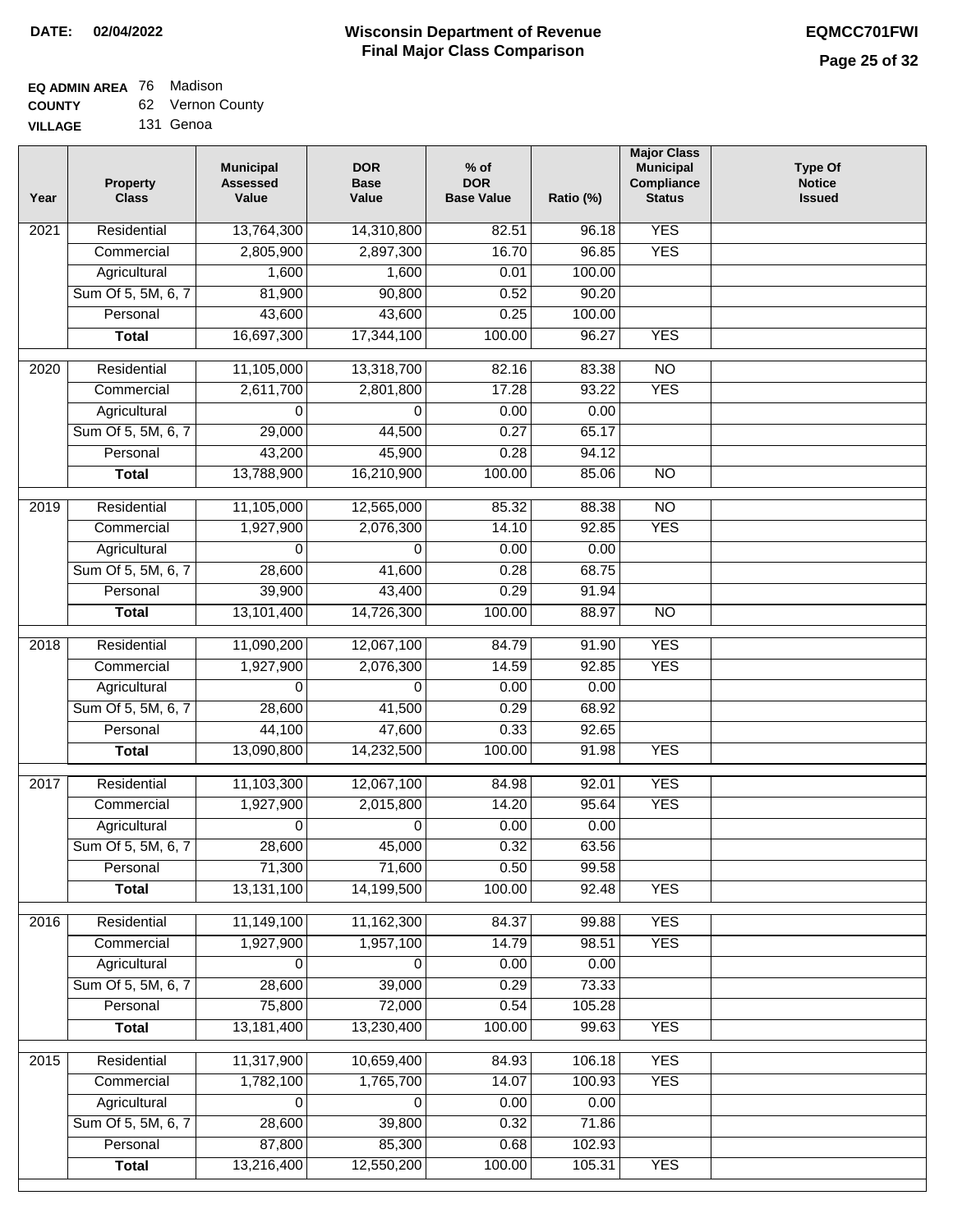| <b>UUUNII</b>  | <u>uz</u> | <u>vullull vuul</u> |
|----------------|-----------|---------------------|
| <b>VILLAGE</b> |           | 146 La Farge        |

| Year              | <b>Property</b><br><b>Class</b> | <b>Municipal</b><br><b>Assessed</b><br>Value | <b>DOR</b><br><b>Base</b><br>Value | $%$ of<br><b>DOR</b><br><b>Base Value</b> | Ratio (%) | <b>Major Class</b><br><b>Municipal</b><br>Compliance<br><b>Status</b> | <b>Type Of</b><br><b>Notice</b><br><b>Issued</b> |
|-------------------|---------------------------------|----------------------------------------------|------------------------------------|-------------------------------------------|-----------|-----------------------------------------------------------------------|--------------------------------------------------|
| 2021              | Residential                     | 21,009,400                                   | 25,803,900                         | 61.79                                     | 81.42     | $\overline{NO}$                                                       |                                                  |
|                   | Commercial                      | 12,725,400                                   | 14,016,500                         | 33.56                                     | 90.79     | <b>YES</b>                                                            |                                                  |
|                   | Agricultural                    | 28,650                                       | 30,800                             | 0.07                                      | 93.02     |                                                                       |                                                  |
|                   | Sum Of 5, 5M, 6, 7              | 126,500                                      | 207,200                            | 0.50                                      | 61.05     |                                                                       |                                                  |
|                   | Personal                        | 1,566,807                                    | 1,705,100                          | 4.08                                      | 91.89     |                                                                       |                                                  |
|                   | <b>Total</b>                    | 35,456,757                                   | 41,763,500                         | 100.00                                    | 84.90     | $\overline{NO}$                                                       |                                                  |
| $\overline{2020}$ | Residential                     | 20,869,200                                   | 22,889,000                         | 58.64                                     | 91.18     | <b>YES</b>                                                            |                                                  |
|                   | Commercial                      | 12,725,400                                   | 13,741,700                         | 35.21                                     | 92.60     | <b>YES</b>                                                            |                                                  |
|                   | Agricultural                    | 27,550                                       | 29,700                             | 0.08                                      | 92.76     |                                                                       |                                                  |
|                   | Sum Of 5, 5M, 6, 7              | 126,400                                      | 198,300                            | 0.51                                      | 63.74     |                                                                       |                                                  |
|                   | Personal                        | 2,116,807                                    | 2,172,400                          | 5.57                                      | 97.44     |                                                                       |                                                  |
|                   | <b>Total</b>                    | 35,865,357                                   | 39,031,100                         | 100.00                                    | 91.89     | <b>YES</b>                                                            |                                                  |
|                   |                                 |                                              |                                    |                                           |           |                                                                       |                                                  |
| $\frac{1}{2019}$  | Residential                     | 20,338,700                                   | 20,313,300                         | 55.67                                     | 100.13    | <b>YES</b>                                                            |                                                  |
|                   | Commercial                      | 12,725,400                                   | 13,605,700                         | 37.29                                     | 93.53     | <b>YES</b>                                                            |                                                  |
|                   | Agricultural                    | 27,000                                       | 27,900                             | 0.08                                      | 96.77     |                                                                       |                                                  |
|                   | Sum Of 5, 5M, 6, 7              | 126,700                                      | 194,700                            | 0.53                                      | 65.07     |                                                                       |                                                  |
|                   | Personal                        | 2,334,097                                    | 2,344,100                          | 6.42                                      | 99.57     |                                                                       |                                                  |
|                   | <b>Total</b>                    | 35,551,897                                   | 36,485,700                         | 100.00                                    | 97.44     | <b>YES</b>                                                            |                                                  |
| 2018              | Residential                     | 19,907,400                                   | 19,112,500                         | 54.90                                     | 104.16    | <b>YES</b>                                                            |                                                  |
|                   | Commercial                      | 12,666,500                                   | 13,546,500                         | 38.91                                     | 93.50     | <b>YES</b>                                                            |                                                  |
|                   | Agricultural                    | 27,000                                       | 27,100                             | 0.08                                      | 99.63     |                                                                       |                                                  |
|                   | Sum Of 5, 5M, 6, 7              | 126,400                                      | 185,000                            | 0.53                                      | 68.32     |                                                                       |                                                  |
|                   | Personal                        | 1,936,297                                    | 1,942,600                          | 5.58                                      | 99.68     |                                                                       |                                                  |
|                   | <b>Total</b>                    | 34,663,597                                   | 34,813,700                         | 100.00                                    | 99.57     | <b>YES</b>                                                            |                                                  |
| 2017              | Residential                     | 19,730,100                                   | 19,294,300                         | 53.50                                     | 102.26    | <b>YES</b>                                                            |                                                  |
|                   | Commercial                      | 12,644,600                                   | 13,130,600                         | 36.41                                     | 96.30     | <b>YES</b>                                                            |                                                  |
|                   | Agricultural                    | 27,000                                       | 26,500                             | 0.07                                      | 101.89    |                                                                       |                                                  |
|                   | Sum Of 5, 5M, 6, 7              | 126,400                                      | 187,200                            | 0.52                                      | 67.52     |                                                                       |                                                  |
|                   | Personal                        | 3,422,883                                    | 3,427,600                          | 9.50                                      | 99.86     |                                                                       |                                                  |
|                   | <b>Total</b>                    | 35,950,983                                   | 36,066,200                         | 100.00                                    | 99.68     | <b>YES</b>                                                            |                                                  |
|                   |                                 |                                              |                                    |                                           |           |                                                                       |                                                  |
| 2016              | Residential                     | 19,583,800                                   | 19,543,800                         | 54.88                                     | 100.20    | <b>YES</b>                                                            |                                                  |
|                   | Commercial                      | 12,598,600                                   | 12,704,600                         | 35.67                                     | 99.17     | <b>YES</b>                                                            |                                                  |
|                   | Agricultural                    | 27,000                                       | 26,100                             | 0.07                                      | 103.45    |                                                                       |                                                  |
|                   | Sum Of 5, 5M, 6, 7              | 126,400                                      | 191,300                            | 0.54                                      | 66.07     |                                                                       |                                                  |
|                   | Personal                        | 3,230,505                                    | 3,149,300                          | 8.84                                      | 102.58    |                                                                       |                                                  |
|                   | <b>Total</b>                    | 35,566,305                                   | 35,615,100                         | 100.00                                    | 99.86     | <b>YES</b>                                                            |                                                  |
| 2015              | Residential                     | 19,669,800                                   | 19,036,900                         | 56.00                                     | 103.32    | <b>YES</b>                                                            |                                                  |
|                   | Commercial                      | 11,660,800                                   | 11,457,200                         | 33.70                                     | 101.78    | <b>YES</b>                                                            |                                                  |
|                   | Agricultural                    | 27,000                                       | 25,700                             | 0.08                                      | 105.06    |                                                                       |                                                  |
|                   | Sum Of 5, 5M, 6, 7              | 126,400                                      | 187,000                            | 0.55                                      | 67.59     |                                                                       |                                                  |
|                   | Personal                        | 3,388,705                                    | 3,290,000                          | 9.68                                      | 103.00    | <b>YES</b>                                                            |                                                  |
|                   | <b>Total</b>                    | 34,872,705                                   | 33,996,800                         | 100.00                                    | 102.58    | <b>YES</b>                                                            |                                                  |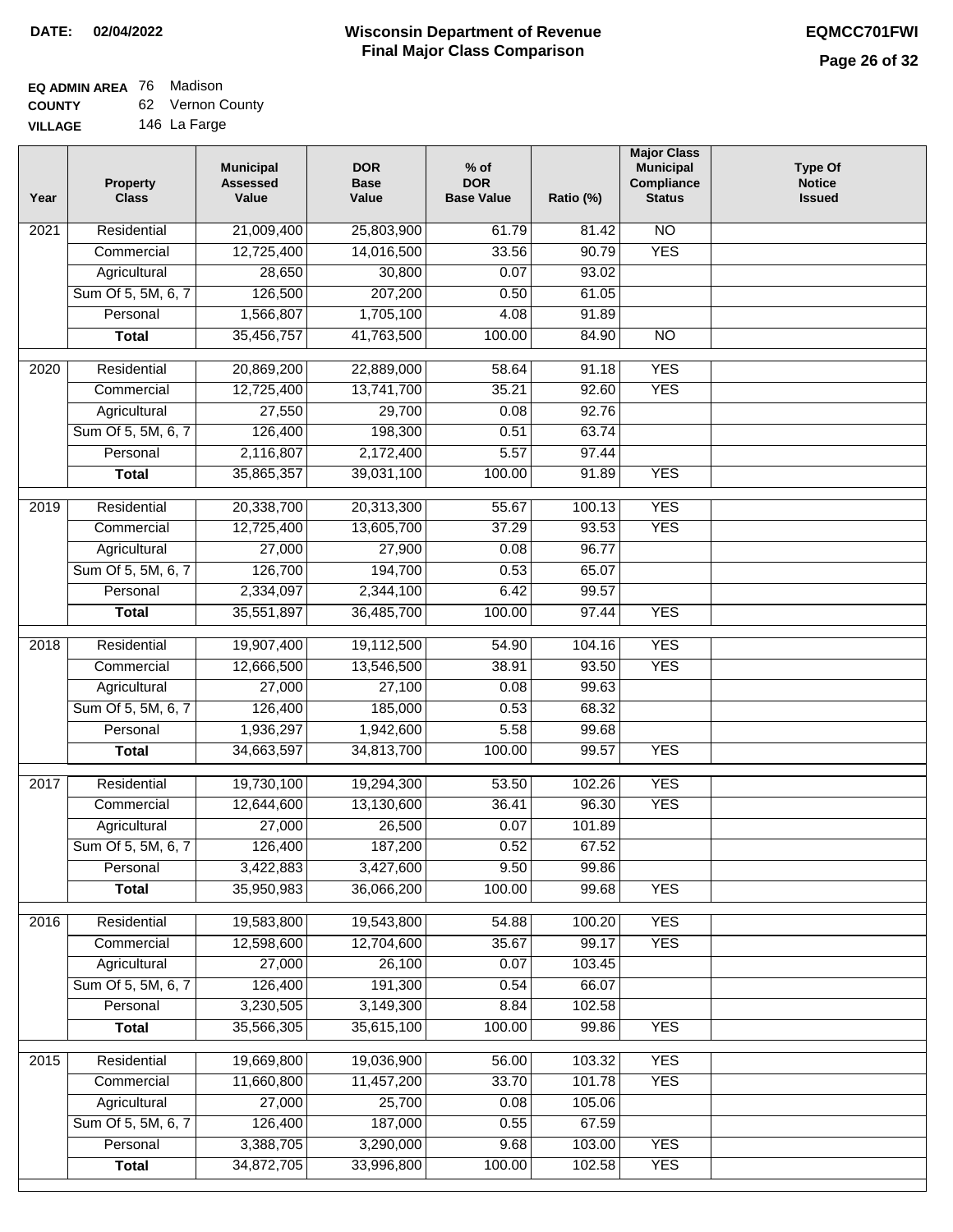### **Wisconsin Department of Revenue DATE: 02/04/2022 EQMCC701FWI Final Major Class Comparison**

| EQ ADMIN AREA 76 Madison |                  | 79 Eau Claire    |
|--------------------------|------------------|------------------|
| <b>COUNTY</b>            | 62 Vernon County | 41 Monroe County |
| <b>VILLAGE</b>           | 165 Ontario      | 166 Ontario      |

| Year              | <b>Property</b><br><b>Class</b> | <b>Municipal</b><br><b>Assessed</b><br>Value | <b>DOR</b><br><b>Base</b><br>Value | $%$ of<br><b>DOR</b><br><b>Base Value</b> | Ratio (%) | <b>Major Class</b><br><b>Municipal</b><br>Compliance<br><b>Status</b> | <b>Type Of</b><br><b>Notice</b><br><b>Issued</b> |
|-------------------|---------------------------------|----------------------------------------------|------------------------------------|-------------------------------------------|-----------|-----------------------------------------------------------------------|--------------------------------------------------|
| $\overline{202}1$ | Residential                     | 15,163,900                                   | 17,981,000                         | 86.18                                     | 84.33     | $\overline{NO}$                                                       |                                                  |
|                   | Commercial                      | 1,889,500                                    | 2,240,900                          | 10.74                                     | 84.32     | $\overline{NO}$                                                       |                                                  |
|                   | Agricultural                    | 28,700                                       | 31,400                             | 0.15                                      | 91.40     |                                                                       |                                                  |
|                   | Sum Of 5, 5M, 6, 7              | 426,700                                      | 462,900                            | 2.22                                      | 92.18     |                                                                       |                                                  |
|                   | Personal                        | 134,200                                      | 147,500                            | 0.71                                      | 90.98     |                                                                       |                                                  |
|                   | <b>Total</b>                    | 17,643,000                                   | 20,863,700                         | 100.00                                    | 84.56     | $\overline{NO}$                                                       | 1st Notice of Non-Compliance                     |
| 2020              | Residential                     | 14,782,800                                   | 15,695,200                         | 84.68                                     | 94.19     | <b>YES</b>                                                            |                                                  |
|                   | Commercial                      | 1,871,900                                    | 2,178,000                          | 11.75                                     | 85.95     | $\overline{NO}$                                                       |                                                  |
|                   | Agricultural                    | 31,900                                       | 33,600                             | 0.18                                      | 94.94     |                                                                       |                                                  |
|                   | Sum Of 5, 5M, 6, 7              | 462,500                                      | 481,400                            | 2.60                                      | 96.07     |                                                                       |                                                  |
|                   | Personal                        | 138,400                                      | 147,300                            | 0.79                                      | 93.96     |                                                                       |                                                  |
|                   | <b>Total</b>                    | 17,287,500                                   | 18,535,500                         | 100.00                                    | 93.27     | $\overline{NO}$                                                       |                                                  |
| 2019              | Residential                     | 14,069,100                                   | 14,085,700                         | 84.01                                     | 99.88     | <b>YES</b>                                                            |                                                  |
|                   | Commercial                      | 1,822,000                                    | 2,065,600                          | 12.32                                     | 88.21     | $\overline{NO}$                                                       |                                                  |
|                   | Agricultural                    | 34,400                                       | 33,900                             | 0.20                                      | 101.47    |                                                                       |                                                  |
|                   | Sum Of 5, 5M, 6, 7              | 465,700                                      | 467,800                            | 2.79                                      | 99.55     |                                                                       |                                                  |
|                   | Personal                        | 113,900                                      | 113,900                            | 0.68                                      | 100.00    |                                                                       |                                                  |
|                   | <b>Total</b>                    | 16,505,100                                   | 16,766,900                         | 100.00                                    | 98.44     | $\overline{NO}$                                                       |                                                  |
| 2018              | Residential                     | 11,663,950                                   | 13,368,800                         | 80.63                                     | 87.25     | N <sub>O</sub>                                                        |                                                  |
|                   | Commercial                      | 2,323,750                                    | 2,577,900                          | 15.55                                     | 90.14     | <b>YES</b>                                                            |                                                  |
|                   | Agricultural                    | 34,700                                       | 41,400                             | 0.25                                      | 83.82     |                                                                       |                                                  |
|                   | Sum Of 5, 5M, 6, 7              | 420,950                                      | 390,300                            | 2.35                                      | 107.85    |                                                                       |                                                  |
|                   | Personal                        | 169,100                                      | 201,300                            | 1.21                                      | 84.00     |                                                                       |                                                  |
|                   | <b>Total</b>                    | 14,612,450                                   | 16,579,700                         | 100.00                                    | 88.13     | $\overline{NO}$                                                       |                                                  |
| 2017              | Residential                     | 11,445,450                                   | 12,513,900                         | 79.32                                     | 91.46     | <b>YES</b>                                                            |                                                  |
|                   | Commercial                      | 2,314,350                                    | 2,502,800                          | 15.87                                     | 92.47     | <b>YES</b>                                                            |                                                  |
|                   | Agricultural                    | 36,300                                       | 40,300                             | 0.26                                      | 90.07     |                                                                       |                                                  |
|                   | Sum Of 5, 5M, 6, 7              | 444,600                                      | 341,500                            | 2.16                                      | 130.19    |                                                                       |                                                  |
|                   | Personal                        | 339,300                                      | 377,000                            | 2.39                                      | 90.00     |                                                                       |                                                  |
|                   | <b>Total</b>                    | 14,580,000                                   | 15,775,500                         | 100.00                                    | 92.42     | <b>YES</b>                                                            |                                                  |
| 2016              | Residential                     | 11,362,000                                   | 12,137,400                         | 79.12                                     | 93.61     | <b>YES</b>                                                            |                                                  |
|                   | Commercial                      | 2,314,950                                    | 2,430,500                          | 15.84                                     | 95.25     | <b>YES</b>                                                            |                                                  |
|                   | Agricultural                    | 35,650                                       | 39,700                             | 0.26                                      | 89.80     |                                                                       |                                                  |
|                   | Sum Of 5, 5M, 6, 7              | 407,000                                      | 336,300                            | 2.19                                      | 121.02    |                                                                       |                                                  |
|                   | Personal                        | 356,300                                      | 395,800                            | 2.58                                      | 90.02     |                                                                       |                                                  |
|                   | <b>Total</b>                    | 14,475,900                                   | 15,339,700                         | 100.00                                    | 94.37     | <b>YES</b>                                                            |                                                  |
| 2015              | Residential                     | 11,348,100                                   | 12,788,500                         | 80.47                                     | 88.74     | $\overline{NO}$                                                       |                                                  |
|                   | Commercial                      | 2,309,250                                    | 2,353,600                          | 14.81                                     | 98.12     | <b>YES</b>                                                            |                                                  |
|                   | Agricultural                    | 39,200                                       | 39,000                             | 0.25                                      | 100.51    |                                                                       |                                                  |
|                   | Sum Of 5, 5M, 6, 7              | 421,150                                      | 327,700                            | 2.06                                      | 128.52    |                                                                       |                                                  |
|                   | Personal                        | 384,300                                      | 384,300                            | 2.42                                      | 100.00    |                                                                       |                                                  |
|                   | <b>Total</b>                    | 14,502,000                                   | 15,893,100                         | 100.00                                    | 91.25     | NO                                                                    |                                                  |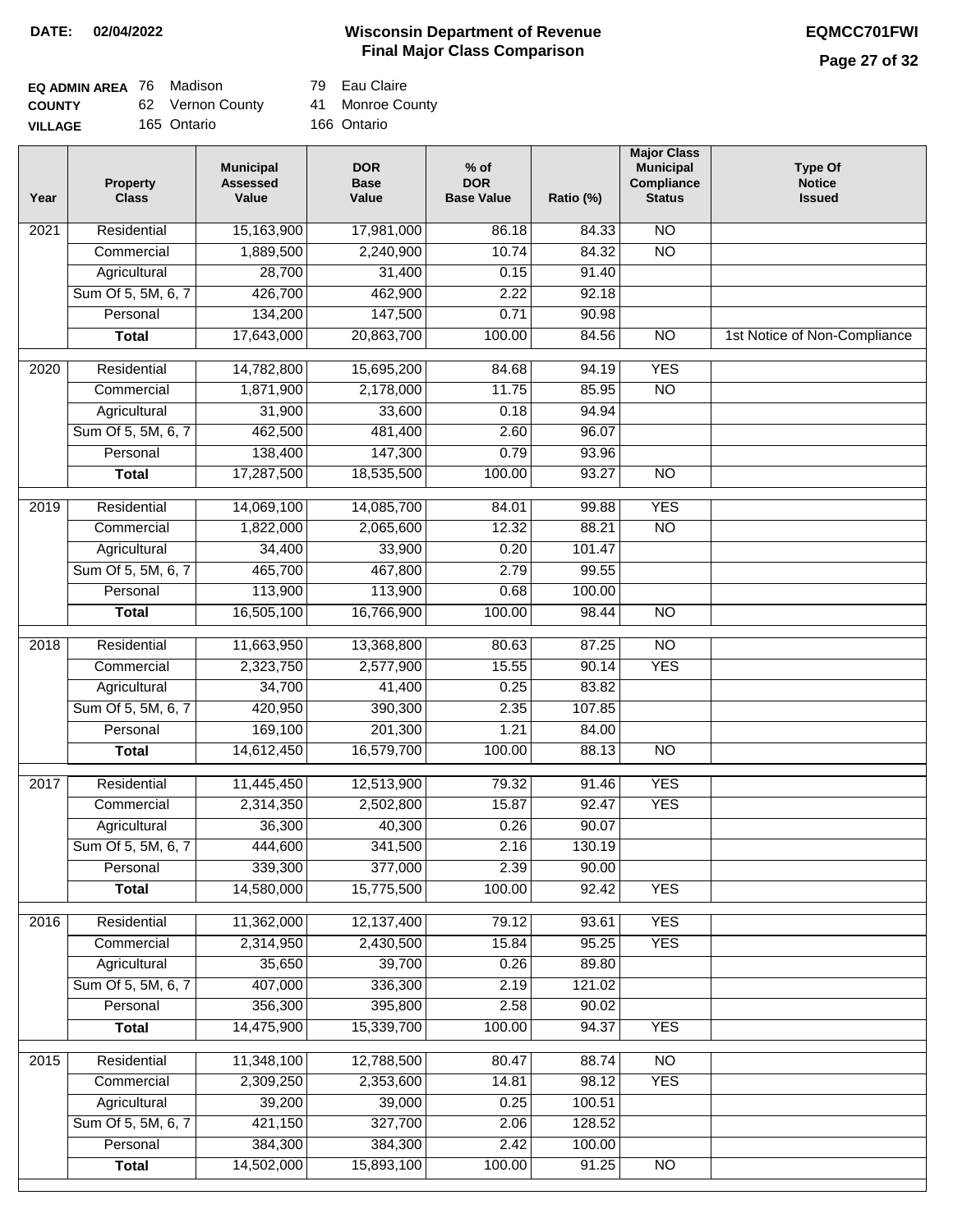## **EQ ADMIN AREA** 76 Madison

**COUNTY VILLAGE** 62 Vernon County 176 Readstown

| Year | <b>Property</b><br><b>Class</b> | <b>Municipal</b><br><b>Assessed</b><br>Value | <b>DOR</b><br><b>Base</b><br>Value | $%$ of<br><b>DOR</b><br><b>Base Value</b> | Ratio (%) | <b>Major Class</b><br><b>Municipal</b><br>Compliance<br><b>Status</b> | <b>Type Of</b><br><b>Notice</b><br><b>Issued</b> |
|------|---------------------------------|----------------------------------------------|------------------------------------|-------------------------------------------|-----------|-----------------------------------------------------------------------|--------------------------------------------------|
| 2021 | Residential                     | 11,902,400                                   | 12,816,200                         | 72.12                                     | 92.87     | <b>YES</b>                                                            |                                                  |
|      | Commercial                      | 3,365,800                                    | 3,324,500                          | 18.71                                     | 101.24    | <b>YES</b>                                                            |                                                  |
|      | Agricultural                    | 64,600                                       | 64,500                             | 0.36                                      | 100.16    |                                                                       |                                                  |
|      | Sum Of 5, 5M, 6, 7              | 1,117,500                                    | 1,074,900                          | 6.05                                      | 103.96    |                                                                       |                                                  |
|      | Personal                        | 490,500                                      | 490,500                            | 2.76                                      | 100.00    |                                                                       |                                                  |
|      | <b>Total</b>                    | 16,940,800                                   | 17,770,600                         | 100.00                                    | 95.33     | <b>YES</b>                                                            |                                                  |
|      |                                 |                                              |                                    |                                           |           |                                                                       |                                                  |
| 2020 | Residential                     | 9,484,400                                    | 11,368,500                         | 69.18                                     | 83.43     | $\overline{NO}$                                                       |                                                  |
|      | Commercial                      | 3,245,000                                    | 3,383,600                          | 20.59                                     | 95.90     | <b>YES</b>                                                            |                                                  |
|      | Agricultural                    | 55,800                                       | 61,800                             | 0.38                                      | 90.29     |                                                                       |                                                  |
|      | Sum Of 5, 5M, 6, 7              | 954,400                                      | 1,052,700                          | 6.41                                      | 90.66     |                                                                       |                                                  |
|      | Personal                        | 509,600<br>14,249,200                        | 566,300                            | 3.45                                      | 89.99     |                                                                       |                                                  |
|      | <b>Total</b>                    |                                              | 16,432,900                         | 100.00                                    | 86.71     | $\overline{NO}$                                                       |                                                  |
| 2019 | Residential                     | 9,308,100                                    | 10,544,300                         | 68.21                                     | 88.28     | $\overline{10}$                                                       |                                                  |
|      | Commercial                      | 3,194,700                                    | 3,430,600                          | 22.19                                     | 93.12     | <b>YES</b>                                                            |                                                  |
|      | Agricultural                    | 55,500                                       | 59,200                             | 0.38                                      | 93.75     |                                                                       |                                                  |
|      | Sum Of 5, 5M, 6, 7              | 937,500                                      | 981,000                            | 6.35                                      | 95.57     |                                                                       |                                                  |
|      | Personal                        | 414,700                                      | 443,700                            | 2.87                                      | 93.46     |                                                                       |                                                  |
|      | <b>Total</b>                    | 13,910,500                                   | 15,458,800                         | 100.00                                    | 89.98     | $\overline{NO}$                                                       |                                                  |
| 2018 | Residential                     | 9,909,200                                    | 10,671,500                         | 69.81                                     | 92.86     | <b>YES</b>                                                            |                                                  |
|      | Commercial                      | 3,249,000                                    | 3,484,500                          | 22.79                                     | 93.24     | <b>YES</b>                                                            |                                                  |
|      | Agricultural                    | 55,200                                       | 57,200                             | 0.37                                      | 96.50     |                                                                       |                                                  |
|      | Sum Of 5, 5M, 6, 7              | 951,500                                      | 947,700                            | 6.20                                      | 100.40    |                                                                       |                                                  |
|      | Personal                        | 121,400                                      | 125,800                            | 0.82                                      | 96.50     |                                                                       |                                                  |
|      | <b>Total</b>                    | 14,286,300                                   | 15,286,700                         | 100.00                                    | 93.46     | <b>YES</b>                                                            |                                                  |
| 2017 | Residential                     | 9,817,200                                    | 10,260,600                         | 71.11                                     | 95.68     | <b>YES</b>                                                            |                                                  |
|      | Commercial                      | 2,930,400                                    | 3,014,000                          | 20.89                                     | 97.23     | <b>YES</b>                                                            |                                                  |
|      | Agricultural                    | 55,700                                       | 55,600                             | 0.39                                      | 100.18    |                                                                       |                                                  |
|      | Sum Of 5, 5M, 6, 7              | 967,100                                      | 945,100                            | 6.55                                      | 102.33    |                                                                       |                                                  |
|      | Personal                        | 153,300                                      | 153,300                            | 1.06                                      | 100.00    |                                                                       |                                                  |
|      | <b>Total</b>                    | 13,923,700                                   | 14,428,600                         | 100.00                                    | 96.50     | <b>YES</b>                                                            |                                                  |
| 2016 | Residential                     | 10,812,500                                   | 9,574,600                          | 71.69                                     | 112.93    | $\overline{NO}$                                                       |                                                  |
|      | Commercial                      | 2,509,600                                    | 2,989,500                          | 22.38                                     | 83.95     | N <sub>O</sub>                                                        |                                                  |
|      | Agricultural                    | 66,400                                       | 69,400                             | 0.52                                      | 95.68     |                                                                       |                                                  |
|      | Sum Of 5, 5M, 6, 7              | 579,200                                      | 425,000                            | 3.18                                      | 136.28    |                                                                       |                                                  |
|      | Personal                        | 297,350                                      | 297,400                            | 2.23                                      | 99.98     |                                                                       |                                                  |
|      | <b>Total</b>                    | 14,265,050                                   | 13,355,900                         | 100.00                                    | 106.81    | N <sub>O</sub>                                                        | 1st Notice of Non-Compliance                     |
| 2015 | Residential                     | 10,844,300                                   | 9,293,600                          | 71.54                                     | 116.69    | <b>NO</b>                                                             |                                                  |
|      | Commercial                      | 2,509,600                                    | 2,902,400                          | 22.34                                     | 86.47     | N <sub>O</sub>                                                        |                                                  |
|      | Agricultural                    | 65,500                                       | 65,700                             | 0.51                                      | 99.70     |                                                                       |                                                  |
|      | Sum Of 5, 5M, 6, 7              | 579,200                                      | 453,300                            | 3.49                                      | 127.77    |                                                                       |                                                  |
|      | Personal                        | 275,889                                      | 275,800                            | 2.12                                      | 100.03    |                                                                       |                                                  |
|      | <b>Total</b>                    | 14,274,489                                   | 12,990,800                         | 100.00                                    | 109.88    | NO                                                                    |                                                  |
|      |                                 |                                              |                                    |                                           |           |                                                                       |                                                  |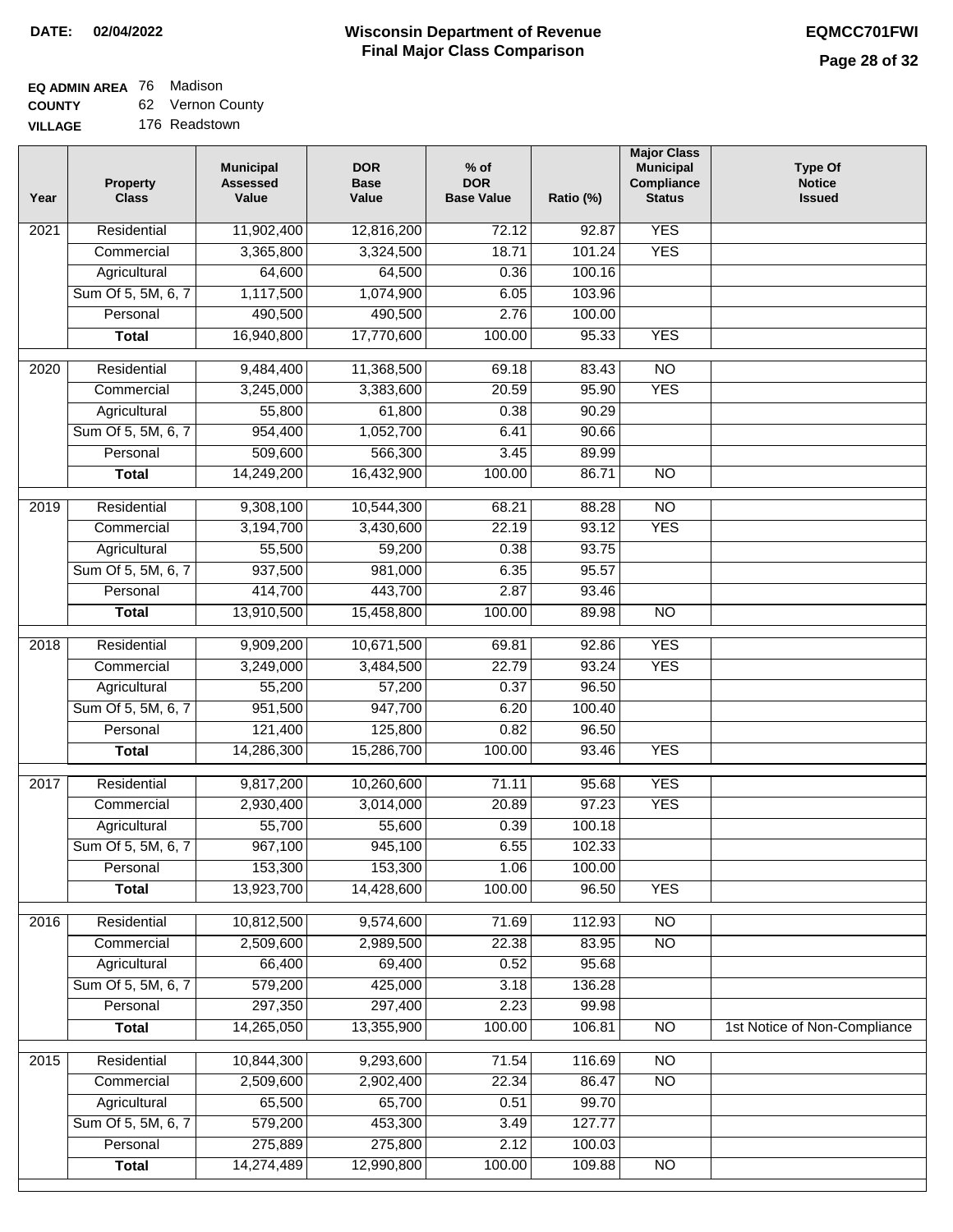#### **EQ ADMIN AREA** 76 Madison **COUNTY** 62 Vernon County

**VILLAGE** 181 Stoddard

| Year              | <b>Property</b><br><b>Class</b> | <b>Municipal</b><br><b>Assessed</b><br>Value | <b>DOR</b><br><b>Base</b><br>Value | $%$ of<br><b>DOR</b><br><b>Base Value</b> | Ratio (%) | <b>Major Class</b><br><b>Municipal</b><br>Compliance<br><b>Status</b> | <b>Type Of</b><br><b>Notice</b><br><b>Issued</b> |
|-------------------|---------------------------------|----------------------------------------------|------------------------------------|-------------------------------------------|-----------|-----------------------------------------------------------------------|--------------------------------------------------|
| 2021              | Residential                     | 53,845,900                                   | 59,151,700                         | 91.44                                     | 91.03     | <b>YES</b>                                                            |                                                  |
|                   | Commercial                      | 5,201,600                                    | 5,010,700                          | 7.75                                      | 103.81    |                                                                       |                                                  |
|                   | Agricultural                    | 3,000                                        | 3,000                              | 0.00                                      | 100.00    |                                                                       |                                                  |
|                   | Sum Of 5, 5M, 6, 7              | 151,900                                      | 174,900                            | 0.27                                      | 86.85     |                                                                       |                                                  |
|                   | Personal                        | 346,000                                      | 350,200                            | 0.54                                      | 98.80     |                                                                       |                                                  |
|                   | <b>Total</b>                    | 59,548,400                                   | 64,690,500                         | 100.00                                    | 92.05     | <b>YES</b>                                                            |                                                  |
| 2020              | Residential                     | 53,853,100                                   | 54,833,500                         | 91.03                                     | 98.21     | <b>YES</b>                                                            |                                                  |
|                   | Commercial                      | 5,200,100                                    | 4,911,000                          | 8.15                                      | 105.89    |                                                                       |                                                  |
|                   | Agricultural                    | 2,900                                        | 2,900                              | 0.00                                      | 100.00    |                                                                       |                                                  |
|                   | Sum Of 5, 5M, 6, 7              | 154,600                                      | 175,200                            | 0.29                                      | 88.24     |                                                                       |                                                  |
|                   | Personal                        | 316,300                                      | 316,300                            | 0.53                                      | 100.00    |                                                                       |                                                  |
|                   | <b>Total</b>                    | 59,527,000                                   | 60,238,900                         | 100.00                                    | 98.82     | <b>YES</b>                                                            |                                                  |
|                   |                                 |                                              |                                    |                                           |           |                                                                       |                                                  |
| 2019              | Residential                     | 41,635,800                                   | 52,409,300                         | 90.20                                     | 79.44     | <b>NO</b>                                                             |                                                  |
|                   | Commercial                      | 4,843,900                                    | 5,241,700                          | 9.02                                      | 92.41     |                                                                       |                                                  |
|                   | Agricultural                    | 2,400                                        | 2,800                              | 0.00                                      | 85.71     |                                                                       |                                                  |
|                   | Sum Of 5, 5M, 6, 7              | 154,700                                      | 166,900                            | 0.29                                      | 92.69     |                                                                       |                                                  |
|                   | Personal                        | 239,800                                      | 280,400                            | 0.48                                      | 85.52     |                                                                       |                                                  |
|                   | <b>Total</b>                    | 46,876,600                                   | 58,101,100                         | 100.00                                    | 80.68     | $\overline{NO}$                                                       |                                                  |
| $\overline{2018}$ | Residential                     | 40,849,900                                   | 48,219,300                         | 89.42                                     | 84.72     | $\overline{NO}$                                                       |                                                  |
|                   | Commercial                      | 4,848,000                                    | 5,246,100                          | 9.73                                      | 92.41     |                                                                       |                                                  |
|                   | Agricultural                    | 2,900                                        | 2,900                              | 0.01                                      | 100.00    |                                                                       |                                                  |
|                   | Sum Of 5, 5M, 6, 7              | 152,300                                      | 161,700                            | 0.30                                      | 94.19     |                                                                       |                                                  |
|                   | Personal                        | 268,200                                      | 294,400                            | 0.55                                      | 91.10     |                                                                       |                                                  |
|                   | <b>Total</b>                    | 46,121,300                                   | 53,924,400                         | 100.00                                    | 85.53     | <b>NO</b>                                                             |                                                  |
|                   |                                 |                                              |                                    |                                           |           |                                                                       |                                                  |
| 2017              | Residential                     | 40,209,100                                   | 44,389,300                         | 88.88                                     | 90.58     | <b>YES</b>                                                            |                                                  |
|                   | Commercial                      | 4,855,900                                    | 5,101,500                          | 10.22                                     | 95.19     | <b>YES</b>                                                            |                                                  |
|                   | Agricultural                    | 3,000                                        | 2,800                              | 0.01                                      | 107.14    |                                                                       |                                                  |
|                   | Sum Of 5, 5M, 6, 7              | 152,300                                      | 161,700                            | 0.32                                      | 94.19     |                                                                       |                                                  |
|                   | Personal                        | 278,900                                      | 285,700                            | 0.57                                      | 97.62     |                                                                       |                                                  |
|                   | <b>Total</b>                    | 45,499,200                                   | 49,941,000                         | 100.00                                    | 91.11     | <b>YES</b>                                                            |                                                  |
| 2016              | Residential                     | 39,353,800                                   | 40,330,400                         | 88.28                                     | 97.58     | <b>YES</b>                                                            |                                                  |
|                   | Commercial                      | 4,822,500                                    | 4,920,400                          | 10.77                                     | 98.01     | <b>YES</b>                                                            |                                                  |
|                   | Agricultural                    | 8,600                                        | 8,000                              | 0.02                                      | 107.50    |                                                                       |                                                  |
|                   | Sum Of 5, 5M, 6, 7              | 101,400                                      | 116,600                            | 0.26                                      | 86.96     |                                                                       |                                                  |
|                   | Personal                        | 298,700                                      | 310,500                            | 0.68                                      | 96.20     |                                                                       |                                                  |
|                   | <b>Total</b>                    | 44,585,000                                   | 45,685,900                         | 100.00                                    | 97.59     | <b>YES</b>                                                            |                                                  |
| 2015              | Residential                     | 38,864,500                                   | 40,647,300                         | 88.61                                     | 95.61     | <b>YES</b>                                                            |                                                  |
|                   | Commercial                      | 4,809,100                                    | 4,763,600                          | 10.38                                     | 100.96    | <b>YES</b>                                                            |                                                  |
|                   | Agricultural                    | 11,400                                       | 10,400                             | 0.02                                      | 109.62    |                                                                       |                                                  |
|                   | Sum Of 5, 5M, 6, 7              | 76,900                                       | 88,100                             | 0.19                                      | 87.29     |                                                                       |                                                  |
|                   | Personal                        | 362,500                                      | 365,300                            | 0.80                                      | 99.23     |                                                                       |                                                  |
|                   | <b>Total</b>                    | 44,124,400                                   | 45,874,700                         | 100.00                                    | 96.18     | <b>YES</b>                                                            |                                                  |
|                   |                                 |                                              |                                    |                                           |           |                                                                       |                                                  |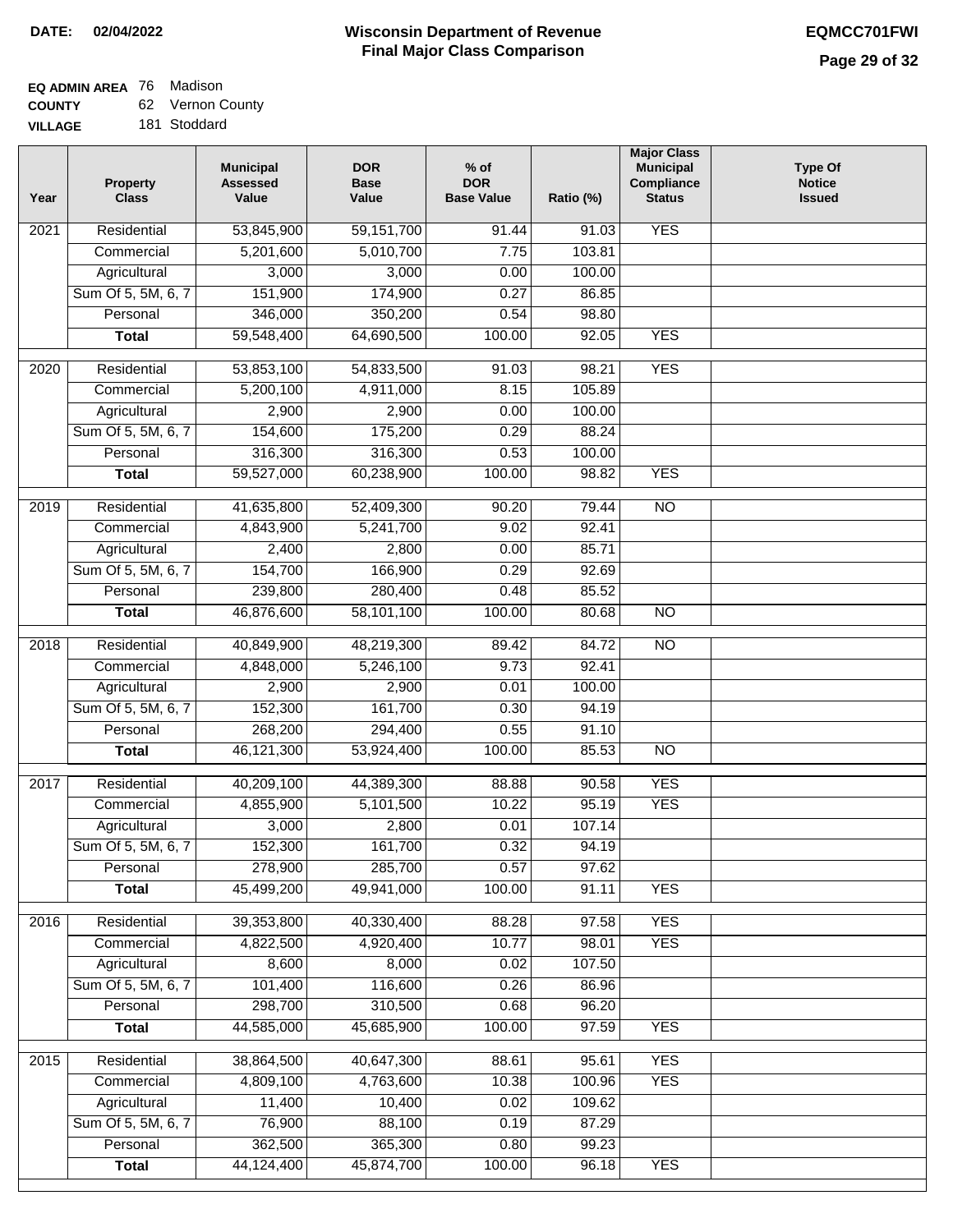## **EQ ADMIN AREA** 76 Madison

**COUNTY CITY** 62 Vernon County

|  | 236 Hillsboro |
|--|---------------|

| Residential<br>43,885,200<br>N <sub>O</sub><br>53,957,900<br>73.01<br>2021<br>81.33<br><b>YES</b><br>18,723,500<br>25.33<br>95.36<br>Commercial<br>17,855,300<br>37,300<br>Agricultural<br>31,700<br>0.05<br>84.99<br>179,600<br>Sum Of 5, 5M, 6, 7<br>245,900<br>0.33<br>73.04<br>799,800<br>940,900<br>1.27<br>Personal<br>85.00<br>62,751,600<br>73,905,500<br>100.00<br>84.91<br>$\overline{NO}$<br><b>Total</b><br>Residential<br>43,507,900<br>51,412,000<br>75.12<br>84.63<br>$\overline{10}$<br>2020<br>16,629,100<br><b>YES</b><br>Commercial<br>15,749,500<br>23.01<br>105.58<br>25,300<br>28,700<br>0.04<br>88.15<br>Agricultural<br>Sum Of 5, 5M, 6, 7<br>176,100<br>227,900<br>0.33<br>77.27<br>899,600<br>Personal<br>1,022,300<br>1.49<br>88.00<br>61,238,000<br><b>Total</b><br>68,440,400<br>100.00<br>89.48<br>$\overline{NO}$<br><b>YES</b><br>Residential<br>43,037,800<br>46,274,400<br>74.32<br>93.01<br>2019<br><b>YES</b><br>Commercial<br>15,811,100<br>14,767,900<br>23.72<br>107.06<br>Agricultural<br>25,900<br>27,500<br>0.04<br>94.18<br>Sum Of 5, 5M, 6, 7<br>176,000<br>216,600<br>0.35<br>81.26<br>915,100<br>Personal<br>973,500<br>1.56<br>94.00 | <b>Type Of</b><br><b>Notice</b><br><b>Issued</b> |
|-------------------------------------------------------------------------------------------------------------------------------------------------------------------------------------------------------------------------------------------------------------------------------------------------------------------------------------------------------------------------------------------------------------------------------------------------------------------------------------------------------------------------------------------------------------------------------------------------------------------------------------------------------------------------------------------------------------------------------------------------------------------------------------------------------------------------------------------------------------------------------------------------------------------------------------------------------------------------------------------------------------------------------------------------------------------------------------------------------------------------------------------------------------------------------------|--------------------------------------------------|
|                                                                                                                                                                                                                                                                                                                                                                                                                                                                                                                                                                                                                                                                                                                                                                                                                                                                                                                                                                                                                                                                                                                                                                                     |                                                  |
|                                                                                                                                                                                                                                                                                                                                                                                                                                                                                                                                                                                                                                                                                                                                                                                                                                                                                                                                                                                                                                                                                                                                                                                     |                                                  |
|                                                                                                                                                                                                                                                                                                                                                                                                                                                                                                                                                                                                                                                                                                                                                                                                                                                                                                                                                                                                                                                                                                                                                                                     |                                                  |
|                                                                                                                                                                                                                                                                                                                                                                                                                                                                                                                                                                                                                                                                                                                                                                                                                                                                                                                                                                                                                                                                                                                                                                                     |                                                  |
|                                                                                                                                                                                                                                                                                                                                                                                                                                                                                                                                                                                                                                                                                                                                                                                                                                                                                                                                                                                                                                                                                                                                                                                     |                                                  |
|                                                                                                                                                                                                                                                                                                                                                                                                                                                                                                                                                                                                                                                                                                                                                                                                                                                                                                                                                                                                                                                                                                                                                                                     |                                                  |
|                                                                                                                                                                                                                                                                                                                                                                                                                                                                                                                                                                                                                                                                                                                                                                                                                                                                                                                                                                                                                                                                                                                                                                                     |                                                  |
|                                                                                                                                                                                                                                                                                                                                                                                                                                                                                                                                                                                                                                                                                                                                                                                                                                                                                                                                                                                                                                                                                                                                                                                     |                                                  |
|                                                                                                                                                                                                                                                                                                                                                                                                                                                                                                                                                                                                                                                                                                                                                                                                                                                                                                                                                                                                                                                                                                                                                                                     |                                                  |
|                                                                                                                                                                                                                                                                                                                                                                                                                                                                                                                                                                                                                                                                                                                                                                                                                                                                                                                                                                                                                                                                                                                                                                                     |                                                  |
|                                                                                                                                                                                                                                                                                                                                                                                                                                                                                                                                                                                                                                                                                                                                                                                                                                                                                                                                                                                                                                                                                                                                                                                     |                                                  |
|                                                                                                                                                                                                                                                                                                                                                                                                                                                                                                                                                                                                                                                                                                                                                                                                                                                                                                                                                                                                                                                                                                                                                                                     |                                                  |
|                                                                                                                                                                                                                                                                                                                                                                                                                                                                                                                                                                                                                                                                                                                                                                                                                                                                                                                                                                                                                                                                                                                                                                                     |                                                  |
|                                                                                                                                                                                                                                                                                                                                                                                                                                                                                                                                                                                                                                                                                                                                                                                                                                                                                                                                                                                                                                                                                                                                                                                     |                                                  |
|                                                                                                                                                                                                                                                                                                                                                                                                                                                                                                                                                                                                                                                                                                                                                                                                                                                                                                                                                                                                                                                                                                                                                                                     |                                                  |
|                                                                                                                                                                                                                                                                                                                                                                                                                                                                                                                                                                                                                                                                                                                                                                                                                                                                                                                                                                                                                                                                                                                                                                                     |                                                  |
|                                                                                                                                                                                                                                                                                                                                                                                                                                                                                                                                                                                                                                                                                                                                                                                                                                                                                                                                                                                                                                                                                                                                                                                     |                                                  |
|                                                                                                                                                                                                                                                                                                                                                                                                                                                                                                                                                                                                                                                                                                                                                                                                                                                                                                                                                                                                                                                                                                                                                                                     |                                                  |
| 59,965,900<br>100.00<br>96.32<br><b>YES</b><br><b>Total</b><br>62,259,900                                                                                                                                                                                                                                                                                                                                                                                                                                                                                                                                                                                                                                                                                                                                                                                                                                                                                                                                                                                                                                                                                                           |                                                  |
| Residential<br>42,832,900<br><b>YES</b><br>$\overline{2018}$<br>43,023,000<br>73.34<br>99.56                                                                                                                                                                                                                                                                                                                                                                                                                                                                                                                                                                                                                                                                                                                                                                                                                                                                                                                                                                                                                                                                                        |                                                  |
| Commercial<br>15,916,600<br>14,481,100<br>24.69<br>109.91<br><b>YES</b>                                                                                                                                                                                                                                                                                                                                                                                                                                                                                                                                                                                                                                                                                                                                                                                                                                                                                                                                                                                                                                                                                                             |                                                  |
| 26,700<br>Agricultural<br>26,900<br>0.05<br>99.26                                                                                                                                                                                                                                                                                                                                                                                                                                                                                                                                                                                                                                                                                                                                                                                                                                                                                                                                                                                                                                                                                                                                   |                                                  |
| Sum Of 5, 5M, 6, 7<br>176,000<br>207,200<br>0.35<br>84.94                                                                                                                                                                                                                                                                                                                                                                                                                                                                                                                                                                                                                                                                                                                                                                                                                                                                                                                                                                                                                                                                                                                           |                                                  |
| 922,800<br>922,800<br>1.57<br>Personal<br>100.00                                                                                                                                                                                                                                                                                                                                                                                                                                                                                                                                                                                                                                                                                                                                                                                                                                                                                                                                                                                                                                                                                                                                    |                                                  |
| 59,875,000<br>100.00<br>102.07<br><b>YES</b><br><b>Total</b><br>58,661,000                                                                                                                                                                                                                                                                                                                                                                                                                                                                                                                                                                                                                                                                                                                                                                                                                                                                                                                                                                                                                                                                                                          |                                                  |
| <b>YES</b><br>2017<br>Residential<br>42,541,000<br>40,698,800<br>72.45<br>104.53                                                                                                                                                                                                                                                                                                                                                                                                                                                                                                                                                                                                                                                                                                                                                                                                                                                                                                                                                                                                                                                                                                    |                                                  |
| 15,119,400<br><b>YES</b><br>13,852,800<br>24.66<br>109.14<br>Commercial                                                                                                                                                                                                                                                                                                                                                                                                                                                                                                                                                                                                                                                                                                                                                                                                                                                                                                                                                                                                                                                                                                             |                                                  |
| 27,800<br>26,200<br>0.05<br>106.11<br>Agricultural                                                                                                                                                                                                                                                                                                                                                                                                                                                                                                                                                                                                                                                                                                                                                                                                                                                                                                                                                                                                                                                                                                                                  |                                                  |
| Sum Of 5, 5M, 6, 7<br>176,000<br>200,400<br>0.36<br>87.82                                                                                                                                                                                                                                                                                                                                                                                                                                                                                                                                                                                                                                                                                                                                                                                                                                                                                                                                                                                                                                                                                                                           |                                                  |
| 1,494,900<br>1,397,100<br>2.49<br>107.00<br>Personal                                                                                                                                                                                                                                                                                                                                                                                                                                                                                                                                                                                                                                                                                                                                                                                                                                                                                                                                                                                                                                                                                                                                |                                                  |
| 59,359,100<br>56,175,300<br>100.00<br>105.67<br><b>YES</b><br><b>Total</b>                                                                                                                                                                                                                                                                                                                                                                                                                                                                                                                                                                                                                                                                                                                                                                                                                                                                                                                                                                                                                                                                                                          |                                                  |
| Residential<br>42,474,600<br>40,873,000<br>72.36<br>103.92<br><b>YES</b><br>2016                                                                                                                                                                                                                                                                                                                                                                                                                                                                                                                                                                                                                                                                                                                                                                                                                                                                                                                                                                                                                                                                                                    |                                                  |
| <b>YES</b><br>14,759,800<br>24.69<br>Commercial<br>13,948,800<br>105.81                                                                                                                                                                                                                                                                                                                                                                                                                                                                                                                                                                                                                                                                                                                                                                                                                                                                                                                                                                                                                                                                                                             |                                                  |
| 27,600<br>25,200<br>0.04<br>109.52<br>Agricultural                                                                                                                                                                                                                                                                                                                                                                                                                                                                                                                                                                                                                                                                                                                                                                                                                                                                                                                                                                                                                                                                                                                                  |                                                  |
| 175,000<br>205,300<br>Sum Of 5, 5M, 6, 7<br>0.36<br>85.24                                                                                                                                                                                                                                                                                                                                                                                                                                                                                                                                                                                                                                                                                                                                                                                                                                                                                                                                                                                                                                                                                                                           |                                                  |
| Personal<br>1,563,900<br>2.54<br>109.00<br>1,434,800                                                                                                                                                                                                                                                                                                                                                                                                                                                                                                                                                                                                                                                                                                                                                                                                                                                                                                                                                                                                                                                                                                                                |                                                  |
| 59,000,900<br>100.00<br>104.45<br><b>YES</b><br>56,487,100<br><b>Total</b>                                                                                                                                                                                                                                                                                                                                                                                                                                                                                                                                                                                                                                                                                                                                                                                                                                                                                                                                                                                                                                                                                                          |                                                  |
| Residential<br>42,497,300<br>39,633,100<br><b>YES</b><br>2015<br>71.04<br>107.23                                                                                                                                                                                                                                                                                                                                                                                                                                                                                                                                                                                                                                                                                                                                                                                                                                                                                                                                                                                                                                                                                                    |                                                  |
| Commercial<br>14,547,400<br>14,534,200<br>26.05<br>100.09<br><b>YES</b>                                                                                                                                                                                                                                                                                                                                                                                                                                                                                                                                                                                                                                                                                                                                                                                                                                                                                                                                                                                                                                                                                                             |                                                  |
| Agricultural<br>26,000<br>25,000<br>0.04<br>104.00                                                                                                                                                                                                                                                                                                                                                                                                                                                                                                                                                                                                                                                                                                                                                                                                                                                                                                                                                                                                                                                                                                                                  |                                                  |
| Sum Of 5, 5M, 6, 7<br>175,000<br>200,100<br>0.36<br>87.46                                                                                                                                                                                                                                                                                                                                                                                                                                                                                                                                                                                                                                                                                                                                                                                                                                                                                                                                                                                                                                                                                                                           |                                                  |
| Personal<br>1,440,800<br>1,398,900<br>2.51<br>103.00                                                                                                                                                                                                                                                                                                                                                                                                                                                                                                                                                                                                                                                                                                                                                                                                                                                                                                                                                                                                                                                                                                                                |                                                  |
| 58,686,500<br>55,791,300<br>100.00<br><b>YES</b><br><b>Total</b><br>105.19                                                                                                                                                                                                                                                                                                                                                                                                                                                                                                                                                                                                                                                                                                                                                                                                                                                                                                                                                                                                                                                                                                          |                                                  |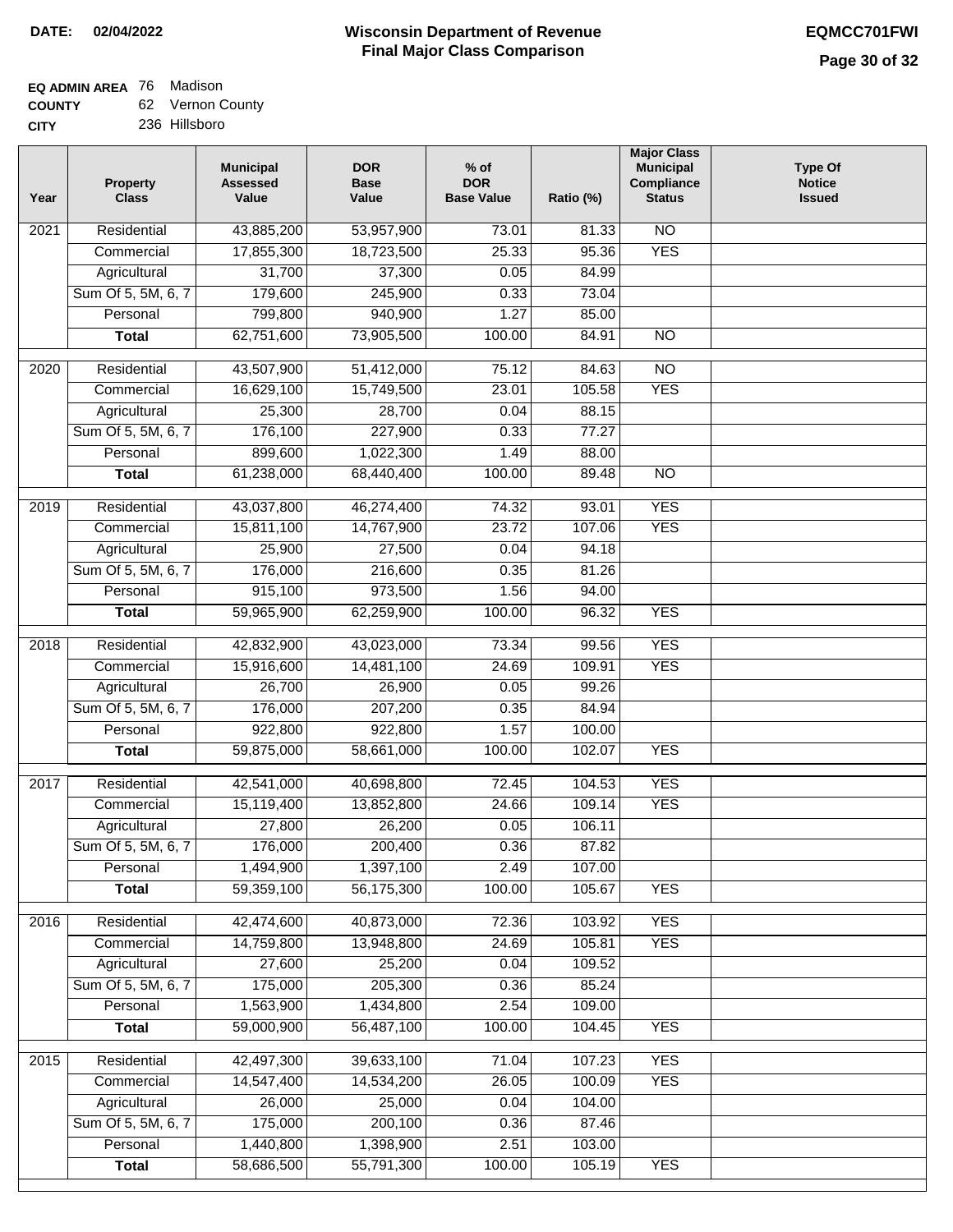### **EQ ADMIN AREA** 76 Madison

| <b>COUNTY</b> | 62 Vernon County |
|---------------|------------------|
| CITY          | 286 Viroqua      |

| N <sub>O</sub><br>Residential<br>192,497,800<br>217,626,600<br>65.35<br>2021<br>88.45<br>99,659,500<br>108,783,600<br>32.67<br>91.61<br><b>YES</b><br>Commercial<br>125,350<br>130,500<br>Agricultural<br>0.04<br>96.05<br>Sum Of 5, 5M, 6, 7<br>1,249,900<br>1,445,400<br>0.43<br>86.47<br>4,835,300<br>5,036,800<br>1.51<br>96.00<br>Personal<br>298, 367, 850<br>333,022,900<br>100.00<br>89.59<br>$\overline{NO}$<br><b>Total</b><br><b>YES</b><br>Residential<br>190,673,700<br>201,645,900<br>65.21<br>94.56<br>2020<br>100,470,700<br><b>YES</b><br>Commercial<br>99,155,700<br>32.49<br>98.69<br>125,700<br>126,050<br>0.04<br>100.28<br>Agricultural<br>Sum Of 5, 5M, 6, 7<br>1,235,300<br>1,418,900<br>0.46<br>87.06<br>5,586,100<br>5,586,100<br>Personal<br>1.81<br>100.00<br>296,776,850<br><b>YES</b><br>309,247,300<br>100.00<br>95.97<br><b>Total</b><br><b>YES</b><br>2019<br>Residential<br>190,131,300<br>189,714,900<br>64.47<br>100.22<br><b>YES</b><br>100.53<br>Commercial<br>92,988,900<br>92,494,600<br>31.43<br>117,050<br>117,100<br>0.04<br>99.96<br>Agricultural<br>Sum Of 5, 5M, 6, 7<br>1,235,300<br>1,383,900<br>0.47<br>89.26<br>10,566,000<br>Personal<br>10,566,000<br>3.59<br>100.00<br>294,276,500<br>100.00<br><b>YES</b><br><b>Total</b><br>295,038,550<br>100.26<br>Residential<br>148,211,600<br>175,901,800<br>63.02<br>$\overline{10}$<br>2018<br>84.26<br><b>YES</b><br>Commercial<br>86,827,800<br>90,994,600<br>32.60<br>95.42<br>112,450<br>113,300<br>99.25<br>Agricultural<br>0.04<br>Sum Of 5, 5M, 6, 7<br>1,053,900<br>1,384,800<br>0.50<br>76.10<br>Personal<br>9,124,500<br>10,734,700<br>3.85<br>85.00<br>245,330,250<br>279,129,200<br>100.00<br><b>NO</b><br><b>Total</b><br>87.89<br>Residential<br>147,378,500<br>168,255,600<br>87.59<br>$\overline{NO}$<br>2017<br>63.54<br><b>YES</b><br>Commercial<br>82,321,800<br>82,398,500<br>31.12<br>99.91<br>Agricultural<br>113,450<br>111,400<br>0.04<br>101.84<br>1,053,900<br>Sum Of 5, 5M, 6, 7<br>1,314,800<br>0.50<br>80.16<br>4.80<br>Personal<br>11,697,200<br>12,714,300<br>92.00<br>242,564,850<br>264,794,600<br>100.00<br>91.60<br><b>Total</b><br><b>NO</b><br>2016<br>Residential<br>146,443,600<br>163,852,700<br>$\overline{NO}$<br>64.53<br>89.38<br>Commercial<br>73,969,500<br>75,775,900<br>29.84<br>97.62<br><b>YES</b><br>110,800<br>114,550<br>0.04<br>103.38<br>Agricultural<br>Sum Of 5, 5M, 6, 7<br>1,087,500<br>1,304,000<br>0.51<br>83.40<br>11,603,500<br>12,892,800<br>5.08<br>90.00<br>Personal<br>233,218,650<br>253,936,200<br>100.00<br>91.84<br>N <sub>O</sub><br><b>Total</b><br><b>YES</b><br>Residential<br>145, 171, 400<br>153,275,700<br>64.08<br>94.71<br>2015<br>73,592,100<br>73,155,600<br>30.58<br>100.60<br><b>YES</b><br>Commercial<br>114,700<br>109,600<br>Agricultural<br>0.05<br>104.65<br>Sum Of 5, 5M, 6, 7<br>966,400<br>1,141,100<br>0.48<br>84.69<br>11,513,100<br>11,513,100<br>Personal<br>4.81<br>100.00<br>231, 357, 700<br>239,195,100<br>100.00<br><b>YES</b><br><b>Total</b><br>96.72 | Year | <b>Property</b><br><b>Class</b> | <b>Municipal</b><br><b>Assessed</b><br>Value | <b>DOR</b><br><b>Base</b><br>Value | $%$ of<br><b>DOR</b><br><b>Base Value</b> | Ratio (%) | <b>Major Class</b><br><b>Municipal</b><br>Compliance<br><b>Status</b> | <b>Type Of</b><br><b>Notice</b><br><b>Issued</b> |
|-------------------------------------------------------------------------------------------------------------------------------------------------------------------------------------------------------------------------------------------------------------------------------------------------------------------------------------------------------------------------------------------------------------------------------------------------------------------------------------------------------------------------------------------------------------------------------------------------------------------------------------------------------------------------------------------------------------------------------------------------------------------------------------------------------------------------------------------------------------------------------------------------------------------------------------------------------------------------------------------------------------------------------------------------------------------------------------------------------------------------------------------------------------------------------------------------------------------------------------------------------------------------------------------------------------------------------------------------------------------------------------------------------------------------------------------------------------------------------------------------------------------------------------------------------------------------------------------------------------------------------------------------------------------------------------------------------------------------------------------------------------------------------------------------------------------------------------------------------------------------------------------------------------------------------------------------------------------------------------------------------------------------------------------------------------------------------------------------------------------------------------------------------------------------------------------------------------------------------------------------------------------------------------------------------------------------------------------------------------------------------------------------------------------------------------------------------------------------------------------------------------------------------------------------------------------------------------------------------------------------------------------------------------------------------------------------------------------------------------------------------------------------------------------------------------------------------------------------------------------------------------------------------------------------------------------------------------------------------------------------------------------------------------------------------------|------|---------------------------------|----------------------------------------------|------------------------------------|-------------------------------------------|-----------|-----------------------------------------------------------------------|--------------------------------------------------|
|                                                                                                                                                                                                                                                                                                                                                                                                                                                                                                                                                                                                                                                                                                                                                                                                                                                                                                                                                                                                                                                                                                                                                                                                                                                                                                                                                                                                                                                                                                                                                                                                                                                                                                                                                                                                                                                                                                                                                                                                                                                                                                                                                                                                                                                                                                                                                                                                                                                                                                                                                                                                                                                                                                                                                                                                                                                                                                                                                                                                                                                             |      |                                 |                                              |                                    |                                           |           |                                                                       |                                                  |
|                                                                                                                                                                                                                                                                                                                                                                                                                                                                                                                                                                                                                                                                                                                                                                                                                                                                                                                                                                                                                                                                                                                                                                                                                                                                                                                                                                                                                                                                                                                                                                                                                                                                                                                                                                                                                                                                                                                                                                                                                                                                                                                                                                                                                                                                                                                                                                                                                                                                                                                                                                                                                                                                                                                                                                                                                                                                                                                                                                                                                                                             |      |                                 |                                              |                                    |                                           |           |                                                                       |                                                  |
|                                                                                                                                                                                                                                                                                                                                                                                                                                                                                                                                                                                                                                                                                                                                                                                                                                                                                                                                                                                                                                                                                                                                                                                                                                                                                                                                                                                                                                                                                                                                                                                                                                                                                                                                                                                                                                                                                                                                                                                                                                                                                                                                                                                                                                                                                                                                                                                                                                                                                                                                                                                                                                                                                                                                                                                                                                                                                                                                                                                                                                                             |      |                                 |                                              |                                    |                                           |           |                                                                       |                                                  |
|                                                                                                                                                                                                                                                                                                                                                                                                                                                                                                                                                                                                                                                                                                                                                                                                                                                                                                                                                                                                                                                                                                                                                                                                                                                                                                                                                                                                                                                                                                                                                                                                                                                                                                                                                                                                                                                                                                                                                                                                                                                                                                                                                                                                                                                                                                                                                                                                                                                                                                                                                                                                                                                                                                                                                                                                                                                                                                                                                                                                                                                             |      |                                 |                                              |                                    |                                           |           |                                                                       |                                                  |
|                                                                                                                                                                                                                                                                                                                                                                                                                                                                                                                                                                                                                                                                                                                                                                                                                                                                                                                                                                                                                                                                                                                                                                                                                                                                                                                                                                                                                                                                                                                                                                                                                                                                                                                                                                                                                                                                                                                                                                                                                                                                                                                                                                                                                                                                                                                                                                                                                                                                                                                                                                                                                                                                                                                                                                                                                                                                                                                                                                                                                                                             |      |                                 |                                              |                                    |                                           |           |                                                                       |                                                  |
|                                                                                                                                                                                                                                                                                                                                                                                                                                                                                                                                                                                                                                                                                                                                                                                                                                                                                                                                                                                                                                                                                                                                                                                                                                                                                                                                                                                                                                                                                                                                                                                                                                                                                                                                                                                                                                                                                                                                                                                                                                                                                                                                                                                                                                                                                                                                                                                                                                                                                                                                                                                                                                                                                                                                                                                                                                                                                                                                                                                                                                                             |      |                                 |                                              |                                    |                                           |           |                                                                       |                                                  |
|                                                                                                                                                                                                                                                                                                                                                                                                                                                                                                                                                                                                                                                                                                                                                                                                                                                                                                                                                                                                                                                                                                                                                                                                                                                                                                                                                                                                                                                                                                                                                                                                                                                                                                                                                                                                                                                                                                                                                                                                                                                                                                                                                                                                                                                                                                                                                                                                                                                                                                                                                                                                                                                                                                                                                                                                                                                                                                                                                                                                                                                             |      |                                 |                                              |                                    |                                           |           |                                                                       |                                                  |
|                                                                                                                                                                                                                                                                                                                                                                                                                                                                                                                                                                                                                                                                                                                                                                                                                                                                                                                                                                                                                                                                                                                                                                                                                                                                                                                                                                                                                                                                                                                                                                                                                                                                                                                                                                                                                                                                                                                                                                                                                                                                                                                                                                                                                                                                                                                                                                                                                                                                                                                                                                                                                                                                                                                                                                                                                                                                                                                                                                                                                                                             |      |                                 |                                              |                                    |                                           |           |                                                                       |                                                  |
|                                                                                                                                                                                                                                                                                                                                                                                                                                                                                                                                                                                                                                                                                                                                                                                                                                                                                                                                                                                                                                                                                                                                                                                                                                                                                                                                                                                                                                                                                                                                                                                                                                                                                                                                                                                                                                                                                                                                                                                                                                                                                                                                                                                                                                                                                                                                                                                                                                                                                                                                                                                                                                                                                                                                                                                                                                                                                                                                                                                                                                                             |      |                                 |                                              |                                    |                                           |           |                                                                       |                                                  |
|                                                                                                                                                                                                                                                                                                                                                                                                                                                                                                                                                                                                                                                                                                                                                                                                                                                                                                                                                                                                                                                                                                                                                                                                                                                                                                                                                                                                                                                                                                                                                                                                                                                                                                                                                                                                                                                                                                                                                                                                                                                                                                                                                                                                                                                                                                                                                                                                                                                                                                                                                                                                                                                                                                                                                                                                                                                                                                                                                                                                                                                             |      |                                 |                                              |                                    |                                           |           |                                                                       |                                                  |
|                                                                                                                                                                                                                                                                                                                                                                                                                                                                                                                                                                                                                                                                                                                                                                                                                                                                                                                                                                                                                                                                                                                                                                                                                                                                                                                                                                                                                                                                                                                                                                                                                                                                                                                                                                                                                                                                                                                                                                                                                                                                                                                                                                                                                                                                                                                                                                                                                                                                                                                                                                                                                                                                                                                                                                                                                                                                                                                                                                                                                                                             |      |                                 |                                              |                                    |                                           |           |                                                                       |                                                  |
|                                                                                                                                                                                                                                                                                                                                                                                                                                                                                                                                                                                                                                                                                                                                                                                                                                                                                                                                                                                                                                                                                                                                                                                                                                                                                                                                                                                                                                                                                                                                                                                                                                                                                                                                                                                                                                                                                                                                                                                                                                                                                                                                                                                                                                                                                                                                                                                                                                                                                                                                                                                                                                                                                                                                                                                                                                                                                                                                                                                                                                                             |      |                                 |                                              |                                    |                                           |           |                                                                       |                                                  |
|                                                                                                                                                                                                                                                                                                                                                                                                                                                                                                                                                                                                                                                                                                                                                                                                                                                                                                                                                                                                                                                                                                                                                                                                                                                                                                                                                                                                                                                                                                                                                                                                                                                                                                                                                                                                                                                                                                                                                                                                                                                                                                                                                                                                                                                                                                                                                                                                                                                                                                                                                                                                                                                                                                                                                                                                                                                                                                                                                                                                                                                             |      |                                 |                                              |                                    |                                           |           |                                                                       |                                                  |
|                                                                                                                                                                                                                                                                                                                                                                                                                                                                                                                                                                                                                                                                                                                                                                                                                                                                                                                                                                                                                                                                                                                                                                                                                                                                                                                                                                                                                                                                                                                                                                                                                                                                                                                                                                                                                                                                                                                                                                                                                                                                                                                                                                                                                                                                                                                                                                                                                                                                                                                                                                                                                                                                                                                                                                                                                                                                                                                                                                                                                                                             |      |                                 |                                              |                                    |                                           |           |                                                                       |                                                  |
|                                                                                                                                                                                                                                                                                                                                                                                                                                                                                                                                                                                                                                                                                                                                                                                                                                                                                                                                                                                                                                                                                                                                                                                                                                                                                                                                                                                                                                                                                                                                                                                                                                                                                                                                                                                                                                                                                                                                                                                                                                                                                                                                                                                                                                                                                                                                                                                                                                                                                                                                                                                                                                                                                                                                                                                                                                                                                                                                                                                                                                                             |      |                                 |                                              |                                    |                                           |           |                                                                       |                                                  |
|                                                                                                                                                                                                                                                                                                                                                                                                                                                                                                                                                                                                                                                                                                                                                                                                                                                                                                                                                                                                                                                                                                                                                                                                                                                                                                                                                                                                                                                                                                                                                                                                                                                                                                                                                                                                                                                                                                                                                                                                                                                                                                                                                                                                                                                                                                                                                                                                                                                                                                                                                                                                                                                                                                                                                                                                                                                                                                                                                                                                                                                             |      |                                 |                                              |                                    |                                           |           |                                                                       |                                                  |
|                                                                                                                                                                                                                                                                                                                                                                                                                                                                                                                                                                                                                                                                                                                                                                                                                                                                                                                                                                                                                                                                                                                                                                                                                                                                                                                                                                                                                                                                                                                                                                                                                                                                                                                                                                                                                                                                                                                                                                                                                                                                                                                                                                                                                                                                                                                                                                                                                                                                                                                                                                                                                                                                                                                                                                                                                                                                                                                                                                                                                                                             |      |                                 |                                              |                                    |                                           |           |                                                                       |                                                  |
|                                                                                                                                                                                                                                                                                                                                                                                                                                                                                                                                                                                                                                                                                                                                                                                                                                                                                                                                                                                                                                                                                                                                                                                                                                                                                                                                                                                                                                                                                                                                                                                                                                                                                                                                                                                                                                                                                                                                                                                                                                                                                                                                                                                                                                                                                                                                                                                                                                                                                                                                                                                                                                                                                                                                                                                                                                                                                                                                                                                                                                                             |      |                                 |                                              |                                    |                                           |           |                                                                       |                                                  |
|                                                                                                                                                                                                                                                                                                                                                                                                                                                                                                                                                                                                                                                                                                                                                                                                                                                                                                                                                                                                                                                                                                                                                                                                                                                                                                                                                                                                                                                                                                                                                                                                                                                                                                                                                                                                                                                                                                                                                                                                                                                                                                                                                                                                                                                                                                                                                                                                                                                                                                                                                                                                                                                                                                                                                                                                                                                                                                                                                                                                                                                             |      |                                 |                                              |                                    |                                           |           |                                                                       |                                                  |
|                                                                                                                                                                                                                                                                                                                                                                                                                                                                                                                                                                                                                                                                                                                                                                                                                                                                                                                                                                                                                                                                                                                                                                                                                                                                                                                                                                                                                                                                                                                                                                                                                                                                                                                                                                                                                                                                                                                                                                                                                                                                                                                                                                                                                                                                                                                                                                                                                                                                                                                                                                                                                                                                                                                                                                                                                                                                                                                                                                                                                                                             |      |                                 |                                              |                                    |                                           |           |                                                                       |                                                  |
|                                                                                                                                                                                                                                                                                                                                                                                                                                                                                                                                                                                                                                                                                                                                                                                                                                                                                                                                                                                                                                                                                                                                                                                                                                                                                                                                                                                                                                                                                                                                                                                                                                                                                                                                                                                                                                                                                                                                                                                                                                                                                                                                                                                                                                                                                                                                                                                                                                                                                                                                                                                                                                                                                                                                                                                                                                                                                                                                                                                                                                                             |      |                                 |                                              |                                    |                                           |           |                                                                       |                                                  |
|                                                                                                                                                                                                                                                                                                                                                                                                                                                                                                                                                                                                                                                                                                                                                                                                                                                                                                                                                                                                                                                                                                                                                                                                                                                                                                                                                                                                                                                                                                                                                                                                                                                                                                                                                                                                                                                                                                                                                                                                                                                                                                                                                                                                                                                                                                                                                                                                                                                                                                                                                                                                                                                                                                                                                                                                                                                                                                                                                                                                                                                             |      |                                 |                                              |                                    |                                           |           |                                                                       |                                                  |
|                                                                                                                                                                                                                                                                                                                                                                                                                                                                                                                                                                                                                                                                                                                                                                                                                                                                                                                                                                                                                                                                                                                                                                                                                                                                                                                                                                                                                                                                                                                                                                                                                                                                                                                                                                                                                                                                                                                                                                                                                                                                                                                                                                                                                                                                                                                                                                                                                                                                                                                                                                                                                                                                                                                                                                                                                                                                                                                                                                                                                                                             |      |                                 |                                              |                                    |                                           |           |                                                                       |                                                  |
|                                                                                                                                                                                                                                                                                                                                                                                                                                                                                                                                                                                                                                                                                                                                                                                                                                                                                                                                                                                                                                                                                                                                                                                                                                                                                                                                                                                                                                                                                                                                                                                                                                                                                                                                                                                                                                                                                                                                                                                                                                                                                                                                                                                                                                                                                                                                                                                                                                                                                                                                                                                                                                                                                                                                                                                                                                                                                                                                                                                                                                                             |      |                                 |                                              |                                    |                                           |           |                                                                       |                                                  |
|                                                                                                                                                                                                                                                                                                                                                                                                                                                                                                                                                                                                                                                                                                                                                                                                                                                                                                                                                                                                                                                                                                                                                                                                                                                                                                                                                                                                                                                                                                                                                                                                                                                                                                                                                                                                                                                                                                                                                                                                                                                                                                                                                                                                                                                                                                                                                                                                                                                                                                                                                                                                                                                                                                                                                                                                                                                                                                                                                                                                                                                             |      |                                 |                                              |                                    |                                           |           |                                                                       |                                                  |
|                                                                                                                                                                                                                                                                                                                                                                                                                                                                                                                                                                                                                                                                                                                                                                                                                                                                                                                                                                                                                                                                                                                                                                                                                                                                                                                                                                                                                                                                                                                                                                                                                                                                                                                                                                                                                                                                                                                                                                                                                                                                                                                                                                                                                                                                                                                                                                                                                                                                                                                                                                                                                                                                                                                                                                                                                                                                                                                                                                                                                                                             |      |                                 |                                              |                                    |                                           |           |                                                                       |                                                  |
|                                                                                                                                                                                                                                                                                                                                                                                                                                                                                                                                                                                                                                                                                                                                                                                                                                                                                                                                                                                                                                                                                                                                                                                                                                                                                                                                                                                                                                                                                                                                                                                                                                                                                                                                                                                                                                                                                                                                                                                                                                                                                                                                                                                                                                                                                                                                                                                                                                                                                                                                                                                                                                                                                                                                                                                                                                                                                                                                                                                                                                                             |      |                                 |                                              |                                    |                                           |           |                                                                       |                                                  |
|                                                                                                                                                                                                                                                                                                                                                                                                                                                                                                                                                                                                                                                                                                                                                                                                                                                                                                                                                                                                                                                                                                                                                                                                                                                                                                                                                                                                                                                                                                                                                                                                                                                                                                                                                                                                                                                                                                                                                                                                                                                                                                                                                                                                                                                                                                                                                                                                                                                                                                                                                                                                                                                                                                                                                                                                                                                                                                                                                                                                                                                             |      |                                 |                                              |                                    |                                           |           |                                                                       |                                                  |
|                                                                                                                                                                                                                                                                                                                                                                                                                                                                                                                                                                                                                                                                                                                                                                                                                                                                                                                                                                                                                                                                                                                                                                                                                                                                                                                                                                                                                                                                                                                                                                                                                                                                                                                                                                                                                                                                                                                                                                                                                                                                                                                                                                                                                                                                                                                                                                                                                                                                                                                                                                                                                                                                                                                                                                                                                                                                                                                                                                                                                                                             |      |                                 |                                              |                                    |                                           |           |                                                                       |                                                  |
|                                                                                                                                                                                                                                                                                                                                                                                                                                                                                                                                                                                                                                                                                                                                                                                                                                                                                                                                                                                                                                                                                                                                                                                                                                                                                                                                                                                                                                                                                                                                                                                                                                                                                                                                                                                                                                                                                                                                                                                                                                                                                                                                                                                                                                                                                                                                                                                                                                                                                                                                                                                                                                                                                                                                                                                                                                                                                                                                                                                                                                                             |      |                                 |                                              |                                    |                                           |           |                                                                       |                                                  |
|                                                                                                                                                                                                                                                                                                                                                                                                                                                                                                                                                                                                                                                                                                                                                                                                                                                                                                                                                                                                                                                                                                                                                                                                                                                                                                                                                                                                                                                                                                                                                                                                                                                                                                                                                                                                                                                                                                                                                                                                                                                                                                                                                                                                                                                                                                                                                                                                                                                                                                                                                                                                                                                                                                                                                                                                                                                                                                                                                                                                                                                             |      |                                 |                                              |                                    |                                           |           |                                                                       |                                                  |
|                                                                                                                                                                                                                                                                                                                                                                                                                                                                                                                                                                                                                                                                                                                                                                                                                                                                                                                                                                                                                                                                                                                                                                                                                                                                                                                                                                                                                                                                                                                                                                                                                                                                                                                                                                                                                                                                                                                                                                                                                                                                                                                                                                                                                                                                                                                                                                                                                                                                                                                                                                                                                                                                                                                                                                                                                                                                                                                                                                                                                                                             |      |                                 |                                              |                                    |                                           |           |                                                                       |                                                  |
|                                                                                                                                                                                                                                                                                                                                                                                                                                                                                                                                                                                                                                                                                                                                                                                                                                                                                                                                                                                                                                                                                                                                                                                                                                                                                                                                                                                                                                                                                                                                                                                                                                                                                                                                                                                                                                                                                                                                                                                                                                                                                                                                                                                                                                                                                                                                                                                                                                                                                                                                                                                                                                                                                                                                                                                                                                                                                                                                                                                                                                                             |      |                                 |                                              |                                    |                                           |           |                                                                       |                                                  |
|                                                                                                                                                                                                                                                                                                                                                                                                                                                                                                                                                                                                                                                                                                                                                                                                                                                                                                                                                                                                                                                                                                                                                                                                                                                                                                                                                                                                                                                                                                                                                                                                                                                                                                                                                                                                                                                                                                                                                                                                                                                                                                                                                                                                                                                                                                                                                                                                                                                                                                                                                                                                                                                                                                                                                                                                                                                                                                                                                                                                                                                             |      |                                 |                                              |                                    |                                           |           |                                                                       |                                                  |
|                                                                                                                                                                                                                                                                                                                                                                                                                                                                                                                                                                                                                                                                                                                                                                                                                                                                                                                                                                                                                                                                                                                                                                                                                                                                                                                                                                                                                                                                                                                                                                                                                                                                                                                                                                                                                                                                                                                                                                                                                                                                                                                                                                                                                                                                                                                                                                                                                                                                                                                                                                                                                                                                                                                                                                                                                                                                                                                                                                                                                                                             |      |                                 |                                              |                                    |                                           |           |                                                                       |                                                  |
|                                                                                                                                                                                                                                                                                                                                                                                                                                                                                                                                                                                                                                                                                                                                                                                                                                                                                                                                                                                                                                                                                                                                                                                                                                                                                                                                                                                                                                                                                                                                                                                                                                                                                                                                                                                                                                                                                                                                                                                                                                                                                                                                                                                                                                                                                                                                                                                                                                                                                                                                                                                                                                                                                                                                                                                                                                                                                                                                                                                                                                                             |      |                                 |                                              |                                    |                                           |           |                                                                       |                                                  |
|                                                                                                                                                                                                                                                                                                                                                                                                                                                                                                                                                                                                                                                                                                                                                                                                                                                                                                                                                                                                                                                                                                                                                                                                                                                                                                                                                                                                                                                                                                                                                                                                                                                                                                                                                                                                                                                                                                                                                                                                                                                                                                                                                                                                                                                                                                                                                                                                                                                                                                                                                                                                                                                                                                                                                                                                                                                                                                                                                                                                                                                             |      |                                 |                                              |                                    |                                           |           |                                                                       |                                                  |
|                                                                                                                                                                                                                                                                                                                                                                                                                                                                                                                                                                                                                                                                                                                                                                                                                                                                                                                                                                                                                                                                                                                                                                                                                                                                                                                                                                                                                                                                                                                                                                                                                                                                                                                                                                                                                                                                                                                                                                                                                                                                                                                                                                                                                                                                                                                                                                                                                                                                                                                                                                                                                                                                                                                                                                                                                                                                                                                                                                                                                                                             |      |                                 |                                              |                                    |                                           |           |                                                                       |                                                  |
|                                                                                                                                                                                                                                                                                                                                                                                                                                                                                                                                                                                                                                                                                                                                                                                                                                                                                                                                                                                                                                                                                                                                                                                                                                                                                                                                                                                                                                                                                                                                                                                                                                                                                                                                                                                                                                                                                                                                                                                                                                                                                                                                                                                                                                                                                                                                                                                                                                                                                                                                                                                                                                                                                                                                                                                                                                                                                                                                                                                                                                                             |      |                                 |                                              |                                    |                                           |           |                                                                       |                                                  |
|                                                                                                                                                                                                                                                                                                                                                                                                                                                                                                                                                                                                                                                                                                                                                                                                                                                                                                                                                                                                                                                                                                                                                                                                                                                                                                                                                                                                                                                                                                                                                                                                                                                                                                                                                                                                                                                                                                                                                                                                                                                                                                                                                                                                                                                                                                                                                                                                                                                                                                                                                                                                                                                                                                                                                                                                                                                                                                                                                                                                                                                             |      |                                 |                                              |                                    |                                           |           |                                                                       |                                                  |
|                                                                                                                                                                                                                                                                                                                                                                                                                                                                                                                                                                                                                                                                                                                                                                                                                                                                                                                                                                                                                                                                                                                                                                                                                                                                                                                                                                                                                                                                                                                                                                                                                                                                                                                                                                                                                                                                                                                                                                                                                                                                                                                                                                                                                                                                                                                                                                                                                                                                                                                                                                                                                                                                                                                                                                                                                                                                                                                                                                                                                                                             |      |                                 |                                              |                                    |                                           |           |                                                                       |                                                  |
|                                                                                                                                                                                                                                                                                                                                                                                                                                                                                                                                                                                                                                                                                                                                                                                                                                                                                                                                                                                                                                                                                                                                                                                                                                                                                                                                                                                                                                                                                                                                                                                                                                                                                                                                                                                                                                                                                                                                                                                                                                                                                                                                                                                                                                                                                                                                                                                                                                                                                                                                                                                                                                                                                                                                                                                                                                                                                                                                                                                                                                                             |      |                                 |                                              |                                    |                                           |           |                                                                       |                                                  |
|                                                                                                                                                                                                                                                                                                                                                                                                                                                                                                                                                                                                                                                                                                                                                                                                                                                                                                                                                                                                                                                                                                                                                                                                                                                                                                                                                                                                                                                                                                                                                                                                                                                                                                                                                                                                                                                                                                                                                                                                                                                                                                                                                                                                                                                                                                                                                                                                                                                                                                                                                                                                                                                                                                                                                                                                                                                                                                                                                                                                                                                             |      |                                 |                                              |                                    |                                           |           |                                                                       |                                                  |